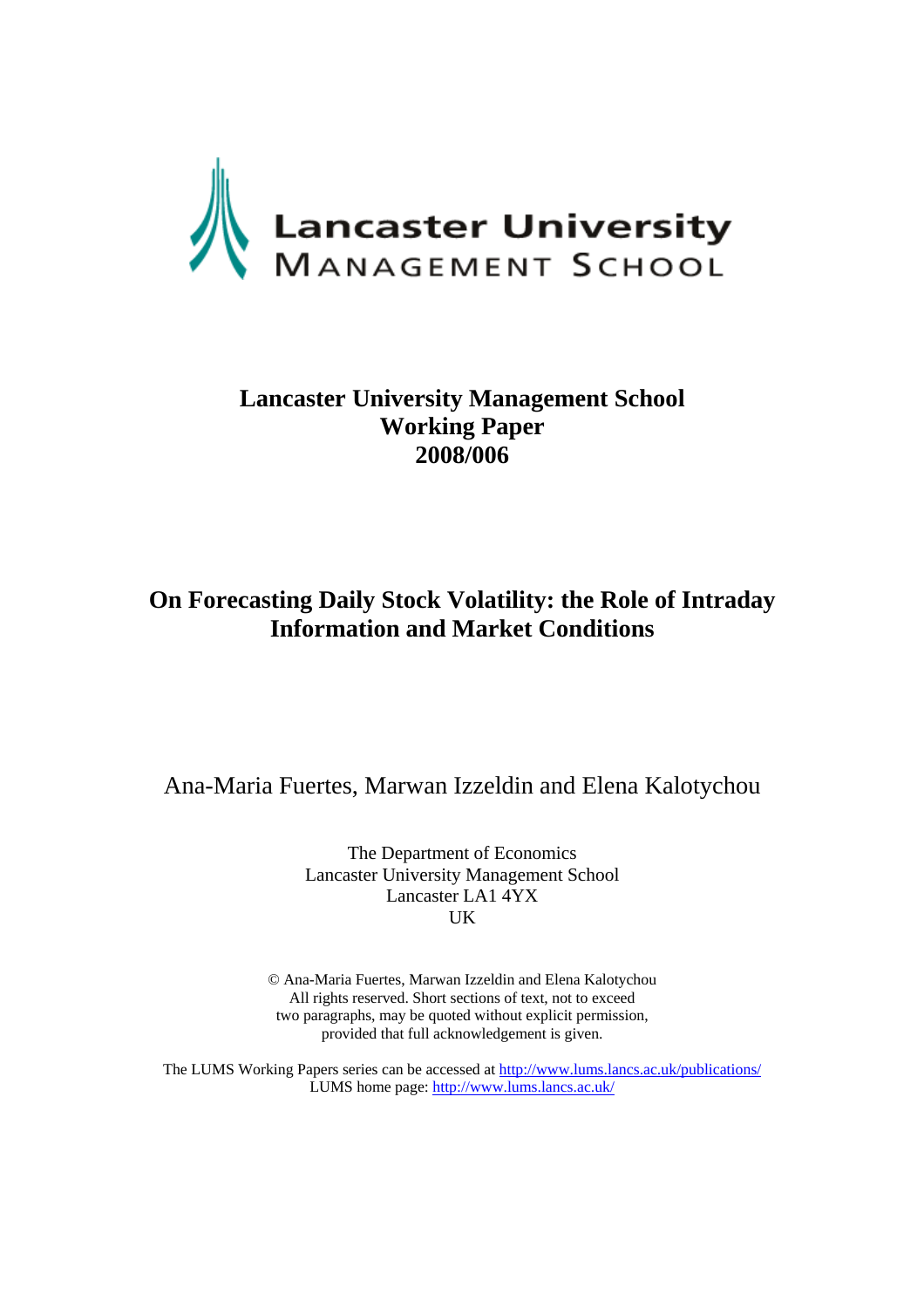# On Forecasting Daily Stock Volatility: the Role of Intraday Information and Market Conditions

Ana-Maria Fuertes<sup>a,</sup>\*, Marwan Izzeldin<sup>b</sup>, Elena Kalotychou<sup>a</sup>

<sup>a</sup>Faculty of Finance, Cass Business School  $b$ Department of Economics, Lancaster University Management School

First draft - October 2007. This version - April 2008.

#### Abstract

Several recent studies advocate the use of nonparametric estimators of daily price variability that exploit intraday information. This paper compares four such estimators, *realised* volatility, realised range, realised power variation and realised bipower variation, by examining their in-sample distributional properties and out-of-sample forecast ranking when the object of interest is the conventional conditional variance. The analysis is based on a 7-year sample of transaction prices for 14 NYSE stocks. The forecast race is conducted in a GARCH framework and relies on several loss functions. The realized range fares relatively well in the in-sample fit analysis, for instance, regarding the extent to which it brings normality in returns. However, overall the realised power variation provides the most accurate 1-day-ahead forecasts. Forecast combination of all four intraday measures produces the smallest forecast errors in about half of the sampled stocks. A market conditions analysis reveals that the additional use of intraday data on day  $t-1$  to forecast volatility on day t is most advantageous when day t is a low volume or an up-market day. The results have implications for value-at-risk analysis.

Keywords: C53; C32; C14.

**JEL Classification:** Conditional variance; Quadratic variation; Nonparametric estimators; Intraday prices; Superior predictive ability.

<sup>\*</sup> Corresponding author. e-mail: a.fuertes@city.ac.uk., T:  $+44$  (0)20 7040 0186; F:  $+44$  (0)20 7040 8881, Cass Business School, 106 Bunhill Row, London EC1Y 8TZ. We thank Valentina Corradi, Costas Milas, Andrew Patton, and other participants at the 3rd ESRC Workshop on Nonlinear Economics and Finance at Keele University, February 2008, participants at the BAA Annual Conference in Blackpool, April 2008, at City University Seminar, Department of Economics, March 2008, at Essex University Seminar, School of Accounting, Finance and Management, December 2007, and at Cass Finance Research Workshop, October 2007, for useful comments. We acknowledge Anthony Murphy for help with processing the intraday prices.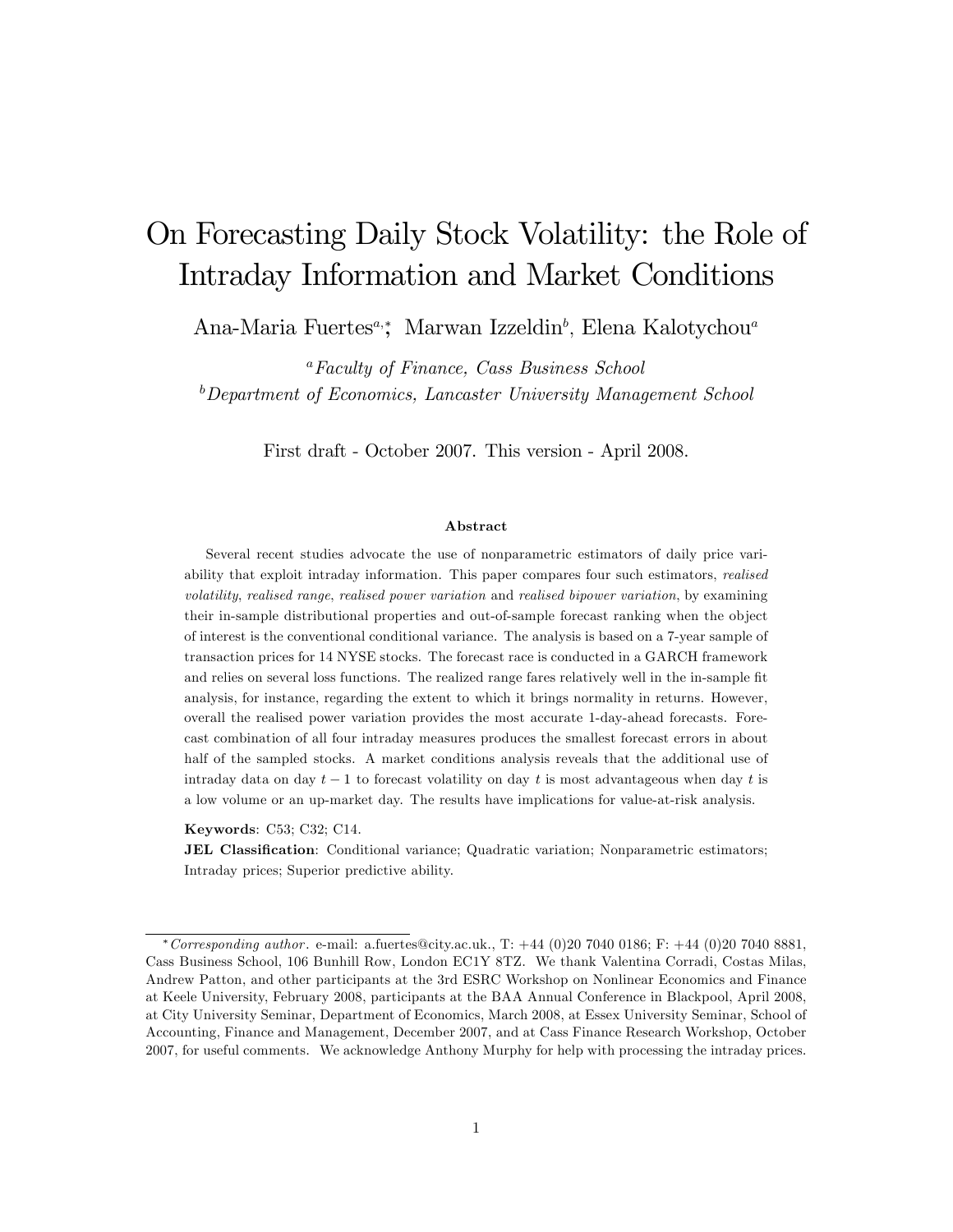# 1 Introduction

Over the past decade there has been an enormous interest among academics and practitioners in modeling and forecasting the conditional variance of stock market returns. Volatility is a crucial concept for portfolio management, option pricing and financial market regulation, inter alios. One problematic issue is that, unlike prices or returns, the volatility process is unobserved even  $ex$ post. In a seminal paper, Andersen and Bollerslev (1998) focus on the problem of how the choice of proxy for the latent population measure of volatility can affect the quantitative assessment of volatility forecasting models. They illustrate that if the squared daily returns are used as proxy for the dayís variance in the forecast evaluation, GARCH models do have very poor forecasting properties whereas using the sum of intraday squared returns which employs more information, the GARCH forecasts turn out to be far more accurate.<sup>1</sup> The rationale behind this is that the squared return is an extremely noisy (albeit unbiased) estimator of ex post volatility.

One related empirical question is how to obtain better daily volatility forecasts using intraday data. The literature branches in two broad directions. Several studies extend the daily GARCH model to incorporate the intraday information as an additional regressor. Instances include as augmentation variable the daily high-low price range (Parkinson, 1980; Taylor, 1987), the number of intraday price changes (Laux and Ng, 1993), daily trading volume (Bessembinder and Seguin, 1993), and the standard deviation of intraday returns (Taylor and Xu, 1997). Another group of studies focus on different ways of modeling directly the intraday data as a way of providing better out-of-sample forecasts of daily volatility. Two instances are Martens (2001) who models the intraday returns directly using GARCH models and Koopman et al. (2005) who compare daily GARCH models with ARFIMA and Unobserved Components models fitted to a realised volatility

<sup>&</sup>lt;sup>1</sup>A risk measure developed in recent years is Value-at-Risk (VaR), a quantile of the conditional distribution of returns given past information, which gives the worst expected loss. According to the 2008 European Investment Practices Survey, the majority of asset managers use parametric VaR approaches derived from traditional locationscale models such as ARMA-GARCH which means that VaR calculations are based on forecasts of the old measure of investment risk, the conditional volatility. There is a close relation between  $GARCH(1,1)$  and the exponentiallyweighted-average (of squared returns) historical volatility advocated by J.P. Morganís Riskmetrics for daily and monthly VaR estimation. If normality is assumed, VaR adds no extra information over the old volatility measure.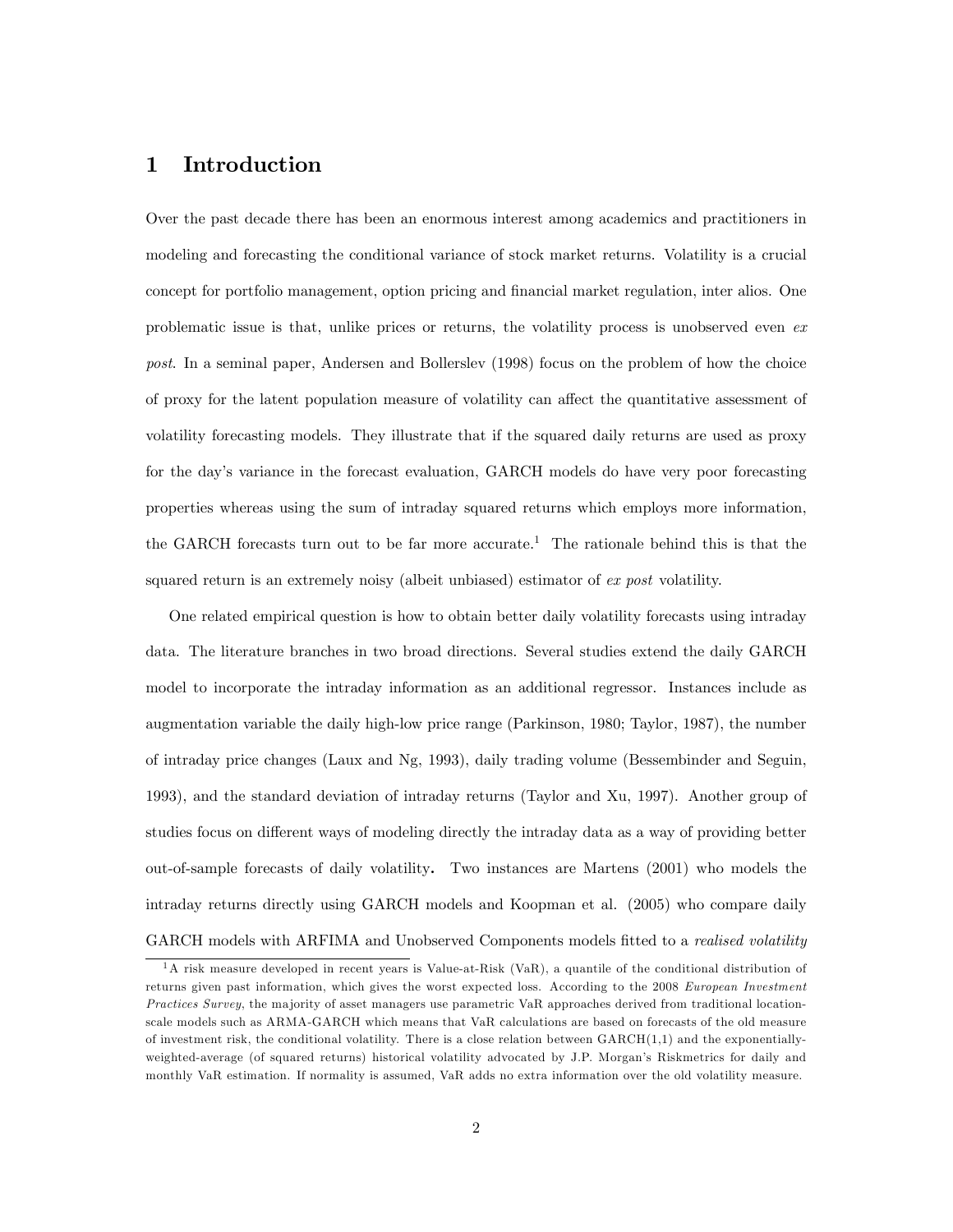measure based on the sum of 5-minute squared returns.

Aside from forecasting issues, much emphasis has been given in recent years to the use of nonparametric estimators of daily volatility that exploit intraday prices. The theoretical properties of these estimators have been investigated using advanced and novel asymptotic theory in stochastics and econometrics. For instance, the *realised variance* has been thoroughly studied by Barndorff-Nielsen and Shephard (BN-S, 2002a, 2002b). The sum of intraday high-low price ranges or realised range has been scrutinized by Christensen and Podolskij (2005) and Martens and van Dijk (2006). Two other intraday volatility estimators, introduced by BN-S (2004a, 2004b), are the *realised power variation*, based on summing powers of the intraday absolute returns, and the realised bipower variation, the sum of products of consecutive intraday absolute returns.

The paper complements the literature in several directions. First, it investigates the relative merit of the above nonparametric (intraday) volatility estimators from two perspectives. On the one hand, their in-sample distributional properties are compared, for instance, by gauging their efficiency, persistence and whether they can normalize the daily returns. In the Mixture of Distributions Hypothesis (MDH) literature, which builds on the tenet that volatility and trading volume are jointly driven by the latent information flow, the performance of volatility measures is typically assessed by the extent to which they bring return normality. On the other hand, we compare their ability to enhance the out-of-sample daily GARCH forecasts. For completeness, another updating variable is the daily volume computed by summing the number of shares traded over all intraday intervals. Following a large body of recent literature, the forecast race is based on 1-day-ahead predictions and the latent conditional variance is proxied by the 5-min realised variance.<sup>2</sup>

Second, given that market microstructure issues bedevil the above intraday volatility estimators in different ways, the paper addresses the question of whether forecast combining is fruitful. For this purpose, a rolling-window approach is adopted that allows for time-varying combination weights.

<sup>2</sup>Although regulators and fund managers might be mostly interested in longer horizons, derivative traders are interested in daily losses. One-day-ahead volatility forecasts are, for instance, relevant for VaR measurement since banks may wish to update their estimates of potential loss on a daily basis to determine capital requirements.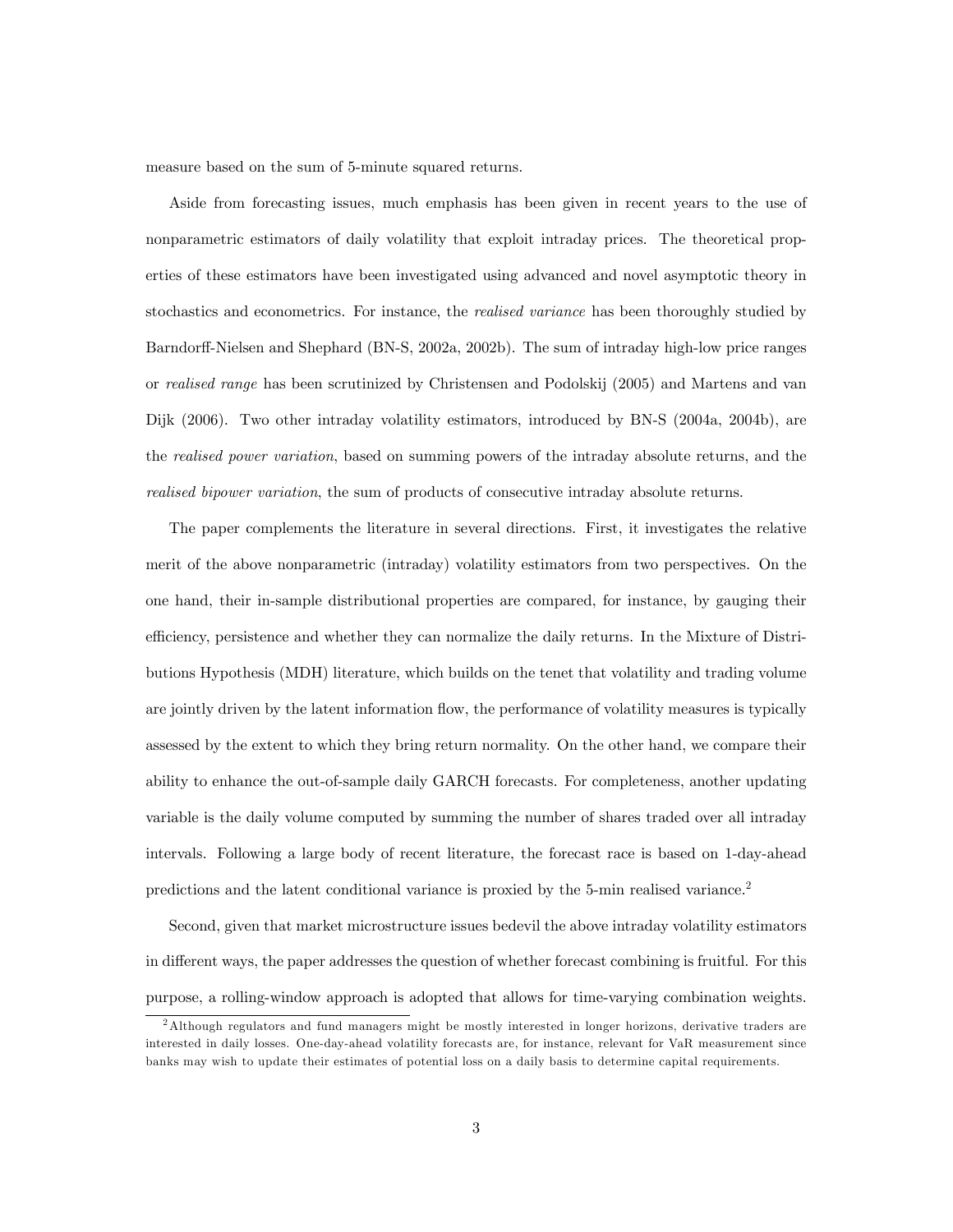Third, an important question that has not been addressed as yet is whether the importance of updating daily conditional volatility (GARCH) models with intraday data depends on market conditions. This paper compares the forecast value of the four intraday volatility estimators during up- versus down-market days, and low- versus high-volume days. Finally, the study contributes to the existing literature by analysing 14 individual NYSE stocks whereas most related studies focus on FX data or stock market indices.

The sample spans 7 years of trading data over  $02/01/97$  to  $31/12/03$ . The statistical properties of four nonparametric volatility estimators of daily price variation alongside the squared returns and the GARCH volatility are assessed according to criteria motivated by the MDH. The realised power variation and realised range are the top performers. Next, rolling out-of-sample forecasts are generated with a GARCH model augmented with either of the lagged nonparametric volatility measures or volume. Different forecast accuracy criteria are used which include asymmetric loss functions and the Mincer-Zarnowitz levels regression. Pairwise comparisons of forecast accuracy are conducted via the Diebold-Mariano (1995) test in the case of non-nested models and by the Harvey et al. (1998) encompassing test for nested models. The results reveal significant forecast gains from using intraday price information but not trading volume. GARCH updated with realised power variation is in the lead, followed closely by the realised range, and with realised bipower variation at the other extreme. Finally, a joint forecast comparison is performed using Hansen (2005) superior predictive ability test. For most stocks, the realised power variation is not beaten by any of the alterantive models. Combining the predictive information of the competing GARCHaugmented models is worthwhile. Finally, exploiting intraday returns at  $t-1$  to forecast next day volatility is most fruitful when  $t-1$  is a low-volume or up-market day.

The rest of the paper is organized as follows. Section 2 provides a review of the large literature on intraday volatility measuring which is by no means exhaustive. Section 3 presents the variable definitions and forecasting framework. Section 4 discusses the results and Section 5 concludes.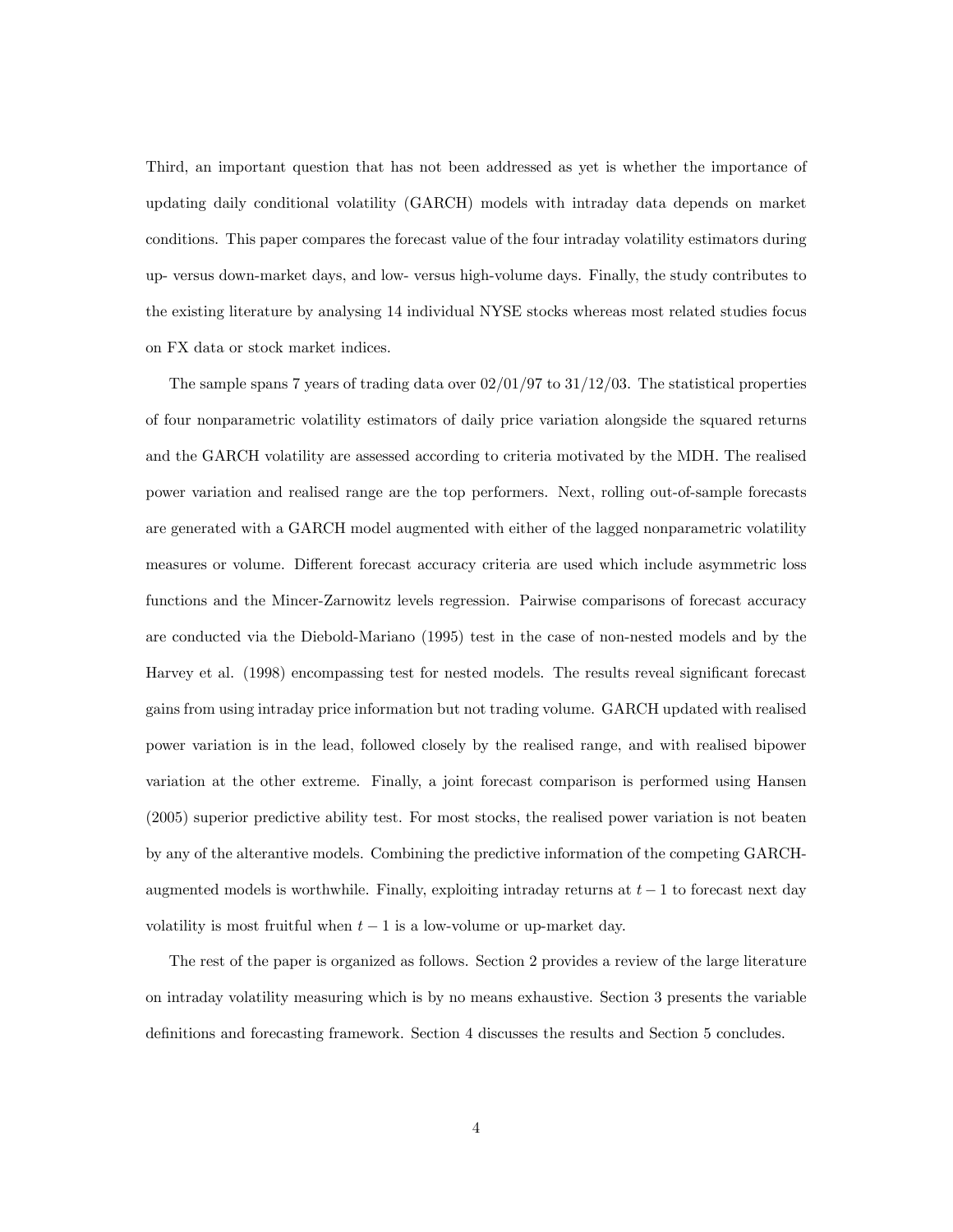## 2 Background literature

The GARCH modeling framework introduced by Engle (1982) is still widely used to analyse the dynamics of daily return variation in all areas of Önance by academics and practitioners alike. Several studies have documented that out-of sample regressions of squared returns on GARCH forecasts produce low  $R^2$  statistics below 10% (see, inter alios, Franses and van Dijk, 1996, and Brooks, 1998). However, Andersen and Bollerslev (1998) for FX data and Blair et al. (2001) for stock indexes show that GARCH forecasts, when compared with the sum of intraday squared returns as the conditional volatility proxy are far more accurate with an  $R^2$  of about 50%.

A weakness of GARCH models though is that the future variance of returns is cast as a polynomial of current and past squared returns. If on day  $t-1$  the return is zero, the squared return at  $t-1$  will also equal zero ignoring any within-day price fluctuations. One way forward is to augment the GARCH equation with variables that carry predictive power for future volatility. Lamoureux and Lastrapes (1990), Najand and Yung (1991), and Bessembinder and Seguin (1993) include contemporaneous volume in GARCH models and document an improvement in the in-sample fit. A problem with this approach is that volume cannot be assumed to be exogenous since, according to the MDH, volume and volatility are simultaneously influenced by the latent information arrival process. Brooks (1998) and Donaldson and Kamstra (2004) show that augmenting GARCH with lagged volume leads to no improvement in forecast performance. However, Donaldson and Kamstra (2004) show for the S&P100 index that trading volume has a switching role in forecasting. If volume on day  $t-1$  is low relative to the recent past, then one-day-ahead ARCH forecasts are at least as effective as option implied volatilities (VIX). Conversely, if volume at  $t - 1$  is high, the best volatility forecast for day t can be obtained by placing more weight on market expectations.

With the increasing availability of high frequency data the research focus has shifted towards exploiting nonparametric estimators of daily volatility based on intraday returns. A large number of papers advocate the *realised variance* (RV) for the modeling and prediction of volatility of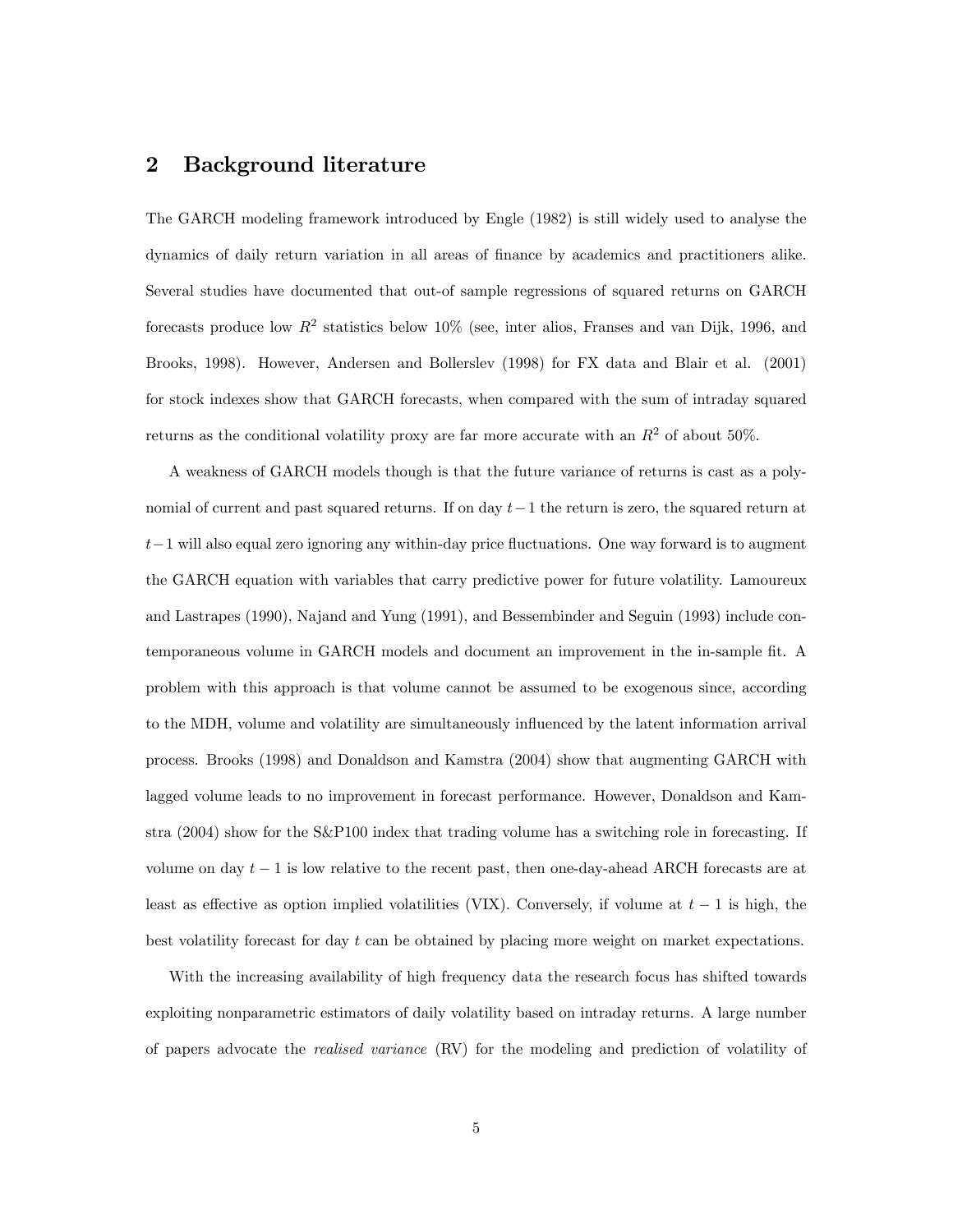FX returns (Taylor and Xu, 1997; Andersen and Bollerslev, 1998) and equity returns (Andersen, Bollerslev, Diebold and Ebens, ABDE, 2001). Luu and Martens (2002) Önd support for the assumptions underlying the MDH model when RV is used instead of daily squared returns. Pong et al. (2004) compare the forecasting ability of short memory (ARMA) and long memory (ARFIMA) models of RV, and the implied volatilities from OTC foreign currency options for horizons ranging from one day to 3 months. The models provide more accurate forecasts than the implied volatilities for short (one-day and one-week) horizons and this is attributed to the use of intraday returns rather than to the long memory specification. At the one- and 3-month horizons, the models of RV do not provide incremental information that is not already incorporated in the implied volatilities. Using an equity price index and two currencies, Galbraith and Kisinbay (2002) find that forecasts from AR fitted to daily RV outperform the forecasts from GARCH for a 1-day horizon whereas at 30 days the two methods become indistinguishable.

For the S&P100 index, Koopman et al. (2005) generate one-day-ahead forecasts from ARFIMA and Unobserved Components models fitted to RV, and from stochastic volatility (SV) and GARCH models fitted to daily returns and augmented with lagged RV and implied volatility.<sup>3</sup> Long memory models seem to provide the most accurate forecasts. Engle and Gallo (2006) develop a multiplicative-error model which combines several daily volatility indicators (absolute returns, squared high-low range and RV) and show that it forecasts quite well 1-month-ahead the VIX.

A second group of empirical studies advocate different nonparametric volatility estimators as an alternative or complement to the popular RV. Ghysels et al. (2006) introduce the MIDAS (MIxed DAta Sampling) regression approach and compare several daily volatility estimators based on FX data sampled at different intraday frequencies. They find that realised power variation (RPV) outperforms RV and that (intra-)daily absolute returns outperform, respectively, the corresponding squared returns. Using Yen/US\$ and DM/US\$ rates and the Spyder Exchange-Trade Fund that represents ownership in the  $S\&P500$  index, Liu and Maheu (2005) fit HAR-log and ARFIMA

<sup>&</sup>lt;sup>3</sup>In the ARCH class of models, the expected volatility is parameterized as a function of past returns only. In contrast, the parameterized expectations in the SV class of models explicitly rely on latent state variables.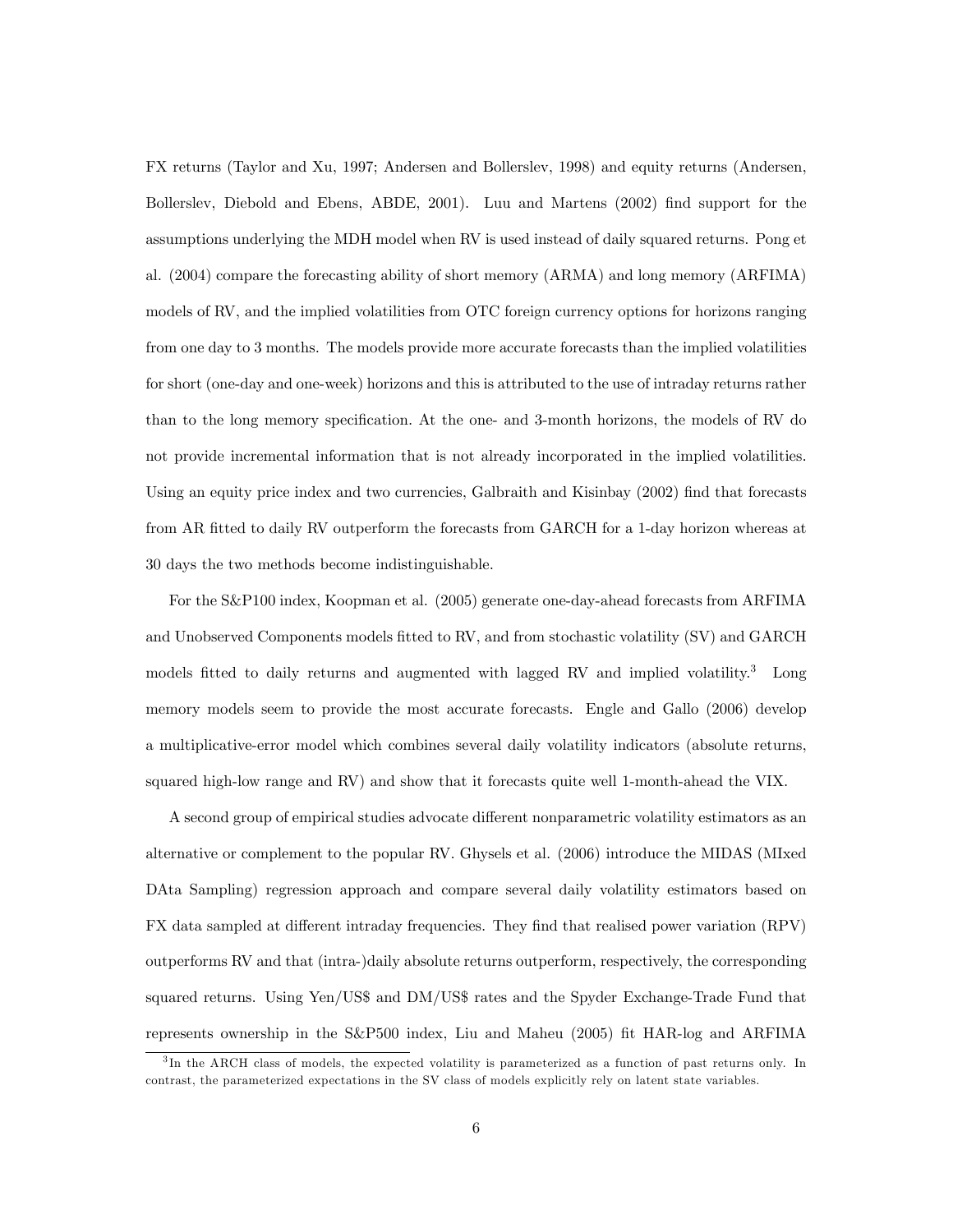models to RV and augment them with lagged RPV and realized bipower variation. Only with RPV they find robust improvements in the 1-day-ahead forecasts of FX rates and the S&P500. For DM/US\$ rates, the S&P500 and the 30-year US T-bond yield, Andersen et al. (2007) document that only the continuous part of the return process carries predictive power for future volatility.

# 3 Methodology

#### 3.1 Population measures of volatility

In most of the volatility forecasting literature, the population measure of volatility is the *conditional* variance. Let  $r_t$  denote the daily stock return, its conditional variance is denoted  $var(r_t|\mathcal{F}_{t-1}) \equiv \sigma_t^2$ where  $\mathcal{F}_{t-1}$  is the sigma field containing all relevant information up to time  $t-1$ , which naturally refers to  $r_{t-j}, j > 1$  but it may also include other variables. It is assumed that  $E(r_t|F_{t-1}) \equiv$  $E_{t-1}(r_t) = 0$  such that  $\sigma_t^2 = E_{t-1}(r_t^2)$  is the object of interest.

But there are other possible population measures of variance. To define them, let the price process belong to the class of semimartingales with jumps. The dynamics of the log price change in continuous time can be characterized by the stochastic differential equation

$$
dp(t) = \mu(t)dt + s(t)dW(t) + k(t)dq(t) \quad 0 \le t \le T
$$
\n(1)

where  $\mu(t)$  denotes the drift term,  $s(t)$  is the instantaneous or spot volatility process which is assumed to be stationary and independent of the standard Brownian motion  $W(t)$ ,  $dq(t)$  is a counting process with  $dq(t) = 1$  if a jump occurs at time t and  $k(t)$  is the jump size. Equation (1) embodies the intuitive idea that there are two types of randomness driving the stock returns. One is a Brownian motion generating the continuous sample path and small movements and the other consists of large but infrequent (discrete) jumps.

The quadratic variation  $(QV)$  or notional variability of the return process is defined as

$$
QV_t = \int_{t-1}^t s^2(u)du + \sum_{t-1 < j \le t} k^2(j) = IV_t + J_t \tag{2}
$$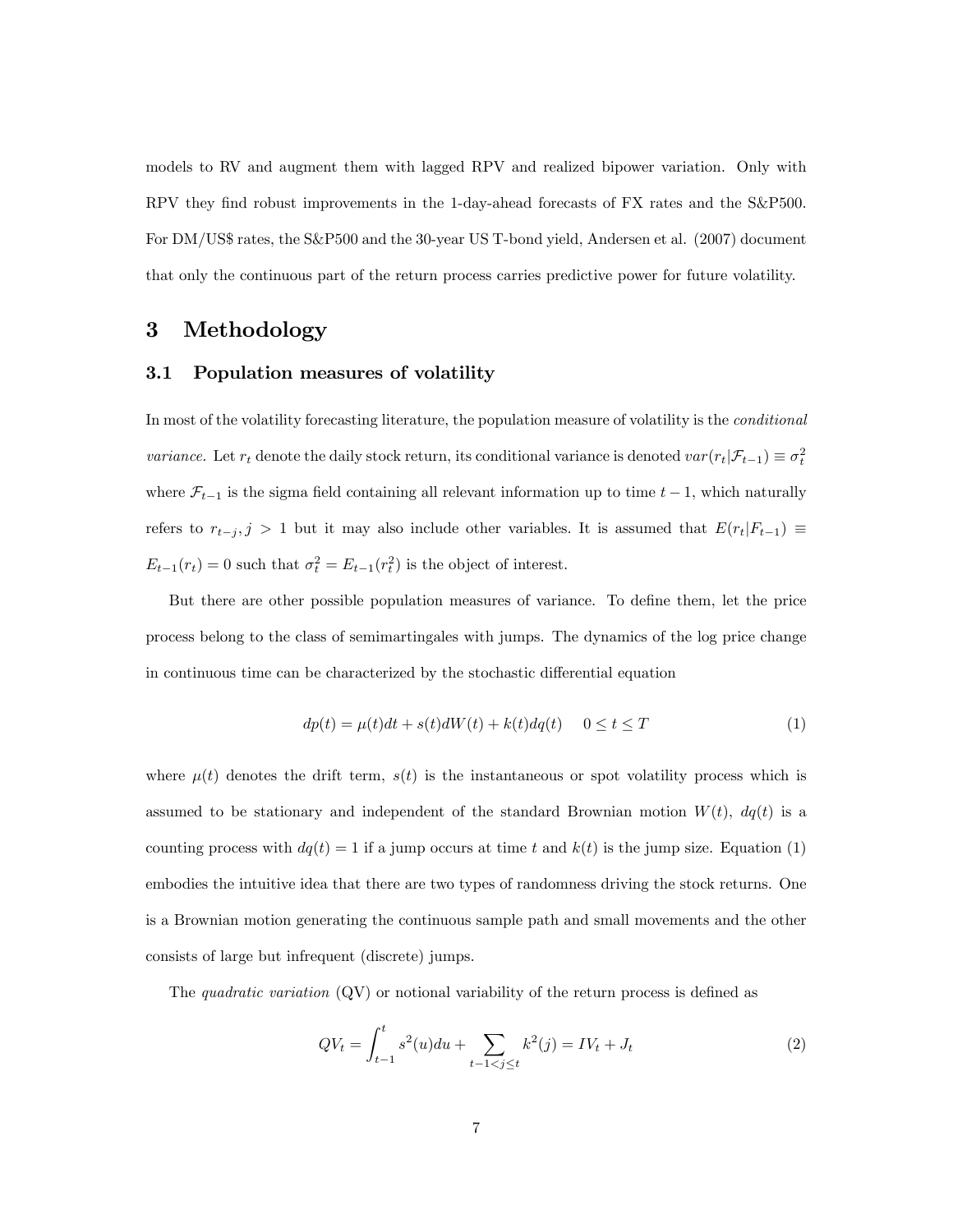where the first term is called *integrated variance*  $(IV<sub>t</sub>)$  and corresponds to the continuous part of the log price process and the second term  $(J_t)$  reflects the contribution of the discrete jumps.<sup>4</sup> In a recent paper, BN-S (2004a) define the *integrated power variation* (IPV) of order  $z$  as

$$
IPV_t(z) = \int_{t-1}^t s^z(u) du, \ 0 < z \le 2 \tag{3}
$$

which for  $z = 2$  becomes the integrated variance.

In this paper, the population measure of interest is the conditional variance due to its prevalence in applied and theoretical forecasting work in the past two decades. Andersen et al. (2002) argue instead in favour of QV as the relevant notion of variability. However, both population measures of volatility are closely related since the conditional variance of future returns is the conditional expectation of QV as shown in BN-S (2002b). This result provides further theoretical underpinning for the widespread use in empirical finance of GARCH models.

#### 3.2 Daily GARCH models and intraday updating variables

Let the conditional mean and conditional variance of daily returns be captured, respectively, by and  $ARMA(p, q)$  and  $GARCH(r, s)$  equation<sup>5</sup>

$$
r_{t} = \theta_{0} + \sum_{i=1}^{p} \theta_{i} r_{t-i} + \sum_{j=1}^{q} \lambda_{j} u_{t-j} + u_{t}, u_{t} | \mathcal{F}_{t-1} \sim i i d(0, h_{t})
$$
(4a)

$$
h_t = \omega + \sum_{i=1}^r \alpha_i u_{t-1}^2 + \sum_{j=1}^s \beta_j h_{t-j}
$$
 (4b)

where  $r_t$  are the daily returns and  $u_t^2$  are the squared whitened returns. The lag orders of the (conditional) mean and variance equations will be appropriately selected so as to remove all the

<sup>&</sup>lt;sup>4</sup>Most modern finance theory is based on semimartingales. If the return process is a semimartingale, then it has an associated  $QV_t$  process. The latter plays a central role in the option pricing literature. In particular, in the absence of jumps,  $QV_t$  equals the  $IV_t$  highlighted in the stochastic volatility models first proposed by Hull and White (1987) as an alternative to the classical Black-Scholes formulae for option pricing. However, there is an increasing body of empirical work in finance which concludes that continuous-time models must incorporate jumps or discontinuities in order to provide a satisfactory characterization of the daily return process.

<sup>5</sup>We do not consider asymmetric GARCH models because the asymmetric relation between price movements and volatility (e.g. rationalized as 'leverage effect') has been shown to be rather weak or absent in individual stock price series as compared to broad stock price index series (see, for instance, Kim and Kon, 1994; Tauchen et al., 1996).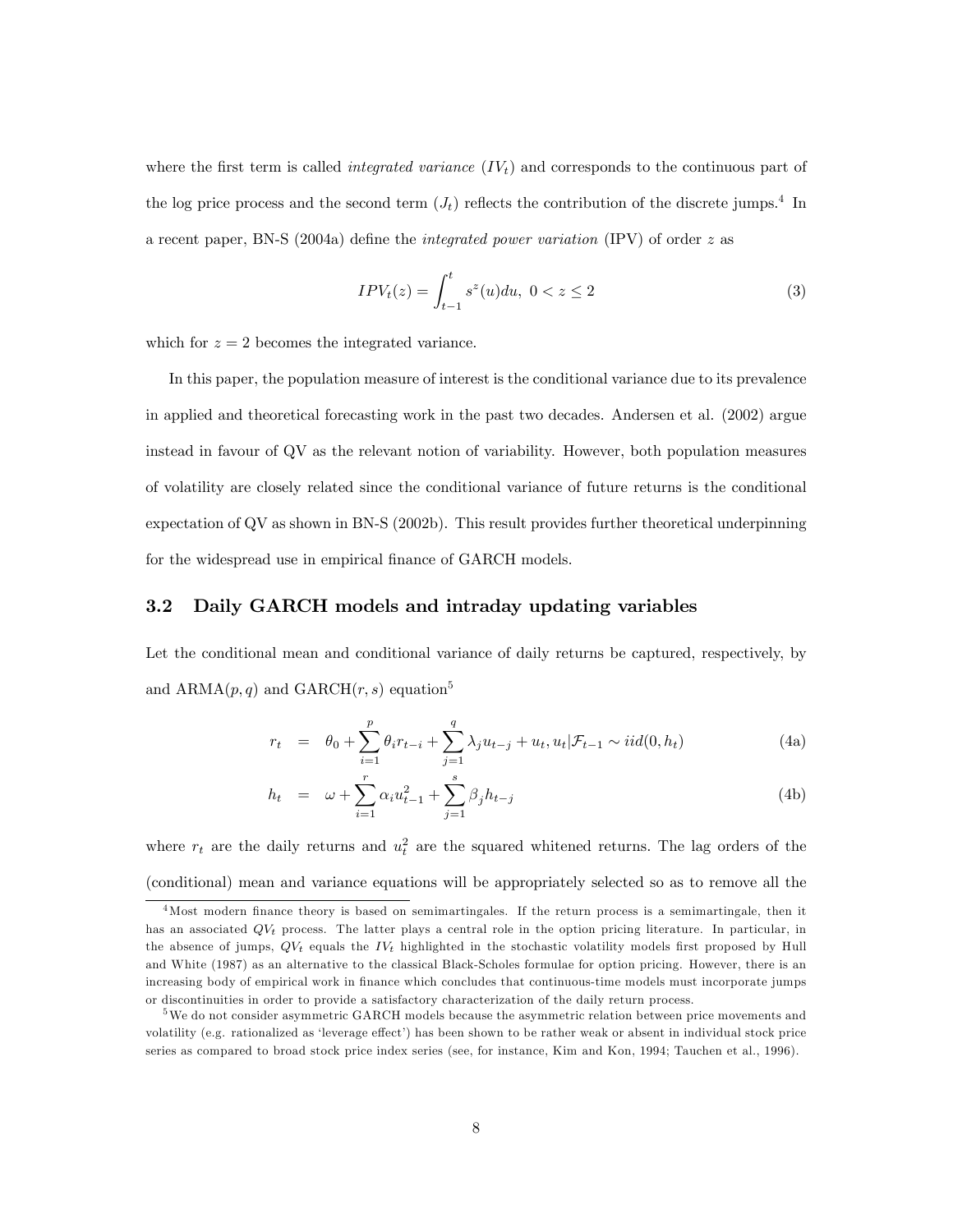return autocorrelation and volatility clustering. The Ljung-Box and ARCH LM tests, respectively, will be used for these purposes. The degree of volatility persistence is given by  $\lambda = \sum \alpha_i + \sum \beta_j$ .

The selected GARCH model for each stock is then augmented as follows

$$
h_t = \omega + \sum_{i=1}^r \alpha_i u_{t-1}^2 + \sum_{j=1}^s \beta_j h_{t-j} + \gamma v_{t-1}
$$
\n(5)

where  $v_{t-1}$  is a nonparametric estimator based on intraday prices at day  $t - 1$ . In our case  $v_{t-1}$  is the realised variance (RV), realised range (RR), realised power variation (RPV), realised bipower variation (BPV) or trading volume (VOL). For this purpose, the time dimension is discretized and the daily time interval is divided into M equally-spaced subintervals of length  $\delta$ . The price at the start of the jth intraday interval is computed as the average of the closing and opening prices of intervals  $j-1$  and j, respectively. The j<sup>th</sup> intraday return (on day t) is computed as

$$
r_{t,j} = 100 \left( \frac{\log(p_{t,j}^c) + \log(p_{t,j+1}^o)}{2} - \frac{\log(p_{t,j-1}^c) + \log(p_{t,j}^o)}{2} \right), j = 2, ..., M - 1
$$
 (6)

where each trading day [9:30am-4:00pm] amounts to a duration of  $M \times \delta = 390$ min, and  $p_{t,j}^c$  $(p_{t,j}^o)$  is the closing (opening) price of the jth intraday interval. For instance,  $j = 2$  corresponds to 9:35am-9:40am. The extreme-interval returns are  $r_{t,1} = 100 \left( \frac{\log(p_{t,1}^c) + \log(p_{t,2}^o)}{2} - \log(p_{t,1}^o) \right)$  and  $r_{t,M} = 100 \left( \log(p_{t,M}^c) - \frac{\log(p_{t,M-1}^c) + \log(p_{t,M}^o)}{2} \right)$ ). For  $\delta = 5 \text{min}$ , we have  $M = 78$  intraday returns and one overnight return. However, a few trading days consist of  $M < 78$  due to delayed openings and/or early closings of the NYSE. Overnight returns are not included due to the fact that the weight such a return should deserve is somewhat arbitrary as Hansen and Lunde (2006b) and Engle et al. (2006) argue. The usual logarithmic (or continuously compounded) daily returns used to estimate GARCH models amount to the aggregated intraday returns,  $r_t = \sum_{j=1}^{M} r_{t,j} = \log(\frac{p_{t,M}^c}{p_{t,1}^o}).$ 

The most popular estimator, the *realised variance*, defined as the sum of intraday returns

$$
RV_t = \sum_{j=1}^{M} r_{t,j}^2, \quad t = 1, 2, ..., T
$$
\n(7)

converges in probability to the quadratic variation  $(RV_t \, p)$  $\rightarrow$  $QV<sub>t</sub>$ ) under suitable conditions as the intraday sampling frequency increases  $(M \to \infty)$  and so RV is a consistent estimator of QV (see ABDE, 2001; BN-S, 2002a,b). If  $M = 1$ , then RV becomes the noisy daily squared return  $(r_t^2)$ .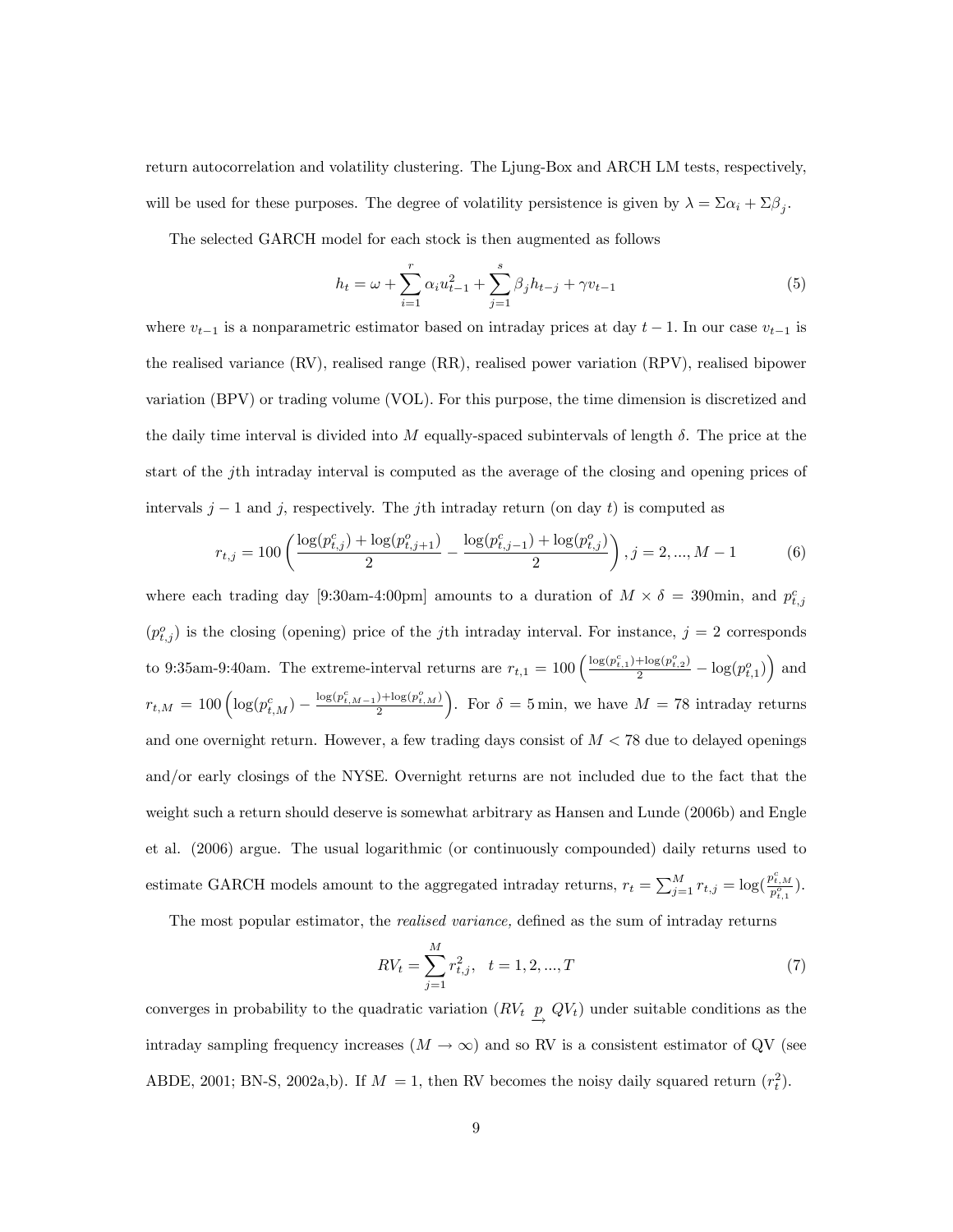The realised range estimator introduced by Christensen and Podolskij (2005) is a generalization of the range estimator of Parkinson (1980) and defined as

$$
RR_t = \frac{1}{4\log 2} \left[ \sum_{j=1}^{M} 100 \times \left( \log(p_{t,j}^h) - \log(p_{t,j}^l) \right)^2 \right] \quad t = 1, 2, ..., T \tag{8}
$$

where  $\log(p_{t,j}^h)$  and  $\log(\log p_{t,j}^l)$  are the high and low prices of the jth interval, and the scaling factor  $4 \log 2$  is a bias-correction for market microstructure effects given by the second moment of the range of a Brownian motion  $B_t$ , that is,  $E(s_B^2) = 4 \log 2$  where  $s_B = \sup_{0 \le t, s \le 1} (B_t - B_s)$ .

BN-S (2002a) and Christensen and Podolskij (2005) show that RR is a more efficient estimator than RV. In an ideal world without market frictions (no bid-ask bounce, discontinuous trading or jumps) the asymptotic variance of the RR estimator is  $0.4 \int_{t-1}^{t} \sigma(u)^{4} du$ , where the integral is called integrated quarticity, which is 5 times smaller than the variance of RV at  $2 \int_{t-1}^{t} \sigma(u)^{4} du$ . Hence, theoretically the RR estimator is more efficient than other variance estimators based on squared returns. Christensen and Podolskij (2005) and Martens and van Dijk (2006) show that, in the absence of jumps, as  $M \to \infty$  the realised range converges in probability to the quadratic variation  $(RR_t \quad p$  $\rightarrow$  $QV_t$ ). This results does not hold, however, in a jump-difussion setting; Theorem 1 in Christensen-Podolskij establishes that with jumps, RR is not a consistent estimator of QV. For a DGP without jumps, Martens and van Dijk (2006) accommodate the bid-ask bounce in Monte Carlo simulations to show that:  $i)$  both RR and RV are upward biased but the former suffers more; *ii*) infrequent trading induces a downward bias in RR but not in RV.

Another estimator introduced by BN-S (2004a), the *realised power variation* of order  $z$ , is

$$
RPV_t(z) = \mu_z^{-1} \delta^{1-z/2} \sum_{j=1}^{M} |r_{t,j}|^z, \ 0 < z < 2, \ t = 1, 2, \dots, T \tag{9}
$$

where

$$
\mu_z = E \left| \mu \right|^z = 2^{z/2} \frac{\Gamma(\frac{1}{2}(z+1)}{\Gamma(\frac{1}{2})}, \, \mu \sim N(0,1)
$$

which for  $z = 1$  becomes the realised absolute variation. BN-S (2004a) demonstrate its consistency by showing that as  $M \to \infty$ , it converges in probability to the integrated power variation,  $RPV_t(z)$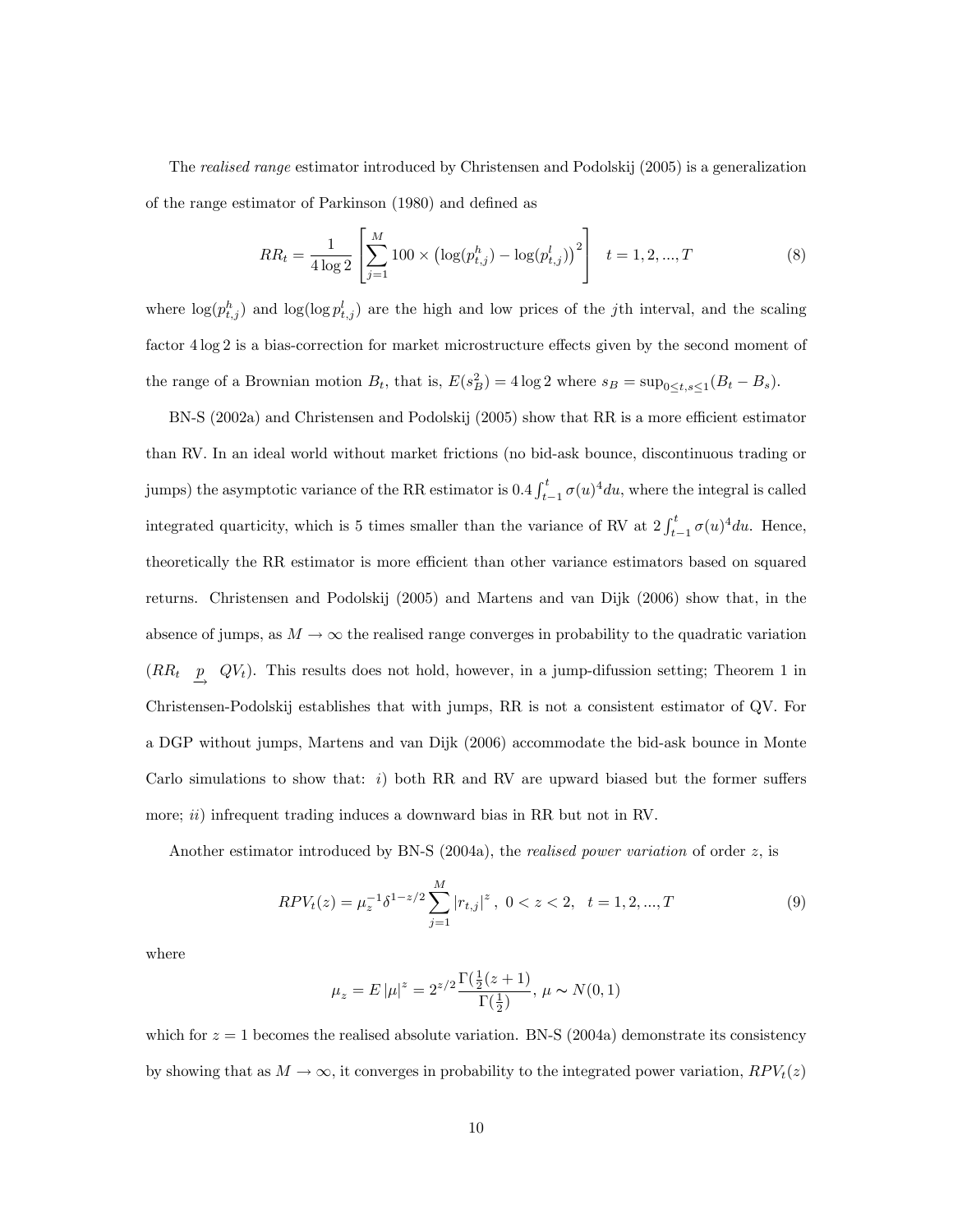p  $\rightarrow$  $IPV<sub>t</sub>(z)$ , and so it is robust to jumps. Liu and Maheu (2005) study the 1-day-ahead forecasting properties of (9) for orders  $z = \{0.25, 0.5, ..., 1.75\}$  and find that 0.5, 1, and 1.5 yield the lowest RMSE. Absolute return measures are more persistent than the squared counterparts so RPV could outperform RV in forecasting Önancial risk. Also RPV may provide better predictions than RV when the sample period contains large jumps. Further discussion on the RPV estimator can be found in Ghysels et al. (2006) and Forsberg and Ghysels (2007).

In a similar fashion, BN-S (2004a) define the *realised bipower variation* estimator as

$$
RBP_t = \mu_1^{-2} \sum_{j=2}^{M} |r_{t,j}| |r_{t,j-1}| \tag{10}
$$

where  $\mu_1 = E(|\mu|) = \sqrt{2}/\sqrt{\pi} \approx 0.79788$  and  $\mu \sim N(0, 1)$ . BN-S (2004a) show that as RBP converges in probability to the integrated variance  $(RBP_t$  p  $\rightarrow$  $IV<sub>t</sub>$  and so it is also immune to jumps. The result that  $RV_t - RBP_t \overset{p}{\rightarrow}$  $J_t$  where  $J_t$  is the jump component in (2) is exploited by BN-S (2006) alongside the joint asymptotic distribution of the two estimators (under the null of a continuous sample path) to develop a non-parametric test for jumps.

The asymptotics (as  $M \to \infty$ ) of these nonparametric volatility estimators were derived under suitable theoretical conditions such as no market microstructure noise. Unfortunately, in real-world settings the semimartingale property of prices breaks down at ultra-high frequencies because the influence of market microstructure factors such as bid-ask bounce (Ross, 1984), screen fighting (Zhou, 1996), price discreteness and irregular trading become overwhelming. This means that, in practice, intraday measures of volatility calculated at very high frequencies become biased.<sup>6</sup>

As noted, we adopt  $\delta = 5$  and the motivation for this choice is twofold. First, a 5-minute grid is short enough for the daily volatility dynamics to be picked up with reasonable accuracy and long enough for the adverse effects of market microstructure frictions not to be overwhelming.<sup>7</sup> Second,

<sup>6</sup> Several methods, mostly nonparametric, have been proposed to account for microstructure bias. Martens and Van Dijk (2006) suggest a bid-ask bias correction for the RR estimator, eq.(8), by scaling it with the ratio of the average level of the daily range and the average level of the RR over the previous  $q$  trading days. Adding autocovariances to the RV estimator, eq.(7), has been suggested as a way of mitigating bid-ask bounce biases (Barndorf-Nielsen et al., 2004; Hansen and Lunde, 2006b). Jungbacker and Koopman (2005) develop a parametric model-based approach that accounts for microstructure noise and intra-daily seasonality.

<sup>7</sup>ABDE (2001), BN-S (2002a,b), Taylor and Xu (1997) and Fleming and Paye (2006), inter alios, advocate this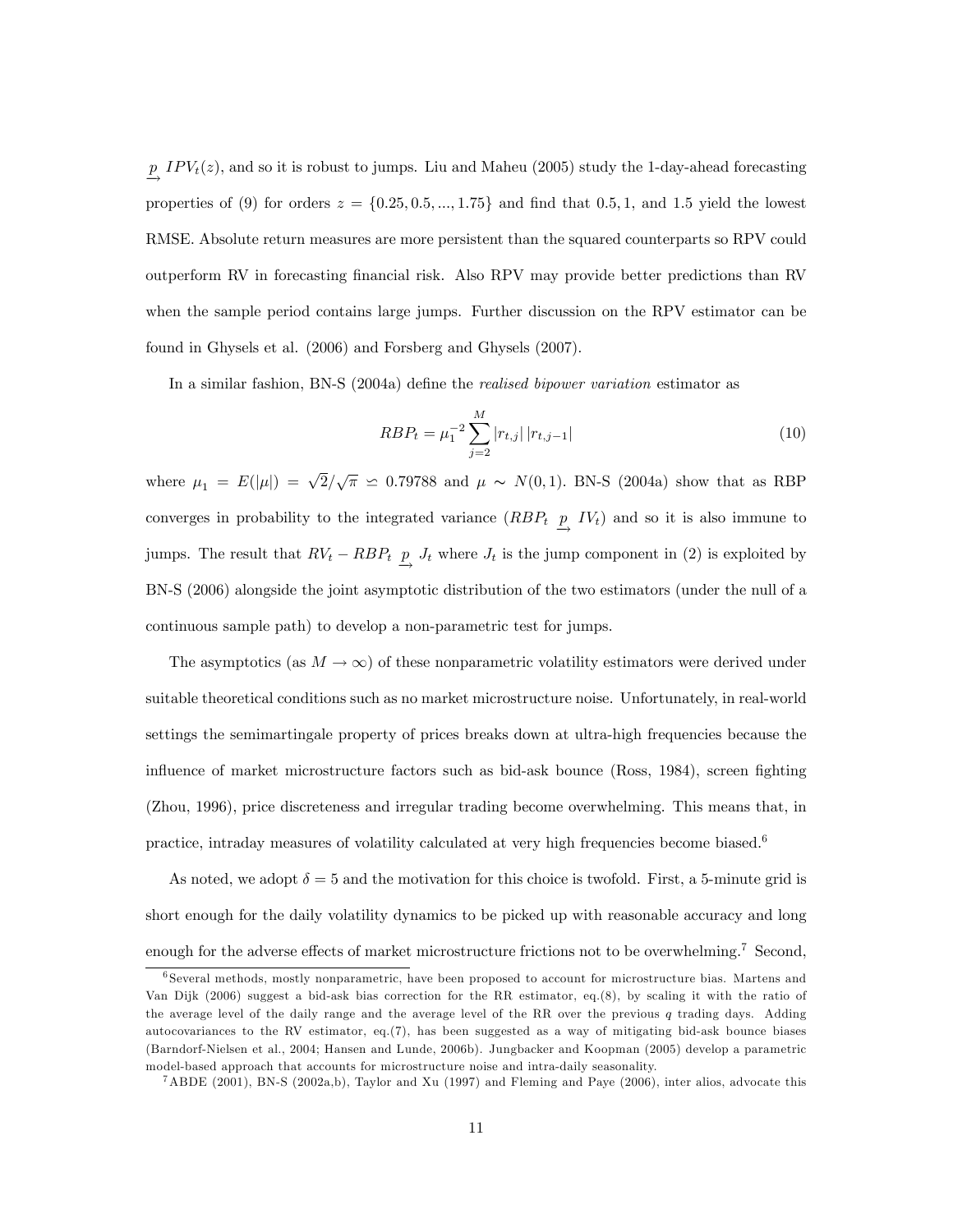it will enable meaningful comparisons with previous studies, most of which are based on 5-min data. Nevertheless, we check how sensitive the main results are to using 15- and 30-min grids.

Finally, the daily volume  $(VOL)$  measure adopted is the total number of shares traded each day computed as  $VOL_t = \sum_{j=1}^{M} vol_{t,j}$ , where  $vol_{t,j}$  is the number of shares traded over the jth interval. This is the measure of volume used in Lamoureux and Lastrapes (1990).

#### 3.3 Forecast evaluation and market conditions

The sample size is divided into an estimation period  $(T - T_1)$  of fixed length 1261 days, and a holdout or evaluation period  $(T_1)$  of 500 days. Hence, each model is estimated over an initial window, denoted  $[1, t]$ , and a 1-day-ahead ex post volatility forecast is generated. The window is rolled forward one day to  $[2, t + 1]$  to obtain the second forecast and so forth until 500 iterations.

The population volatility measure  $(\sigma_t^2)$  is the *conditional variance* and its proxy  $(\tilde{\sigma}_t^2)$  for forecast evaluation is the 5-min realized variance because it is an asymptotically conditionally unbiased estimator of the conditional variance  $\overline{\phantom{a}}$  a further appealing property of the realized variance is that it converges in probability to the QV which plays a central role in the option pricing literature. The precision of model m forecasts,  $\{h_{t,m}\}_{t=1}^{T_1}$ , is gauged through several loss functions:

| Mean absolute error                                                                                                 | $MAE = \frac{1}{T_1} \sum_{t=1}^{T_1}  \tilde{\sigma}_t^2 - h_{t,m} $                                                     |
|---------------------------------------------------------------------------------------------------------------------|---------------------------------------------------------------------------------------------------------------------------|
| Mean squared error                                                                                                  | $MSE = \frac{1}{T_1} \sum_{t=1}^{T_1} (\tilde{\sigma}_t^2 - h_{t,m})^2$                                                   |
| Heteroskedasticity-adjusted MAE                                                                                     | $HMAE = \frac{1}{T_1} \sum_{t=1}^{T_1}  1 - \tilde{\sigma}_t^{-2} h_{t,m} $                                               |
| Heteroskedasticity-adjusted MSE                                                                                     | $HMSE = \frac{1}{T_1} \sum_{t=1}^{T_1} (1 - \tilde{\sigma}_t^{-2} h_{t,m})^2$                                             |
| Adjusted mean absolute percentage error                                                                             | $AMAPE = \frac{1}{T_1} \sum_{t=1}^{T_1} \left  \frac{\tilde{\sigma}_t^2 - h_{t,m}}{\tilde{\sigma}_t^2 + h_{t,m}} \right $ |
| $Theil-U$                                                                                                           | $Theil-U = \sum_{t=1}^{T_1} (\tilde{\sigma}_t^2 - h_{t,m})^2 / \sum_{t=1}^{T_1} (\tilde{\sigma}_t^2 - h_{t,N}^2)^2$       |
| Mean mixed error $(U)$                                                                                              | $MME(U) = \frac{1}{\#U} \sum I_U \cdot e_{t,m}^2 + \frac{1}{\#O} \sum I_O \cdot  e_{t,m} $                                |
| Mean mixed error $(O)$                                                                                              | $MME(O) = \frac{1}{\#U} \sum I_U \cdot  e_{t,m}  + \frac{1}{\#O} \sum I_O \cdot e_{t,m}^2$                                |
| Logarithmic loss                                                                                                    | $LL = \frac{1}{T_1} \sum_{t=1}^{T_1} (\ln \tilde{\sigma}_t^2 - \ln h_{t,m})^2$                                            |
| Gaussian maximum likelihood error                                                                                   | $GMLE = \frac{1}{T} \sum_{t=1}^{T_1} (\ln h_{t,m} + \tilde{\sigma}_t^2 h_{t,m}^{-1})$                                     |
| In the MME(U) and MME(O) criteria, $e_{t,m} = \tilde{\sigma}_t^2 - h_{t,m}$ denotes the forecast error for model m. |                                                                                                                           |
|                                                                                                                     |                                                                                                                           |

#U is the number of underpredictions and  $I_U = 1$  if  $e_{t,m} < 0$ ; likewise for #O and  $I_O$ .

grid also because daily returns standardized by 5-min realised volatility are approximately normal. In the forecasting literature, studies that use 1-, 5-, 15- and 30-min data report mixed results but overall they also tend to favour the 5-min sampling (Martens and van Dijk, 2006; Pong et al., 2004; Ghysels et al., 2006; Galbraith and Kisinbay, 2002).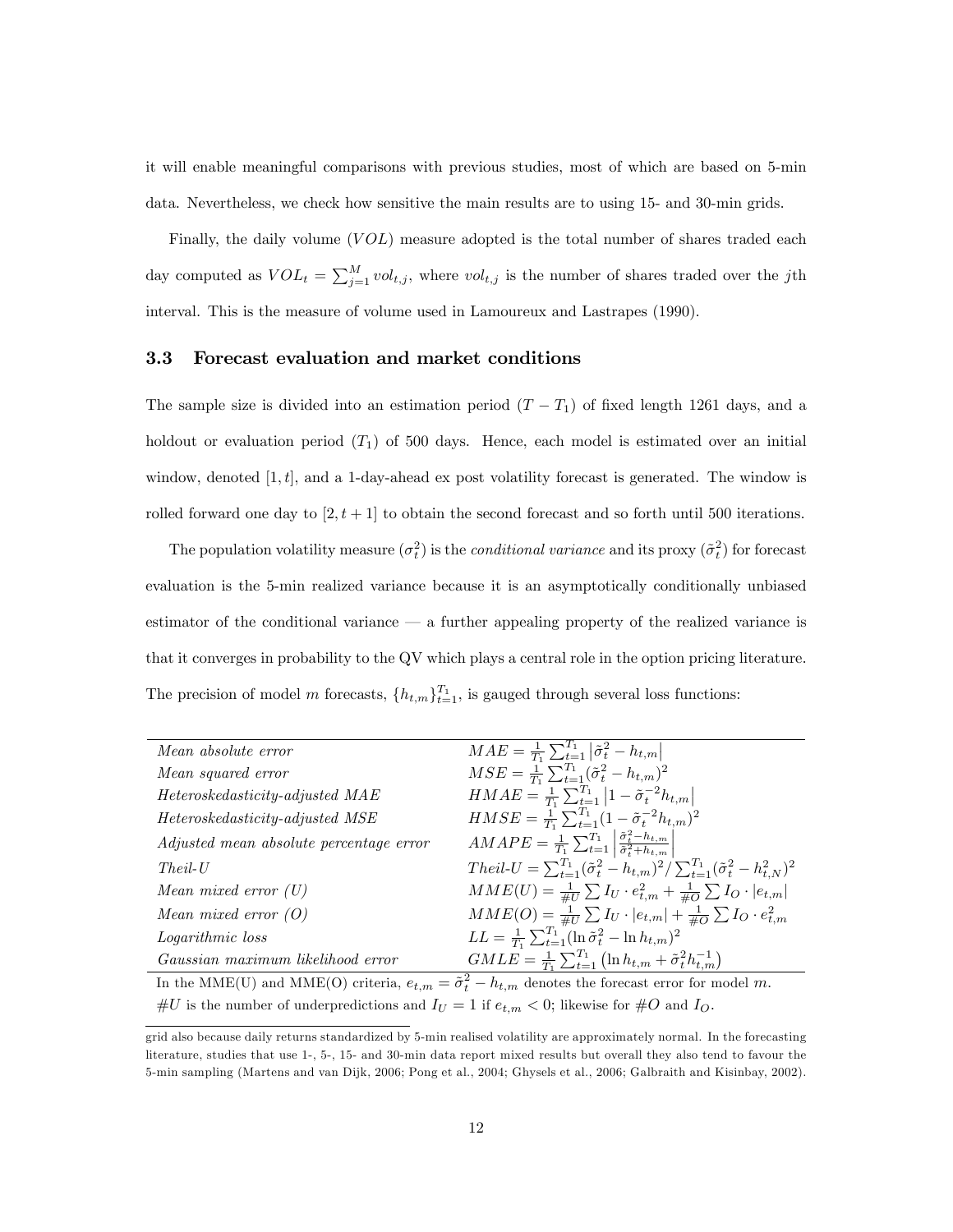MAE, MSE, HMAE, HMSE, AMAPE and Theil-U belong to the family of symmetric loss functions, in the sense that they equally penalize over- and under-predictions. The most widely adopted, MSE, proposed by Bollerslev et al. (1994) is based on a quadratic loss function and so it is particularly good where large forecast errors are disproportionately more worrisome than smaller errors. MAE is less sensitive to severe mispredictions than MSE whereas AMAPE, proposed by Makridakis (1993), is an interesting alternative in percentage. The heteroskedasticity-adjusted version of MSE and MAE, introduced by Bollerslev and Ghysels (1996), is used by Martens (2001) and Koopman et al.  $(2005)$  inter alios.<sup>8</sup> Theil-U is calculated as the ratio of MSE for the model at hand to the MSE of the naive model, typically a random-walk type model,  $h_{t,N} = \tilde{\sigma}_{t-1}^2$ .

A number of asymmetric loss functions have been employed in the volatility literature. Examples include the two mean mixed error statistics proposed by Brailsford and Faff (1996), MME(U) and MME(O), the logarithmic loss (LL) introduced by Pagan and Schwert (1990) and the Gaussian maximum likelihood error (GMLE) of Bollerslev et al. (1994) which corresponds to the loss function implied by a Gaussian likelihood. MME(U), LL and GMLE penalize under-predictions more heavily than over-predictions whereas MME(O) does the opposite. For instance, in option pricing it is well established that the higher the volatility the higher the value of the call option so the underprediction (overprediction) of volatility is unattractive for the seller (buyer). In addition, we also utilize the  $R^2$  of Mincer-Zarnowitz level regressions (MZ- $R^2$ ), also called unbiasedness-regressions in the literature, a measure of the informational content of the volatility forecasts.<sup>9,10</sup>

<sup>8</sup> The HMAE can also be referred to as mean absolute percentage error (MAPE) since it can be rewritten as  $HMAE = \frac{1}{T_1} \sum_{t=1}^{T_1}$   $\frac{\sigma_t^2 - \hat{\sigma}_{t,m}^2}{\sigma_t^2}$     : Likewise, the HMSE is the mean squared percentage error (MSPE).

<sup>&</sup>lt;sup>9</sup>The MZ levels regression is  $\tilde{\sigma}_t^2 = a + bh_{t,m} + e_t, t = 1, ..., T_1$ . Hence,  $h_t$  will be unbiased for the true variance  $\sigma_t^2$  if  $a = 0, b = 1$  and  $E(e_t) = 0$ . The  $R^2$  from this regression (called MZ- $R^2$ ) reflects the variance but not the bias-squared component of MSE, that is, it corrects for bias.

<sup>&</sup>lt;sup>10</sup>Hansen and Lunde (2006a) study the distortion in model ranking from replacing  $E[L(\sigma_t^2, h_{t,m}]$  by  $E[L(\tilde{\sigma}_t^2, h_{t,m}]]$ . It is called *objective bias* to distinguish it from the *sampling error*, due to estimating  $E[L(\tilde{\sigma}_t^2, h_{t,m}]$  by a sample average, which vanishes as  $T_1$  increases. Taking the conditional variance as the latent volatility,  $\sigma_t^2$ , they derive a set of conditions under which the empirical model ranking obtained under  $L(\tilde{\sigma}_t^2, h_{t,m})$  is consistent for the true model ranking under  $L(\sigma_t^2, h_{t,m})$ . The conditions are met by MSE, GMLE and the levels  $MZ$ -R<sup>2</sup>. For a range of loss functions, Patton (2006) derives analytically the objective bias using the daily high-low range, daily square return and 5- and 30-min RV as conditional volatility proxies. They illustrate that the more precise the proxy, the less relevant the ob jective bias; in particular, the ob jective-bias, if any, is very small for the 5-min RV proxy.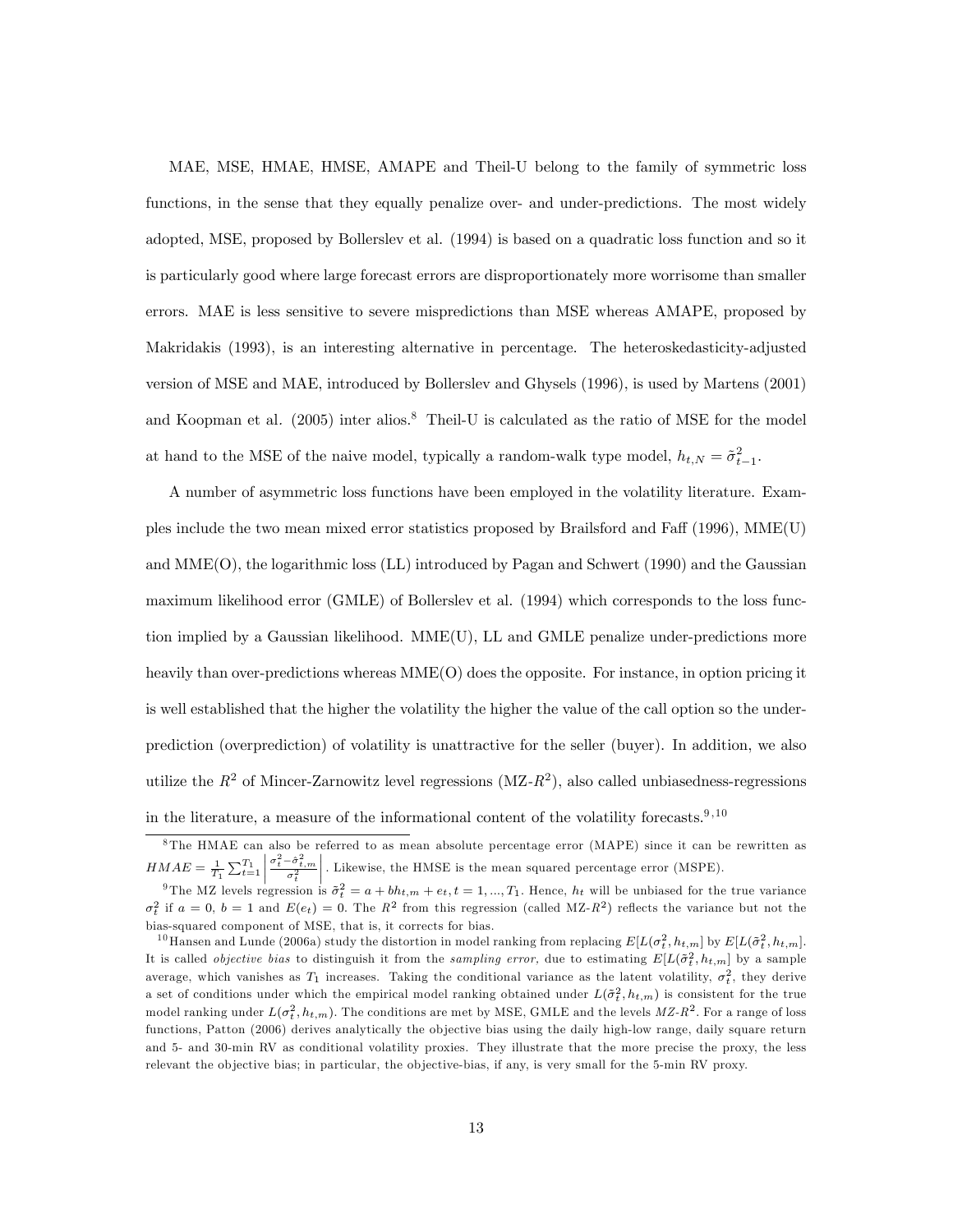The statistical significance of differences in forecast accuracy is assessed by means of the Diebold-Mariano (1995) test statistic for non-nested models and the Harvey et al. (1998) encompassing test for nested models. In the former, the null hypothesis is that of equal predictive accuracy of models A and B, that is,  $H_0 : E(L_{t,A}) - E(L_{t,B}) = 0$ , against the alternative  $H_A: E(L_{t,A}) - E(L_{t,B}) \neq 0.$  The DM test statistic is

$$
DM = \frac{\bar{d}}{\sqrt{\hat{V}(d_t)/T_1}} \mathop{\longrightarrow}\limits^{\bar{d}} P_{\lambda}(0,1),
$$

where  $\bar{d} = \frac{1}{T_1} \sum_{t=1}^{T_1} (d_t - \bar{d}), d_t$  is the loss differential and  $\hat{V}(d_t)$  is a heteroskedasticiy and autocorrelation robust (HAC) estimator of the asymptotic variance of  $d_t$ .<sup>11</sup> The DM test can be employed under a variety of loss functions. For instance,  $d_t^{MAE} = |\tilde{\sigma}_t^2 - h_{t,A}| - |\tilde{\sigma}_t^2 - h_{t,B}|$  and  $d_t^{MZ \text{-} R^2} = \frac{(\hat{u}_t^A)^2 - (\hat{u}_t^B)^2}{T^{-1} \sum (\tilde{\sigma}^2 - \bar{\sigma}^2)}$  $\frac{(\tilde{u}_t^n)^2 - (\tilde{u}_t^n)^2}{T_1^{-1} \sum (\tilde{\sigma}_t^2 - \bar{\sigma}^2)^2}$  where  $\hat{u}_t^A$  are the residuals of a regression of  $\tilde{\sigma}_t^2$  on  $h_{t,A}$ ; likewise for  $\hat{u}_t^B$ .

Let A denote a model which is nested in a larger model B. For nested models, the DM statistic is non-normal resulting in undersized tests with low power. In this paper, we deploy the Harvey et al. (1998) encompassing t-test (ENC-T) developed in the context of the MSE loss differential. Inferences are based on the critical values tabulated by Clark and McCracken (2001) for  $(\pi, k_2)$  $(0.4, 1)$  where  $\pi = \frac{T_1}{T-T_1}$  and  $k_2$  is the number of excess parameters in model B.  $H_0$  is as in the DM test, meaning here that the additional parameters in B do not help prediction (equal MSE) and  $H_A$  is that B has smaller MSE than A. Essentially, the ENC-T test statistic is a t-statistic for the covariance between  $L_{t,A}$  and  $L_{t,A} - L_{t,B}$  as follows

$$
ENC - T = (T_1 - 1)^{1/2} \frac{\bar{C}}{\sqrt{T_1^{-1} \sum (C_t - \bar{C})^2}}
$$

where  $C_t = (L_{t,A} - L_{t,B}) \times L_{t,A} = (\tilde{\sigma}_t^2 - h_{t,A})^2 - (\tilde{\sigma}_t^2 - h_{t,A}) \times (\tilde{\sigma}_t^2 - h_{t,B}).$ 

When several forecasting models are compared through pairwise tests, data mining (snooping) may hinder the significance of the outcome. In contrast to the DM test of equal predictive ability,

<sup>&</sup>lt;sup>11</sup> The DM statistic does not converge to a standard normal if the evaluation period grows at the same rate as the estimation period because the effect of parameter estimation error does not vanish; a HAC estimator that captures the contribution of parameter uncertainty is then required. However, the distortion from ignoring the latter depends on  $\pi = \frac{T_1}{T - T_1}$  and it gets larger, the larger  $\pi$  is. In our analysis  $\pi = 0.4$  which is not considered large and also the number of parameters to be estimated is relatively small so we do not account for parameter uncertainty.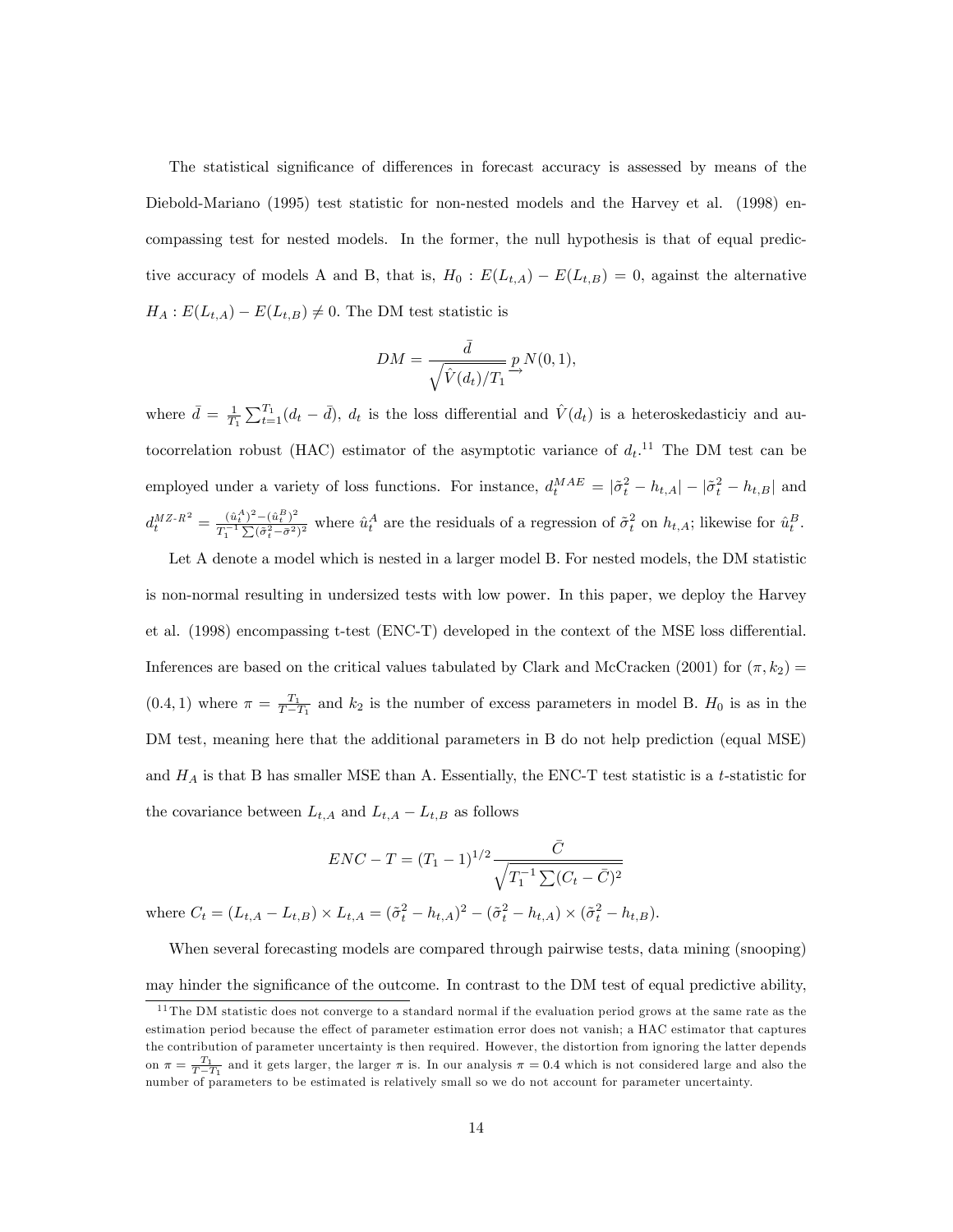the test of superior predictive ability (SPA) proposed by Hansen (2005) involves a composite hypothesis, thereby being less prone to data mining. The SPA test is designed to address the hypothesis  $H_0$ : 'any alternative forecast is not better than the benchmark' and it requires bootstrap critical values. Like the DM test, the SPA test can be conducted for any loss function.<sup>12</sup>

A motivation for combining forecasts from different models is that they are likely to capture distinct subtle aspects of the true volatility process, and the relative prominence of such aspects may vary over time. The four nonparametric volatility estimators considered suffer to different extents from market microstructure bias. Hence, it may pay to combine their information content while allowing for their relative role (weight) to time-vary through a rolling estimation approach (fixed window size at 1261 days) as follows. The combining weights for the  $t^{th}$  forecast,  $\hat{\alpha}_0(t), ..., \hat{\alpha}_4(t)$ ,  $t = 1, ..., T_1$  ( $T_1 = 500$ ) are obtained by regressing the volatility proxy on the in-sample GARCH-RV, GARCH-RR, GARCH-RPV and GARCH-RBP Ötted variances over the relevant window  $[t-1-(1260), t-1]$ . The  $t<sup>th</sup>$  out-of-sample combined forecast is then computed as

$$
h_{t,C} = \hat{\alpha}_0(t) + \hat{\alpha}_1(t)h_{t,RV} + \hat{\alpha}_2(t)h_{t,RR} + \hat{\alpha}_3(t)h_{t,RPV} + \hat{\alpha}_4(t)h_{t,RBP}, \quad t = 1, ..., 500
$$

where  $h_{t,RV}$  denotes the  $t^{th}$  out-of-sample forecast from the GARCH-RV model and so forth.

To the best of our knowledge, the issue of different market conditions or regime-switching in the context of volatility forecasting using intraday data has not been addressed. We compare the value-added of intraday information for one-day-ahead volatility forecasting during 'up-market' (U) versus 'down-market'  $(D)$  days, and 'high-volume'  $(H)$  versus 'low-volume'  $(L)$  days. For this purpose, we classify and average the forecast errors into those incurred during up-(high-) or downmarket (low-volume) days. Our definition of up/down market days is a short-term one based on the moving average of the daily return over the most recent 5-day window. Since the goal is to forecast the volatility on day t, the switching variable is a one-day-lagged  $(t-1)$  indicator function

$$
S_{t-1} = \begin{cases} 1 & if \quad \frac{1}{5} \sum_{i=1}^{5} r_{t-i} > 0 & (Up-market day) \\ 0 & else & (Down-market day) \end{cases}
$$
(11)

<sup>&</sup>lt;sup>12</sup>The SPA test is implemented in OxMetrics 5 using Peter Hansen's code which we gratefully acknowledge. We focus the analysis on the two predefined loss functions in the code, MSE and MAE.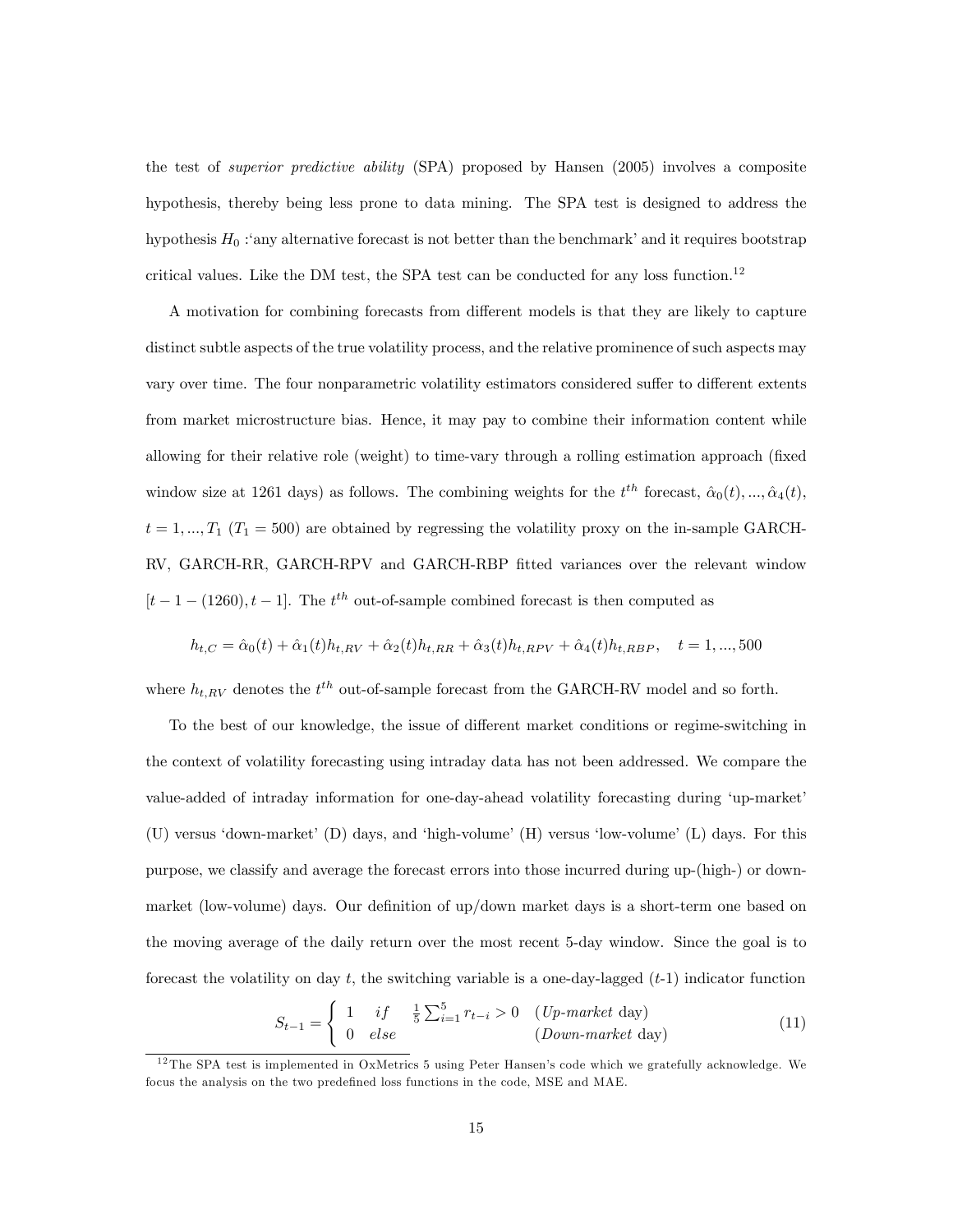which equals 1, signifying a positive direction of the market if the moving average of the daily returns over the most recent 5-day period is positive.

For the high- versus low-volume days comparison the short-term indicator function is

$$
V_{t-1} = \begin{cases} 1 & if & VOL_{t-1} > \frac{1}{5} \sum_{t=1}^{5} VOL_{t-1-i} & (High-volume day) \\ 0 & else & (Low-volume day) \end{cases}
$$
(12)

Two questions are asked: (a) Does the ranking of intraday augmentation measures differ over market conditions?, (b) Do the benefits from exploiting intraday data differ over market conditions?

### 4 Empirical Results

#### 4.1 Data and distributional properties

The transaction price and number-of-shares traded data is from Tick Data.<sup>13</sup> The observations pertain to 14 stocks traded on the NYSE and span the period  $02/01/97$  to  $31/12/03$ , a total of 1761 days. The stocks are American Express (AXP), AT&T (ATT), Boeing (BA), Caterpillar (CAT), DELL, General Electric (GE), General Motors (GM), JP Morgan (JP), KO (Coca-Cola), McDonald (MCD), Microsoft (MSFT), Procter & Gamble (PG), WAL-MART (WMT) and IBM.

Table 1 shows the distributional properties of daily returns and trading volume. For all stocks, the returns are non-normally distributed, particularly, in the form of excess kurtosis.<sup>14</sup>

#### [Table 1 around here]

The Ljung-Box  $(LB)$  statistic suggests no autocorrelation in daily returns for many stocks  $-$  the exceptions are ATT, DELL, GM, IBM PG, and WMT returns. By using mean volume as measure of trading activity, stocks can be ranked from more to less active as: MSFT, DELL, GE, IBM, JPM, WMT, AXP, MCD, KO, BA, GM, PG, ATT and CAT. Trading volume is stationary as borne out by the ADF test and the Robinson d statistic but the latter suggests long memory in

<sup>&</sup>lt;sup>13</sup>www.tickdata.com provides high frequency data on a commercial basis for equity and commodity markets.

 $14$ Due to space constraints, an extensive collection of our empirical results are given in an Appendix which can be downloaded from http://www.cass.city.ac.uk/faculty/a.fuertes.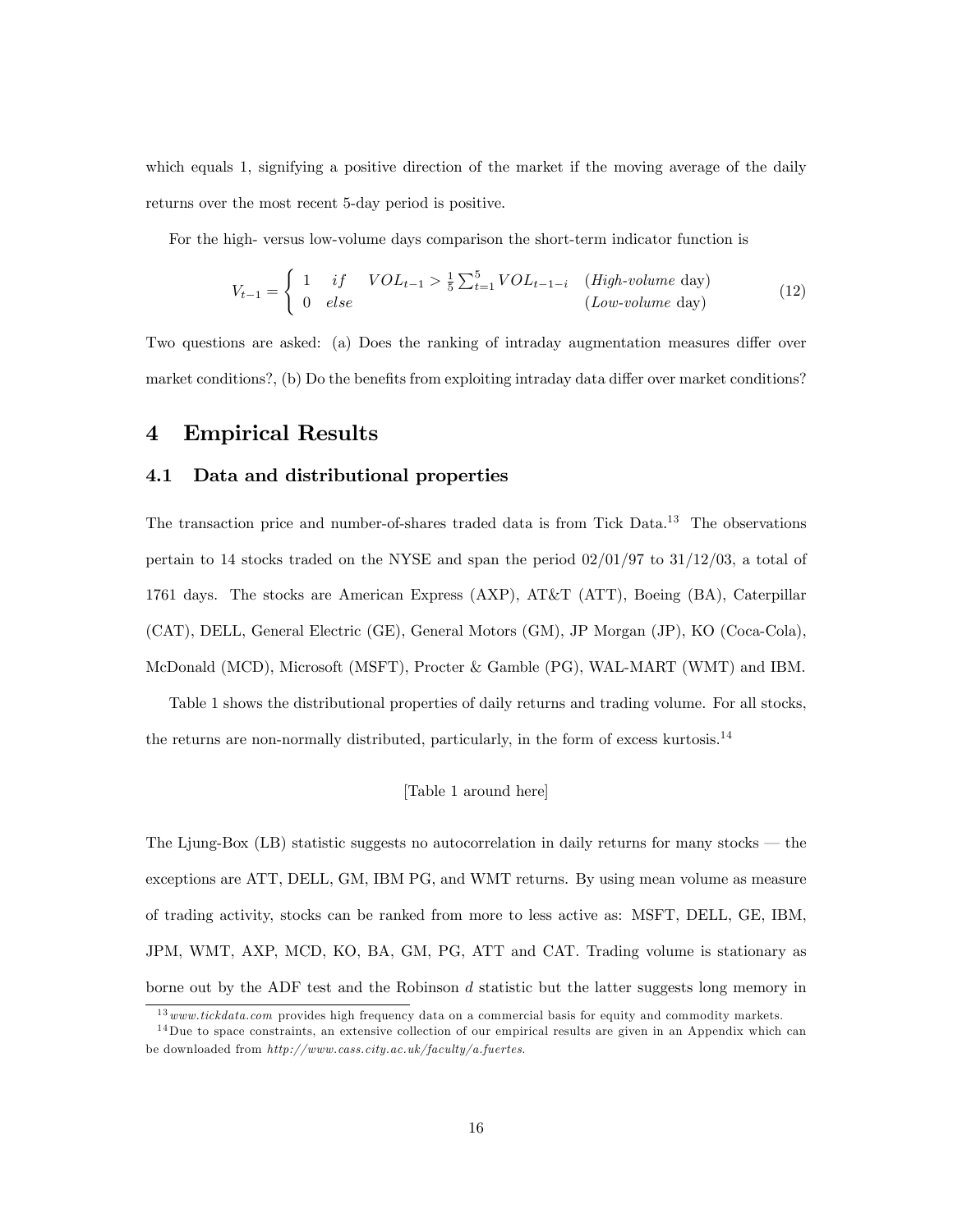volume.<sup>15</sup> DELL's volume is the most persistent whereas the smallest persistence is shown by BA's volume. The assumption that volume follows a lognormal distribution was first advocated in Clark's (1973) MDH model and is still widely used. The Kolmogorov-Smirnov (KS) test suggests volume log-normality for half of the sampled stocks: BA, CAT, GE, GM, JPM, KO and MCD.<sup>16</sup>

Table 2 reports summary statistics for five distinct daily volatility estimators.

#### [Table 2 around here]

In line with the MDH theory, studies by Clark (1973), Tauchen and Pitts (1983), Richardson and Smith (1994) and Andersen and Bollerslev (1997a,b) document several interesting stylized facts about the unobserved, latent information flow driving the volatility process. These include small variation relative to its mean, lognormality, high persistence, correlation with volume and bringing normality in returns. We adopt these stylized facts as in-sample criteria to compare the estimators.

RV and RBP have approximately the same mean (e.g. for IBM, the mean RV and RBP are, respectively, 3.572 and 3.340). The mean of RR is generally smaller than that of RV with two exceptions only (DELL and MSFT). This is in line with the Öndings in Martens and van Dijk (2006) which illustrate that infrequent trading induces a downward bias in the RR, while it does not affect RV. The mean of RPV(for  $z = 1.5$ ) is slightly higher than those of the other intradayestimated volatility measures. But RPV is not in the same units as the other three measures, so any comparison of their moments has to be interpreted with caution.<sup>17</sup> Relative to its mean, RPV has generally the lowest dispersion (standard deviation) which suggests that it is the least

<sup>&</sup>lt;sup>15</sup>A fractional integration parameter  $0 < d < 0.5$  characterizes stationarity with long memory so that the autocorrelation function decays at a hyperbolic rate rather than exponentially as in short-memory  $(d = 0)$  processes.

<sup>&</sup>lt;sup>16</sup>In contrast with the JB test that focuses on the skewness and kurtosis only, the KS test compares the cumulative distributions of the input data and the fitted distribution and so it has been shown to be more powerful that the JB test. The KS statistic is computed as  $KS = max(D^+, D^-)$  with  $D^+ = max(\frac{t}{T} - F(VOL_t))$  and  $D^- =$  $\min_{t \in \mathcal{T}} (\frac{t}{T} - F(VOL_t)), t = 1,..,T$  where  $F(\cdot)$  is the fitted lognormal distribution.

<sup>&</sup>lt;sup>17</sup> The order chosen for the RPV is  $z = 1.5$  throughout the paper. Building on the results in Liu and Maheu (2005), to make this choice we compare  $RPV(0.5)$ ,  $RPV(1)$  and  $RPV(1.5)$  according to their distributional properties, insample model-fit and out-of-sample forecasting properties. Firstly, daily returns standardized by RPV ( $z = 0.5$ ) become normal at the 10%, 5% or 1% level in none of the stocks, 7 stocks  $(z = 1)$ , and 9 stocks  $(z = 1.5)$ . Second, the model fit of GARCH-RPV is clearly superior, according to the loglikelihood, AIC and SBC, for  $z = 1.5$  also. Third, for the ma jority of stocks according to virtually all loss functions considered, the forecast errors of GARCH-RPV are smaller for  $z = 1.5$ . Detailed results can be found in Appendix Tables A and B.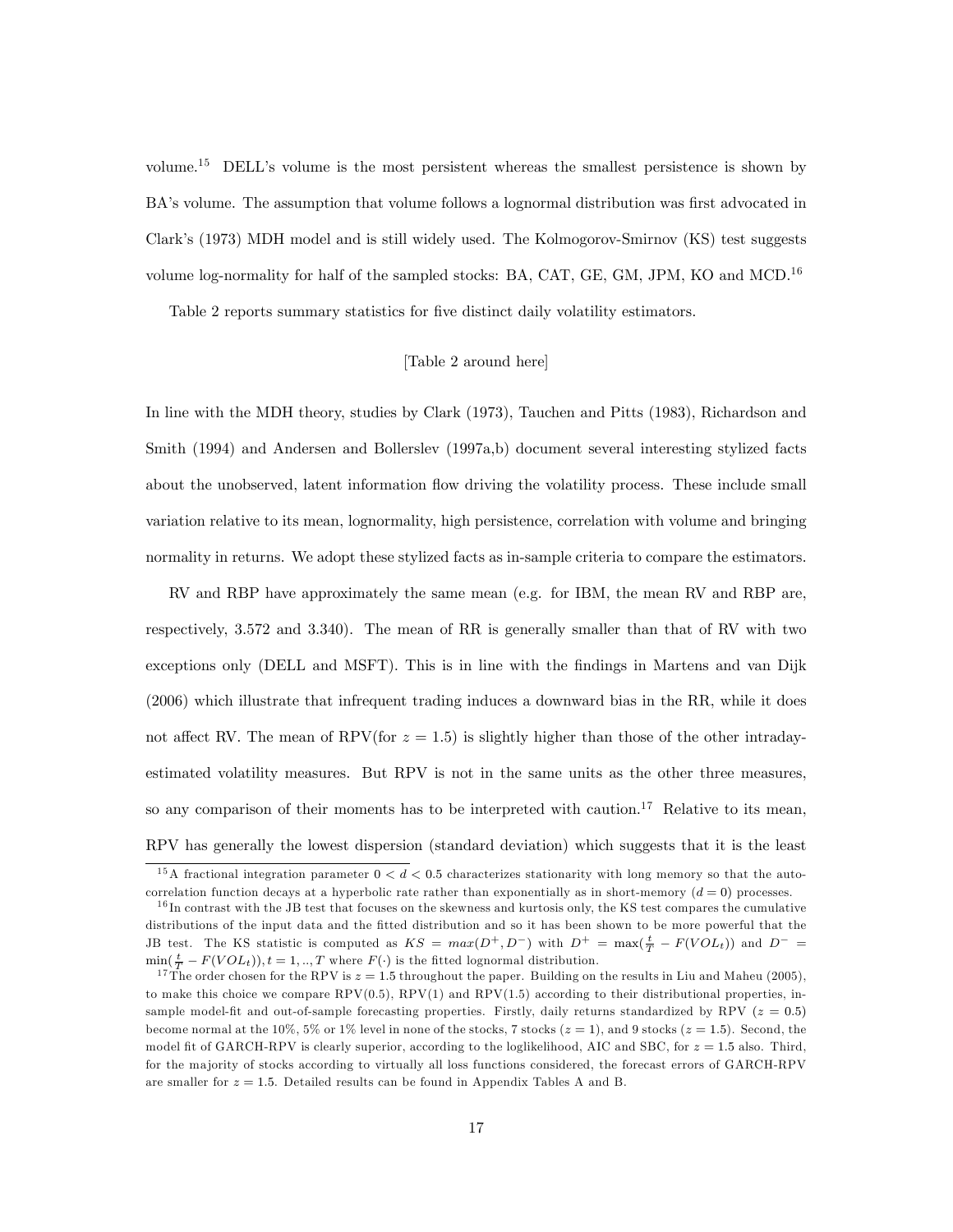noisy in the present context followed by RR. At the other extreme, the crude squared return has a StDev/Mean ratio about five times larger than RPV.

The ADF test suggests that all five unconditional volatility measures are stationary. But the degree of persistence (Robinson d) of the intraday-estimated measures is substantially higher than that of daily squared returns. RPV and RR are the most persistent (followed by RV and then RBP) and so they may provide a better signal for future volatility. All measures show positive skewness and large kurtosis with squared returns having the largest kurtosis. The KS test suggests that lognormality for the intraday measures but not for daily squared returns. This is in line with ABDE (2001) and ABDL (2001), inter alios, who show that the lognormal distribution provides a good Öt for realised volatility. Figure 1 plots for the least traded (CAT) and most traded (MSFT) stock the different volatility estimators alongside volume (scaled by  $10<sup>7</sup>$ ).

#### [Figure 1 around here]

Normality of returns is an assumption that underlies many financial theories, for instance, the Black-Scholes option pricing model and some VaR approaches. But daily stock returns are clearly non-normal. Several studies have recovered normality by subordinating returns to the 'financial clock' using RV as standardization variable (ABDE, 2001; ABDL, 2001; BN-S, 2002a; Bandi and Russell, 2006; and Areal and Taylor, 2001). On this basis, they conclude that RV reflects well the information flow to the market.<sup>18</sup> We standardize the daily returns by the various uncondi-

<sup>&</sup>lt;sup>18</sup>Daily returns are non-normal because information is available to traders at a varying rate so the price process evolves at different rates during identical time intervals. When no information is available, trading is slow, and the price evolves slowly. When new information arrives, trading is brisk and the price process evolves much faster. The upshot is that the number of individual random effects added together to give the daily price change (return) is non-constant, rendering the Central Limit Theorem inapplicable. The theoretical motivation for expecting returns to be normal when standardized by volume starts from Clark (1973) and Monroe (1978). Clark argues that returns are non-normal when sampled at intervals which are equidistant in calendar time but are normal in the time scale of the latent trading activity (called 'financial time'), that is, when computed over intervals with equivalent trading activity. Clark further shows that trading volume can be taken as an instrument for the true operational time or 'imperfect clock' measuring the speed of evolution of the price change process. By standardizing returns with volume, in effect, the returns 'clock' is subordinated to that of volume. Monroe provides further justification by showing that any semi-martingale can be written as a time-changed Brownian motion. Monroe's result in essence tells us that there exists a time-Öltration mechanism that can restore return normality. Andersen et al. (2005) show that using high-frequency data for the construction of the proxy for the 'financial time' (they sample at intervals of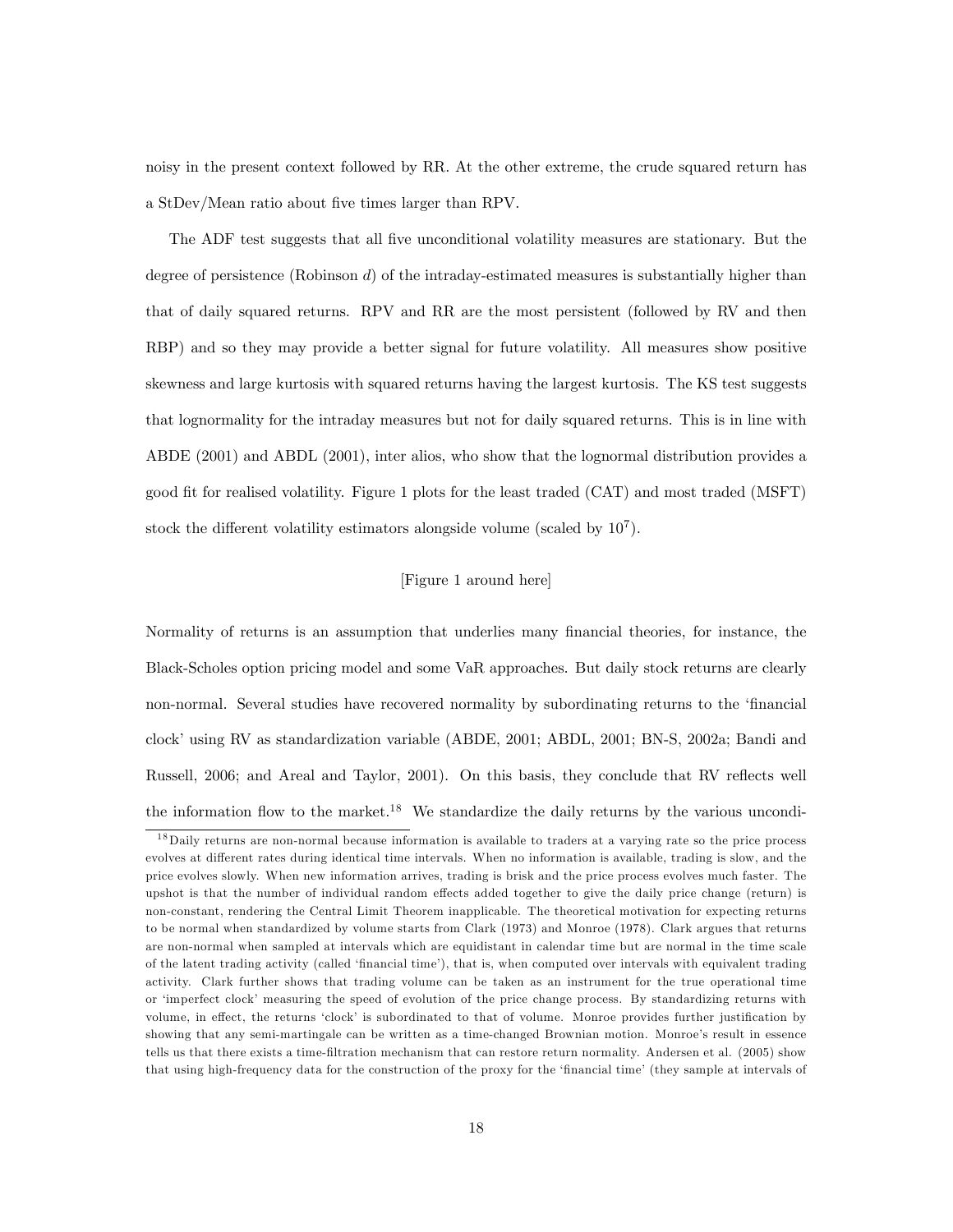tional (intraday) and conditional (GARCH) volatility measures and analyze the extent to which standardized returns become normal. Table 3 sets out the results.

#### [Table 3 around here]

The Öndings are consistent with the literature where it has been documented that historical GARCH (and SV) models do not adequately capture all the leptokurtosis in daily returns. The standardization by GARCH mitigates but does not eliminate all the factors that induce nonnormality.<sup>19</sup> RR is the most successful in bringing normality (for all stocks except MSFT) followed by RPV, RBP and RV. The lognormality of the intraday-estimated variability measures together with their ability to bring normality of standardized returns provides support for Clark's (1973) contention that asset returns follow a normal-lognormal mixture in the context of cotton futures.

In the MDH literature, volume is taken as a proxy for the latent trading activity process (Clark, 1973). The MDH posits that volume and volatility are positively correlated because they are simultaneously influenced by the rate of news arrival. The extent of this correlation provides a further ranking for the volatility measures  $-$  Appendix C reports, for each stock, the pairwise correlations among volume and the nonparametric and GARCH volatility measures. The correlation of volume with each of the volatilities is positive but the nonparametric measures show higher correlation with volume than GARCH. The highest correlation occurs with RR and RPV at  $43.4\%$  and  $42.04\%$ , respectively, on average across stocks. The correlation between the four intraday measures is high (above 90%) but drops to about 50% between the intraday measures and GARCH.

To sum up, in the context of the MDH stylised facts, RPV and RR emerge as superior intradayestimated measures of the daily price variation given that they display the longest memory, the smallest standard deviation relative to their mean, and the highest correlation with volume. RR fares slightly better than RPV, however, in bringing returns normality.

equivalent QV) will appproximately time-scale returns and render them i.i.d. Gaussian. Their approach deviates from the MDH literature in that there is no trading activity proxy involved.

<sup>&</sup>lt;sup>19</sup> The GARCH model used, fitted to the daily returns, is a  $GARCH(1,1)$  for most stocks. However, in some cases higher orders are needed to absorb all the volatility clustering. The models are described in Section 4.2.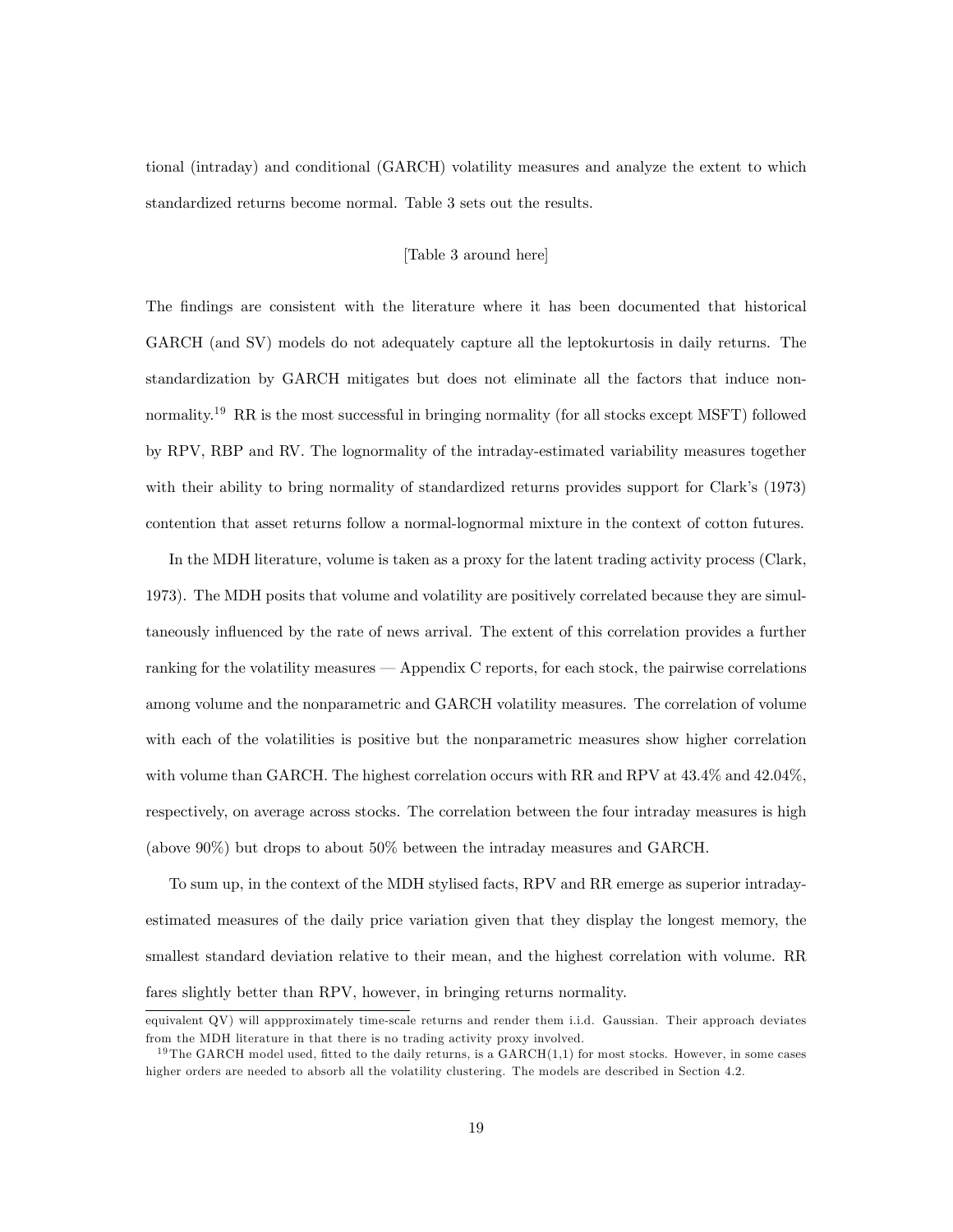#### 4.2 Model estimates and in-sample model fit ranking

The estimation results by QML over the entire sample for the least traded (CAT) and most traded (MSFT) stocks are presented in Table 4, and for the remaining stocks in Appendix Table D.

#### [Table 4 around here]

For all stocks, the lagged intraday volatility  $(v_{t-1})$  is strongly significant at the 1% level but, in line with the literature, lagged volume is insignificant with the exception of CAT, DELL, KO and  $M<sub>SET</sub>$  the significance of lagged volume in a GARCH equation would provide support for a simple MDH version (Luu and Martens, 2002). A uniform result across stocks is that the inclusion of an intraday volatility measure in the GARCH equation results in a substantial reduction in volatility persistence which, according to the MDH argument, suggests that they capture well the news arrival process  $\sim$  the MDH posits that the volatility clustering is partly explained by time dependence in the public information flow. Moreover, the intraday-estimated volatilities turn the ARCH coefficients from strongly significant at the  $1\%$  level to either insignificant or marginally significant at the  $10\%$  level. This suggests that the predictive information on future daily volatility contained in RV, RR, RPV or RBP encompasses the information in daily squared returns.

In order to assess in-sample model fit, the log-likelihood (lnL), AIC and SBC values can be compared across models for a given stock since they all refer to the same dependent variable. The lnL of the GARCH models augmented by each of the four intraday volatilities are greater than those of GARCH for all stocks. But this is not the case for many stocks with the volume measure. Second, the GARCH models augmented with intraday volatility measures rank top also according to the AIC and SBC. For the least traded (CAT) stock, the dynamics of daily returns seems to be best captured by the GARCH-RPV model as suggested by the lnL (largest) and AIC (smallest) values. The model ranking according to lnL, AIC and SBC is GARCH-RPV, GARCH-RV, GARCH-RBP, GARCH-RR, GARCH-VOL and GARCH.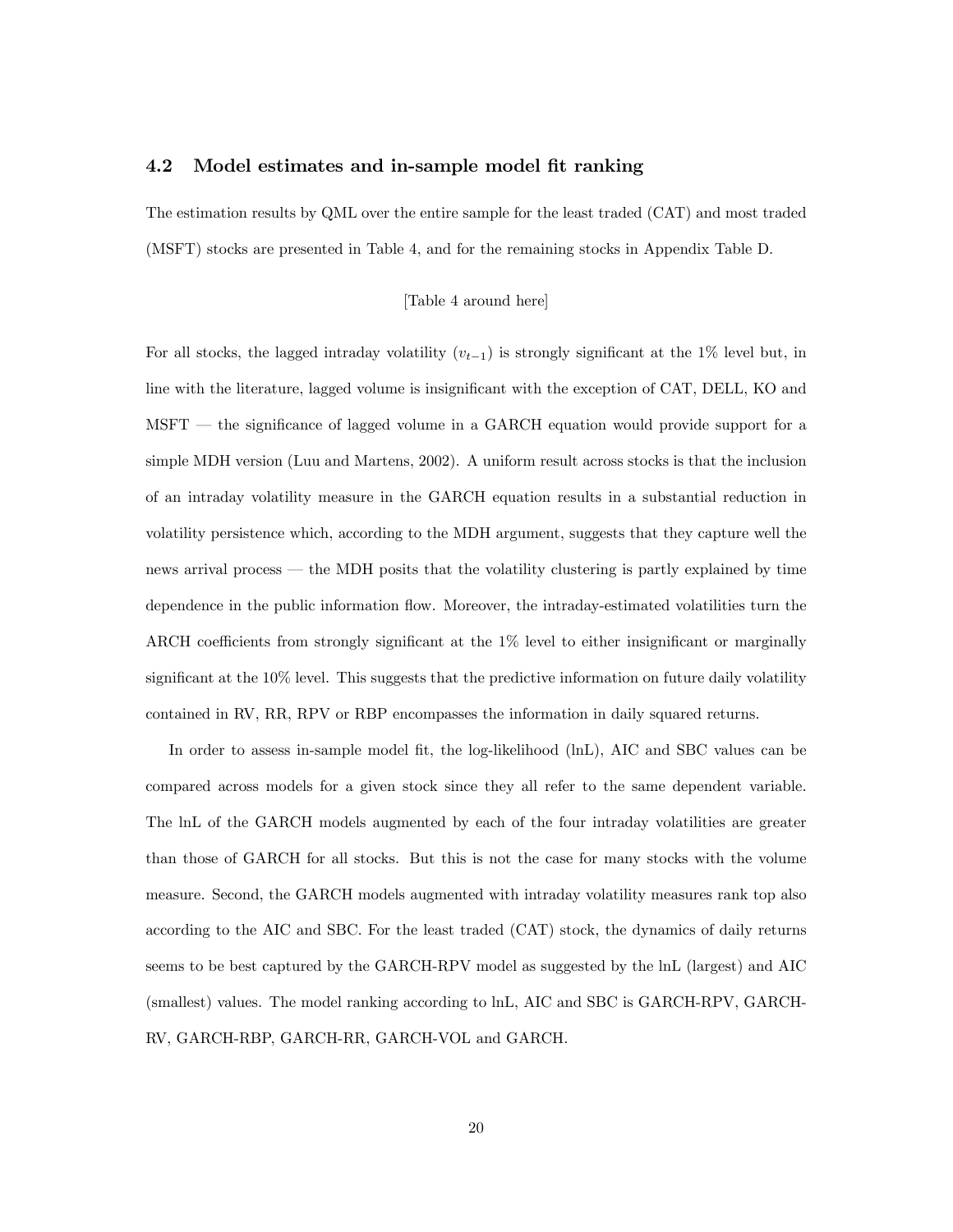The volatility dynamics of the most traded (MSFT) stock is best captured by GARCH-RR according to the lnL and AIC. However, as for CAT, the least improvement is brought by GARCH-VOL with a relatively small increase in lnL and a fall in the AIC. Furthermore, according to SBC, the baseline GARCH is superior to GARCH-VOL. The model-fit ranking based on lnL and AIC is GARCH-RR, GARCH-RPV, GARCH-RV, GARCH-RBP, GARCH-VOL and GARCH and the only change in this ranking according to the SBC is in the relative fit of the last two models. The ranking for the other stocks (see Appendix D) suggests that overall the GARCH-RPV provides the best Öt in 8 out of 14 stocks, and GARCH-RR, GARCH-RV and GARCH-RBP in 2 stocks each.

#### 4.3 Out-of-sample forecast ranking

Figure 2 provides a bar-chart summary of the forecast 'horse race'. The bar length is the proportion of stocks for which a given model provides the most accurate forecasts.

#### [Figure 2 around here]

The RPV estimator brings the largest forecast gains for most stocks and loss functions, e.g. HMSE, MME(O) and LL are smallest for GARCH-RPV in 71.4%, 71.4% and 64.3% of the stocks, respectively. GARCH-RPV is the top performer according to (virtually) all forecast criteria in seven stocks: AXP, CAT, GE, IBM, JPM, ATT and WMT. Appendix E and F provide further details.

The forecast error measures and the  $MZ-R^2$  are set out in Table 5. For each stock, the last row reports the improvement that the best augmented-GARCH brings versus the GARCH.

#### [Table 5 around here]

For all stocks and loss functions, the inclusion of a lagged intraday volatility measure in the GARCH equation notably improves the forecasts. In particular, for some stocks the  $MZ-R^2$  of the best augmented-GARCH more than trebles that of GARCH. For instance, for the least traded CAT stock, the MZ- $R^2$  of GARCH is 13.99% whereas that of the best forecasts, GARCH-RPV, is 43.64%. The forecast enhancement of GARCH-RV versus GARCH is in line with the findings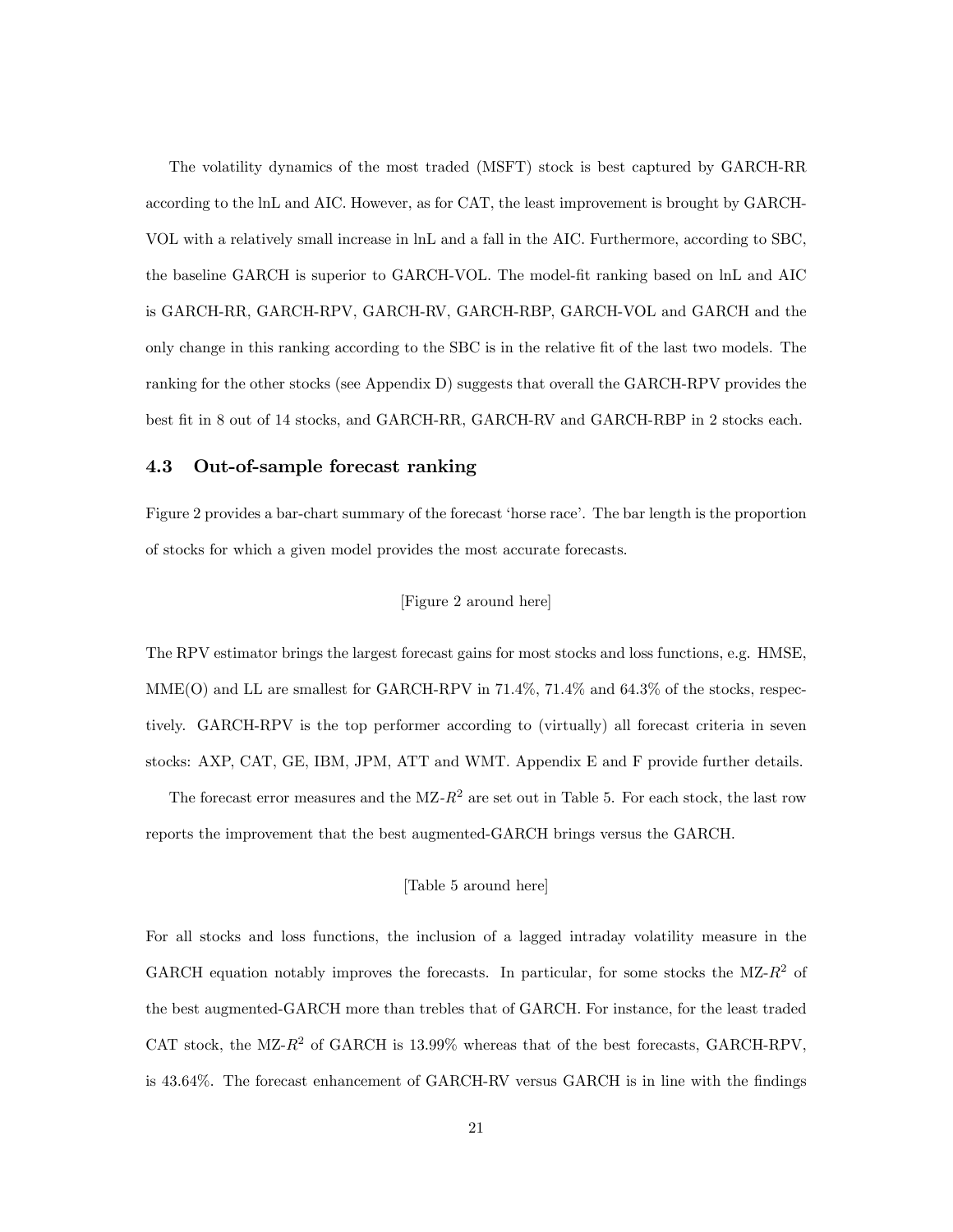in Martens (2001) and Koopman et al. (2005) for FX rates and the S&P100 index, respectively, and with GranÈ and Veiga (2007) for four DJIA stocks, American Express, Coca-Cola, Disney and Pitzer. Adding lagged trading volume to GARCH does not bring forecast gains which is consistent with the results in Brooks (1998) and Donaldson and Kamstra (2004) for stock market indexes. The ENC-T test based on the MSE for the comparison of GARCH and best augmented-GARCH (nested models) suggests that forecast improvement is significant at the 1% level throughout. Moreover, there tend to be significant differences in forecast accuracy between the alternative augmented-GARCH (non-nested) models as suggested by the DM test for most loss functions.

Considering the 11 loss functions and the 14 stocks, a total of 154 pairwise combinations, in 55% of them the GARCH-RPV model is the top forecaster, followed by GARCH-RR (19%), GARCH-RV  $(14\%)$  and GARCH-RBP  $(12\%)$ .<sup>20</sup> For the least traded  $(CAT)$  stock, GARCH-RPV leads for virtually all loss functions followed by GARCH-RV. Exceptions are the asymmetric MME(U) and MME(O) for which the minimum loss is achieved by GARCH-RV but is closely followed by GARCH-RPV. GARCH-VOL is ranked last. For the most traded (MSFT) stock, according to virtually all loss functions, the best forecasts are those from the GARCH-RR model followed by GARCH-RPV. The HMSE loss is an exception with a minimum that corresponds to GARCH-RPV.

DELL and MSFT show similar behavior in the sense that, virtually according to all loss functions, the GARCH-RR provides the best forecasts. This is in contrast with the earlier finding that DELL and MSFT are the two stocks for which the RR measure has most difficulty in bringing return normality (c.f. Table 3). This suggests that whether or not a given intraday volatility measure brings normality in daily returns may not necessarily tell us much regarding its forecasting power. Moreover, for the MSFT stock, RR is not lognormally distributed at the 5% level whereas RPV, RBP and RV are. Likewise for CAT stock, although RPV emerges as top forecaster, it is not lognormally distributed whereas RV, RR and RBP are. For IBM, unanimously across all loss

 $^{20}$ Using 30-minute DM/US\$ and Yen/US\$ data, Martens (2001) shows that extending the daily GARCH model with the sum of intraday squared returns leads to similar improvement as modeling the intraday returns directly. Hence, our results indirectly suggest that extending the daily model with RPV is superior to the latter also.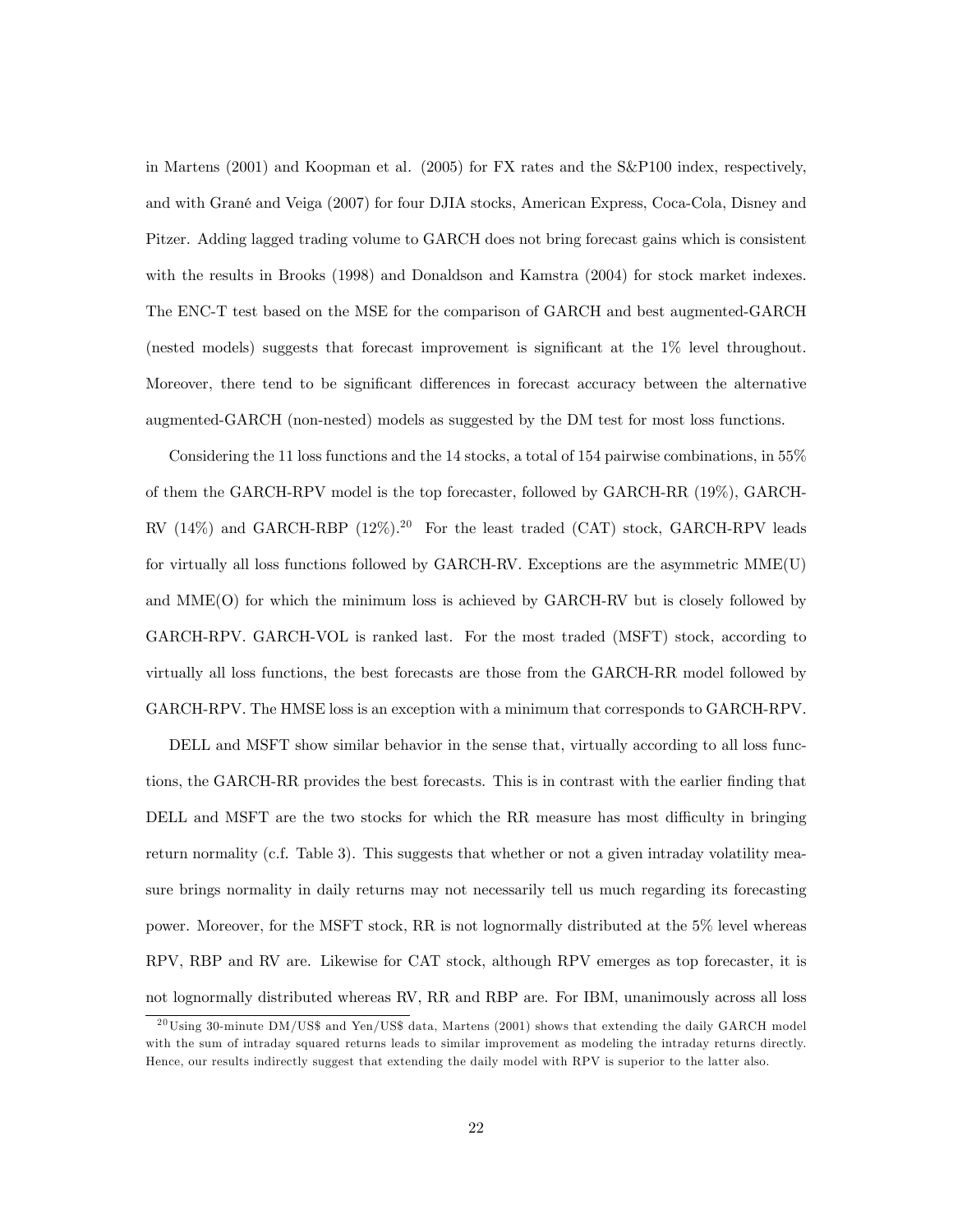functions, RPV is the best forecaster although, interestingly, it fails to bring normality in daily returns (c.f. Table 3). Moreover, for IBM the highest persistence is shown by RR  $(d = 0.403)$ followed by RPV  $(d = 0.394)$ . Therefore, when scrutinizing the individual stocks, some mismatch is observed between the ranking from forecast and MDH-related criteria.<sup>21</sup>

Patton (2006) and Hansen and Lunde (2006a) show theoretically and via simulation that many criteria used in the literature are inconsistent when the evaluation is based on a volatility proxy (i.e.  $\tilde{\sigma}_t^2$  instead of  $\sigma_t^2$ ) so they may favour an inferior model with a probability that converges to one asymptotically as the holdout sample  $(T_1)$  increases. Exceptions are MSE, GMLE and the levels MZ- $R^2$ . Patton shows that the more efficient (less noisy) the proxy, the smaller the degree of distortion in the ranking which depends also on the sampling frequency. Across various loss functions, he shows analytically that when 5-min RV is used as proxy almost all of the objective bias disappears. Interestingly, the model rankings are quite similar across loss functions in Table 5 but they become rather more unstable when the crude daily  $r_t^2$  is used as volatility proxy (see Appendix H). For instance, for AXP virtually all loss functions chose the same (GARCH-RPV) model as best when the sum of 5-min squared returns is the volatility proxy in Table 5 whereas four models (GARCH, GARCH-RV, GARCH-RV and GARCH-RBP) emerge as best from one criteria or another when  $r_t^2$  is used as proxy in Appendix H. Reassuringly, in a majority of cases the MSE, GMLE and the MZ- $R^2$  criteria tend to point to the same best model when the two different proxies are used – illustrative examples are AXP and MSFT for which GARCH-RPV and GARCH-RR, respectively, are selected according to all three criteria irrespective of the proxy.

 $2<sup>1</sup>$  We investigated whether the forecast ranking of the nonparametric volatility estimators changes when they are based on 15- and 30-min data. Appendix G reports the results for the two least-traded (CAT, ATT) and the two most-traded stocks (MSFT, DELL). The top forecaster remains the RPV. As expected, the forecast losses (like-forlike models) rise as the sampling frequency decreases, in line with the results in Pong et al. (2004) for FX rates using 5- and 30-min frequencies. Futhermore, the value-added of the nonparametric volatilities is larger at the 5-min than at the 15- and 30-min. For instance, for CAT the forecast error reduction from GARCH to GARCH-RPV is 53.88%, 43.53% and 37.78%, respectively, at the 5-, 15- and 30-min frequencies. These Öndings corroborate that the 5-min sampling is more useful than 15- and 30-min from the viewpoint of predicting future daily volatility. The forecast comparison is conducted by proxying the forecast target (the conditional variance) by either the sum of 5-min squared returns or the sum of 15- (or 30-) min squared returns. The main Önding is that the forecast errors of like-for-like models increase when the sampling frequency of the proxy decreases.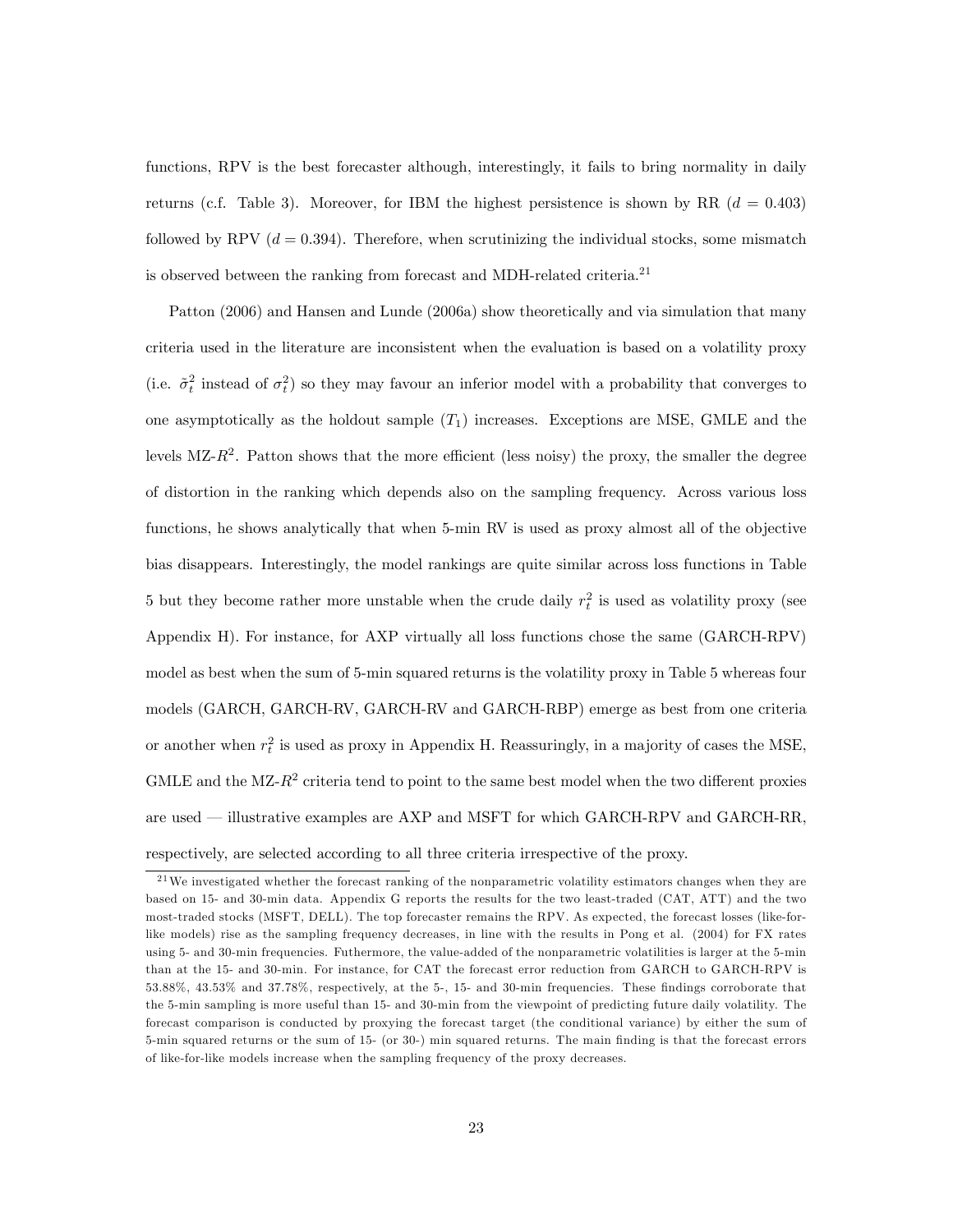Table 5 also reports the average losses of the combined forecasts using the time-varying weighting approach described in Section 3.3 (denoted COMBINED). We also considered an equal-weights combining scheme (denoted COMB-EQW). Notwithstanding the high correlation between the GARCH-RV, GARCH-RR, GARCH-RPV and GARCH-RBP forecasts being combined (inefficiency of weight estimates), overall across stocks and loss functions the varying-weights approach gives better results than the equal-weights approach and so only the former are reported. It is tempting to attribute this to the fact that the regression-based combining approach accounts for bias through the intercept  $\hat{\alpha}_0(t)$ . But the bias corrected MZ- $R^2$  is only higher with the equal-weights approach for half of the stocks and there is evidence of forecast bias for all but 2 stocks (see Appendix I).<sup>22</sup>

The COMBINED model yields the smallest forecast error with virtually all loss functions for 4 stocks (CAT, DELL, GM and MSFT) and the gains relative to the best augmented-GARCH can be as much as 51%. For instance, the HMSE of the best augmented-GARCH is reduced by 45% for DELL, 51% for GM and 44% for MSFT. For 4 other stocks (AXP, GE, IBM and ATT) the COMBINED model is in the lead for at least half of the loss functions. The ENC-T test suggests that the MSE from COMBINED is significantly smaller than that from the best augmented-GARCH in 6 stocks. Hence, jointly exploiting the information from all four intraday measures can be fruitful which indirectly corroborates that they are affected differently by microstructure noise.

The results of the SPA test are set out in Table 6. The null hypothesis is that the GARCH-RPV model which was found to be in the lead for most stocks and across most forecast accuracy metrics (hence, taken as benchmark) is not worse than any of the alternative models. These are GARCH, GARCH-RV, GARCH-RR, GARCH-RBP, GARCH-VOL, COMBINED and COMB-EQW.

#### [Table 6 around here]

The SPA test p-values suggest that, for eight stocks, GARCH-RPV is not outperformed by any of the seven alternative models in terms of both the MSE and MAE losses. For four further stocks

<sup>&</sup>lt;sup>22</sup> Appendix H further illustrates that: (a) the GARCH-RV, GARCH-RR, GARCH-RPV and GARCH-RBP forecasts suffer from upward (if any) biases, particularly the latter three, whereas GARCH-VOL is downward biased, (b) the equal-weight forecasts are upward biased but the estimated-weights combined forecasts are generally unbiased.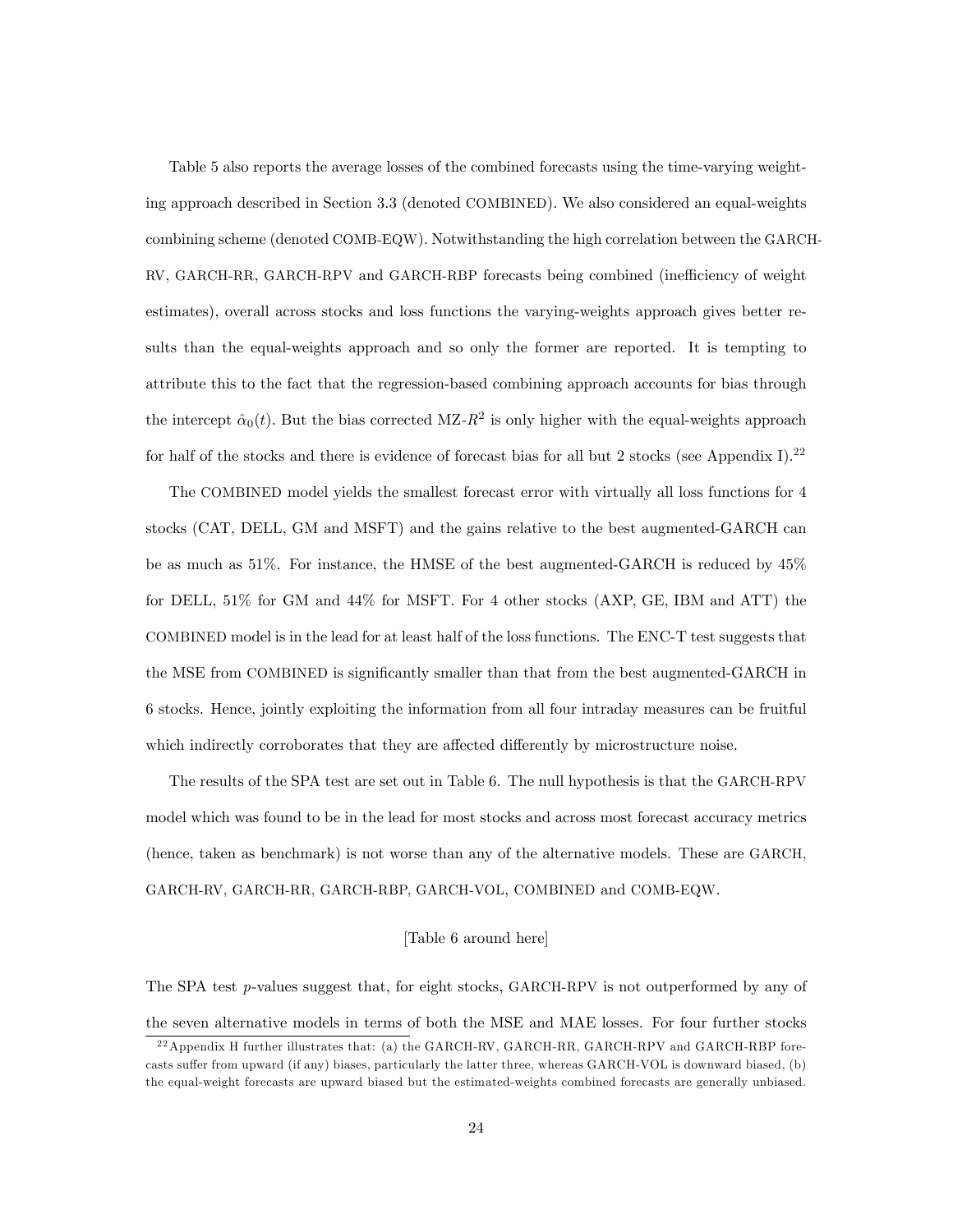(CAT, DELL, GM, MSFT), GARCH-RPV is significantly beaten by the COMBINED model. For two stocks (ATT and IBM) the evidence is mixed with MSE and MAE favouring GARCH-RPV and the COMBINED model, respectively. The last column of the table summarises the SPA test results: GARCH-RPV significantly emerges most often as the model with superior predictive ability.

Tables 7 and 8 report the HMSE, AMAPE and LL criteria, respectively, for up- and downmarket days, high- and low-volume days as defined in  $(11)$  and  $(12).^{23}$  For each stock, the last row (Benefit  $\%$ ) reports the forecast error reduction that the best augmented-GARCH brings relative to GARCH. Italics are used to signify the regime in which the largest reduction is achieved.

#### [Table 7 around here]

The ranking of the augmented-GARCH models is virtually identical in both regimes and GARCH-RPV ranks top for most stocks. The forecast losses tend to be smaller for down-market days. This suggests that the daily stock volatility at day  $t$  is relatively more difficult to forecast when  $t-1$  is an up-market day. In the light of this finding, it is not surprising to see that the largest benefits from exploiting intraday data in order to generate a day  $t$  volatility forecast tend to occur when  $t-1$  represents an up-market day. For instance, for DELL the percentage reduction in the GARCH forecast errors is 5.59 (HMSE), 5.75 (AMAPE) and 10.30 (LL) over down-market days whereas it increases, respectively, to 37.90, 14.42 and 27.51 over up-market days.

Table 8 suggests that the forecast ranking is almost identical over high- and low-volume days with the GARCH-RPV model having the smallest forecast errors.

#### [Table 8 around here]

Generally, the losses tend to be somewhat smaller in the high-volume regime suggesting that the conditional volatility on day t appears to be less forecastable if there was low volume on day  $t-1$ ;

<sup>&</sup>lt;sup>23</sup> Since one goal is to compare the forecast errors across market conditions, and down-market (high volume) days tend to be more volatile than up-market (low volume) days, measures such as MSE and GMLE can be misleading for this purpose. Unit-free measures such as the HMSE, AMAPE, LL and Theil-U will be more informative. The unreported (for space constaints) HMAE and Theil-U give similar results.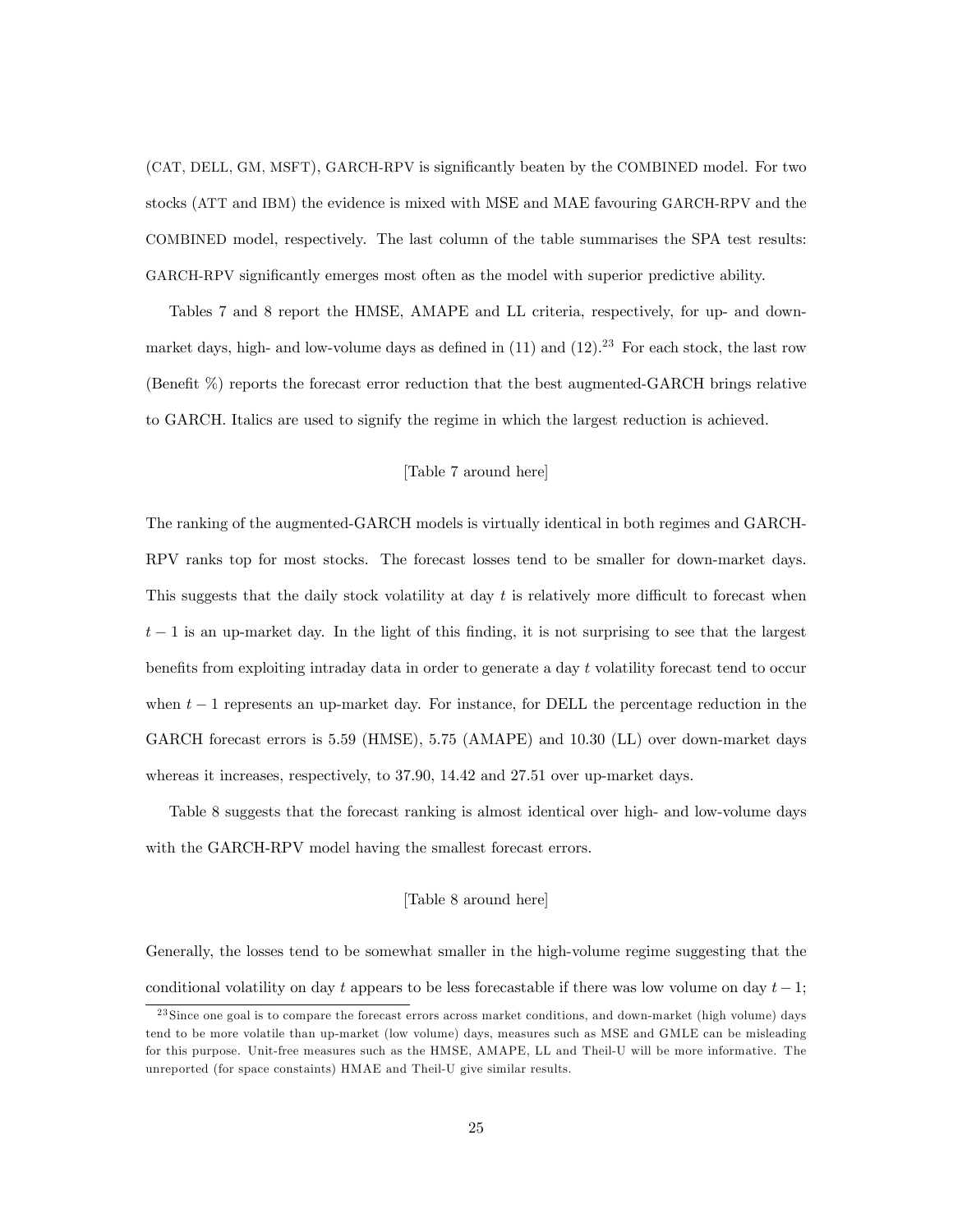exceptions are IBM, MCD, MSFT and ATT. Consistent with the latter, the largest reduction in forecast errors from using intraday data (benefit  $\%$ ) is obtained for the low-volume days. For instance, for DELL the reduction in the GARCH forecast error by including RPV is 8.38% (HMSE), 3.76% (AMAPE) and 9.38% (LL) in the high-volume regime whereas it increases, respectively, to 39.68, 16.31 and 29.46 in the low-volume days. Another interesting case is GM (and to some extent BA) for which there is no forecast error reduction in high-volume days, but the reduction is 12.13%  $(HMSE)$ ,  $3.68\%$  (AMAPE) and  $6.61\%$  (LL) in low-volume days.

The upshot is that 1-day-ahead the conditional volatility is easier to forecast when the stock is underperforming  $(t - 1)$  is a down-market day) and when trading volume is relatively high  $(t - 1)$ is a high-volume day). Table 9 reports the average return, volatility and volume for days  $t-1$ and  $t$  over different market conditions. As expected, the volatility is higher in down-market and high-volume days. Our findings are in line with the view that high volatility and volume arise largely from news arrival: when  $t - 1$  is a high volatility (volume) day more public information is available which, in turn, helps to forecast volatility at  $t^{24}$ . The same rationale applies if  $t-1$  is a down market day, because trading volume (and volatility) is higher in down versus up days. This effect is exacerbated because, as Admati and Pfleiderer (1988) show, trades from both informed and discretionary liquidity traders come in clusters, with both groups preferring to trade during ëthickí markets. This clustering of trades, when trading activity is already high, triggers the release of even more information. Moreover, high trading activity may to some extent mitigate the microstructure noise (e.g. infrequent-trading effects) and this could also explain why the augmented-GARCH models tend to produce better forecasts during high volume (volatility) days.

#### [Table 9 around here]

Table 9 also reports the average correlation between the 'true' volatility on days  $t - 1$  and t. The stronger correlations for down-market and high-volume days are in line with the finding of smaller

 $^{24}$ Using firm-specific announcements data, Kalev et al. (2002) show that public information flows drive volatility and volume simultaneously, in line with the MDH. But the observed volume may also partly reflect liquidity pressures or the 'game' played by strategic traders with heterogenous information and the revision of dispersed beliefs.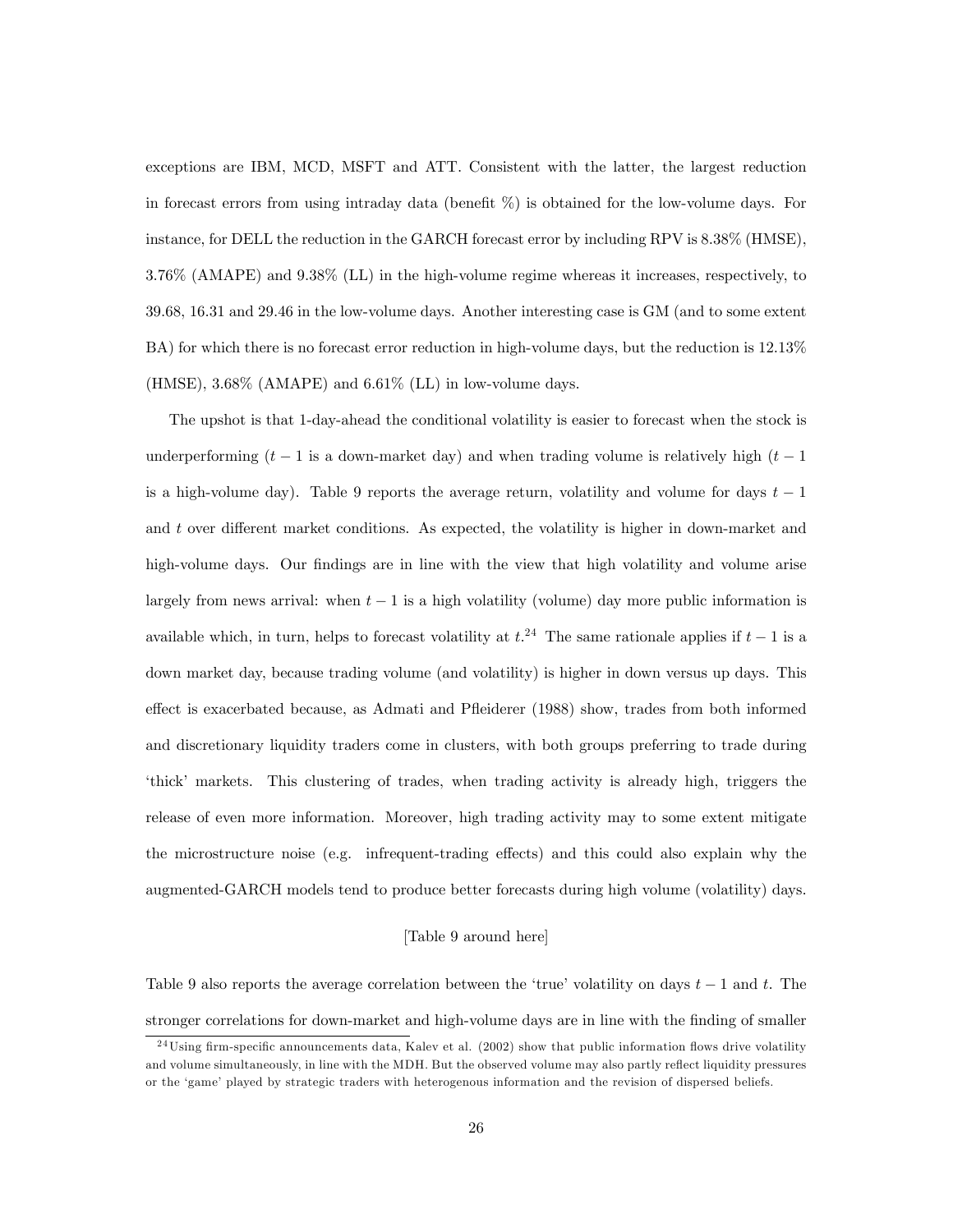forecast errors during such market conditions. Hence, the use of intraday data is more crucial when markets are relatively tranquil (low volatility), that is, on up-market and low-volume days.

# 5 Conclusions

How to forecast daily volatility is a challenging question because, unlike prices and volume, volatility is not directly observable. A recent literature focuses on exploiting the intraday variation and proposes several nonparametric estimators called realised variance, range, power variation and bipower variation. This paper compares these estimators on the basis both of their distributional properties and their ability to forecast one-day-ahead the conditional variance of returns. A GARCH framework is adopted as platform to compare their incremental predictive content which is not to suggest that GARCH is the 'best' framework for volatility prediction. For completeness, a volume measure of intraday trading activity is also included in the horse race.

The popular realized variance estimator is dominated by the realised power variation and the realised range. The realized range fares relatively well in the in-sample distributional analysis regarding the extent to which it brings normality in standardized returns. However, overall across stocks and loss functions the realised power variation appears to be the top performer for short term forecasts of one day. This means that, among the four nonparametric volatility estimators, the lattter enhances the GARCH forecasting ability the most. A rationale for this finding is that the realized power variation is not only immune to jumps, like the realized bipower variation, but it is also the most persistent and less noisy. Nevertheless, forecast combining appears worthwhile for about half of the stocks which indirectly corroborates that the four intraday-estimated volatility measures are impacted by microstructure noise in different ways. The additional use of intraday data on day  $t-1$  to forecast volatility on day t is more advantageous when  $t-1$  is an up-market or low volume day relative to the recent past. Since daily volatility forecasts are key inputs for VaR analysis, our findings may have important practical implications for this area of risk management.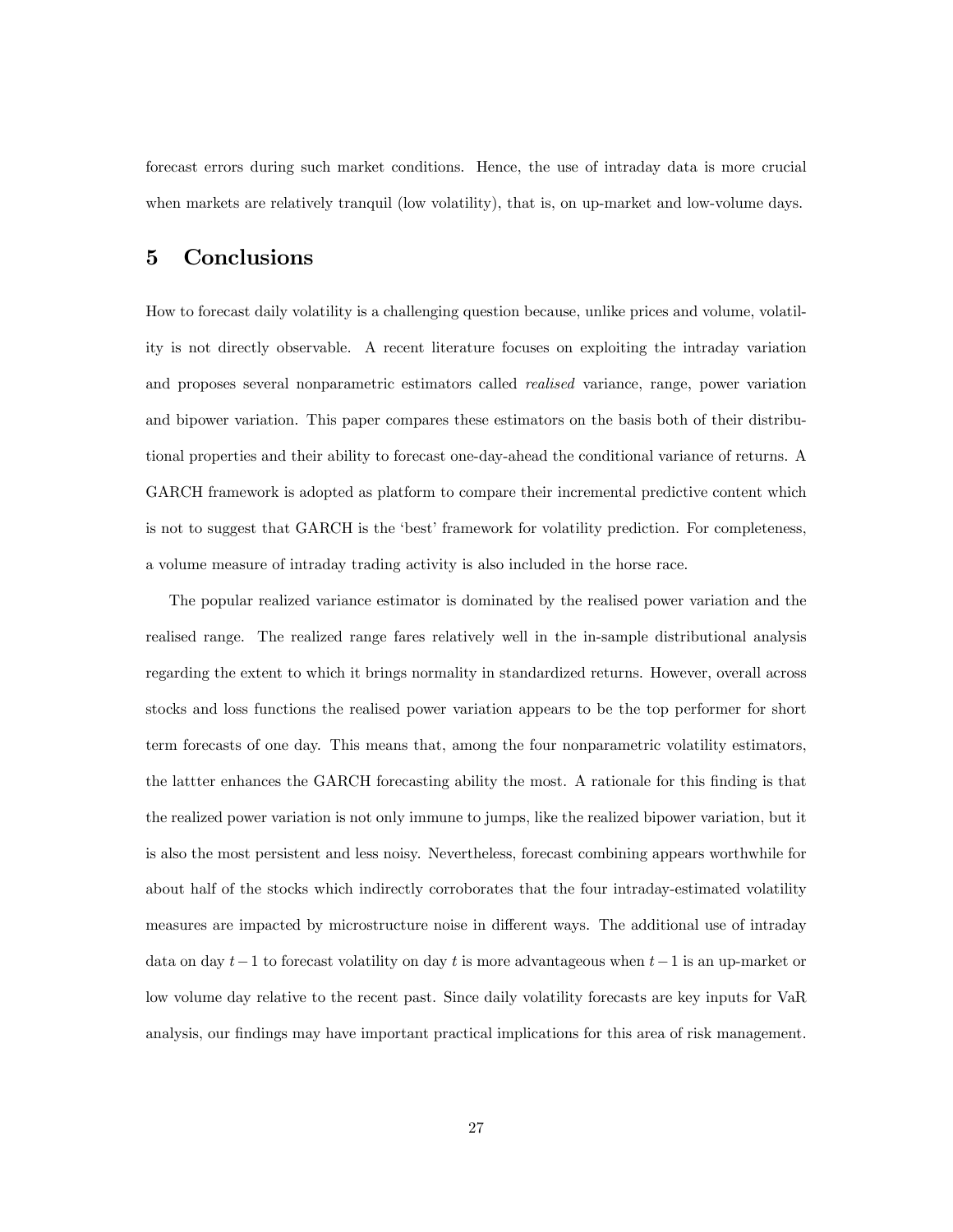# References

- [1] Andersen, T., & Bollerslev, T. (1997a). Heterogeneous information arrivals and return volatility dynamics: Uncovering the long-run in high frequency returns. The Journal of Finance, 52, 975-1005.
- [2] Andersen, T., & Bollerslev, T. (1997b). Intraday periodicity and volatility persistence in financial markets. Journal of Empirical Finance, 4, 115-158.
- [3] Andersen, T., & Bollerslev, T. (1998). Answering the skeptics: Yes, standard volatility models do provide accurate forecasts. International Economic Review, 39, 885-906.
- [4] Andersen, T., Bollerslev,T, & Diebold, F.X. (2002). Parametric and non-parametric volatility measurement, in L.P. Hansen and Y. Ait-Sahalia (eds.), Handbook of Financial Econometrics, Amsterdam: North-Holland.
- [5] Andersen, T., Bollerslev,T, & Diebold, F.X. (2007). Roughing it up: Including jump components in the measurement, modeling and forecasting of return volatility. Review of Economics and Statistics, 89, 701-720.
- [6] Andersen, T., Bollerslev, T., Diebold, F.X. & Ebens, H. (2001). The Distribution of Realised Stock Return Volatility. Journal of Financial Economics, 61, 43-76.
- [7] Andersen, T., Bollerslev,T, Diebold, F.X, & Labys, P. (2001). The Distribution of Realised Exchange Rate Volatility. Journal of the American Statistical Association, 96, 42–55.
- [8] Andersen, T., Bollerslev, T., & Dobrev, D. (2005). Nonparametric Exploration of Continuous Time Volatility Models with Leverage and Jumps. Kellogg School, Northwestern University, mimeo.
- [9] Areal, N., & Taylor, S. (2001). The realised volatility of FTSE-100 futures prices. Journal of Futures Markets, 22, 627-648.
- [10] Bandi, F.M., & Russell, J.R. (2006). Separating Microstructure Noise from Volatility. Journal of Financial Economics, 79, 655-692.
- [11] Barndorff -Nielsen, O. E., & Shephard, N. (2002a). Econometric analysis of realised volatility and its use in estimating stochastic volatility models. Journal of the Royal Statistical Society, Series B 64, 253-280.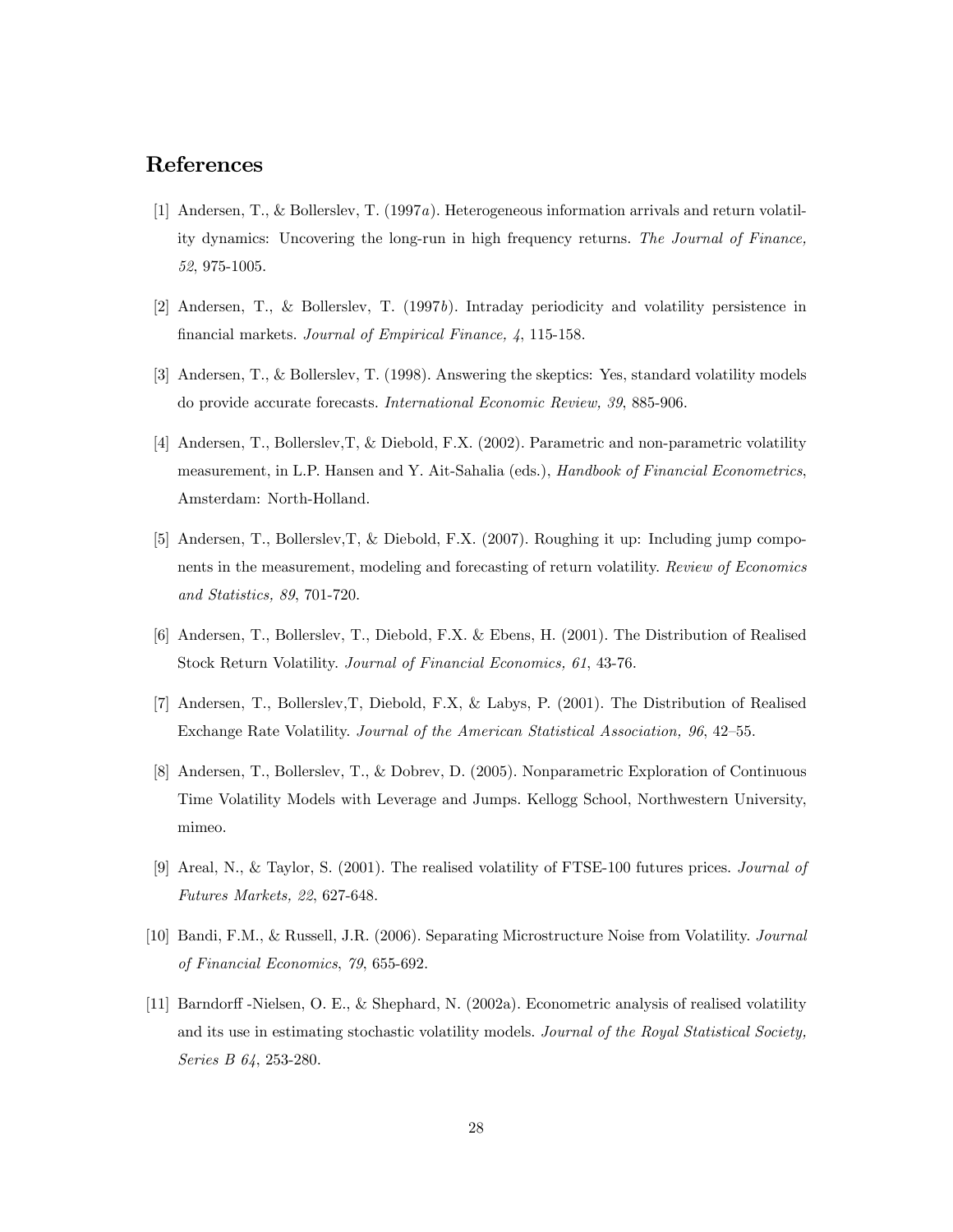- [12] Barndorff -Nielsen, O. E., & Shephard, N. (2002b). Estimating quadratic variation using realised variance. Journal of Applied Econometrics, 17, 457-477.
- [13] Barndorff -Nielsen, O. E., & Shephard, N. (2004a). Econometrics of testing for jumps in financial economics using bipower variation. Journal of Financial Econometrics,  $\ddot{4}$ , 1-30.
- [14] Barndorff -Nielsen, O. E., & Shephard, N. (2004b). Power and bipower variation with stochastic volatility and jumps. Journal of Financial Econometrics, 2, 1-48.
- [15] Barndorff-Nielsen, O. E. & Shephard, N. (2006). Econometrics of testing for jumps in financial economics using bipower variation. Journal of Financial Econometrics,  $\lambda$ , 1–30.
- [16] Bessembinder, H., & Seguin, P.J. (1993). Price volatility, trading volume and market depth: Evidence from future markets. Journal of Financial and Quantitative Analysis, 28, 21-39.
- [17] Blair, J.B., Poon, SH., & Taylor, S.J. (2001). Forecasting S&P100 volatility: The incremental information content of implied volatilities and high frequency index returns'. Journal of Econometrics 105, 5-26.
- [18] Bollerslev, T., & Ghysels, E. (1996). Periodic autoregressive conditional heteroskedasticity. Journal of Business and Economic Statistics, 14, 139-157.
- [19] Bollerslev, T., Engle, R.F., & Nelson, D. (1994). ëARCH modelsíin Engle, R.F. and McFadden, D.L. (Eds), *Handbook of Econometrics*, IV Elsevier (Chapter 49).
- [20] Brailsford, T. J., & Faff, R. W. (1996). An Evaluation of Volatility Forecasting Techniques. Journal of Banking and Finance, 20, 419-438.
- [21] Brandt, M.W., & Diebold, F.X. (2006). A no-arbitrage approach to range based estimation of return covariances and correlations. Journal of Business, 79, 61-74
- [22] Brooks, C. (1998). Predicting stock index volatility using GARCH models: Can market volume help? *Journal of Forecasting*, 17, 57-80.
- [23] Christensen, K., & Podolskij, M. (2005). Realised range-based estimation of integrated variance. Aarhus School of Business, mimeo.
- [24] Clark, P.K. (1973). A subordinated stochastic process model with Önite variance for speculative prices. Econometica, 41, 135-155.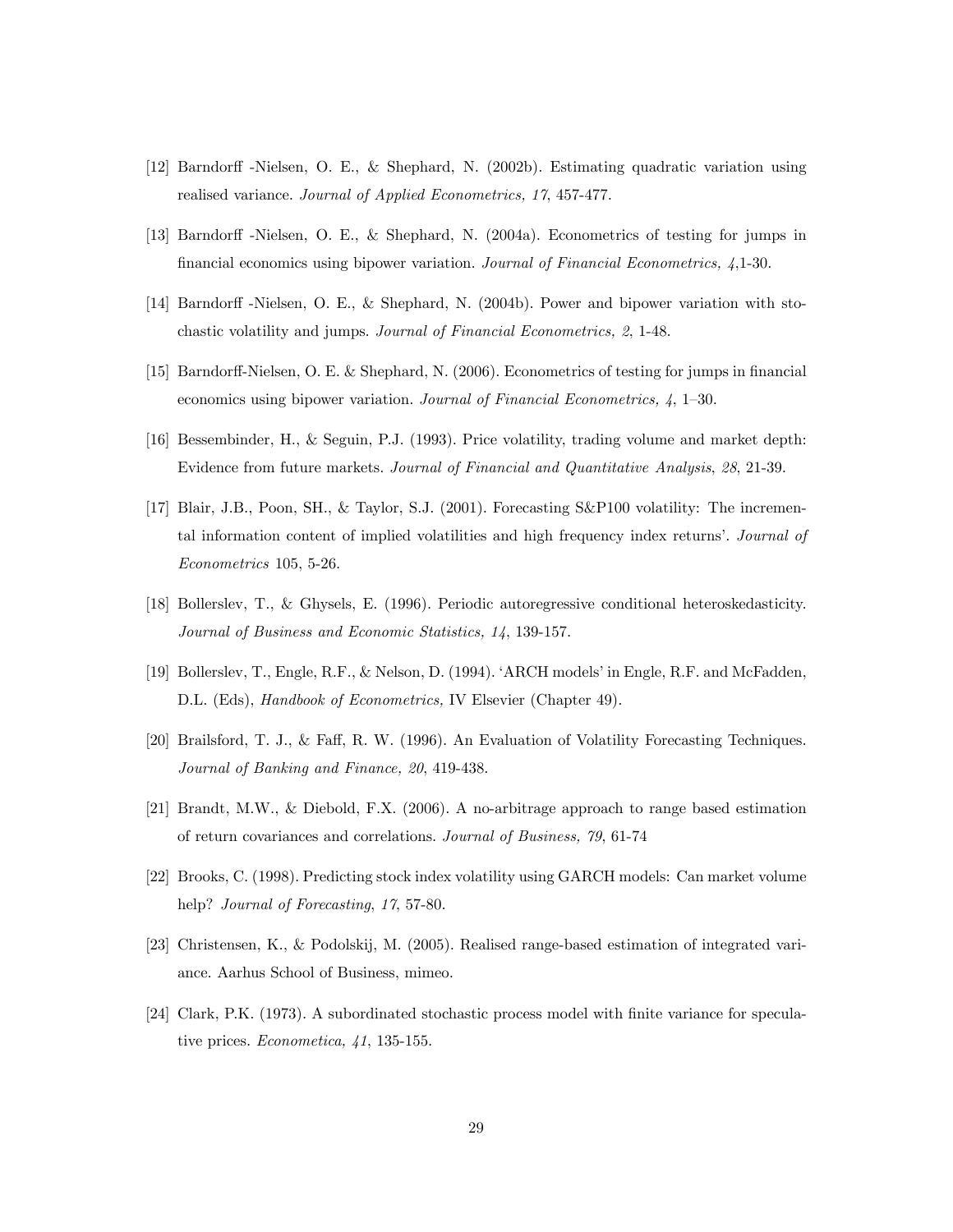- [25] Clark, T. E., & McCracken, M. W. (2001). Tests for equal forecast accuracy and encompassing for nested models. Journal of Econometrics, 105, 85-110.
- [26] Diebold, F. X., & Mariano, R. S. (1995). Comparing predictive accuracy. Journal of Business and Economic Statistics, 13, 253-263.
- [27] Donaldson, G., & Kamstra, M. (2004). Volatility forecasts, trading volume and the ARCH versus option-implied volatility trade-off. Federal Reserve Bank of Atlanta WP 04-06
- [28] Engle, R.F. (1982). Autoregressive conditional heteroskedasticity with estimates of the variance of United Kingdom inflation. Econometrica, 50, 987-1006.
- [29] Engle, R., & Gallo, G.M. (2006). A multiple indicators model for volatility using intradaily data. Journal of Econometrics, 127, 3-27.
- [30] Engle, F., Sokalska, M.E., & Chanda, A. (2006). Forecasting intraday volatility in the US market. Stern School of Business, NYU, mimeo.
- [31] Forsberg, L., & Ghysels, E. (2007). Why do absolute returns predict volatility so well? Journal of Financial Econometrics, 5,31-67.
- [32] Franses, P. H., & van Dijk, D. (1996). Forecasting stock market volatility using non-linear GARCH models. Journal of Forecasting, 15, 229-235.
- [33] Galbraith, J, & Kisinbay, T. (2002). Information content of volatility forecasts at medium-term horizons. CIRANO Working Papers 2002s-21.
- [34] Ghysels, E., Santa-Clara, P., & Valkanov, R. (2006). Predicting volatility: getting the most out of return data sampled at different frequencies. Journal of Econometrics, 131, 59-95.
- [35] Grané, A., & Veiga, H. (2007). The effect of realised volatility on stock returns risk estimates. Universidad Carlos III, Madrid, Working Paper 07-63, .
- [36] Hansen, P. R. (2005). A test for superior predictive ability. Journal of Business and Economic Statistics, 23, 365-380
- [37] Hansen, P.R., & Lunde, A. (2006a). Consistent ranking of volatility models, Journal of Econometrics, 131, 97-121.
- [38] Hansen, P.R., & Lunde, A. (2006b). Realized variance and market microstructure noise. Journal of Business and Economic Statistics, 24, 127-161.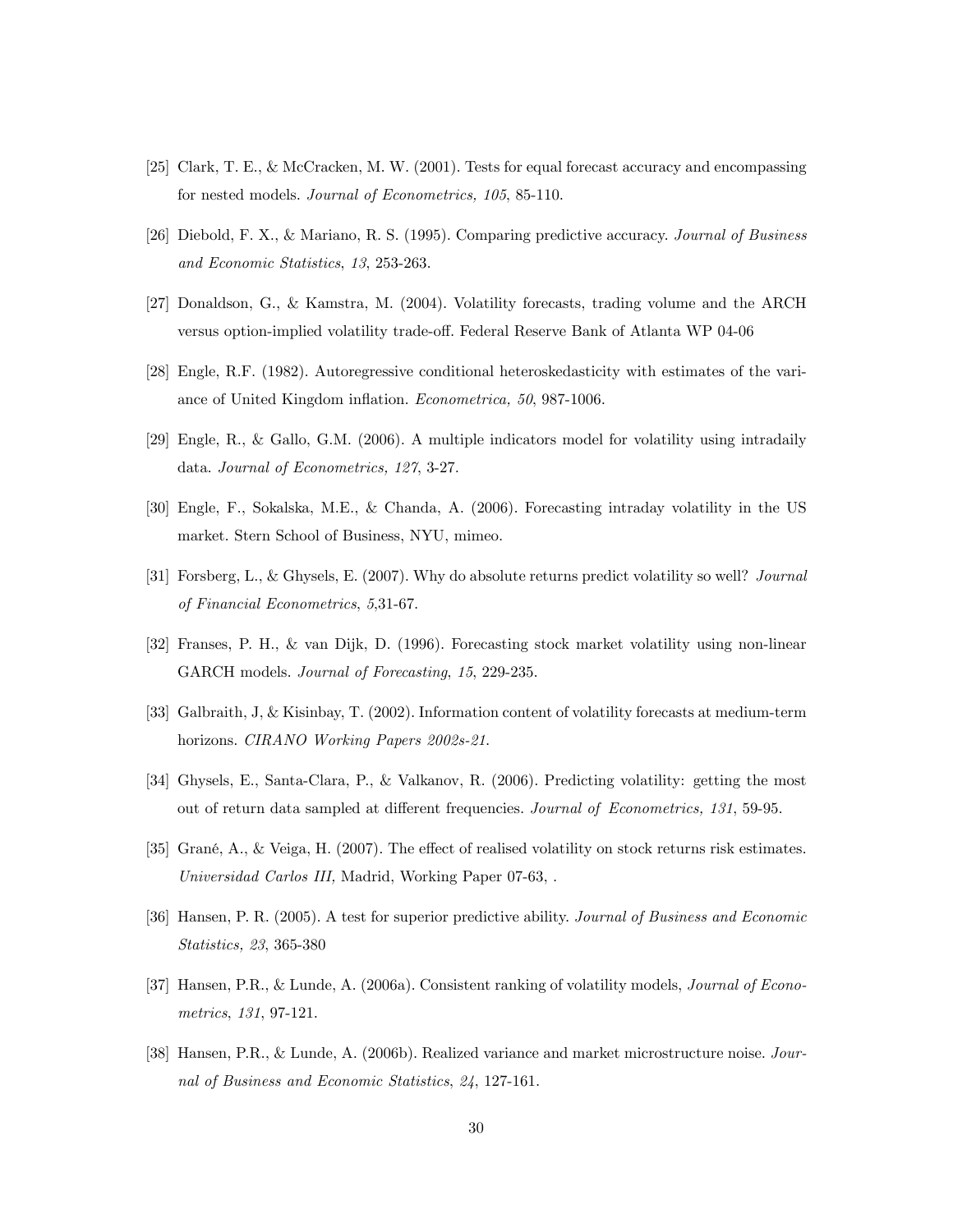- [39] Harvey, D. I., Leybourne, S. J., & Newbold, P. (1998). Tests for forecast Encompassing. Journal of Business and Economic Statistics, 16, 254-259.
- [40] Hull, J., & White, A. (1987). The pricing of options on assets with stochastic volatilities. Journal of Finance, 42, 281-300.
- [41] Jungbacker, B., & Koopman, J. (2005). Model-based measurement of actual volatility in high frequency data. Tinbergen Institute Amsterdam, mimeo.
- [42] Kalev, P.S., Liu, W.-M., Pham, P.K., & Jarnecic, E. (2002). Public information arrival and volatility of intraday stock returns. Journal of Banking and Finance, 28, 1441-1467.
- [43] Koopman, S.J., Jungbacker, B., & Hol, E. (2005). Forecasting daily variability of the S&P 100 stock index using historical, realised and implied volatility measurements. Journal of Empirical Finance, 12, 445-475.
- [44] Lamoureux, C. G., & Lastrapes, W. D. (1990). Heteroskedasticity in stock return data: Volume versus GARCH effects. Journal of Finance, 45, 221-229.
- [45] Laux, P.A., & Ng, L.K. (1993). The sources of GARCH: empirical evidence from an intraday returns model incorporating systematic and unique risks. Journal of International Money and Finance,  $12, 543-560$ .
- [46] Liu, C., & Maheu, J. (2005). Modeling and forecasting realised volatility: The role of power variation. University of Toronto, Department of Economics, mimeo.
- [47] Luu, J.C., & Martens, M. (2002). Testing the mixture of distributions hypothesis using realised volatility. Journal of Futures Markets, 23, 661-679.
- [48] Makridakis, S. (1993). Accuracy measures: Theoretical and practical concerns. International Journal of Forecasting, 9, 527-529.
- [49] Martens, M. (2001). Forecasting daily exchange return volatility using intraday returns. Journal of International Money and Finance, 20, 1-23.
- [50] Martens, M., & van Dijk, D. (2006). Measuring volatility with the realised range. Journal of Econometrics, 138, 181-207.
- [51] Monroe, I. (1978). Processes that can be embedded in Brownian motion', Annals of Probability, 6, 42-56.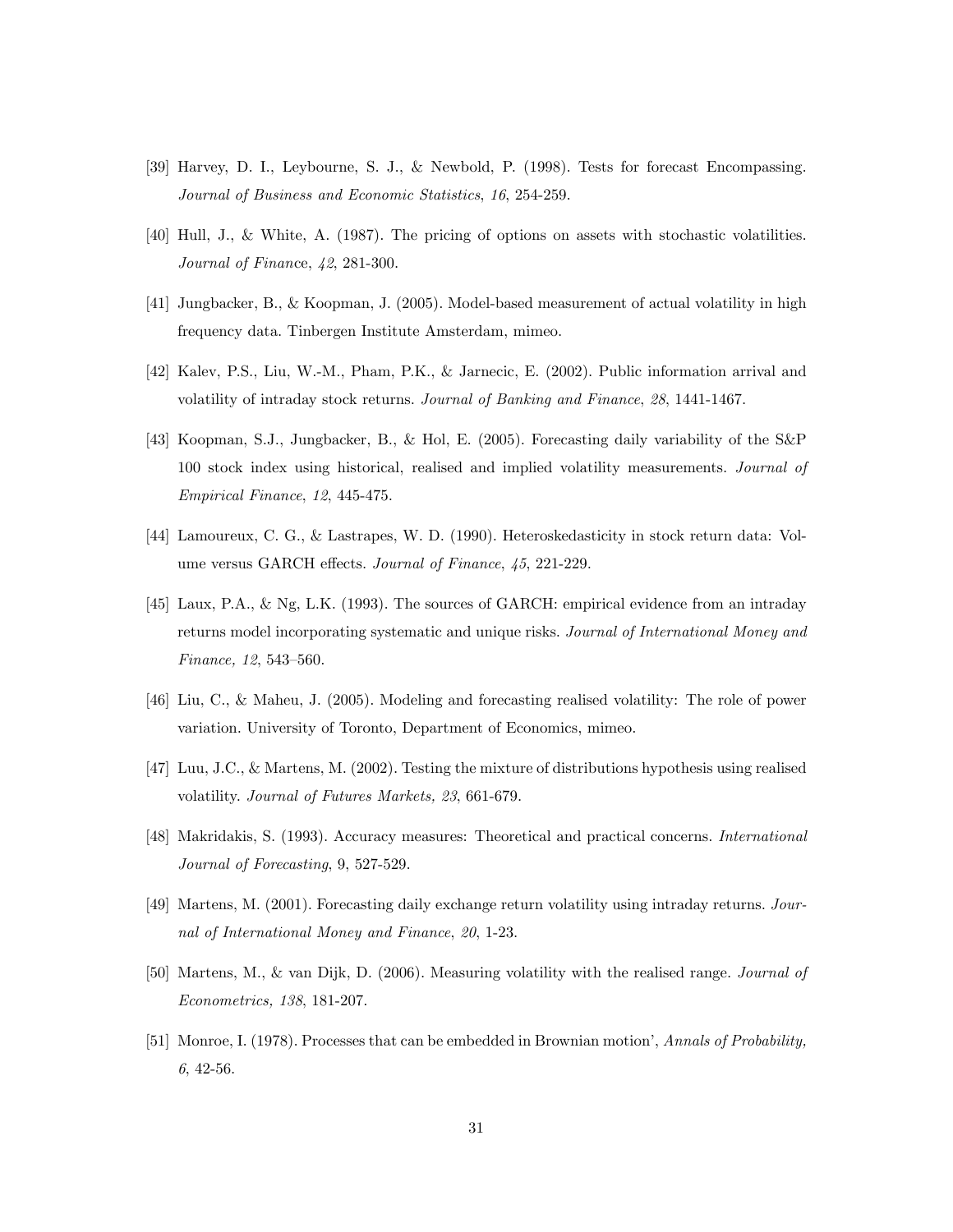- [52] Najand, M., & Yung, K. (1991). A GARCH examination of the relationship between volume and price variability in futures markets. Journal of Futures Markets, 11, 613-621.
- [53] Pagan, A. R., & Schwert, G. W. (1990). Alternative models for conditional stock volatilities. Journal of Econometrics, 45, 267-290.
- [54] Parkinson, M. (1980). The extreme value method for estimating the variance of the rate of return. Journal of Business, 53, 61-65.
- [55] Patton, A. (2006). Volatility forecast comparison using imperfect volatility proxies. University of Technology Sidney, QFRC WP175.
- [56] Pong., S., M. Shackleton, S. Taylor, & Xu, X. (2004). Forecasting sterling/dollar volatility: A comparison of implied volatilities and AR(FI)MA models. Journal of Banking and Finance, 28, 2541-2563.
- [57] Richardson, M., & Smith, T. (1994). A direct test of the mixture of distributions hypothesis: measuring the daily flow of information. Journal of Financial and Quantitative Analysis, 29, 101-116.
- [58] Robinson, P.M. (1995). Log-periodogram regression of time series with long-range dependence. The Annals of Statistics, 23, 1048-1072.
- [59] Ross, R. (1984). A simple implicit measure of the effective bid-ask spread in an efficient market. Journal of Finance, 39, 1127-1139.
- [60] Tauchen, G., H. Zhang, & Liu, M. (1996). Volume, volatility and leverage: A dynamic analysis. Journal of Econometrics, 74, 177-208.
- [61] Tauchen, G., & Pitts, M. (1983). The price variability -volume relationship on speculative markets. Econometrica, 51, 485-505.
- [62] Taylor, S. J., & Xu, X. (1997). The incremental volatility information in one million foreign exchange quotations. Journal of Empirical Finance, 4, 317-340.
- [63] Taylor, S.J., 1987. Forecasting the volatility of currency exchange rates. International Journal of Forecasting,  $3, 159-170$ .
- [64] Zhou, B. (1996). High-frequency data and volatility in foreign exchange rates'. Journal of Business and Economic Statistics, 14, 45-52.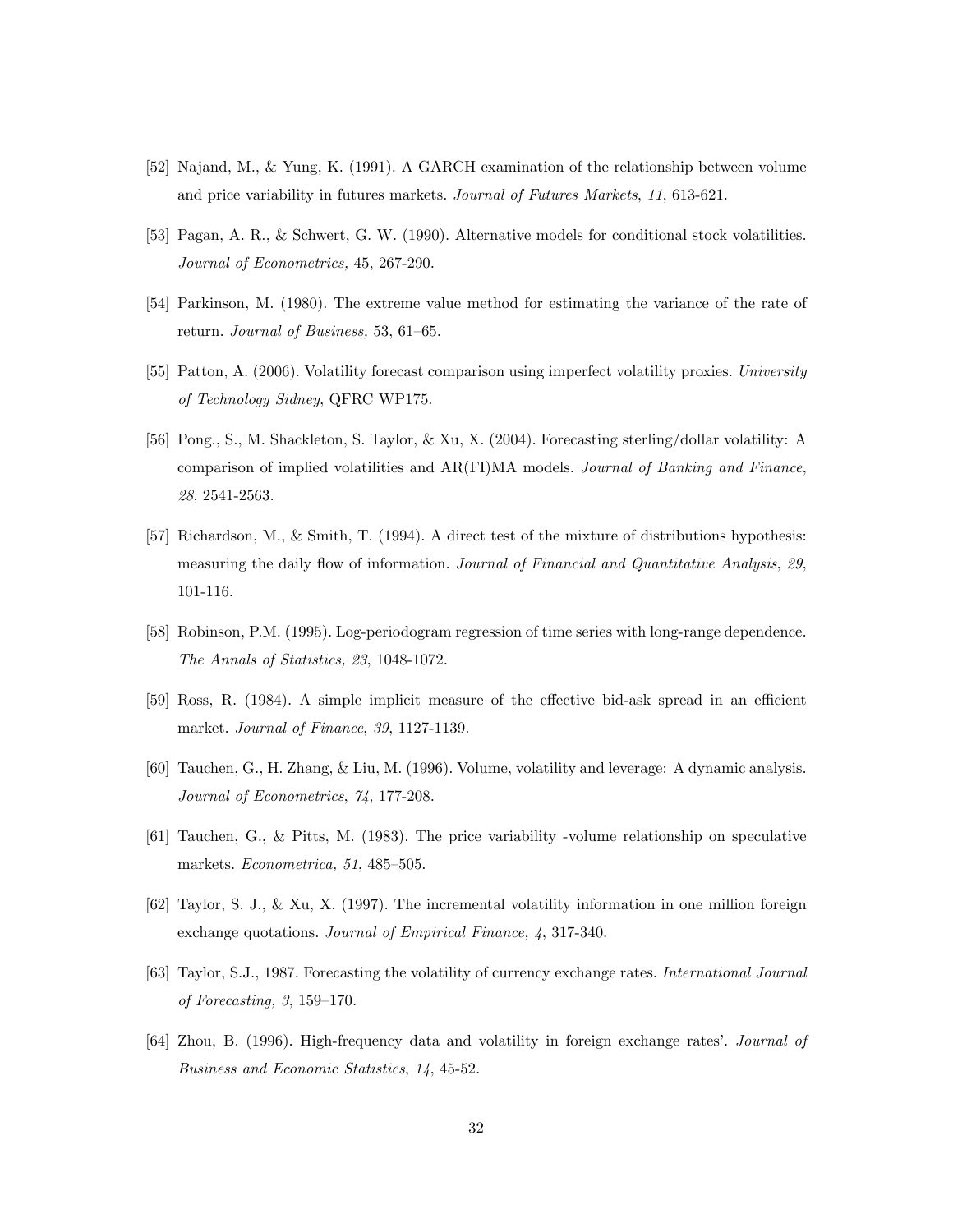Biographies: Ana-Maria FUERTES (BSc Eng, MSc Control Eng, PhD Economics) is currently Professor in Financial Econometrics at the Faculty of Finance, Cass Business School, City University, London. Her research interests are in time series analysis, panel data methods, forecasting and empirical finance. She has published articles in the International Journal of Forecasting, Journal of Economic Dynamics and Control, Economics Letters, Journal of International Money and Finance, Journal of Banking and Finance, Journal of Applied Econometrics and Computational Statistics and Data Analysis.

Elena KALOTYCHOU (BA/MA Cantab Maths, MSc Operational Research, PhD Finance) is currently Lecturer in Finance at the Faculty of Finance, Cass Business School, City University, London. Her research interests are in applied econometrics, credit risk, financial modelling and forecasting. She has published in the International Journal of Forecasting, Computational Statistics and Data Analysis, Financial Markets Institutions and Instruments, Journal of Multinational Financial Management and Applied Economics.

Marwan IZZELDIN (BSc Economics, MA Economics, PhD Finance) is currently Lecturer in Economics and Econometrics at the Department of Economics, Lancaster University Management School. His research interests are in high frequency data, long memory, bootstrap methods and islamic banking. He has published in the *Journal of Applied Econometrics* and *The Economic and* Social Review.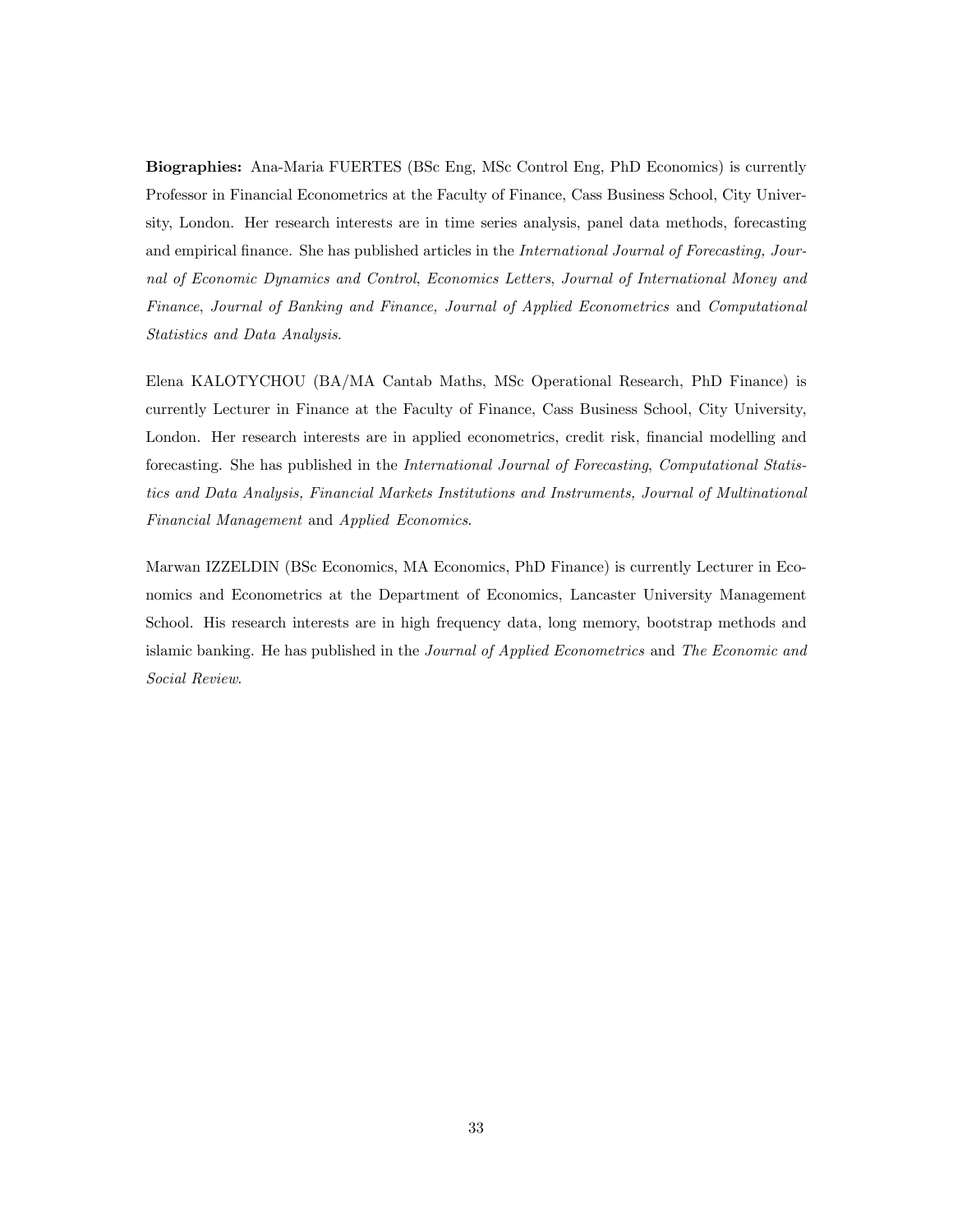



B. Most traded stock (MSFT, Microsoft)



Fig. 1 Time series plots for daily volatility and volume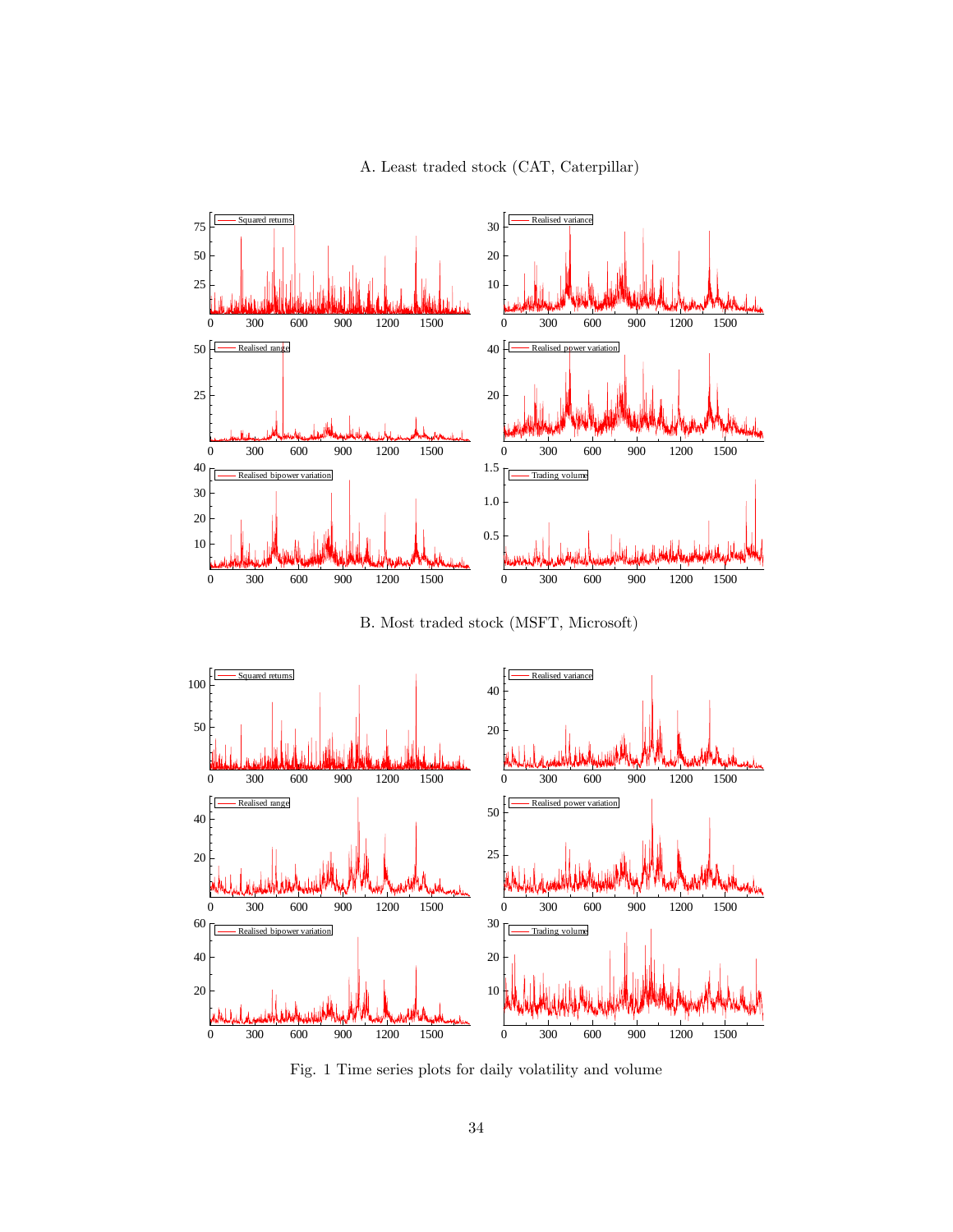

Fig. 2. Summary of forecast competition for the 14 individual NYSE stocks. The figure plots the frequency that each model had the smallest out-of-sample loss in terms of several loss functions and the  $R^2$  of the levels Mincer-Zarnowitz regression.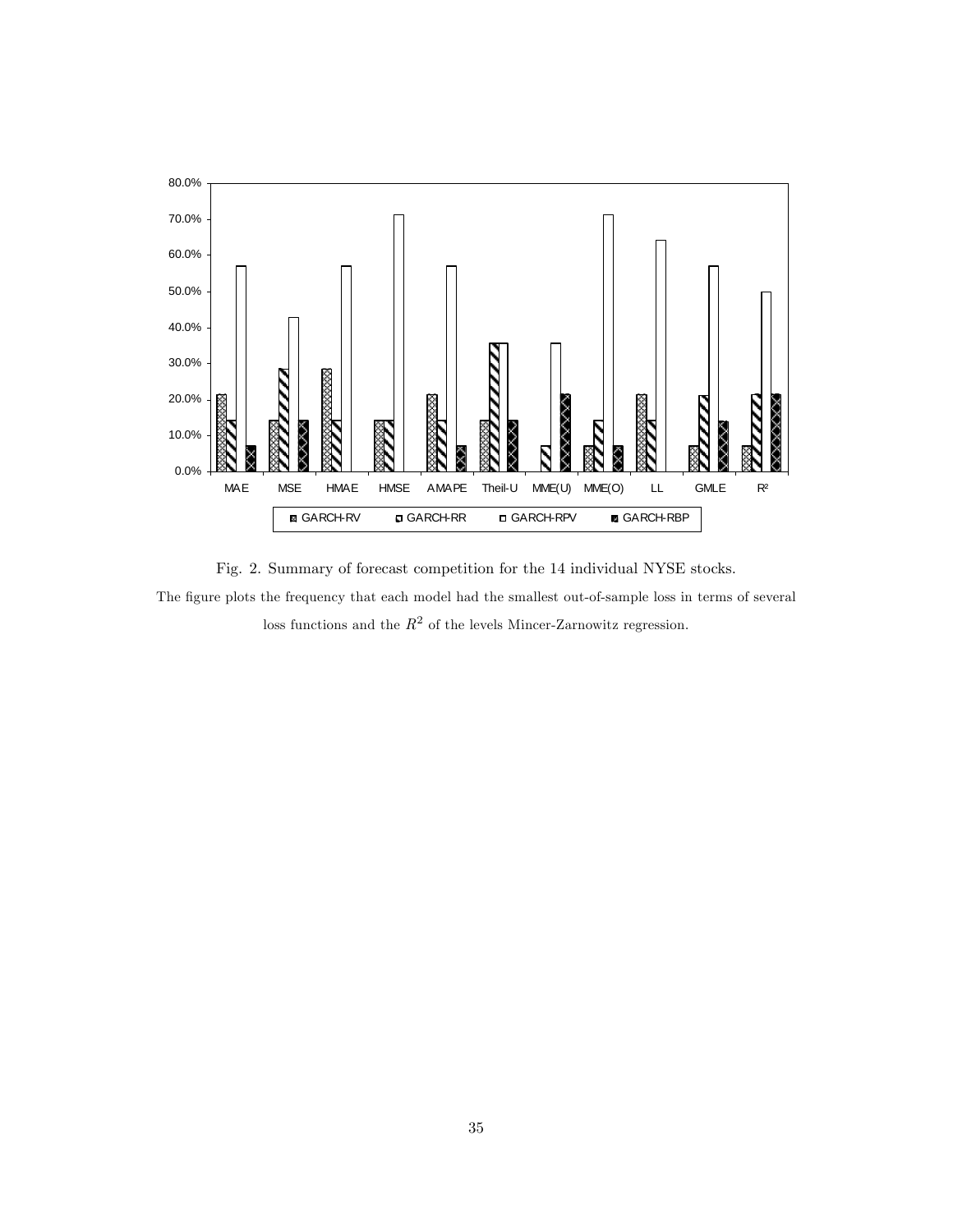|                                                                                                                                                  | ATT            | <b>AXP</b> | BA                     | CAT                                                                                                                                                                        | DELL<br>p | 田<br>じ                                                                                                                         | <b>NO</b>          | IBM      | <b>Ndr</b> | KO                         | MCD                                                                   | NSFT    | U<br>A         | <b>NNA</b> T |
|--------------------------------------------------------------------------------------------------------------------------------------------------|----------------|------------|------------------------|----------------------------------------------------------------------------------------------------------------------------------------------------------------------------|-----------|--------------------------------------------------------------------------------------------------------------------------------|--------------------|----------|------------|----------------------------|-----------------------------------------------------------------------|---------|----------------|--------------|
|                                                                                                                                                  |                |            |                        |                                                                                                                                                                            |           |                                                                                                                                | daily returns $\%$ |          |            |                            |                                                                       |         |                |              |
| Mean                                                                                                                                             | $-0.095$       | $-0.001$   | 0.012                  | $-0.036$                                                                                                                                                                   | 0.102     | $-0.015$                                                                                                                       | $-0.106$           | $-0.012$ | $-0.015$   | 0.081                      | 0.083                                                                 | 0.010   | 0.130          | $-0.003$     |
| <b>StDev</b>                                                                                                                                     | 2.268          | 2.165      | 1.985                  | 1.998                                                                                                                                                                      | 2.993     | 1.866                                                                                                                          | 1.886              | 1.927    | 2.353      | 1.653                      | 1.784                                                                 | 2.184   | 1.635          | 2.005        |
| Skewness                                                                                                                                         | 0.194          | $-0.026$   | 0.044                  | 0.132                                                                                                                                                                      | 0.218     | 0.269                                                                                                                          | 0.142              | 0.172    | 0.960      | 0.027                      | $-0.174$                                                              | 0.210   | $-0.062$       | 0.130        |
| Kurtosis                                                                                                                                         | 4.915          | 4.392      | 5.231                  | 4.334                                                                                                                                                                      | 6.218     | 5.293                                                                                                                          | 4.107              | 5.150    | 14.035     | 5.951                      | 6.740                                                                 | 4.048   | 7.077          | 5.497        |
| JB test                                                                                                                                          | 280.3          | 274.3      | 366.1                  | 135.9                                                                                                                                                                      | 774.0     | 407.2                                                                                                                          | 95.9               | 472.8    | 9207.1     | 639.2                      | 1035.416                                                              | 93.7    | 1220.3         | 462.8        |
| (p-value)                                                                                                                                        |                |            |                        | (0.000)                                                                                                                                                                    | (0.000)   | (0.000)                                                                                                                        | (0.000)            | (0.000)  | (0.000)    | (0.000)                    | (0.000)                                                               | (0.000) | (0.000)        | (0.000)      |
| $LB(10)$ test 22.189 13.276 1                                                                                                                    |                |            | 2.340                  | 10.545                                                                                                                                                                     | 25.033    | 12.894                                                                                                                         | 18.668             | 32.738   | 15.675     | 15.413                     | 6.822                                                                 | 12.626  | 34.987         | 21.456       |
| (p-value)                                                                                                                                        |                |            | (0.014)(0.209)(0.263)  | (0.394)                                                                                                                                                                    | (0.005)   |                                                                                                                                |                    |          |            |                            | $(0.230)$ $(0.045)$ $(0.109)$ $(0.118)$ $(0.742)$ $(0.245)$ $(0.000)$ |         |                | (0.018)      |
|                                                                                                                                                  |                |            |                        |                                                                                                                                                                            |           | $\text{daily trading volume}$ ( $VOL \times 10^{-7}$ )                                                                         |                    |          |            |                            |                                                                       |         |                |              |
| Mean                                                                                                                                             | 0.247          | 0.438      | 0.317                  | 0.155                                                                                                                                                                      | 3.950     | 1.480                                                                                                                          | 0.293              | 0.714    | 0.695      | 0.368                      | 0.419                                                                 | 6.394   | 0.266          | 0.608        |
| <b>StDev</b>                                                                                                                                     | 2.233          | 0.215      | 0.179                  | 0.084                                                                                                                                                                      | 3.086     | 1990                                                                                                                           | $0.184\,$          | 0.343    | 0.350      | 0.170                      | 0.246                                                                 | 2.743   | 0.176          | 0.252        |
| Skewness                                                                                                                                         | 7.775          | 2.309      | 3.815                  | 3.570                                                                                                                                                                      | 2.182     | 2.006                                                                                                                          | 2.191              | 2.722    | 2.398      | 1.842                      | 3.027                                                                 | 2.032   | 9.788          | 1.752        |
| Kurtosis                                                                                                                                         | 128.364 14.241 |            | 29.778                 | 34.609                                                                                                                                                                     | 9.507     | 10.277                                                                                                                         | 10.172             | 18.462   | 15.756     | 8.883                      | 19.028                                                                |         | 11.460 189.924 | 8.817        |
| ADF test                                                                                                                                         |                |            |                        | $-4.77(13) -8.81(6) -14.06(3) -6.96(11)$                                                                                                                                   |           | $-4.76(24)$ - $5.99(12)$ - $3.83(21)$ - $6.31(21)$ - $6.21(10)$ - $8.13(8)$ - $4.27(23)$ - $6.00(18)$ - $8.22(9)$ - $4.59(19)$ |                    |          |            |                            |                                                                       |         |                |              |
| Robinson d 0.385 0.337                                                                                                                           |                |            | 0.230                  | 0.293                                                                                                                                                                      | 0.434     | 0.371                                                                                                                          | 0.407              | 0.340    | 0.371      | 0.325                      | 0.330                                                                 | 0.316   | 0.309          | 0.327        |
| KS test                                                                                                                                          |                |            | $0.0407$ 0.0457 0.0304 | 0.0379                                                                                                                                                                     | 0.0574    | 0.0198                                                                                                                         | 0.0277             | 0.0458   |            | $0.0187$ $0.0223$ $0.0191$ |                                                                       | 0.0546  | 1070.0         | 0.0441       |
| (p-value)                                                                                                                                        |                |            |                        | $(0.012)$ $(0.006)$ $(0.075)$ $(0.375)$ $(0.327)$ $(0.078)$ $(0.3737)$ $(0.072)$ $(0.000)$ $(0.072)$ $(0.072)$ $(0.072)$ $(0.000)$ $(0.000)$ $(0.000)$ $(0.000)$ $(0.000)$ |           |                                                                                                                                |                    |          |            |                            |                                                                       |         |                |              |
| JB denotes the Jarque-Bera test statistic for the null hypothesis of normality. LB(p) denotes the Ljung-Box Q-statistic Q-statistic for the null |                |            |                        |                                                                                                                                                                            |           |                                                                                                                                |                    |          |            |                            |                                                                       |         |                |              |
| of no autocorrelation up to a maximum lag of p days. ADF is the augmented Dickey-Fuller statistic for the null of a unit root with 5% and 1%     |                |            |                        |                                                                                                                                                                            |           |                                                                                                                                |                    |          |            |                            |                                                                       |         |                |              |
| critical values of -2.862 and -3.433, respectively. The numbers in parenthesis indicate the truncation lag chosen based on the AIC. Robinson d   |                |            |                        |                                                                                                                                                                            |           |                                                                                                                                |                    |          |            |                            |                                                                       |         |                |              |
| is the fractional differencing parameter based on Robinson's (1995) estimator. KS denotes the Kolmogorov-Smirnov statistic for the null of       |                |            |                        |                                                                                                                                                                            |           |                                                                                                                                |                    |          |            |                            |                                                                       |         |                |              |
| log-normality. Bold and bold italics denote insignificant, respectively, at the 5% (or 10%) and the 1% level.                                    |                |            |                        |                                                                                                                                                                            |           |                                                                                                                                |                    |          |            |                            |                                                                       |         |                |              |

| l                                      |  |
|----------------------------------------|--|
| l                                      |  |
| )<br>ı                                 |  |
|                                        |  |
| and the section of the contract of the |  |
|                                        |  |
| j<br>l                                 |  |
| i                                      |  |
| l<br>l<br>ı<br>ׇ֘֝֬֝<br>.<br>E<br>l    |  |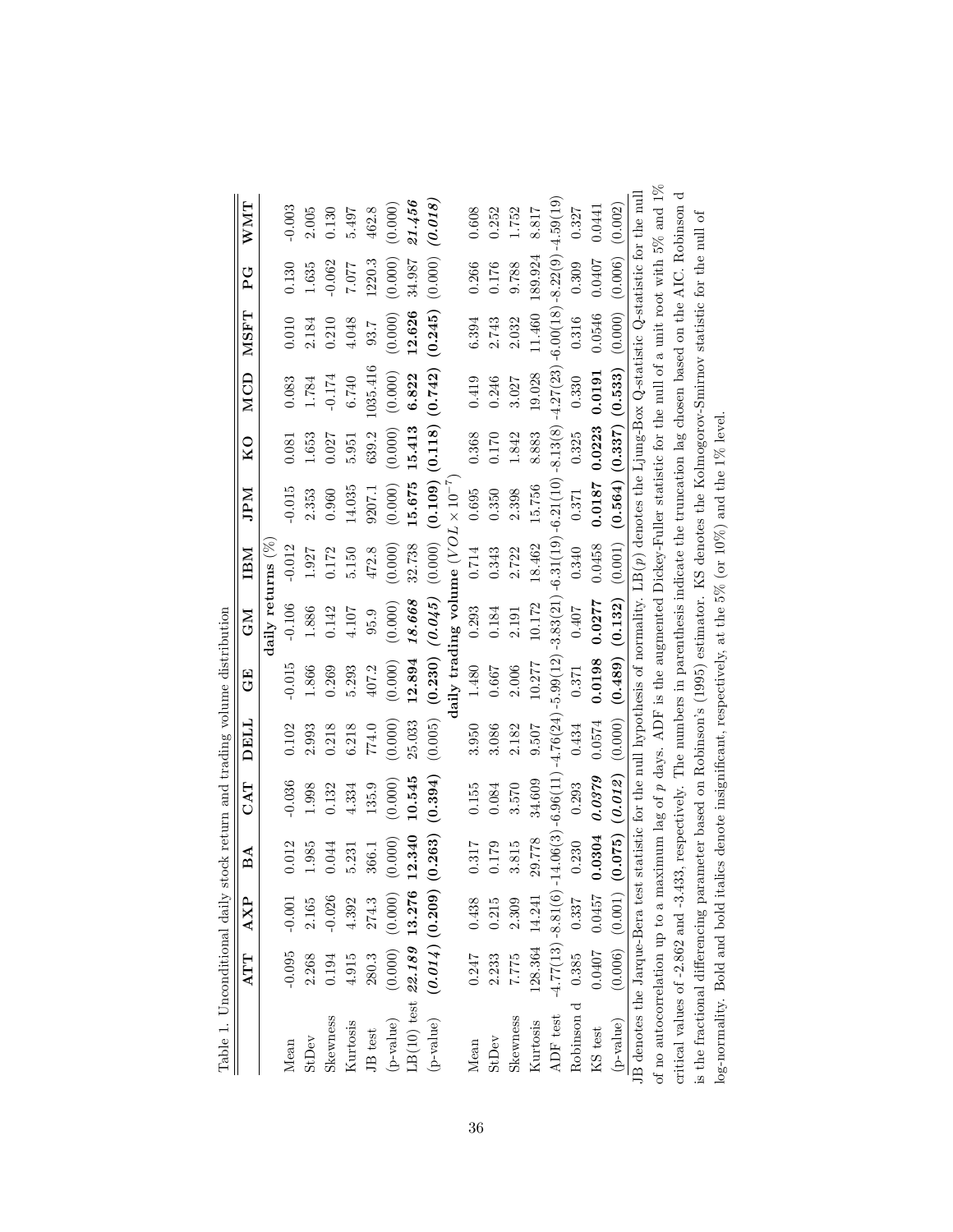| Table 2. Unconditional daily stock volatility distributions |             |                        |              |               |             |                                                                                  |              |                                    |                       |                       |             |             |                |                         |
|-------------------------------------------------------------|-------------|------------------------|--------------|---------------|-------------|----------------------------------------------------------------------------------|--------------|------------------------------------|-----------------------|-----------------------|-------------|-------------|----------------|-------------------------|
|                                                             | <b>ATT</b>  | $\overline{AXP}$       | $\mathbb{E}$ | CAT           | DELI        | E                                                                                | <b>CM</b>    | IBM                                | $\overline{\text{M}}$ | $\overline{\text{K}}$ | MCD         | <b>MSFT</b> | $\overline{P}$ | $\overline{\text{WMT}}$ |
| Mean                                                        | 5.150       | 4.683                  | 3.940        | 3.991         | 8.965       | 3.481                                                                            | 3.567        | Squared returns $(r_t^2)$<br>3.714 | 5.535                 | 2.740                 | 3.189       | 4.765       | 2.690          | 4.021                   |
| <b>StDev</b>                                                | 10.141      | 9.289                  | 8.108        | 7.279         | 20.529      | 7.206                                                                            | 6.251        | 7.890                              | 19.972                | 6.093                 | $7.610\,$   | 8.328       | 6.597          | 8.522                   |
| StDev/Mean                                                  | 1.969       | 1.983                  | 2.057        | 1.823         | 2.289       | 2.070                                                                            | 1.752        | 2.124                              | 3.608                 | 2.223                 | 2.386       | 1.747       | 2.452          | 2.119                   |
| Skewness                                                    | 5.434       | 5.820                  | 5.568        | 4.352         | 9.916       | 7.059                                                                            | 4.100        | 8.178                              | 20.758                | 8.601                 | 9.084       | 5.035       | 8.003          | 6.898                   |
| Kurtosis                                                    | 46.480      | 56.130                 | 47.390       | 29.840        | 160.129     | 82.450                                                                           | 27.220       | 113.350                            | 586.580               | 124.030               | 121.660     | 44.530      | 92.770         | 87.457                  |
| <b>ADF</b>                                                  | $-10.27(8)$ | $-5.64(23) - 24.83(1)$ |              | 8.76(12)      | $-10.81(8)$ | 6.72(18)                                                                         | (51)20.      | 12.76(6)                           | 31.48(0)              | $-10.07(9)$           | 35.30(0)    | 17.51(3)    | 5.95(23)       | 6.19(18)                |
| Robinson d                                                  | 0.180       | 0.269                  | 0.139        | 0.175         | 0.197       | 0.086                                                                            | 0.294        | 0.152                              | 0.080                 | 0.174                 | 0.096       | 0.129       | 0.163          | 0.167                   |
| KS                                                          | 0.0591      | 0.0731                 | 0.0479       | 0.0684        | 0.053       | 0.0696                                                                           | 0.0647       | 0.0777                             | 0.0653                | 0.066                 | 0.0509      | 0.08        | 0.0631         | 0.0634                  |
| (p-value)                                                   | (0.000)     | (0.000)                | (0.000)      | (0.000)       | (0.000)     | (0.000)                                                                          | (0.000)      | (0.000)                            | (0.000)               | (0.000)               | (0.000)     | (0.000)     | (0.000)        | (0.000)                 |
|                                                             |             |                        |              |               |             |                                                                                  | Realis       | varial                             | $e({\bf RV})$         |                       |             |             |                |                         |
| Mean                                                        | 4.506       | 4.673                  | 4.078        | 3.782         | 8.170       | 3.648                                                                            | 3.021        | 3.572                              | 5.622                 | 2.836                 | 3.550       | 4.441       | 2.905          | 4.140                   |
| StDev                                                       | 4.356       | $5.065\,$              | 3.950        | 3.176         | $7.689\,$   | 3.776                                                                            | 2.950        | 3.663                              | $7.717$               | 2.417                 | 3.337       | 3.892       | 3.080          | 4.298                   |
| StDev/Mean                                                  | 0.966       | 1.083                  | 0.968        | 0.839         | 0.941       | 1.035                                                                            | 0.976        | 1.025                              | 1.372                 | 0.852                 | 0.940       | 0.876       | 1.470          | 1.038                   |
| Skewness                                                    | 4.190       | 4.673                  | 6.773        | 3.054         | 3.570       | 4.629                                                                            | 4.145        | 6.442                              | 8.931                 | 3.206                 | 4.511       | 3.486       | 5.152          | 6.340                   |
| Kurtosis                                                    | 31.610      | 32.030                 | 105.240      | 17.800        | 25.870      | 38.220                                                                           | 33.070       | 92.930                             | 136.670               | 19.070                | 35.830      | 24.560      | 49.260         | 90.930                  |
| <b>ADF</b>                                                  | $-4.73(18)$ | $-5.20(17)$            | $-8.63(7)$   | 4.68(18)      | $-3.75(24)$ | 5.48(20)                                                                         | (7)01.9      | 5.04(18)                           | 5.31(20)              | 4.85(21               | 5.68(15)    | 5.60(16)    | 4.49(21)       | 5.72(13)                |
| Robinson d                                                  | 0.345       | 0.358                  | 0.337        | 0.409         | 0.373       | 0.330                                                                            | 0.385        | 0.371                              | $0.318\,$             | 0.368                 | 0.329       | 0.387       | 0.358          | 0.350                   |
| KS                                                          | 0.0181      | 0.0253                 | 0.0199       | 0.0203        | 0.0284      | 0.0387                                                                           | 0.0331       | 0.0211                             | 0.0234                | 0.0265                | 0.0319      | 0.0226      | 0.0215         | 0.0225                  |
| (p-value)                                                   | (0.606)     | $(0.207)$ $(0.481)$    |              | (0.455)       | (0.114)     | (0.010)                                                                          | (0.042)      | (0.408)                            | (0.284)               | (0.168)               | (0.055)     | (0.323)     | (0.382)        | (0.327)                 |
|                                                             |             |                        |              |               |             |                                                                                  | Reali        | sed rang                           | $\epsilon$ (RR)       |                       |             |             |                |                         |
| Mean                                                        | 3.014       | 2.859                  | 2.748        | 2.131         | 10.028      | 2.741                                                                            | 1.745        | 2.525                              | 3.839                 | 1.889                 | 2.554       | 5.243       | $1.871\,$      | 2.648                   |
| StDev                                                       | 2.656       | 2.711                  | 2.284        | 2.014         | 9.300       | 2.345                                                                            | 1.624        | 2.119                              | $4.408$               | 1.363                 | 2.124       | 4.285       | 1.697          | 2.137                   |
| StDev/Mean                                                  | 0.881       | 0.948                  | 0.831        | 0.945         | 0.927       | 0.855                                                                            | 0.930        | 0.383                              |                       | 0.721                 | 0.831       | 0.817       | 0.907          | 0.807                   |
| Skewness                                                    | 3.671       | 3.239                  | 3.509        | 11.102        | $\!3.830$   | 3.765                                                                            | 3.357        | 3.557                              | $1.148$<br>7.050      | 2.624                 | 3.662       | 3.144       | 4.556          | 2.872                   |
| Kurtosis                                                    | 26.610      | 20.020                 | 28.630       | 259.890       | 33.470      | 31.970                                                                           | 20.650       | 30.240                             | 90.890                | 14.690                | 25.890      | 20.260      | 43.510         | 18.090                  |
| ADF                                                         | $-4.60(18)$ | $-4.66(17)$            | 7.01(7)      | 5.28(13)      | $-3.43(24)$ | 4.85(20)                                                                         | 5.65(9)      | 4.36(18)                           | 4.82(23)              | 4.53(15)              | 5.91(11)    | 4.88(18)    | 4.31(20)       | 4.95(12)                |
| Robinson d                                                  | 0.370       | 0.404                  | 0.391        | 0.381         | 0.396       | 0.382                                                                            | 0.426        | 0.406                              | 0.350                 | 0.388                 | 0.364       | 0.400       | 0.382          | 0.397                   |
| KS                                                          | 0.0148      | 0.0239                 | 0.218        | 0.0199        | 0.0136      | 0.0302                                                                           | 0.0394       | 0.0211                             | 0.0145                | 0.0202                | 0.0126      | 0.0348      | 0.0316         | 0.0135                  |
| (p-value)                                                   | (0.827)     | (0.265)                | (0.363)      | (0.479)       | (0.898)     | (0.079)                                                                          | (0.008)      | (0.403)                            | (0.850)               | (0.462)               | (0.938)     | (0.028)     | (0.058)        | (0.901)                 |
|                                                             |             |                        |              |               |             | Rea                                                                              | ised po      | ver vari                           | ation(R               | $\sum_{i=1}^{n}$      |             |             |                |                         |
| Mean                                                        | 8.680       | 8.863                  | 8.111        | 7.468         | 13.888      | 7.573                                                                            | 6.356        | 7.408                              | 10.112                | 6.315                 | 7.315       | 8.887       | 6.280          | 8.121                   |
| <b>StDev</b>                                                | 5.679       | 6.351                  | 5.064        | 4.471         | 9.158       | 5.145                                                                            | 4.172        | 4.770                              | 8.256                 | 3.741                 | 4.486       | 5.408       | 4.293          | 5.491                   |
| StDev/Mean                                                  | $\rm 0.654$ | 0.716                  | 0.624        | 0.598         | 0.659       | 0.679                                                                            | 0.656        | 0.643                              |                       | 0.592                 | $\,0.613\,$ | 0.608       | 0.683          | 0.676                   |
| Skewness                                                    | 2.832       | 2.659                  | 3.130        | 2.161         | 2.396       | 2.978                                                                            | 2.469        | 2.367                              | $\frac{0.816}{4.875}$ | 2.293                 | 2.895       | 2.252       | 2.856          | 2.832                   |
| Kurtosis                                                    | 17.017      | 14.370                 | 24.786       | 10.819        | 13.350      | 17.554                                                                           | 12.818       | 13.373                             | 47.943                | 11.694                | 17.751      | 12.366      | 17.600         | 20.182                  |
| <b>ADF</b>                                                  | $-4.42(18)$ | $-4.71(17)$            | $-6.79(10)$  | 4.73(12)      | $-3.53(24)$ | 4.98(20)                                                                         | .5.87(9)     | 4.37(18)                           | 4.66(20)              | 4.21(18)              | 5.71(12)    | 5.25(16)    | 5.34(12)       | 4.93(13)                |
| Robinson d                                                  | 0.370       | 0.389                  | 0.377        | 0.421         | 0.392       | 0.363                                                                            | 0.409        | 0.394                              | 0.380                 | 0.385                 | 0.365       | 0.392       | 0.396          | 0.393                   |
| KS                                                          | 0.0156      | 0.0245                 | 0.0233       | 0.0430        | 0.0117      | 0.0333                                                                           | 0.0302       | 0.0204                             | 0.0219                | 0.0220                | 0.0246      | 0.0222      | 0.0295         | 0.0167                  |
| (p-value)                                                   | (0.779)     | (0.238)                | 0.286)       | (0.003)       | (0.968)     | (0.040)                                                                          | (0.078)      | (0.449)                            | (0.358)               | (0.354)               | (0.232)     | (0.343)     | (0.091)        | (0.706)                 |
|                                                             |             |                        |              |               |             |                                                                                  | Realised bip | ower var                           | iation(RBP)           |                       |             |             |                |                         |
| Mean                                                        | 4.090       | 4.292                  | 3.702        | 3.401         | 7.652       | 3.416                                                                            | 2.734        | 3.340                              | $5.175$               | 2.598                 | 3.252       | 4.146       | 2.676          | 3.724                   |
| StDev                                                       | 4.252       | 4.732                  | 3.775        | $\!.048$      | 7.480       | 3.710                                                                            | 2.783        | 3.210                              | 7.024                 | 2.369                 | 3.263       | 3.753       | 2.879          | 3.888                   |
| StDev/Mean                                                  | $1.039\,$   | $1.102\,$              | $1.019\,$    | 0.896         | 126.0       | 1.086                                                                            | 1.0179       | $\!0.961$                          | 1.357                 | 0.911                 | $1.003\,$   | 0.905       | $1.075\,$      | 1.044                   |
| Skewness                                                    | 4.506       | 3.931                  | 7.403        | 3.529         | 3.656       | 4.945                                                                            | 3.818        | 6.442                              | <b>G62.2</b>          | 3.549                 | 4.798       | 3.658       | 5.253          | 4.961                   |
| Kurtosis                                                    | 34.320      | 25.60                  | 124.150      | 23.790        | 25.350      | 42.870                                                                           | 25.730       | 92.930                             | 101.450               | 22.800                | 40.060      | 28.230      | 51.290         | 51.810                  |
| <b>ADF</b>                                                  | $-4.79(18)$ | $-6.46(11)$            | $-8.67(7)$   | 4.71(19)      | $-3.82(24)$ | 5.55(24)                                                                         | $-6.69(7)$   | (2)00(2)                           | 4.98(21)              | 5.00(21)              | 6.33(12)    | $-6.96(6)$  | 4.42(21)       | 5.01(17)                |
| ರ<br>Robinson                                               | 0.340       | 0.364                  | 0.336        | 0.402         | 0.364       | 0.327                                                                            | 0.387        | 0.383                              | 0.331                 | 0.363                 | 0.328       | 0.387       | 0.350          | 0.361                   |
| KS                                                          | 0.0180      | 0.0267                 | 0.0170       | 0.0226        | 0.0225      | 0.0359                                                                           | 0.0262       | 0.0188                             | 0.0229                | 0.0290                | 0.0233      | 0.0240      | 0.0221         | 0.0177                  |
| (p-value)                                                   | (0.613)     | (0.159)                | (0.683)      | (0.324)       | (0.329)     | (0.021)                                                                          | (0.174)      | (0.551)                            | (0.309)               | (0.102)               | (0.288)     | (0.259)     | (0.351)        | (0.634)                 |
| See note in Table 1. The daily RV                           |             |                        |              | , RR, RPV and |             | RBP are based on prices sampled at the 5-min frequency. RPV is computed for $z=$ |              |                                    |                       |                       |             |             |                |                         |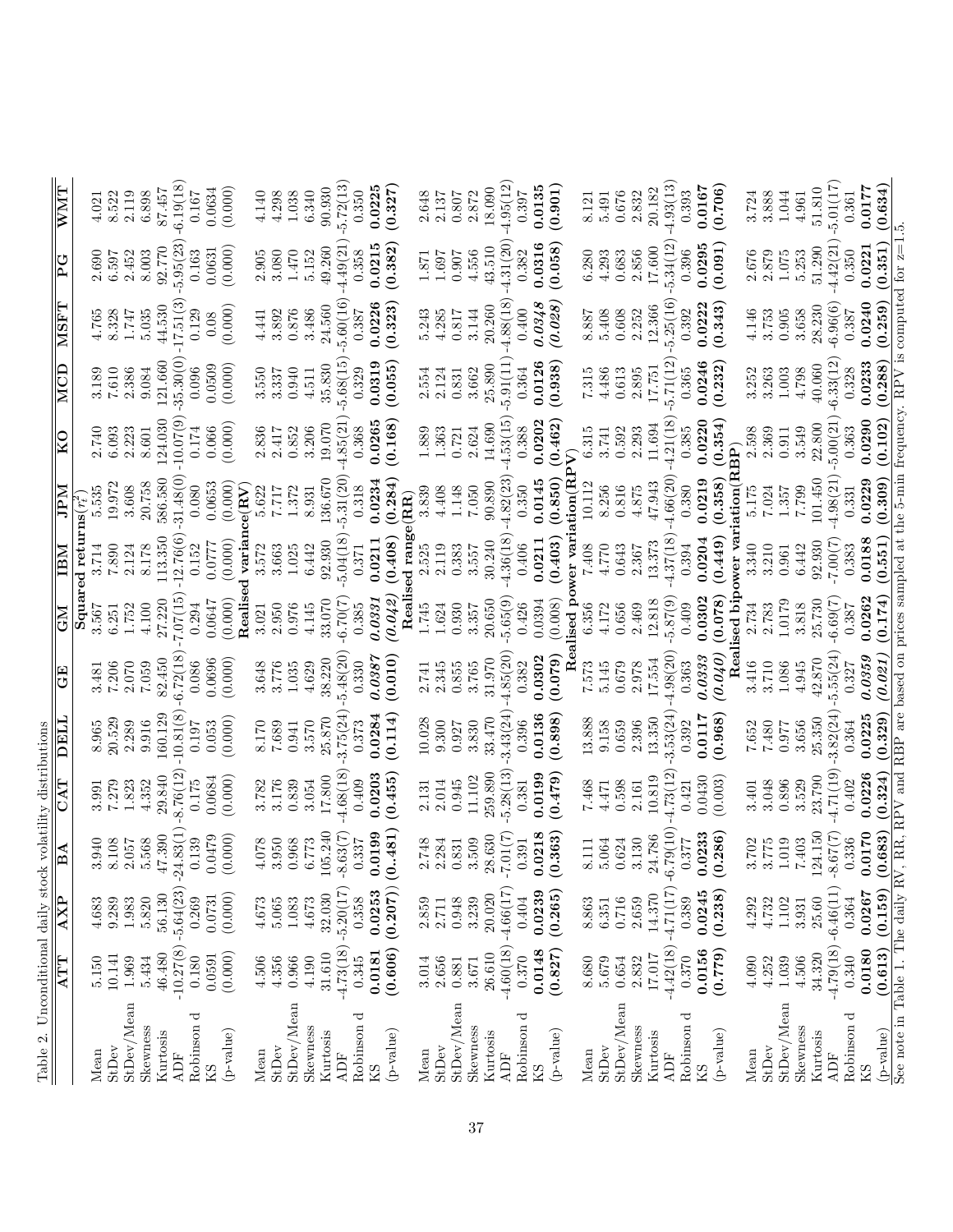| WMT          | 462.83                       | (0.000)                   |                            | 53.33                   | (0.000)                       |                         | 5.66  |                                                                                 |                                | 5.36  |                                                                                                                                  |                          | 2.87         |                                                                                                                                                                                                                              |                             | 4.26            |                                                                                 |
|--------------|------------------------------|---------------------------|----------------------------|-------------------------|-------------------------------|-------------------------|-------|---------------------------------------------------------------------------------|--------------------------------|-------|----------------------------------------------------------------------------------------------------------------------------------|--------------------------|--------------|------------------------------------------------------------------------------------------------------------------------------------------------------------------------------------------------------------------------------|-----------------------------|-----------------|---------------------------------------------------------------------------------|
| U<br>P       |                              | $(00000)$ (000:0) (000:0) |                            | 313.67                  | (0.000)                       |                         | 4.94  | $(0.002)$ $(0.000)$ $(0.101)$ $(0.109)$ $(0.283)$ $(0.000)$ $(0.084)$ $(0.058)$ |                                | 1.23  | $_{\rm P-value}$ (0.039) (0.042) (0.977) (0.485) (0.014) (0.274) (0.219) (0.497) (0.497) (0.111) (0.143) (0.000) (0.540) (0.069) |                          | 0.41         | $(0.816)$ (0.000; 0.000; 0.000; 0.000; 0.000; 0.000; 0.000; 0.000; 0.000; 0.000; 0.000; 0.000; 0.000; 0.000; 0.000; 0.000; 0.000; 0.000; 0.000; 0.000; 0.000; 0.000; 0.000; 0.000; 0.000; 0.000; 0.000; 0.000; 0.000; 0.000; |                             | 2.87            | $(0.004)$ $(0.002)$ $(0.047)$ $(0.023)$ $(0.501)$ $(0.000)$ $(0.241)$ $(0.118)$ |
| <b>NSFT</b>  |                              |                           |                            | 43.82                   |                               |                         | 22.43 |                                                                                 |                                | 22.82 |                                                                                                                                  |                          |              |                                                                                                                                                                                                                              |                             |                 |                                                                                 |
| MCD          | 639.23 1035.42 93.68 1220.25 |                           |                            | 931.94                  | $(0.000)$ $(0.000)$           |                         | 2.52  |                                                                                 |                                | 3.89  |                                                                                                                                  |                          | $0.29$ 19.61 |                                                                                                                                                                                                                              |                             | 1.38 21.51      |                                                                                 |
| $_{\rm K0}$  |                              |                           |                            | 169.67                  | (0.000)                       |                         | 4.42  |                                                                                 |                                | 4.34  |                                                                                                                                  |                          | 2.81         |                                                                                                                                                                                                                              |                             | 7.36            |                                                                                 |
| <b>Ndf</b>   |                              |                           |                            | 268.85                  |                               |                         | 8.94  |                                                                                 |                                | 1.40  |                                                                                                                                  |                          | 7.97         |                                                                                                                                                                                                                              |                             | 6.10            |                                                                                 |
| IBM          | 472.83 9207.09               | $(0.000) (0.000) (0.000)$ | $r_t/\sqrt{{\rm GARTH}_t}$ | 19.89 105.05            | $(0.000)$ $(0.000)$ $(0.000)$ | $r_t/\sqrt{{\bf RV}_t}$ | 15.42 |                                                                                 | $r_t/\sqrt{{\bf R} {\bf R}_t}$ | 3.04  |                                                                                                                                  | $r_t/\sqrt{{\bf RPV}_t}$ |              |                                                                                                                                                                                                                              | $r_t/\sqrt{\mathbf{RBP}}_t$ | 10.84 12.14     |                                                                                 |
| <b>ND</b>    | 95.88                        |                           |                            |                         |                               |                         | 12.24 |                                                                                 |                                | 2.59  |                                                                                                                                  |                          | 12.73 9.36   |                                                                                                                                                                                                                              |                             |                 |                                                                                 |
| E)           | 407.18                       | (0.000)                   |                            | 146.56                  | (0.000)                       |                         | 14.66 | (0.000)                                                                         |                                | 8.49  |                                                                                                                                  |                          | 13.23        |                                                                                                                                                                                                                              |                             | 17.35           |                                                                                 |
| DELL         | 774.04                       | (0.000)                   |                            | 246.85                  | (0.000)                       |                         | 12.25 |                                                                                 |                                | 10.19 |                                                                                                                                  |                          | 6.79         |                                                                                                                                                                                                                              |                             | 11.21           |                                                                                 |
| CAT          | 135.87                       | (0.000)                   |                            | 67.52                   | (0.000)                       |                         | 4.65  |                                                                                 |                                | 1.45  |                                                                                                                                  |                          | 3.34         |                                                                                                                                                                                                                              |                             | 3.69            |                                                                                 |
| $\mathbb{A}$ | 36.12<br>36                  | (0.000)                   |                            | 5.91<br>$\overline{17}$ | (0.000)                       |                         | 4.43  |                                                                                 |                                | 0.05  |                                                                                                                                  |                          | 110          |                                                                                                                                                                                                                              |                             | $\ddot{3}$<br>S |                                                                                 |
| AXP          | 274.28                       | (0.000)                   |                            | 76.34                   | (0.000)                       |                         | 12.80 | p-value $(0.033)$ $(0.000)$ $(0.109)$ $(0.097)$ $(0.002)$                       |                                | 6.34  |                                                                                                                                  |                          | 9.35         | p-value $(0.058)$ $(0.576)$ $(0.188)$ $(0.033)$ $(0.001)$                                                                                                                                                                    |                             | 10.72           | p-value $(0.095)$ $(0.005)$ $(0.191)$ $(0.158)$ $(0.004)$ $(0.000)$             |
| ATT          | 280.28                       | $p$ -value $(0.000)$      |                            | 214.92                  |                               |                         | 6.81  |                                                                                 |                                | 2.16  |                                                                                                                                  |                          | 5.68         |                                                                                                                                                                                                                              |                             | 4.71            |                                                                                 |
|              | JВ                           |                           |                            | $\overline{AB}$         | $p$ -value $(0.000)$          |                         | Цſ    |                                                                                 |                                | щ     |                                                                                                                                  |                          | ЭŚ           |                                                                                                                                                                                                                              |                             | $\Xi$           |                                                                                 |

| į                                                    |
|------------------------------------------------------|
| $\frac{1}{2}$<br>֦                                   |
| $\frac{1}{2}$<br>$\frac{1}{2}$                       |
| i<br>$\ddot{\phantom{a}}$<br>$\frac{1}{2}$           |
| $\frac{1}{2}$                                        |
| .<br>.<br>.<br>i                                     |
| $\frac{1}{1}$                                        |
| $\begin{array}{c} \hline \end{array}$<br>i<br>I<br>l |
| I<br>١                                               |

: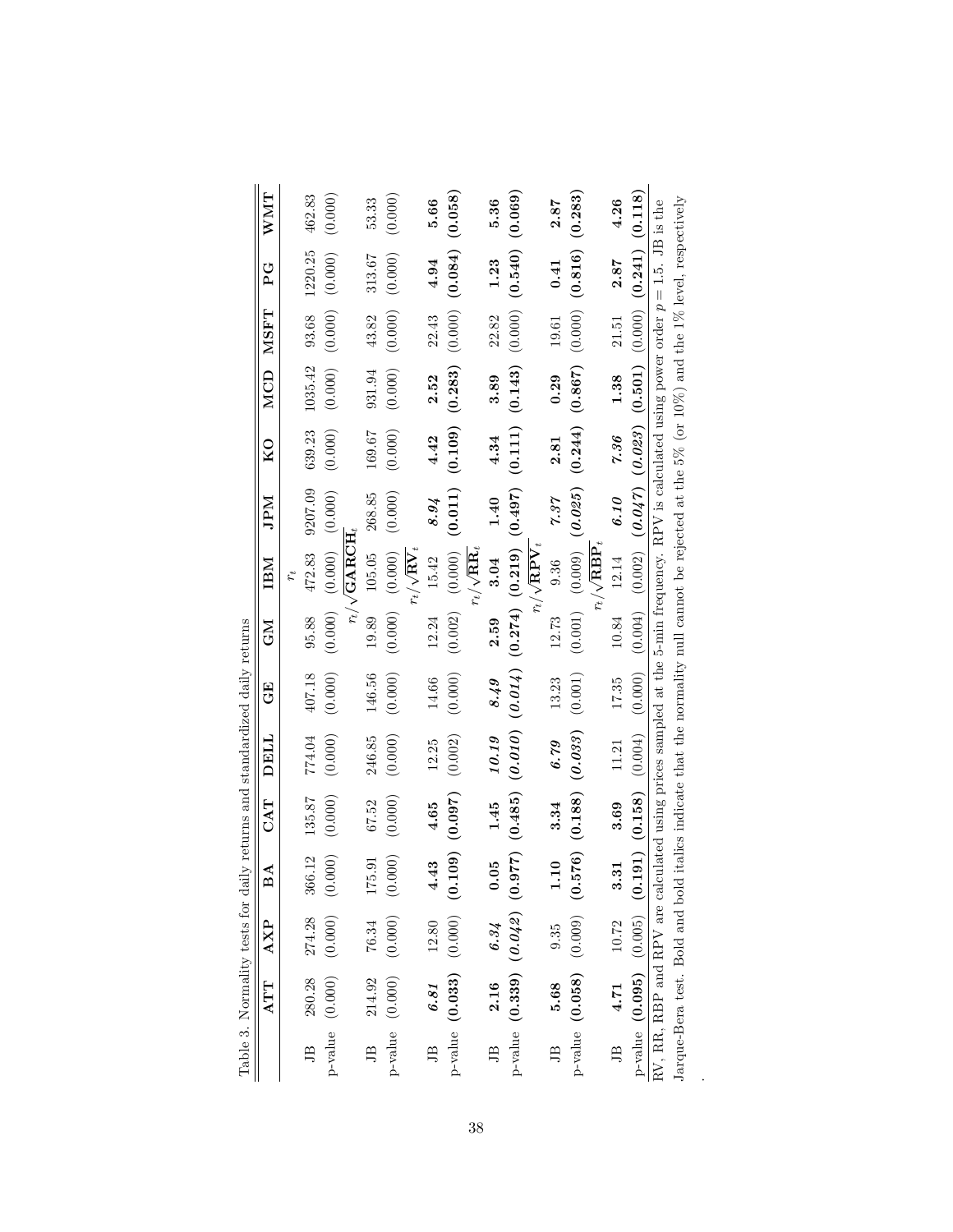| Table 4. GARCH estimation results from $02/01/97$ to $31/12/03$ |           |                       |                          |             |                            |                                                                                                                                                                                  |            |                                  |             |                            |                                    |              |
|-----------------------------------------------------------------|-----------|-----------------------|--------------------------|-------------|----------------------------|----------------------------------------------------------------------------------------------------------------------------------------------------------------------------------|------------|----------------------------------|-------------|----------------------------|------------------------------------|--------------|
|                                                                 |           |                       | CAT (least traded stock) |             |                            |                                                                                                                                                                                  |            |                                  |             | $MSET$ (most traded stock) |                                    |              |
|                                                                 |           | GARCH with RV         | with RR                  |             | with RPV with RBP with VOL |                                                                                                                                                                                  | GARCH      | with RV                          |             |                            | with RR with RPV with RBP with VOL |              |
|                                                                 | 0.0200    | $-0.0084$             | $-0.0146$                | $-0.0077$   | $-0.0087$                  | 0.0260                                                                                                                                                                           | 0.0213     | $-0.0095$                        | $-0.0087$   | $-0.0074$                  | $-0.0128$                          | 0.0251       |
| $\theta_0$                                                      |           | $(0.0437)$ $(0.0439)$ | (0.0444)                 | (0.0438)    | (0.0444)                   | (0.0450)                                                                                                                                                                         | (0.0477)   | (0.0461)                         | (0.0465)    | (0.0472)                   | (0.0473)                           | (0.0484)     |
|                                                                 | 0.0366    | 0.3260                | 0.6074                   | 0.0903      | 0.3092                     | 0.0894                                                                                                                                                                           | 0.2384     | 0.5931                           | 0.5774      | 0.0298                     | 0.5970                             | 0.2866       |
| 3                                                               |           | $(0.0231)$ $(0.1426)$ | (0.2241)                 | (0.1151)    | (0.1329)                   | (0.0329)                                                                                                                                                                         | (0.0897)   | (0.1852)                         | (0.2149)    | (0.1656)                   | (0.1792)                           | (0.2080)     |
|                                                                 | 0.1108    | 0.0559                | 0.0788                   | 0.0577      | 0.0645                     | 0.1004                                                                                                                                                                           | 0.1015     | 0.0278                           | 0.0170      | 0.0302                     | 0.0426                             | 0.1379       |
| $\alpha_1$                                                      |           | $(0.0401)$ $(0.0412)$ | (0.0420)                 | (0.0421)    | (0.0431)                   | (0.0220)                                                                                                                                                                         | (0.0217)   | $(\textit{0.0301})$              | (0.0265)    | (0.0258)                   | (0.0259)                           | (0.0262)     |
|                                                                 | $-0.0844$ | $-0.0472$             | $-0.0380$                | $-0.0543$   | $-0.0544$                  | $-0.0768$                                                                                                                                                                        |            |                                  |             |                            |                                    |              |
| $\alpha_2$                                                      | (0.0398)  | $(\mathit{0.0358})$   | (0.0342)                 | (0.0351)    | (0.0375)                   | (0.0227)                                                                                                                                                                         |            |                                  |             |                            |                                    |              |
|                                                                 | 0.9646    | 0.6891                | 0.5760                   | 0.6871      | 0.7261                     | 0.9656                                                                                                                                                                           | 0.8507     | 0.3730                           | 0.2258      | 0.4006                     | 0.4028                             | 0.5585       |
| $\beta_1$                                                       |           | $(0.0124)$ $(0.0996)$ | (0.1250)                 | (0.1033)    | (0.0888)                   | (0.0094)                                                                                                                                                                         |            | $(0.0343)$ $(0.1111)$ $(0.0975)$ |             | (0.0775)                   | (0.0778)                           | 0.0625       |
|                                                                 |           | 0.2350                | 0.4317                   | 0.1494      | 0.2211                     | $2.97e-08$                                                                                                                                                                       |            | 0.5176                           | 0.5889      | 0.3013                     | 0.5026                             | 1.83e-08     |
|                                                                 |           | (0.0823)              | (0.1498)                 | (0.0523)    | (0.0790)                   | $(1.05e-0.8)$                                                                                                                                                                    |            | (0.1108)                         | (0.0811)    | (0.0431)                   | (0.0760)                           | $(4.55e-09)$ |
| lnL                                                             |           | $-3670.44 - 3643.614$ | 3650.790                 | $-3641.110$ | $-3645.447$                | $-3663.152$                                                                                                                                                                      |            | $-3813.564 - 3762.681$           | $-3753.741$ | $-3761.323$                | $-3763.916$                        | $-3810.397$  |
| AIC                                                             | 4.1743    | 4.1473                | 4.1554                   | 4.1444      | 4.1494                     | 4.1695                                                                                                                                                                           | 4.3357     | 4.2815                           | 4.2713      | 4.2799                     | 4.2829                             | 4.3357       |
| <b>SBC</b>                                                      | 4.1898    | 4.1659                | 4.1741                   | 4.1631      | 4.1680                     | 4.1882                                                                                                                                                                           | 4.3481     | 4.2970                           | 4.2868      | 4.2955                     | 4.2984                             | 4.3512       |
| LB(10)                                                          | 0.463     | 0.231                 | 0.264                    | 0.230       | 0.206                      | 0.563                                                                                                                                                                            | 0.549      | 0.450                            | 0.372       | 0.453                      | 0.451                              | 0.491        |
| ARCH(10)                                                        | 0.488     | 0.481                 | 0.460                    | 0.478       | 0.508                      | 0.451                                                                                                                                                                            | 0.342      | 0.714                            | 0.454       | 0.660                      | 0.651                              | 0.525        |
| Ranking                                                         |           |                       | 4                        |             | $\infty$                   | IJ                                                                                                                                                                               | $5$ or $6$ | $\infty$                         |             | $\mathbf{\Omega}$          | 4                                  | $6$ or $5$   |
|                                                                 |           |                       |                          |             |                            | The reported estimation results are for the conditional mean equation $r_t = \theta_0 + u_t, u_t   \mathcal{F}_{t-1} \sim \dot{u} d(0, h_t)$ , and conditional variance equation |            |                                  |             |                            |                                    |              |
| $h_t = \omega + \alpha_1 u_{t-1}^2 +  + \alpha_r u_{t-r}^2$     |           |                       |                          |             |                            | $+\beta_1h_{t-1} +  + \beta_sh_{t-s} + \gamma v_{t-1}$ . $LB(10)$ is the Ljung-Box test for autocorrelation in $u_t$ . $ARCH(10)$ is En-                                         |            |                                  |             |                            |                                    |              |
|                                                                 |           |                       |                          |             |                            | gle's ARCH LM test. The intraday sampling frequency for RV, RR, RPV, RBP is 5 min. Bold denotes significance at the 1%, 5% or 10%                                                |            |                                  |             |                            |                                    |              |
|                                                                 |           |                       |                          |             |                            | level. Bollerslev-Wooldridge s.e. are reported in parentheses. The degree of volatility persistence is given by $\lambda = \sum_{i=1}^r \alpha_i + \sum_{j=1}^s \beta_j$ .       |            |                                  |             |                            |                                    |              |
|                                                                 |           |                       |                          |             |                            | Rankings 1 and 6 mean top and bottom, respectively, according to in-sample model fit.                                                                                            |            |                                  |             |                            |                                    |              |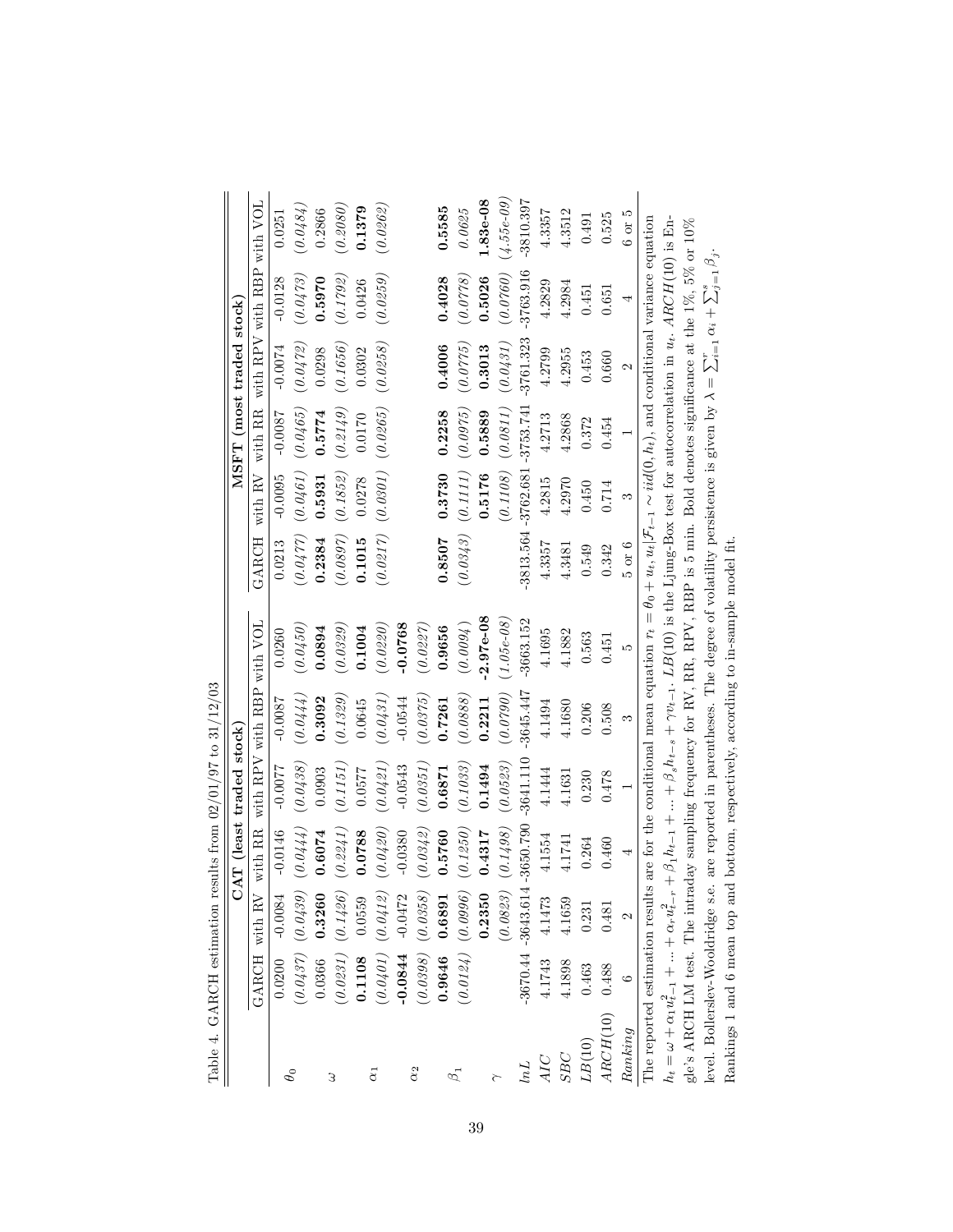|            | Table 5. Out-of-sample forecast evaluation |             |              |             |              |             |                 |               |                        |             |             |                                |
|------------|--------------------------------------------|-------------|--------------|-------------|--------------|-------------|-----------------|---------------|------------------------|-------------|-------------|--------------------------------|
|            |                                            |             |              |             |              | Forecast    | accuracy        | measures      |                        |             |             |                                |
| Stock      | Model                                      | MAE         | <b>MSE</b>   | HMAE        | <b>HMSE</b>  | AMAPE       | $\Gamma$ heil-l | MME(U         | MME(O                  |             | GMLE        | $\overline{\rm MZ\text{-}R^2}$ |
|            | GARCH                                      | 3.0166      | 22.4841***   | 0.9492      | 2.2441       | 0.2831      | 0.8428          | 59.3852       | 13.6460                | 0.5699      | 2.5595      | 28.8653                        |
|            | GARCH-RV                                   | $2.6179***$ | $20.3382*$   | $0.7629**$  | $.3708**$    | $0.2442**$  | $0.7624*$       | 48.8266       | $13.5681***$           | 0.4401      | $2.5101***$ | $36.9995**$                    |
|            | GARCH-RR                                   | $2.8303***$ | $21.3482**$  | $0.8636***$ | $.7020***$   | $0.2626***$ | $0.8002**$      | 52.8509**     | $15.6177***$           | $0.4941***$ | $2.5215***$ | 35.8314*                       |
| <b>ATT</b> | GARCH-RPV                                  | 2.5203      | 18.8451      | 0.7224      | 1.1681       | 0.2390      | 0.7064          | 49.3295       | 11.0480                | 0.4118      | 2.5006      | 39.6859                        |
|            | GARCH-RBP                                  | $2.6583***$ | 20.8671**    | $0.7779***$ | $1.4241***$  | $0.2467***$ | $0.7822***$     | 46.8354       | $5.0448***$            | $0.4483***$ | $2.5118***$ | $37.2140**$                    |
|            | GARCH-VOL                                  | $5.2470***$ | 47.8291***   | $2.2905***$ | $17.3949***$ | $0.3869***$ | $*$ 1877.       | $68.8293***$  | $17.6280***$           | $1.3396***$ | $2.7446***$ | 2.5456***                      |
|            | COMBINED                                   | 2.4400      | 20.0675      | 0.6141      | 0.8372       | 0.2223      | 0.7522          | 48.9171       | 10.8525                | 0.3564      | 2.4891      | 35.1258                        |
|            | $Beneftt\; (\%)$                           | 16.45       | 16.18        | 23.89       | 47.95        | 15.58       | 16.18           | 21.13         | 19.04                  | 27.74       | 2.30        | 37.49                          |
|            | <b>GARCH</b>                               | 2.0818      | $16.4060***$ | 0.8336      | 1.9394       | 0.2572      | 1.1495          | 49.3419       | 7.7150                 | 0.4831      | 2.2114      | 29.0442                        |
|            | GARCH-RV                                   | $1.7938***$ | $10.6703**$  | $0.6812***$ | $1.0788**$   | 0.2263      | $0.7476**$      | 28.7188       | 7.0649                 | $0.3497*$   | $2.1425***$ | 54.8918                        |
|            | GARCH-RR                                   | $2.2248***$ | $12.3740***$ | $0.9791**$  | $2.0343***$  | $0.2794*$   | $0.8668***$     | 41.7935       | $9.6238***$            | $0.5314***$ | $2.1975***$ | 53.2825                        |
| <b>AXP</b> | GARCH-RPV                                  | 1.6658      | 10.3212      | 0.6106      | 0.8284       | 0.2113      | 0.7230          | 29.6144       | 5.6148                 | 0.3079      | 2.1287      | 56.9665                        |
|            | GARCH-RBP                                  | $1.7594***$ | 10.4086      | $0.6790**$  | $1.0871***$  | $0.2242**$  | 0.7291          | 28.9881       | 6.8762                 | $0.3487***$ | $2.1413**$  | 56.1080                        |
|            | GARCH-VOL                                  | $2.3054***$ | $18.2394***$ | $.5165***$  | 38.9584***   | $0.2708***$ | $.2780**$       | 49.7656*      | $10.3297$ <sup>*</sup> | $0.7109**$  | $2.2552***$ | $22.2397***$                   |
|            | COMBINED                                   | 1.6789      | 10.3938      | 0.5053      | 0.5119       | 0.2037      | 0.6963          | 22.4327       | 6.2478                 | 0.3227      | 2.2939      | 56.0890                        |
|            | Beneft(S <sub>0</sub> )                    | 19.98       | 37.09        | 26.75       | 57.29        | 17.84       | 37.10           | 41.80         | 27.22                  | 36.27       | 3.74        | 96.14                          |
|            | GARCH                                      | 1.6993      | $7.8206***$  | 0.4806      | 0.5322       | 0.1972      | 1.1670          | 15.2132       | 4.4878                 | 0.2804      | 2.3894      | 35.4082                        |
|            | GARCH-RV                                   | 1.4898      | 5.4187       | 0.4530      | 0.4560       | 0.1790      | 0.8086          | 11.1988       | $4.2482*$              | $0.2251**$  | 2.3501      | 54.4613**                      |
|            | GARCH-RR                                   | $1.7047***$ | $5.8298***$  | $0.5712***$ | $.7002***$   | $0.2010***$ | $0.8698**$      | 12.3551       | $5.7955***$            | $0.2817***$ | $2.3638***$ | $53.5012*$                     |
| BA         | GARCH-RPV                                  | 1.5012      | 5.4405       | 0.4562      | 0.4455       | 0.1799      | 0.8118          | 11.6785       | 4.0773                 | 0.2241      | 2.3491      | 55.7621                        |
|            | GARCH-RBP                                  | $1.5287***$ | 5.4633       | $0.4694***$ | $0.4866***$  | $0.1826**$  | 0.8152          | 11.4482       | $4.5720***$            | $0.2312**$  | 2.3515      | 53.6656**                      |
|            | GARCH-VOL                                  | $2.3346***$ | 11.1985**    | $0.7861***$ | $.6217***$   | $0.2577***$ | $0.6705**$      | 22.2042*      | 8.8998***              | $0.4785*$   | $2.4588***$ | 8.4811*                        |
|            | COMBINED                                   | 1.7468      | 6.0563       | 0.5482      | 0.5976       | 0.1990      | 0.9036          | 11.5966       | 6.3922                 | 0.2674      | 2.3611      | 53.7150                        |
|            | Benefit (%)                                | 12.33       | 30.71        | 5.74        | 16.29        | 9.23        | 30.71           | 26.39         | 0.15                   | 20.08       | 1.69        | 57.48                          |
|            | GARCH                                      | 1.7797      | $6.1406***$  | 0.9471      | 1.8327       | 0.2811      | 1.2597          | 16.8100       | 5.7511                 | 0.5316      | 2.0682      | 13.9861                        |
|            | GARCH-RV                                   | $1.3050***$ | 3.8605       | $0.6660**$  | $0.9716**$   | $0.2215*$   | 0.7921          | 11.2370       | 3.6301                 | $0.3350**$  | 1.9917      | $42.6145*$                     |
|            | GARCH-RR                                   | $1.5758**$  | $4.7520***$  | $0.8491***$ | $0.4886***$  | 0.2580      | $0.9750**$      | $14.7864**$   | $1.8381***$            | $0.4481***$ | $2.0293*$   | 37.0931**                      |
| CAT        | GARCH-RPV                                  | 1.2880      | 3.8056       | 0.6340      | 0.8451       | 0.2165      | 0.7809          | 12.0083       | 3.6810                 | 0.3130      | 1.9850      | 43.6401                        |
|            | GARCH-RBP                                  | 1.3401      | $3.9384***$  | $0.6808***$ | 0.9656       | $0.2263***$ | $0.8081***$     | $12.1031**$   | $3.8194***$            | 0.3420      | 1.9945      | $42.4124**$                    |
|            | GARCH-VOL                                  | $2.2153***$ | $8.9839***$  | $1.2814***$ | $4.6883***$  | $0.3117***$ | $1.8430***$     | $19.9459***$  | $9.2635***$            | $0.7403*$   | $2.1294**$  | 4.9856*                        |
|            | COMBINED                                   | 1.1176      | 3.5523       | 0.4617      | 0.5100       | 0.1813      | 0.7287          | 7.7120        | 3.2263                 | 0.2373      | 1.9708      | 43.8049                        |
|            | Benefit (%                                 | 27.63       | 38.03        | 34.91       | 53.88        | 22.98       | 38.01           | 33.15         | 36.88                  | 41.21       | 4.04        | 212.03                         |
|            | GARCH                                      | 2.2559      | $10.2684***$ | 0.6453      | 0.8808       | 0.2217      | 1.2250          | 17.7316       | 10.6282                | 0.3252      | 2.4342      | 42.3244                        |
|            | GARCH-RV                                   | $2.3391***$ | $9.7267***$  | $0.6947***$ | $.9314***$   | $0.2307***$ | $.1614***$      | $1.9.2699***$ | $0.7855***$            | $0.3372**$  | $2.4332***$ | 51.5926                        |
|            | GARCH-RR                                   | 1.9811      | 8.0345       | 0.5513      | 0.6249       | 0.1983      | 0.9562          | 16.5241       | 8.1202                 | 0.2569      | 2.4068      | 51.6494                        |
| DELL       | GARCH-RPV                                  | $2.3758***$ | $9.9858***$  | $0.6863**$  | $0.9127***$  | $0.2311***$ | $1.1919***$     | 15.8615       | $11.2197***$           | $0.3393***$ | $2.4371***$ | 51.2849                        |

The target is the daily conditional variance proxied by the sum of 5-min squared returns. Bold indicates the top performer. Asterisks denote that the forecasts 22.06 The target is the daily conditional variance proxied by the sum of 5-min squared returns. Bold indicates the top performer. Asterisks denote that the forecasts  $Benefit~(\%) \qquad \qquad 41.80 \qquad \qquad 21.76 \qquad \qquad 14.57 \qquad \qquad 29.05 \qquad \qquad 21.94 \qquad \qquad 10.55 \qquad \qquad 23.60 \qquad \qquad 21.00 \qquad \qquad 1.13 \qquad \qquad 22.06$ GARCH and the COMBINED model. For the latter, italics bold (under MSE) indicates that it beats the best individual forecast at the 10%, 5% or 1% level. of the model are significantly worse (DM test), \* at 10%, \*\* 5%, \*\*\* or 1% level, than those of the top performer. The GARCH vs augmented-GARCH com-GARCH and the COMBINED model. For the latter, italics bold (under MSE) indicates that it beats the best individual forecast at the 10%, 5% or 1% level. of the model are significantly worse (DM test), \* at 10%, \*\* 5%, \*\*\* or 1% level, than those of the top performer. The GARCH vs augmented-GARCH comparison is based on the ENC-T test for nested models developed for the MSE loss. Likewise for the pairwise comparison of intraday-volatility.agurmented parison is based on the ENC-T test for nested models developed for the MSE loss. Likewise for the pairwise comparison of intraday-volatility.agurmented 1.13  $21.00$ 23.60  $10.55$ 21.94  $10.55$ 29.05 14.57 21.76  $41.80\,$  $Beneftt~(\%)$ 

 $\mathrm{GARCH-RBP}\quad 2.3606***\quad 10.0715***\quad 0.7020***\quad 0.9877***\quad 0.2311***\quad 1.2025***\quad 18.3796*\quad 11.0655***\quad 0.3454***\quad 2.4365***\quad 49.6899***\quad 10.8999***\quad 10.8999***\quad 10.8999***\quad 10.8999***\quad 10.8999***\quad 10.8999***\quad 10.8999***\quad 10.8999***\quad 10.8999***$  $\mathrm{GARGH-VOL}$  7.3802\*\*\* 119.4348\*\*\* 2.1633\*\*\* 13.8656\*\*\* 0.3659\*\*\* 14.2745\*\*\* 16.1837 149.0813\*\*\* 1.2698\*\*\* 2.698\*\*\* 12.8040\*\* COMBINED 1.6742 6.9393 0.4129 0.3455 0.1767 0.8275 11.7587 6.6457 0.2293 2.4282 54.1353

 $0.2311***$  $0.3659***$ 0.1767

 $0.7020***$  $2.1633***$ 0.4129

 $2.3606***$  $7.3802***$ 1.6742

GARCH-RBP GARCH-VOL

 $14.2745***$  $1.2025***$ 

13.8656\*\*\*  $0.9877***$ 

 $119.4348***$  $10.0715***$ 

 $6.9393$ 

COMBINED

0.3455

18.3796\*

 $49.6899***$  $12.8040**$ 

 $2.4365***$  $2.6959***$ 2.4282

 $0.3454***$  $1.2698***$ 0.2293

 $149.0813***$  $11.0655***$ 

 $6.6457$ 

11.7587 16.1837

0.8275

54.1353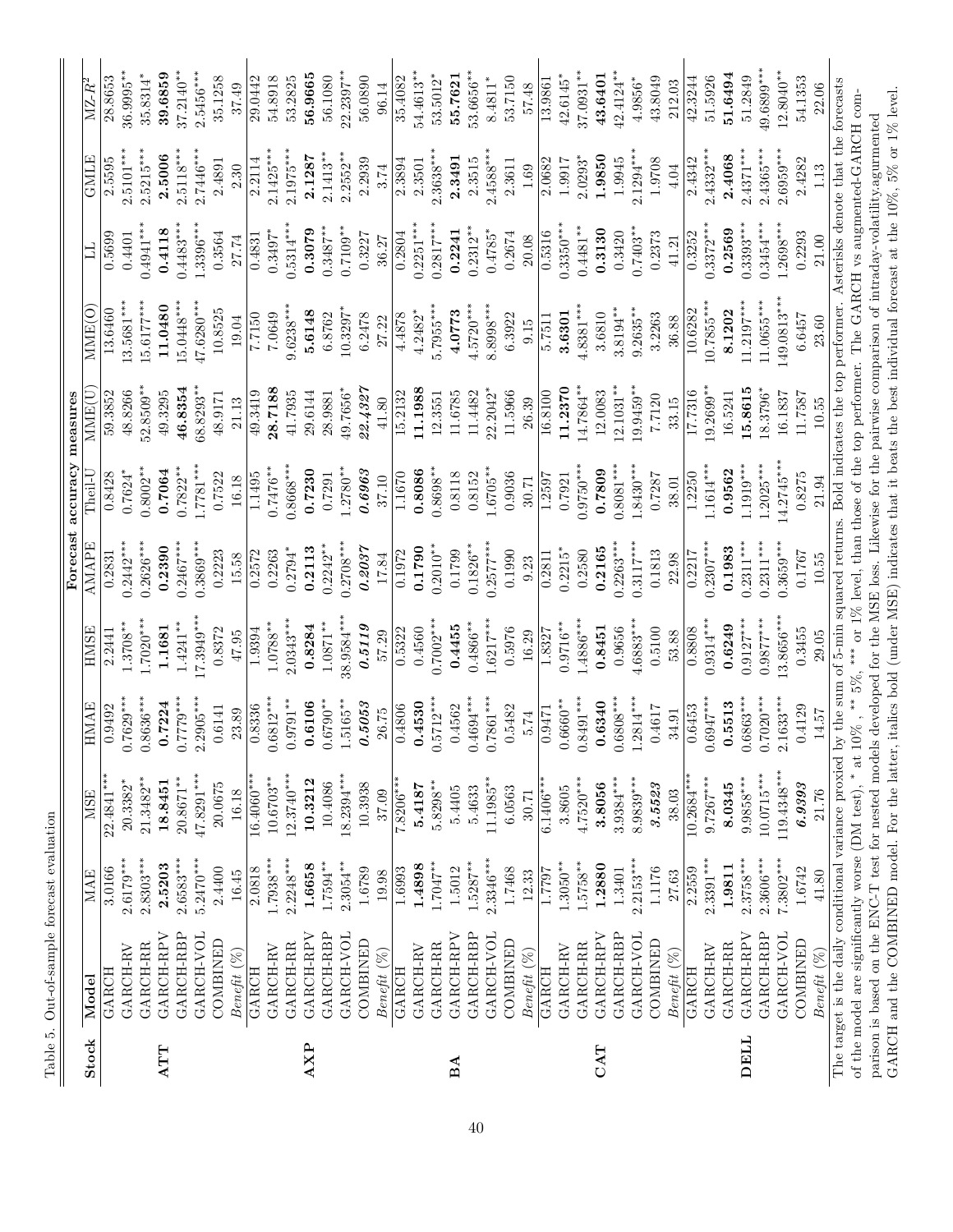|             | Table 5. Out-of-sample forecast evaluation (cont.) |                      |                            |                       |                       |                 |                   |                   |                 |                  |                |                                                       |
|-------------|----------------------------------------------------|----------------------|----------------------------|-----------------------|-----------------------|-----------------|-------------------|-------------------|-----------------|------------------|----------------|-------------------------------------------------------|
|             |                                                    |                      |                            |                       |                       | Forecast        | accuracy          | measures          |                 |                  |                |                                                       |
| Stock       | Model<br>GARCH                                     | 1.7272<br><b>MAE</b> | $10.1324***$<br><b>MSE</b> | <b>HMAE</b><br>0.6340 | <b>HMSE</b><br>0.8646 | AMAPE<br>0.2287 | Theil-U<br>0.9502 | MME(U)<br>29.0961 | MME(O<br>5.0890 | 0.3619<br>$\Box$ | GMLE<br>2.1341 | $\mathbf{M}\mathbf{Z}\text{-}\mathbf{R}^2$<br>41.1487 |
|             | GARCH-RV                                           | $1.5628***$          | 7.9192                     | $0.5758***$           | 0.7745                | 0.2099          | 0.7426            | 19.9198*          | $5.1772**$      | 0.3023           | 2.0969         | 52.5671*                                              |
|             | GARCH-RR                                           | $1.6990***$          | 7.6688                     | $0.7016***$           | 1.0634                | $0.2327***$     | 0.7191            | 23.0784**         | $5.9512***$     | $0.3675***$      | $2.1128**$     | 55.5787                                               |
| 田じ          | GARCH-RPV                                          | 1.4915               | 7.7464                     | 0.5167                | 0.5886                | 0.1972          | 0.7264            | 19.8920           | 4.4162          | 0.2648           | 2.0835         | 55.2760                                               |
|             | GARCH-RBP                                          | $1.5755***$          | 7.9490                     | $0.5757***$           | 0.7466                | 0.2109          | 0.7455            | 18.6959           | $5.4607***$     | 0.3007           | 2.0961         | $52.0659***$                                          |
|             | GARCH-VOL                                          | $2.0702***$          | $10.2605***$               | $0.8652***$           | $1.4644***$           | $0.2701***$     | $0.9615***$       | $30.9637***$      | $7.5387***$     | $0.4812***$      | 2.1544**       | $41.9056***$                                          |
|             | COMBINED                                           | 1.5448               | 7.3832                     | 0.4780                | 0.4221                | 0.2166          | 0.6840            | 13.0771           | 5.5854          | 0.3906           | 2.2940         | 55.6449                                               |
|             | $Beneft$ $(\%)$                                    | 13.65                | 23.55                      | $18.50\,$             | 31.92                 | 13.77           | 24.32             | 35.74             | 13.22           | 26.83            | 2.37           | 35.07                                                 |
|             | <b>GARCH</b>                                       | 1.4905               | $4.8797***$                | 0.7436                | 1.3186                | 0.2366          | 0.7623            | 11.9501           | 4.9465          | 0.3872           | 1.9968         | 53.5156                                               |
|             | <b>GARCH-RV</b>                                    | 1.4402               | 4.4830                     | 0.7256                | 1.2516                | 0.2332          | 0.7004            | $11.9056*$        | 4.6104          | 0.3757           | 1.9934         | $57.3629*$                                            |
|             | <b>GARCH-RR</b>                                    | $1.9465***$          | $6.4279**$                 | $1.0046***$           | $2.0327***$           | $0.2880***$     | $1.0043***$       | 13.0465*          | $7.7755***$     | $0.5385***$      | $2.0432**$     | 57.0323*                                              |
| <b>CM</b>   | GARCH-RPV                                          | 1.4508               | 4.4050                     | 0.7296                | 1.2294                | $0.2350*$       | 0.6882            | 11.9278           | 4.4331          | 0.3768           | 1.9942         | 58.8185                                               |
|             | GARCH-RBP                                          | 1.4400               | 4.4190                     | 0.7320                | $1.3035*$             | 0.2325          | 0.6903            | 10.9091           | 4.8677          | $0.3776**$       | 1.9925         | 59.0001                                               |
|             | GARCH-VOL                                          | $1.5957***$          | $5.8561***$                | 0.7498                | 1.4247                | 0.2397          | $0.9150***$       | 12.7515           | $5.8363***$     | 0.4093           | $2.0122*$      | $15.5787***$                                          |
|             | COMBINED                                           | 1.2868               | 4.1314                     | 0.5276                | 0.6028                | 0.2030          | 0.6457            | 8.8911            | 3.9220          | 0.2859           | 1.9846         | 58.4042                                               |
|             | Benefit (%)                                        | 3.39                 | 9.73                       | 2.42                  | 6.76                  | 1.73            | 9.72              | 8.71              | 10.38           | 2.97             | 0.215          | 10.25                                                 |
|             | <b>GARCH</b>                                       | 1.4223               | $4.0962***$                | 0.8016                | 1.1481                | 0.2601          | 1.3608            | 13.2574           | 4.3714          | 0.4228           | 1.8151         | 42.7414                                               |
|             | GARCH-RV                                           | $1.1013**$           | $2.5202***$                | $0.6505***$           | $0.8326***$           | 0.2199          | $0.8369**$        | 6.4769            | $3.1139***$     | 0.3195           | $1.7721**$     | $63.9620**$                                           |
|             | GARCH-RR                                           | $1.2717***$          | $2.8058***$                | $0.7823***$           | $1.1345***$           | $0.2483***$     | $0.9315***$       | $7.5023**$        | $3.7029***$     | $0.3981***$      | $1.7983***$    | 64.9736                                               |
| IBM         | GARCH-RPV                                          | 1.0543               | 2.3986                     | 0.5879                | 0.6620                | 0.2070          | 0.7965            | 6.4115            | 2.7681          | 0.2784           | 1.7580         | 65.9708                                               |
|             | GARCH-RBP                                          | $1.1041***$          | $2.6050***$                | $0.6470^{\ast}$       | $0.8170*$             | 0.2193          | $0.8651***$       | 6.6680            | $3.0939***$     | $0.3174*$        | $1.7717**$     | $62.7126*$                                            |
|             | GARCH-VOL                                          | $4.7177***$          | $27.0749***$               | $3.7685***$           | $31.2741***$          | $0.5174***$     | $8.9977***$       | $19.8335***$      | $30.7368***$    | $2.1877***$      | $2.2842***$    | $3.4678***$                                           |
|             | COMBINED                                           | 1.0223               | 2.3060                     | 0.4975                | 0.4563                | 0.2139          | 0.7549            | 4.2532            | 2.8345          | 0.4336           | 2.1966         | 66.1373                                               |
|             | Beneft(S <sub>0</sub> )                            | $25.87\,$            | 41.44                      | 26.66                 | 42.34                 | 20.42           | 41.47             | 51.64             | 36.68           | 34.15            | 3.16           | 54.35                                                 |
|             | <b>GARCH</b>                                       | 3.3925               | 57.9052***                 | 0.7523                | 1.1999                | 0.2506          | 0.9217            | 107.8462          | 44.1741         | 0.4308           | 2.4915         | 51.6710                                               |
|             | <b>GARCH-RV</b>                                    | 2.5663               | 52.7961                    | $0.4741***$           | $0.4968***$           | $0.1869*$       | 0.8404            | 114.3802          | 23.3971*        | 0.2504           | $2.4202***$    | 52.7068                                               |
|             | GARCH-RR                                           | $2.7198***$          | 49.2440                    | $0.5943***$           | $0.6837***$           | $0.2132*$       | 0.7822            | 156.7707          | 16.4277*        | $0.3080**$       | $2.4389***$    | 59.1868                                               |
| JPM         | GARCH-RPV                                          | 2.3625               | 50.1563                    | 0.4191                | 0.3293                | 0.1777          | 0.7968            | 118.1784          | 9.3414          | 0.2216           | 2.4183         | 64.2387                                               |
|             | GARCH-RBP                                          | 2.5247               | 50.3707                    | $0.4675***$           | $0.4917*$             | 0.1847          | 0.8018            | 110.5105          | $20.1947*$      | 0.2468           | $2.4188**$     | 55.5118                                               |
|             | GARCH-VOL                                          | $4.1993***$          | 63.0839***                 | $1.2677***$           | $10.7165***$          | $0.3127***$     | 1.0040            | 138.3577          | $47.5825**$     | $0.7148***$      | $2.5738***$    | $51.2399***$                                          |
|             | COMBINED                                           | 3.0559               | 49.9339                    | 0.4982                | 0.4441                | 0.2380          | 0.6715            | 95.0156           | 20.3398         | 0.7358           | 4.8830         | 62.7711                                               |
|             | $Beneftt~(\%)$                                     | 30.36                | 14.96                      | 44.29                 | 72.56                 | 29.10           | 15.14             | 0.00              | 78.85           | 48.60            | 2.94           | 24.32                                                 |
|             | GARCH                                              | 0.8576               | $2.7742**$                 | 0.4397                | 0.4438                | 0.1842          | 1.3925            | 6.0087            | 1.8582          | 0.2427           | 1.6508         | 44.5086                                               |
|             | GARCH-RV                                           | 0.7269               | 1.6299                     | 0.3880                | 0.3010                | 0.1646          | 0.8177            | 3.3919            | 1.6673          | 0.1834           | 1.6147         | 66.8741                                               |
|             | <b>GARCH-RR</b>                                    | $0.8568*$            | $1.7987*$                  | $0.4953***$           | $0.4605***$           | $0.1893***$     | $0.9025*$         | $4.1824*$         | $2.0507*$       | $0.2312***$      | $1.6286***$    | 64.8503                                               |
| $_{\rm K0}$ | GARCH-RPV                                          | $0.7508*$            | 1.7307                     | 0.3934                | 0.3043                | 0.1693          | 0.8665            | 3.6560            | 1.6245          | 0.2071           | $1.6518*$      | $65.8549*$                                            |
|             | GARCH-RBP                                          | $0.7483**$           | 1.6682                     | $0.4133***$           | $0.3484***$           | $0.1684***$     | 0.8372            | $3.5920*$         | $1.8148**$      | $0.1903***$      | 1.6137         | 66.0930                                               |
|             | GARCH-VOL                                          | $1.2095***$          | $3.3809***$                | $0.7807***$           | $1.5950***$           | $0.2419***$     | $.6859***$        | $6.1372*$         | $3.7124***$     | $0.4425***$      | 1.7046**       | $35.9107***$                                          |
|             | COMBINED                                           | 0.8134               | 1.7910                     | 0.4480                | 0.3778                | 0.1800          | 0.8986            | 4.0973            | 1.8946          | 0.2120           | 1.6271         | 64.4227                                               |
|             | $Beneftt (\%)$                                     | 15.24                | 41.25                      | 11.76                 | 32.18                 | 10.64           | $41.28\,$         | 43.55             | 12.58           | 24.43            | 2.25           | 50.25                                                 |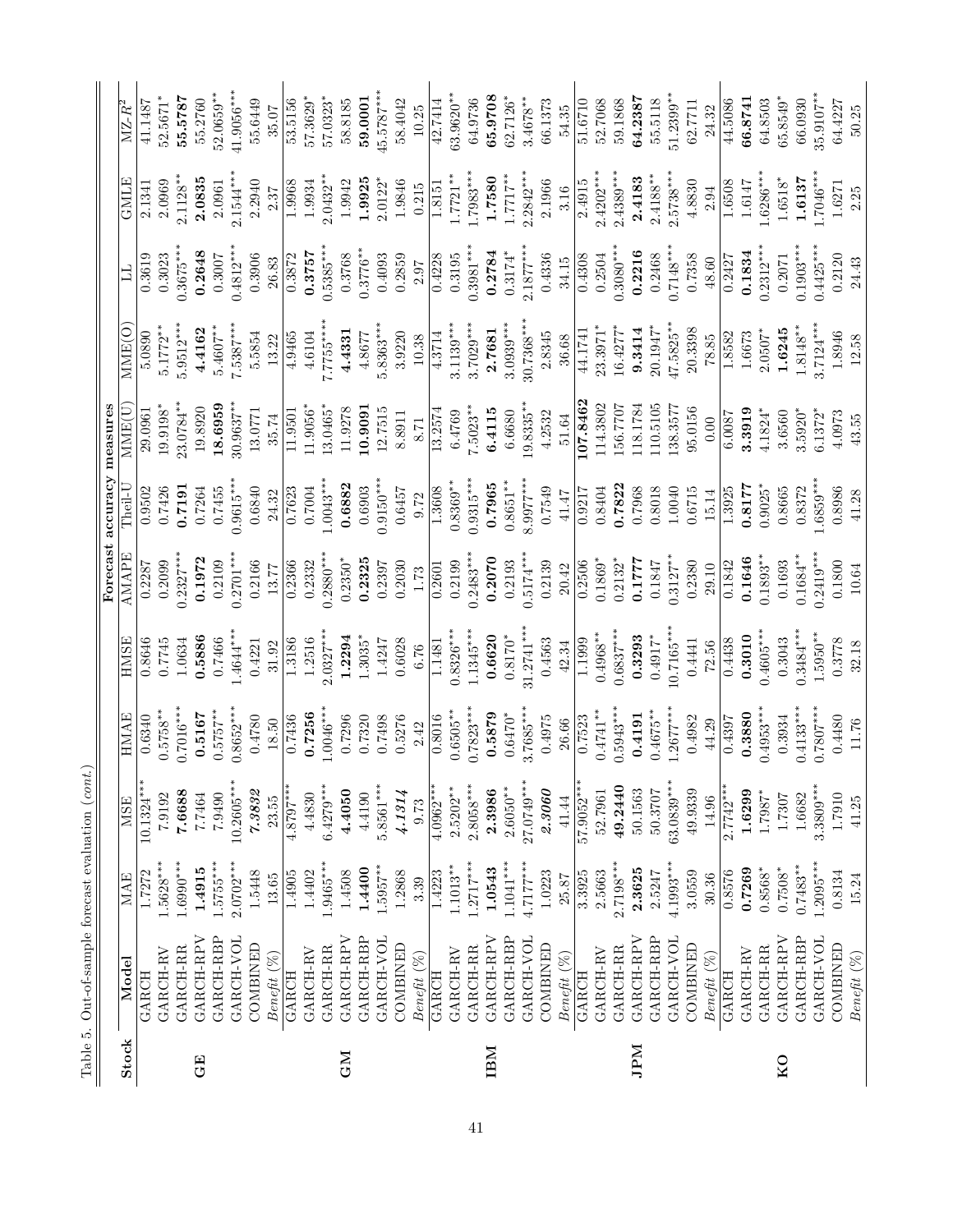| l                                                                                                                                                                                  |
|------------------------------------------------------------------------------------------------------------------------------------------------------------------------------------|
| l<br>١<br>l<br>$\frac{1}{2}$                                                                                                                                                       |
| )                                                                                                                                                                                  |
| ı<br>l<br>ı<br>is a company of<br>l<br>i<br>֖֖֖֖֖֖֖֖֧ׅׅׅ֪ׅ֖ׅ֪֪ׅ֖ׅ֖֧֚֚֚֚֚֚֚֚֚֚֚֚֚֚֚֚֚֚֚֚֚֡֝֝֝֬<br>י<br>l<br>١<br>֖֖֖֧ׅ֧ׅׅ֧ׅ֧ׅ֧֧֪֪ׅ֖֧֪ׅ֧֚֚֚֚֚֚֚֚֚֚֚֚֚֚֚֚֚֚֚֚֚֚֚֚֚֬֝֝֬֝֬֝֬֝֬֓֞֝֬<br>C |
| ì<br>١<br>Į<br>J<br>l<br>١                                                                                                                                                         |

|            |                |             |              |             |             | Forecast    | accuracy measures |             |              |             |             |              |
|------------|----------------|-------------|--------------|-------------|-------------|-------------|-------------------|-------------|--------------|-------------|-------------|--------------|
| Stock      | Model          | MAE         | <b>MSE</b>   | HMAE        | <b>HMSE</b> | AMAPE       | $Then-U$          | MME(U       | MME(C        |             | GMLE        | $MZ-R^2$     |
|            | <b>GARCH</b>   | 1.9435      | 17.3639***   | 0.5624      | 0.9484      | 0.2227      | 0.8972            | 36.6720     | 6.0531       | 0.4201      | 2.3551      | 7.9065       |
|            | GARCH-RV       | $1.8887***$ | 14.6883*     | $0.5322***$ | $0.7568***$ | $0.2122***$ | 0.7590            | 28.0535     | 8.0831       | $0.3630**$  | $2.2988***$ | 21.9645*     |
|            | GARCH-RR       | $1.8626***$ | 13.7368      | $0.5460**$  | $0.7525***$ | $0.2088**$  | 0.7098            | 30.6672**   | $6.8102***$  | $0.3441***$ | 2.2724      | 24.6457      |
| MCD        | GARCH-RPV      | 1.7801      | 13.8080      | 0.4685      | 0.5537      | 0.2018      | 0.7135            | 27.9033     | 4.9403       | 0.3315      | $2.2928***$ | 26.2765      |
|            | GARCH-RBP      | $1.8483**$  | 14.0844      | $0.5233***$ | $0.7236***$ | $0.2086**$  | 0.7278            | 28.1466*    | $6.7899***$  | $0.3525***$ | $2.2915***$ | 23.8496*     |
|            | GARCH-VOL      | 1.9901***   | $17.8297***$ | $0.5564*$   | $0.9086***$ | $0.2294**$  | 0.9213            | 33.4877     | 6.1521       | 0.4452      | $2.3895**$  | $7.0180*$    |
|            | COMBINED       | 1.8361      | 13.8876      | 0.5504      | 0.7843      | 0.2077      | 0.7176            | 35.2170     | 6.0494       | 0.3431      | 2.2726      | 23.3070      |
|            | $Beneftt~(\%)$ | 8.41        | 20.89        | 16.70       | $41.62\,$   | 9.38        | 20.89             | 23.91       | 18.38        | 21.09       | 3.51        | 232.34       |
|            | <b>GARCH</b>   | 1.9524      | $8.6105***$  | 0.7942      | 1.2819      | 0.2515      | 1.5277            | 19.6059     | 8.4880       | 0.4235      | 2.2235      | 33.5199      |
|            | GARCH-RV       | $1.5284***$ | $5.3117***$  | $0.6150***$ | $0.7773**$  | $0.2106***$ | $0.9427***$       | 9.6405      | $6.0302***$  | $0.3000***$ | $2.1745***$ | $57.2189**$  |
|            | GARCH-RR       | 1.4355      | 4.7795       | 0.5647      | 0.6499      | 0.2007      | 0.8481            | 9.5153      | 5.1823       | 0.2701      | 2.1650      | 59.9528      |
| NSFT       | GARCH-RPV      | $1.5153***$ | $5.1317***$  | $0.5886***$ | $0.6887***$ | $0.2054***$ | $0.9107***$       | 10.3163     | 5.4635       | $0.2828***$ | $2.1687**$  | 58.1559**    |
|            | GARCH-RBP      | $1.5164***$ | $5.3134***$  | $0.6054***$ | $0.7557***$ | $0.2091***$ | $0.9429***$       | $10.0238*$  | $5.8701***$  | $0.2947***$ | $2.1731***$ | 56.5251*     |
|            | GARCH-VOL      | $3.4251***$ | 18.6881***   | $1.5101***$ | $5.1865***$ | $0.3489***$ | $3.3161***$       | 22.8637     | $21.1438***$ | $0.8773***$ | $2.3555***$ | $16.8304**$  |
|            | COMBINED       | 1.3098      | 4.6077       | 0.4259      | 0.3648      | 0.1766      | 0.8162            | 8.2106      | 4.4980       | 0.2176      | 2.1642      | 59.6248      |
|            | $Beneftt~(\%)$ | 26.48       | 44.49        | 28.90       | 49.30       | 20.20       | 44.49             | 51.47       | 38.95        | 36.22       | 2.63        | 78.86        |
|            | GARCH          | 0.6066      | $0.9080***$  | 0.5756      | 0.6819      | 0.2031      | 1.2261            | 2.2570      | 1.2715       | 0.2836      | 1.1973      | 54.4355      |
|            | GARCH-RV       | 0.4621      | 0.5863       | 0.3645      | 0.2629      | 0.1572      | 0.7918            | 1.2696      | $\,0.9195\,$ | 0.1653      | 1.1577      | 68.7963      |
|            | GARCH-RR       | $0.5120**$  | $0.7127**$   | $0.4267*$   | $0.3677***$ | $0.1725**$  | $0.9627**$        | $1.6092*$   | $1.0204*$    | 0.2010      | $1.1719***$ | $62.3984**$  |
| C<br>P     | GARCH-RPV      | $0.4681*$   | $0.5720***$  | $0.3716*$   | $0.2734*$   | $0.1637***$ | $0.7724***$       | 1.1931      | 0.9138       | $0.1855***$ | 1.1739      | $39.5375***$ |
|            | GARCH-RBP      | $0.4720*$   | 0.5600       | $0.3874***$ | $0.2965***$ | $0.1614***$ | 0.7561            | $1.2313***$ | $0.9487*$    | $0.1722**$  | 1.1581      | 70.3142      |
|            | GARCH-VOL      | $4.3179***$ | $22.7805***$ | .5441***    | 36.3093**   | $0.5733**$  | $30.6737***$      | $5.3454***$ | 24.8107*     | $2.6818***$ | $.8456**$   | 18.1998*     |
|            | COMBINED       | 0.5323      | 0.6801       | 0.4435      | 0.3924      | 0.1907      | 0.9145            | $1.2516***$ | 1.1585       | 0.2861      | 1.2643      | 66.6211**    |
|            | $Beneftt~(\%)$ | 23.82       | 38.33        | 36.67       | 61.45       | 22.59       | 38.33             | 47.14       | 28.13        | 41.71       | 3.31        | 29.17        |
|            | <b>GARCH</b>   | 1.2801      | $6.0674***$  | 0.6151      | 0.7723      | 0.2243      | 1.3870            | 16.6024     | 3.5017       | 0.3426      | 1.7990      | 39.8960      |
|            | GARCH-RV       | $1.0887***$ | 4.1895       | $0.4930*$   | 0.5157      | $0.1907***$ | 0.9575            | $9.4215*$   | 3.3163       | $0.2470*$   | $1.7519***$ | 57.9931      |
|            | GARCH-RR       | $1.1819***$ | $4.4596***$  | $0.5554***$ | $0.6405*$   | $0.2037*$   | $1.0189**$        | 10.7409*    | $3.6044*$    | $0.2757***$ | $1.7586***$ | 56.1337      |
| <b>NNT</b> | GARCH-RPV      | 1.0543      | 4.1195       | 0.4562      | 0.4326      | 0.1835      | 0.9417            | 9.1475      | 2.9934       | 0.2295      | 1.7479      | 58.5898      |
|            | GARCH-RBP      | 1.0659      | 4.0894       | $0.4933**$  | 0.5289      | $0.1893**$  | 0.9347            | $9.6257***$ | 3.0971       | $0.2460*$   | 1.7508      | 58.9156      |
|            | GARCH-VOL      | $1.2223**$  | $6.2784**$   | $0.5272*$   | $0.5731**$  | $0.2122***$ | $1.4352*$         | $4.6043*$   | 3.0023       | 0.3137      | $-8040*$    | $38.7879**$  |
|            | COMBINED       | 1.1002      | 4.2943       | 0.4746      | 0.4642      | 0.1927      | 0.9793            | 9.0753      | 3.3252       | 0.2832      | 1.8698      | 56.9535      |
|            | $Beneftt~(\%)$ | 17.64       | 32.60        | 25.83       | 43.99       | 18.19       | 32.61             | 44.90       | 14.52        | 33.01       | 2.84        | 19.74        |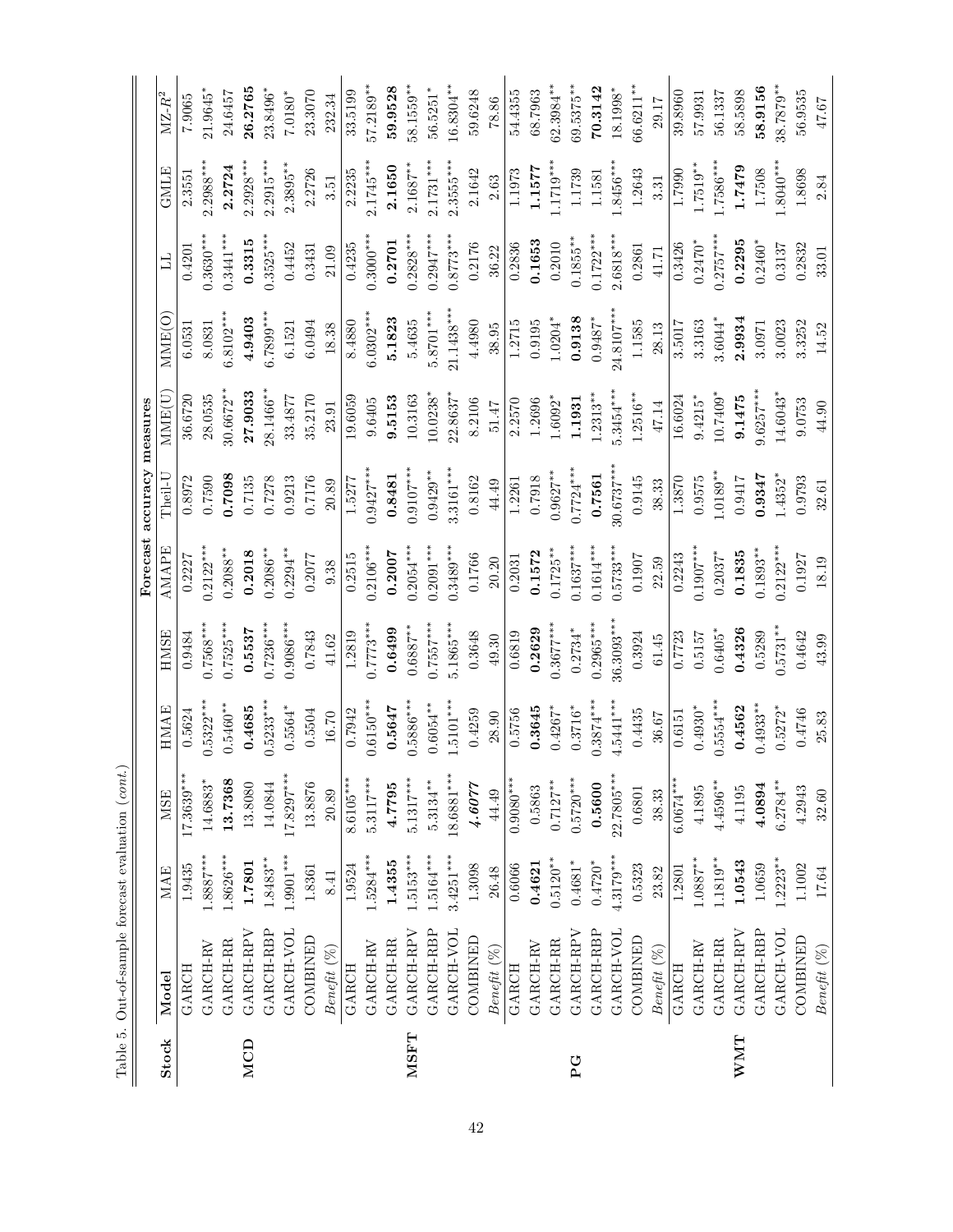|              |                      |                                     |                           | Benchmark model: GARCH-RPV |          |            |                            |
|--------------|----------------------|-------------------------------------|---------------------------|----------------------------|----------|------------|----------------------------|
|              |                      |                                     | <b>Alternative models</b> |                            |          | <b>SPA</b> |                            |
| <b>Stock</b> | Loss                 | <b>Best Performing</b>              | $p$ -val                  | Most Significant           | $p$ -val | $p$ -val   | Superior                   |
| <b>ATT</b>   | <b>MAE</b>           | <b>COMBINED</b>                     | 0.0060                    | <b>COMBINED</b>            | 0.0060   | 0.0060     | <b>COMBINED</b>            |
|              | <b>MSE</b>           | COMB-EQW                            | 0.8990                    | <b>COMBINED</b>            | 0.7780   | 0.9970     | GARCH-RPV                  |
| $\bf AXP$    | <b>MAE</b>           | <b>COMBINED</b>                     | 0.0200                    | <b>COMBINED</b>            | 0.0200   | 0.0200     | <b>COMBINED</b>            |
|              | $\operatorname{MSE}$ | <b>COMBINED</b>                     | 0.1520                    | <b>COMBINED</b>            | 0.1520   | 0.2350     | GARCH-RPV                  |
| <b>BA</b>    | <b>MAE</b>           | GARCH-RV                            | 0.2340                    | GARCH-RV                   | 0.2340   | 0.3780     | GARCH-RPV                  |
|              | <b>MSE</b>           | COMB-EQW                            | 0.1710                    | COMB-EQW                   | 0.1710   | 0.3350     | GARCH-RPV                  |
| CAT          | <b>MAE</b>           | <b>COMBINED</b>                     | 0.0000                    | <b>COMBINED</b>            | 0.0000   | 0.0000     | <b>COMBINED</b>            |
|              | $\operatorname{MSE}$ | <b>COMBINED</b>                     | 0.0010                    | <b>COMBINED</b>            | 0.0010   | 0.0020     | <b>COMBINED</b>            |
| <b>DELL</b>  | <b>MAE</b>           | <b>COMBINED</b>                     | 0.0000                    | <b>COMBINED</b>            | 0.0000   | 0.0000     | <b>COMBINED</b>            |
|              | $\operatorname{MSE}$ | <b>COMBINED</b>                     | 0.0000                    | <b>COMBINED</b>            | 0.0000   | 0.0000     | <b>COMBINED</b>            |
| GE           | <b>MAE</b>           | <b>COMBINED</b>                     | 0.8890                    | <b>COMBINED</b>            | 0.8890   | 0.8900     | GARCH-RPV                  |
|              | $\operatorname{MSE}$ | <b>COMBINED</b>                     | 0.0880                    | <b>COMBINED</b>            | 0.0880   | 0.1590     | GARCH-RPV                  |
| GM           | <b>MAE</b>           | <b>COMBINED</b>                     | 0.0000                    | <b>COMBINED</b>            | 0.0000   | 0.0000     | <b>COMBINED</b>            |
|              | $\operatorname{MSE}$ | <b>COMBINED</b>                     | 0.0000                    | <b>COMBINED</b>            | 0.0000   | 0.0000     | <b>COMBINED</b>            |
| <b>IBM</b>   | <b>MAE</b>           | <b>COMBINED</b>                     | 0.0230                    | <b>COMBINED</b>            | 0.0230   | 0.0230     | <b>COMBINED</b>            |
|              | $\operatorname{MSE}$ | <b>COMBINED</b>                     | 0.1030                    | <b>COMBINED</b>            | 0.1030   | 0.1960     | $\operatorname{GARCH-RPV}$ |
| <b>JPM</b>   | <b>MAE</b>           | COMB-EQW                            | 0.9510                    | GARCH-RBP                  | 0.9020   | 0.9240     | GARCH-RPV                  |
|              | <b>MSE</b>           | <b>COMBINED</b>                     | 0.1840                    | <b>COMBINED</b>            | 0.1840   | 0.3240     | GARCH-RPV                  |
| <b>KO</b>    | <b>MAE</b>           | $\mathsf{GARCH}\text{-}\mathsf{RV}$ | 0.0750                    | GARCH-RV                   | 0.0750   | 0.1170     | $\operatorname{GARCH-RPV}$ |
|              | $\operatorname{MSE}$ | COMB-EQW                            | 0.1810                    | COMB-EQW                   | 0.1810   | 0.5020     | GARCH-RPV                  |
| <b>MCD</b>   | <b>MAE</b>           | COMB-EQW                            | 0.9400                    | <b>COMBINED</b>            | 0.9030   | 0.9960     | GARCH-RPV                  |
|              | <b>MSE</b>           | GARCH-RR                            | 0.4180                    | $GARCH-RR$                 | 0.4180   | $0.9740\,$ | GARCH-RPV                  |
| <b>MSFT</b>  | <b>MAE</b>           | <b>COMBINED</b>                     | 0.0000                    | <b>COMBINED</b>            | 0.0000   | 0.0000     | <b>COMBINED</b>            |
|              | $\operatorname{MSE}$ | COMBINED                            | 0.0060                    | <b>COMBINED</b>            | 0.0060   | $0.0090\,$ | <b>COMBINED</b>            |
| P G          | <b>MAE</b>           | GARCH-RV                            | 0.1320                    | GARCH-RV                   | 0.1320   | 0.2780     | GARCH-RPV                  |
|              | <b>MSE</b>           | GARCH-RPB                           | 0.2610                    | GARCH-RPB                  | 0.2610   | 0.6160     | GARCH-RPV                  |
| <b>WMT</b>   | <b>MAE</b>           | GARCH-RPB                           | 0.8070                    | GARCH-RPB                  | 0.8070   | 0.8260     | GARCH-RPV                  |
|              | <b>MSE</b>           | GARCH-RPB                           | 0.3830                    | GARCH-RPB                  | 0.3830   | 0.7950     | GARCH-RPV                  |

Table 6. Hansen's Superior Predictive Ability (SPA) test

The table presents the consistent SPA test  $p$ -values for  $H_0$ : 'any alternative model is not better than the benchmark' based on  $B=1000$  bootstrap replications and  $q=0.5$  time-dependence parameter for the block bootstrap length. Best performer is the alternative model with minimum loss. Most significant is the alternative model giving the highest t-statistic in the pairwise comparisons with the benchmark. The p-values of the pairwise comparisons  $(H_0:$  best performer/most significant model is not better than benchmark') that do not control for the full set of alternatives are also reported. COMBINED is the combined model using time-varying weights as outlined in Section 3.3. COMB-EQW is the equal-weights combined model. The last column reports the model with superior predictive ability according to the SPA test.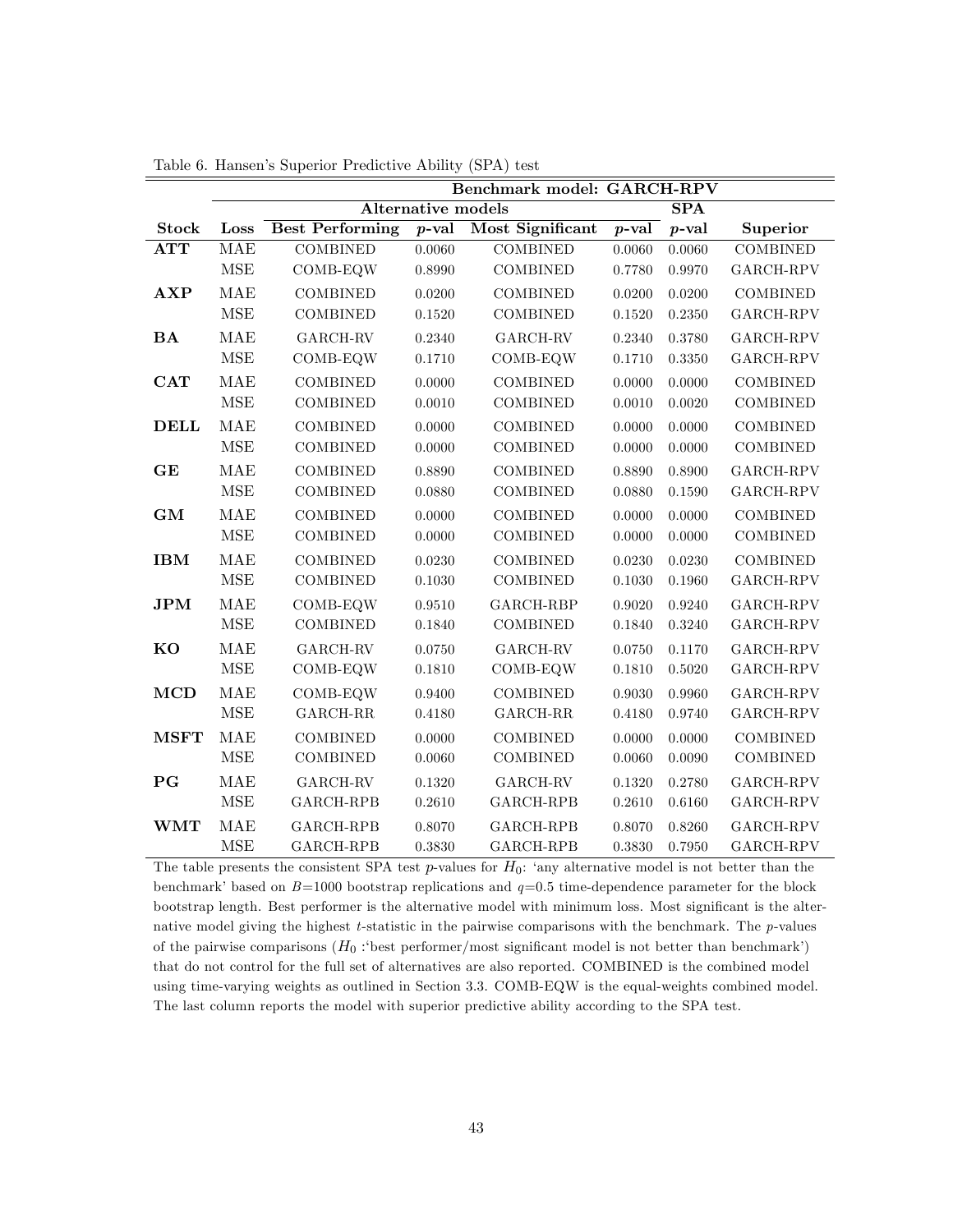|              |                           |                   |            |                  | Forecast accuracy measures |             |                                                                                     |
|--------------|---------------------------|-------------------|------------|------------------|----------------------------|-------------|-------------------------------------------------------------------------------------|
|              |                           |                   | Up market  |                  |                            | Down market |                                                                                     |
| <b>Stock</b> | Model                     | HMSE <sup>U</sup> | $AMAPE^U$  | $LL^U$           | HMSE <sup>D</sup>          | $AMAPE^D$   | $\mathrm{LL}^D$                                                                     |
|              | $\operatorname{GARCH-RV}$ | 1.3371            | 0.2362     | 0.4086           | 1.4154                     | 0.2522      | 0.4701                                                                              |
| <b>ATT</b>   | $GARCH-RR$                | 1.7217            | 0.2532     | 0.4601           | 1.7095                     | 0.2720      | 0.5272                                                                              |
|              | GARCH-RPV                 | 1.1766            | 0.2319     | 0.3831           | 1.1736                     | 0.2462      | 0.4385                                                                              |
|              | GARCH-RBP                 | 1.3882            | 0.2370     | 0.4125           | 1.4695                     | 0.2560      | 0.4814                                                                              |
|              | Benefit $(\%)$            | 49.36             | $12.88\,$  | 26.33            | 47.02                      | 17.66       | $\it 29.03$                                                                         |
|              | $\operatorname{GARCH-RV}$ | 1.5765            | 0.2394     | 0.4079           | 0.5877                     | 0.2138      | 0.2934                                                                              |
| $\bf AXP$    | $_{\rm GARCH-RR}$         | 2.8559            | 0.3006     | 0.6294           | 1.2300                     | 0.2590      | 0.4368                                                                              |
|              | $GARCH-RPV$               | 1.1585            | 0.2199     | 0.3498           | 0.5004                     | 0.2027      | 0.2666                                                                              |
|              | GARCH-RBP                 | 1.6098            | 0.2365     | $0.4105\,$       | 0.5689                     | 0.2121      | 0.2881                                                                              |
|              | Benefit $(\%)$            | 61.55             | 18.24      | 35.71            | 43.11                      | 17.70       | $\mathbf{\mathcal{3}}\mathbf{\mathcal{7}}.\mathbf{\mathcal{3}}\mathbf{\mathcal{8}}$ |
|              | $GARCH-RV$                | 0.5706            | 0.1860     | 0.2439           | 0.3047                     | 0.1700      | 0.1990                                                                              |
| <b>BA</b>    | $_{\rm GARCH-RR}$         | 0.8777            | 0.2159     | $0.3202\,$       | 0.4768                     | 0.1834      | 0.2334                                                                              |
|              | GARCH-RPV                 | 0.5463            | 0.1870     | 0.2427           | 0.3048                     | 0.1705      | 0.1972                                                                              |
|              | GARCH-RBP                 | $0.5953\,$        | 0.1899     | 0.2513           | 0.3430                     | 0.1733      | 0.2039                                                                              |
|              | Benefit $(\%)$            | $\it 23.15$       | $6.51\,$   | 14.62            | $-5.44$                    | 12.78       | $\it 27.15$                                                                         |
|              | GARCH-RV                  | 1.1568            | 0.2379     | 0.3742           | 0.7687                     | 0.2029      | 0.2921                                                                              |
| $\bf CAT$    | $GARCH-RR$                | 1.7984            | 0.2838     | 0.5136           | 1.1500                     | 0.2290      | 0.3766                                                                              |
|              | GARCH-RPV                 | 0.9993            | 0.2312     | 0.3459           | 0.6747                     | 0.1997      | 0.2766                                                                              |
|              | GARCH-RBP                 | 1.1291            | 0.2431     | 0.3795           | 0.7867                     | 0.2072      | 0.3008                                                                              |
|              | Benefit $(\%)$            | 56.00             | 24.31      | 42.60            | 50.07                      | 21.46       | $39.29\,$                                                                           |
|              | $\operatorname{GARCH-RV}$ | 1.1349            | 0.2483     | 0.3841           | 0.7107                     | 0.2111      | 0.2866                                                                              |
|              | <b>DELL</b> GARCH-RR      | 0.7562            | 0.2099     | 0.2846           | 0.4764                     | 0.1839      | 0.2245                                                                              |
|              | GARCH-RPV                 | 1.1342            | $0.2505\,$ | 0.3887           | 0.6689                     | 0.2091      | 0.2848                                                                              |
|              | GARCH-RBP                 | 1.2166            | $0.2510\,$ | 0.3974           | 0.7366                     | 0.2086      | 0.2880                                                                              |
|              | Benefit $(\%)$            | $\it 37.90$       | 14.42      | $\mathit{27.51}$ | 5.59                       | $5.75\,$    | $10.30\,$                                                                           |
|              | $GARCH-RV$                | 0.7266            | 0.2165     | 0.3115           | 0.8220                     | 0.2057      | 0.2982                                                                              |
| GE           | $_{\rm GARCH-RR}$         | 0.9816            | 0.2465     | $0.3854\,$       | 1.1415                     | 0.2233      | $0.3577\,$                                                                          |
|              | GARCH-RPV                 | 0.4909            | 0.2016     | 0.2622           | 0.6706                     | 0.1944      | 0.2690                                                                              |
|              | GARCH-RBP                 | 0.6961            | 0.2193     | 0.3148           | 0.7963                     | 0.2056      | 0.2931                                                                              |
|              | Benefit $(\%)$            | $\it 39.32$       | 15.43      | $\it 27.98$      | 27.02                      | 12.69       | 26.17                                                                               |
|              | $\operatorname{GARCH-RV}$ | 1.7644            | 0.2494     | 0.4439           | 0.8799                     | 0.2218      | 0.3272                                                                              |
| GM           | GARCH-RR                  | 2.7927            | 0.3074     | 0.6368           | 1.4871                     | 0.2752      | 0.4698                                                                              |
|              | GARCH-RPV                 | 1.7034            | 0.2509     | 0.4426           | 0.8864                     | 0.2239      | 0.3300                                                                              |
|              | GARCH-RBP                 | 1.8966            | 0.2525     | 0.4595           | 0.8710                     | 0.2181      | 0.3184                                                                              |
|              | Benefit $(\%)$            | 18.23             | 5.81       | 10.47            | $-14.92$                   | $-0.71$     | $-2.82$                                                                             |
|              | $_{\rm GARCH-RV}$         | 0.9333            | 0.2241     | 0.3351           | 0.7536                     | 0.2162      | 0.3077                                                                              |
| IBM          | GARCH-RR                  | 1.3039            | 0.2615     | 0.4356           | 0.9965                     | 0.2362      | 0.3665                                                                              |
|              | GARCH-RPV                 | 0.7941            | 0.2129     | 0.3019           | 0.5523                     | 0.2013      | 0.2587                                                                              |
|              | GARCH-RBP                 | 0.9498            | 0.2239     | 0.3379           | 0.7097                     | 0.2150      | 0.3013                                                                              |
|              | Benefit $(\%)$            | 47.68             | 25.61      | 40.16            | 34.59                      | 15.67       | 27.52                                                                               |

.

Table 7. Forecast evaluation and market conditions: up-market vs down-market days

The up- and down-market classification is for day  $t-1$  and the forecast is for day t. Bold denotes the best forecasting model. Benefit  $(\%)$  indicates the percentage forecast error reduction that the best forecasting model brings relative to the baseline GARCH. Italics in the last row (Benefit  $\%$ ) denotes the regime where the largest forecast error reduction is achieved.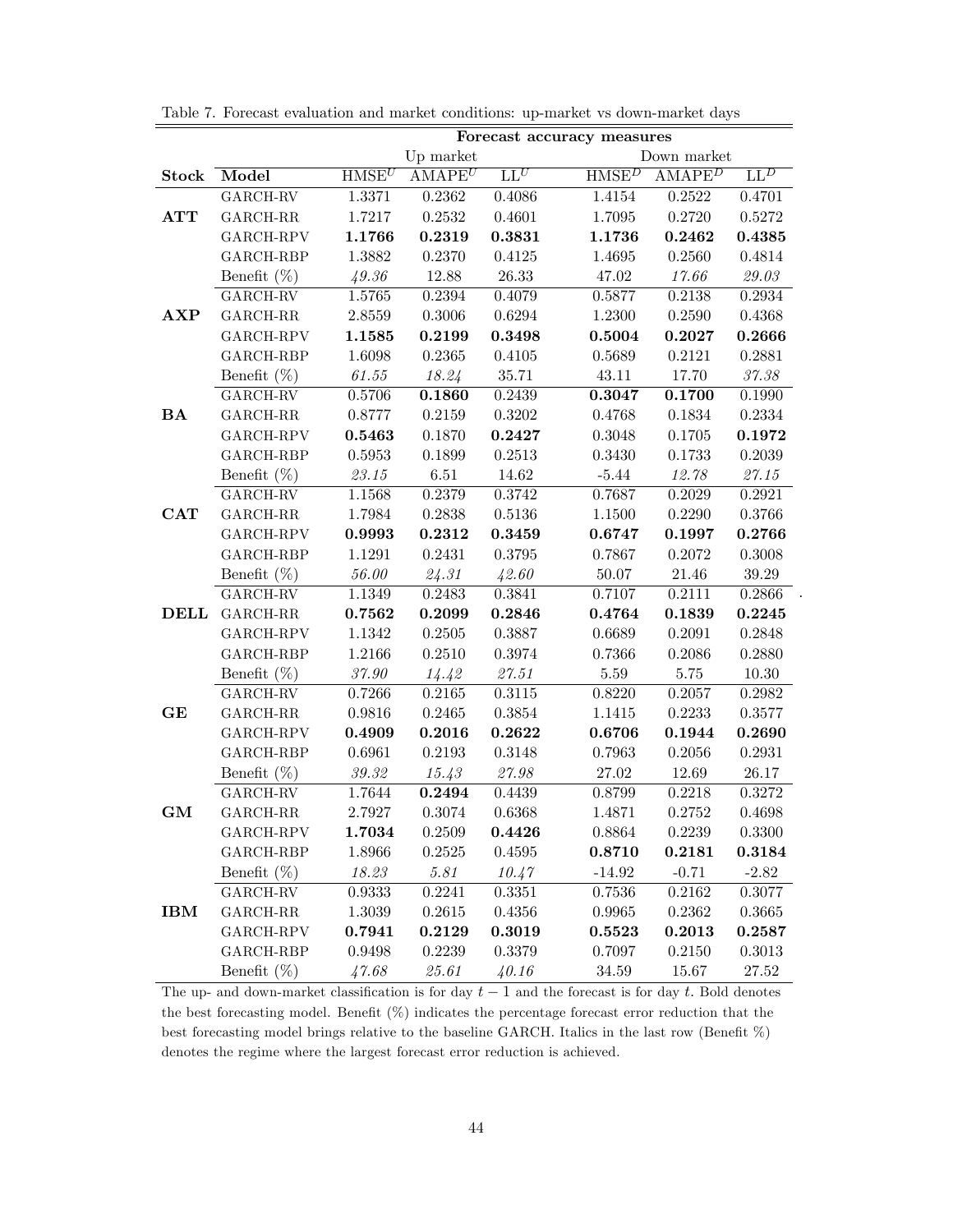|              |                              |                   |                     |             | Table 7. Forecast evaluation and market conditions: up- vs down-market days ( <i>cont.</i> ) |  |
|--------------|------------------------------|-------------------|---------------------|-------------|----------------------------------------------------------------------------------------------|--|
|              |                              |                   |                     |             | Forecast accuracy measures                                                                   |  |
|              |                              |                   | Up market           |             | Down market                                                                                  |  |
| <b>Stock</b> | Model                        | HMSE <sup>U</sup> | $AMAPE^U$           | $LL^U$      | HMSE <sup>D</sup><br>$AMAPE^D$<br>$\mathbf{L}\mathbf{L}^D$                                   |  |
| JPM          | $\operatorname{GARCH-RV}$    | 0.4908            | 0.1797              | 0.2214      | 0.2810<br>0.5099<br>0.1953                                                                   |  |
|              | $\operatorname{GARCH-RR}$    | 0.6533            | 0.2116              | 0.2870      | 0.3304<br>0.7197<br>0.2158                                                                   |  |
|              | GARCH-RPV                    | 0.2927            | 0.1695              | 0.1886      | 0.3673<br>0.1873<br>0.2549                                                                   |  |
|              | GARCH-RBP                    | 0.5136            | 0.1785              | 0.2209      | 0.4786<br>0.1919<br>0.2745                                                                   |  |
|              | Benefit $(\%)$               | 80.09             | 35.87               | 58.64       | 61.98<br>22.00<br>$38.32\,$                                                                  |  |
| <b>KO</b>    | $\operatorname{GARCH-RV}$    | 0.3356            | 0.1685              | 0.1908      | 0.1577<br>0.1704<br>0.2435                                                                   |  |
|              | $GARCH-RR$                   | 0.4895            | 0.1929              | 0.2400      | 0.4181<br>0.1836<br>0.2182                                                                   |  |
|              | GARCH-RPV                    | 0.3326            | 0.1739              | 0.2277      | 0.2570<br>0.1626<br>0.1762                                                                   |  |
|              | GARCH-RBP                    | 0.3895            | 0.1717              | 0.1984      | 0.2834<br>0.1623<br>0.1766                                                                   |  |
|              | Benefit $(\%)$               | $28.46\,$         | $4.53\,$            | $16.02\,$   | 38.40<br>$18.06\,$<br>34.33                                                                  |  |
|              | $GARCH-RV$                   | 0.6195            | 0.2036              | 0.3431      | 0.2241<br>0.3927<br>0.9406                                                                   |  |
| <b>MCD</b>   | $\operatorname{GARCH-RR}$    | 0.6494            | 0.2026              | 0.3304      | 0.2177<br>0.3651<br>0.8911                                                                   |  |
|              | GARCH-RPV                    | 0.4322            | $\bf0.1975$         | 0.3146      | 0.2086<br>0.3567<br>0.7127                                                                   |  |
|              | $GARCH-RBP$                  | 0.5575            | 0.2028              | 0.3303      | 0.9412<br>0.2168<br>0.3842                                                                   |  |
|              | Benefit $(\%)$               | 29.09             | 5.64                | $9.38\,$    | 13.65<br>48.78<br>31.18                                                                      |  |
|              | GARCH-RV                     | 0.8588            | 0.2158              | 0.3137      | 0.2085<br>0.7290<br>0.2939                                                                   |  |
| <b>MSFT</b>  | $\operatorname{GARCH-RR}$    | 0.6800            | 0.2024              | 0.2755      | 0.6370<br>0.2009<br>0.2695                                                                   |  |
|              | GARCH-RPV                    | 0.7535            | 0.2099              | 0.2951      | 0.6511<br>0.2036<br>0.2774                                                                   |  |
|              | $GARCH-RBP$                  | 0.8689            | 0.2138              | 0.3133      | 0.6838<br>0.2071<br>0.2849                                                                   |  |
|              | Benefit $(\%)$               | 52.06             | 22.50               | $\it 38.35$ | $34.57\,$<br>46.96<br>18.38                                                                  |  |
|              | $GARCH-RV$                   | 0.2634            | 0.1556              | 0.1627      | 0.1612<br>0.1722<br>0.2664                                                                   |  |
| $_{\rm PG}$  | $GARCH-RR$                   | 0.4085            | 0.1723              | 0.2070      | 0.3063<br>0.1742<br>0.1940                                                                   |  |
|              | $\operatorname{GARCH-RPV}$   | 0.2733            | 0.1611              | 0.1808      | 0.2778<br>0.1961<br>0.1694                                                                   |  |
|              | GARCH-RBP                    | 0.2965            | 0.1592              | 0.1697      | 0.1661<br>$0.1784\,$<br>0.3005                                                               |  |
|              | Benefit $(\%)$               | 62.59             | 24.79               | 43.60       | $59.40\,$<br>18.44<br>38.27                                                                  |  |
|              | $\overline{\text{GARCH-RV}}$ | 0.5214            | $\overline{0.19}16$ | 0.2355      | 0.1896<br>0.2564<br>0.5056                                                                   |  |
| <b>WMT</b>   | $GARCH-RR$                   | $0.6356\,$        | 0.2080              | 0.2738      | 0.6358<br>0.1987<br>0.2747                                                                   |  |
|              | GARCH-RPV                    | 0.4364            | 0.1831              | 0.2193      | 0.1839<br>0.2391<br>0.4281                                                                   |  |
|              | GARCH-RBP                    | 0.5556            | 0.1882              | 0.2371      | 0.5024<br>0.1903<br>0.2540                                                                   |  |
|              | Benefit $(\%)$               | 53.87             | 21.67               | 37.14       | 29.71<br>31.15<br>15.13                                                                      |  |

Table 7. Forecast evaluation and market conditions: up- vs down-market days (cont.)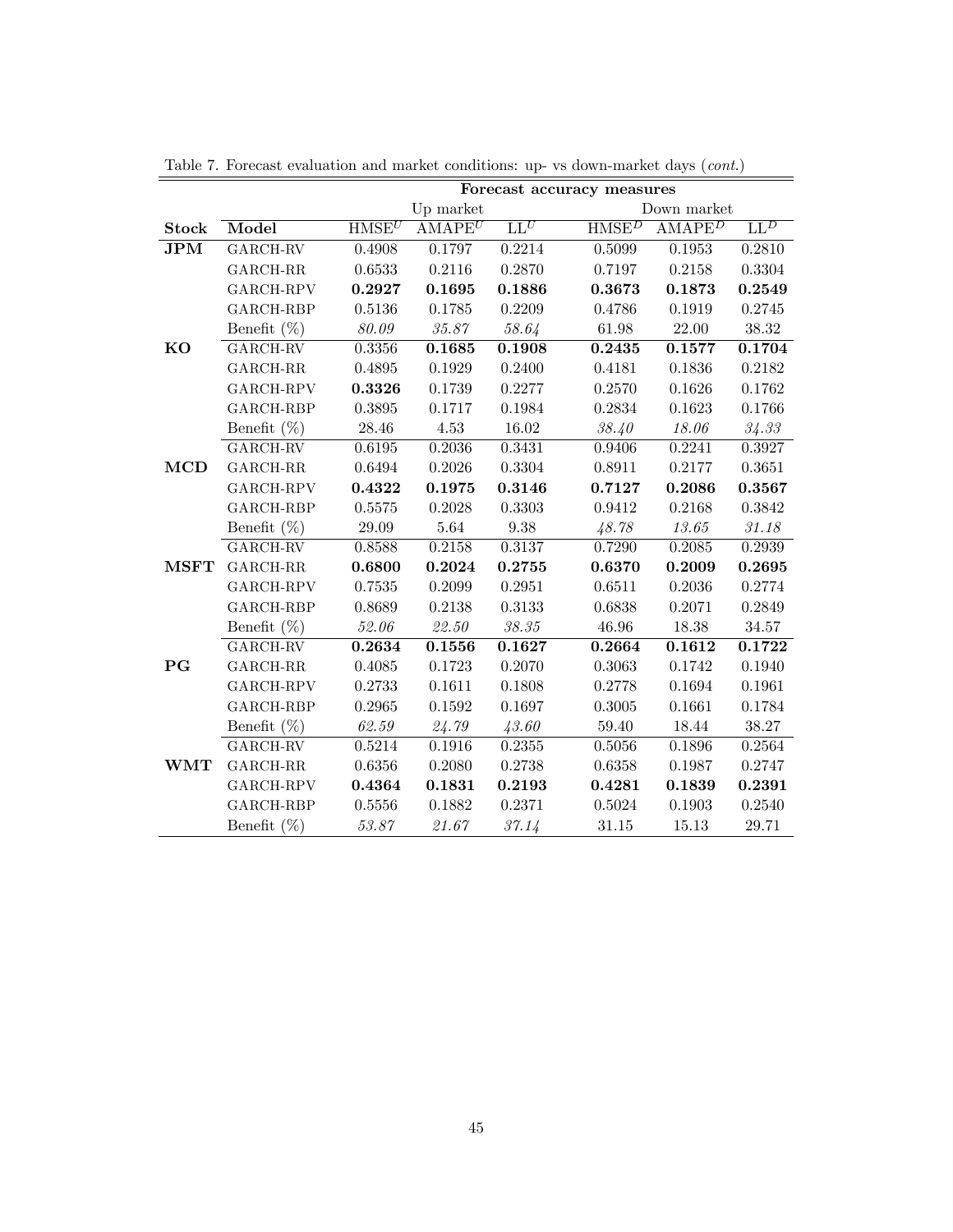|              |                              |                   |                    |                          | Forecast accuracy measures |                   |                 |
|--------------|------------------------------|-------------------|--------------------|--------------------------|----------------------------|-------------------|-----------------|
|              |                              |                   | High-volume regime |                          |                            | Low-volume regime |                 |
| Stock        | Model                        | HMSE <sup>H</sup> | $AMAPE^H$          | $\mathbf{L}\mathbf{L}^H$ | HMSE <sup>L</sup>          | $AMAPE^L$         | $\mathrm{LL}^L$ |
|              | $\operatorname{GARCH-RV}$    | 1.3273            | 0.2577             | 0.4662                   | 1.4227                     | 0.2356            | 0.4256          |
| ATT          | $GARCH-RR$                   | 1.8214            | 0.2734             | 0.5240                   | 1.6410                     | 0.2565            | 0.4781          |
|              | GARCH-RPV                    | 1.1375            | $\  \  0.2512$     | 0.4356                   | 1.2052                     | 0.2313            | 0.3980          |
|              | GARCH-RBP                    | 1.3726            | 0.2602             | 0.4753                   | 1.4812                     | 0.2381            | 0.4328          |
|              | Benefit $(\%)$               | $23.62\,$         | 10.67              | 17.36                    | 57.59                      | 19.28             | 34.69           |
|              | $\operatorname{GARCH-RV}$    | 0.8144            | 0.2344             | 0.3456                   | 1.3061                     | 0.2208            | 0.3564          |
| AXP          | $\mbox{GARCH-RR}$            | 1.7002            | 0.2855             | 0.5268                   | 2.3333                     | 0.2757            | $0.5404\,$      |
|              | GARCH-RPV                    | 0.6148            | 0.2156             | $\bf 0.2958$             | 1.0078                     | 0.2082            | 0.3194          |
|              | GARCH-RBP                    | 0.8121            | 0.2313             | 0.3455                   | 1.3210                     | 0.2190            | 0.3538          |
|              | Benefit $(\%)$               | $53.96\,$         | 19.03              | $38.87\,$                | $58.95\,$                  | 17.22             | 34.57           |
|              | GARCH-RV                     | 0.4284            | 0.1814             | 0.2190                   | 0.4649                     | 0.1770            | 0.2272          |
| BA           | $\operatorname{GARCH-RR}$    | 0.6494            | 0.2070             | 0.2821                   | 0.7289                     | 0.1966            | 0.2796          |
|              | GARCH-RPV                    | 0.4148            | 0.1824             | 0.2174                   | 0.4522                     | 0.1775            | 0.2258          |
|              | GARCH-RBP                    | 0.4565            | 0.1866             | 0.2289                   | 0.4982                     | 0.1793            | 0.2306          |
|              | Benefit $(\%)$               | $-19.46$          | 7.02               | 14.65                    | $\it 30.11$                | 10.78             | 23.68           |
|              | GARCH-RV                     | 0.8655            | 0.2254             | 0.3234                   | 1.0636                     | 0.2190            | 0.3462          |
| $_{\rm CAT}$ | GARCH-RR                     | 1.3967            | 0.2649             | 0.4394                   | $1.5799\,$                 | 0.2539            | 0.4593          |
|              | GARCH-RPV                    | 0.7333            | 0.2237             | 0.3090                   | ${\bf 0.9375}$             | 0.2113            | 0.3176          |
|              | GARCH-RBP                    | 0.8283            | 0.2309             | 0.3296                   | 1.0793                     | 0.2231            | 0.3534          |
|              | Benefit $(\%)$               | 49.81             | 21.01              | 36.98                    | 56.19                      | 24.80             | 44.17           |
|              | $\overline{\text{GARCH-RV}}$ | 0.8471            | 0.2303             | 0.3322                   | 1.0195                     | 0.2321            | 0.3456          |
|              | <b>DELL GARCH-RR</b>         | 0.5771            | 0.1970             | 0.2555                   | 0.6703                     | 0.1985            | 0.2582          |
|              | GARCH-RPV                    | 0.8208            | 0.2312             | 0.3381                   | 1.0051                     | 0.2317            | $0.3435\,$      |
|              | GARCH-RBP                    | 0.9178            | 0.2299             | 0.3443                   | 1.0626                     | 0.2329            | 0.3497          |
|              | Benefit $(\%)$               | $8.38\,$          | 3.76               | $\boldsymbol{9.38}$      | $\it 39.68$                | 16.31             | 29.46           |
|              | GARCH-RV                     | 0.5550            | 0.2078             | 0.2939                   | 0.9635                     | 0.2122            | 0.3119          |
| GE           | $GARCH-RR$                   | 0.8313            | 0.2299             | 0.3558                   | $1.2681\,$                 | 0.2362            | $0.3814\,$      |
|              | GARCH-RPV                    | 0.4492            | 0.1963             | 0.2679                   | 0.7086                     | 0.1983            | 0.2644          |
|              | GARCH-RBP                    | 0.5633            | 0.2128             | 0.3034                   | 0.9064                     | 0.2103            | 0.3016          |
|              | Benefit $(\%)$               | $27.52\,$         | 15.04              | 27.27                    | 34.12                      | $13.18\,$         | 26.89           |
|              | GARCH-RV                     | 1.1687            | 0.2261             | 0.3465                   | 1.3335                     | 0.2394            | 0.4014          |
| GM           | $GARCH-RR$                   | 1.7939            | 0.2746             | 0.4821                   | 2.2502                     | 0.3001            | 0.5881          |
|              | GARCH-RPV                    | 1.1490            | 0.2270             | 0.3469                   | 1.3085                     | 0.2419            | 0.4028          |
|              | GARCH-RBP                    | 1.2192            | 0.2241             | 0.3469                   | 1.3863                     | 0.2394            | 0.4040          |
|              | Benefit $(\%)$               | $-2.17$           | $-0.45$            | $-2.63$                  | 12.13                      | 3.68              | 6.61            |
|              | GARCH-RV                     | 0.9134            | 0.2215             | 0.3289                   | 0.7810                     | 0.2187            | 0.3145          |
| IBM          | GARCH-RR                     | 1.2293            | 0.2455             | 0.4051                   | 1.0733                     | 0.2498            | 0.3942          |
|              | GARCH-RPV                    | 0.6869            | 0.2062             | 0.2793                   | 0.6491                     | 0.2071            | 0.2787          |
|              | GARCH-RBP                    | 0.8400            | 0.2177             | 0.3165                   | 0.8090                     | 0.2202            | 0.3202          |
|              | Benefit $(\%)$               | 32.65             | 15.82              | 26.73                    | 48.72                      | 24.18             | 39.46           |

Table 8. Forecast evaluation and market conditions: high volume vs low volume days

See note in Table 7.

 $\overline{a}$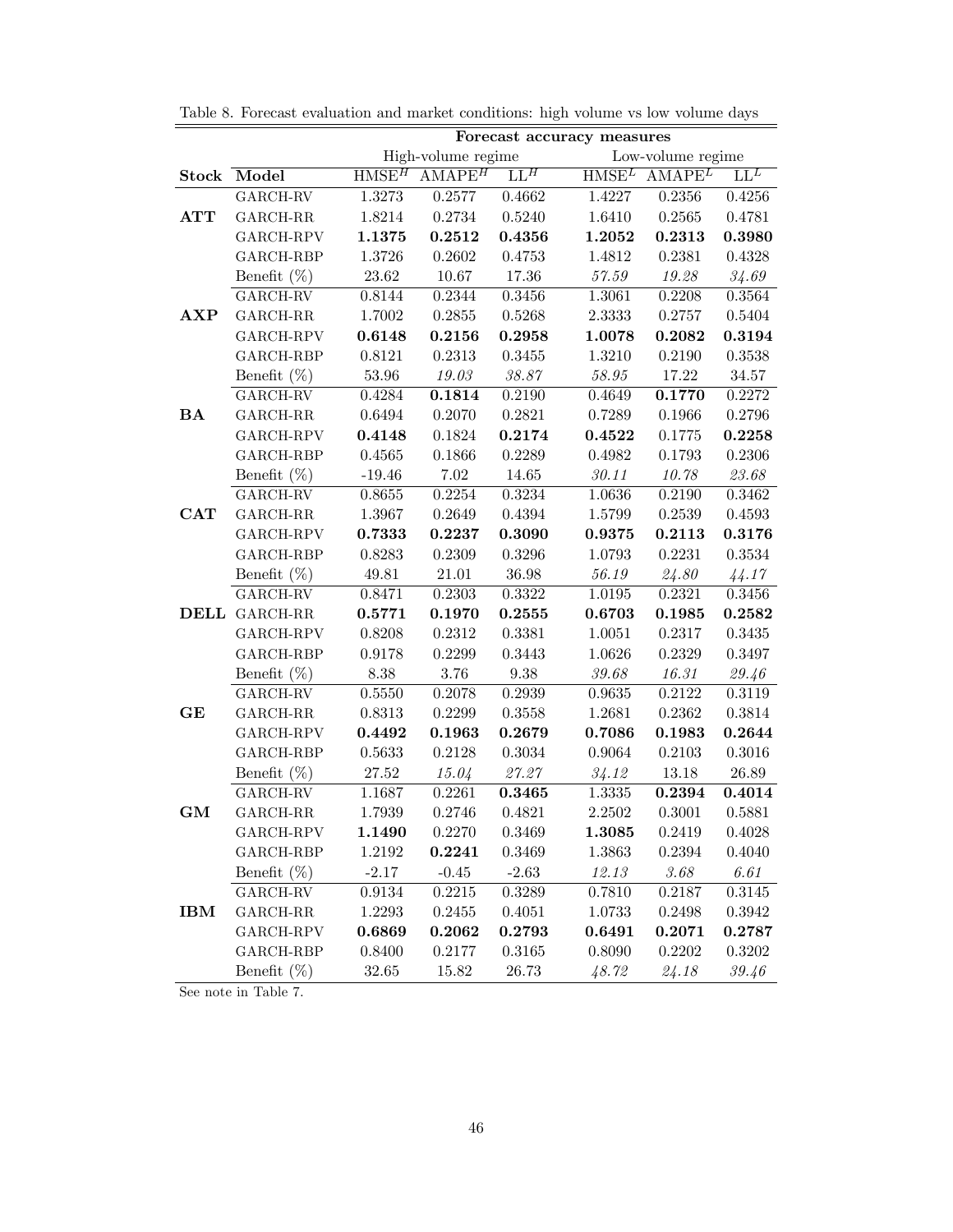|                                |                            |                            |             |              | Forecast accuracy measures |             |                            |
|--------------------------------|----------------------------|----------------------------|-------------|--------------|----------------------------|-------------|----------------------------|
|                                |                            |                            | High volume |              |                            | Low volume  |                            |
| <b>Stock</b>                   | Model                      | $\overline{\mbox{HMSE}^H}$ | $AMAPE^H$   | ${\rm LL}^H$ | HMSE <sup>L</sup>          | $AMAPE^L$   | $\overline{\mathrm{LL}^L}$ |
| JPM                            | GARCH-RV                   | 0.4093                     | 0.1885      | 0.2537       | 0.5723                     | 0.1877      | 0.2518                     |
|                                | GARCH-RV                   | 0.6559                     | 0.2158      | $0.3086\,$   | 0.7141                     | 0.2126      | 0.3111                     |
|                                | $\operatorname{GARCH-RPV}$ | 0.3390                     | 0.1862      | 0.2439       | 0.3264                     | 0.1734      | 0.2076                     |
|                                | GARCH-RBP                  | 0.4020                     | 0.1854      | 0.2482       | 0.5688                     | 0.1861      | 0.2497                     |
|                                | Benefit $(\%)$             | 62.82                      | $22.95\,$   | $38.66\,$    | 77.37                      | $\it 33.50$ | 55.18                      |
| KO                             | GARCH-RV                   | 0.2859                     | 0.1655      | 0.1901       | 0.3066                     | 0.1626      | 0.1759                     |
|                                | GARCH-RR                   | 0.4086                     | 0.1861      | 0.2254       | 0.5009                     | 0.1910      | 0.2351                     |
|                                | GARCH-RPV                  | 0.2835                     | 0.1676      | 0.1958       | 0.3153                     | 0.1702      | 0.2148                     |
|                                | GARCH-RBP                  | $0.3291\,$                 | $0.1699\,$  | 0.1943       | 0.3587                     | 0.1658      | 0.1851                     |
|                                | Benefit $(\%)$             | 34.66                      | $12.32\,$   | $28.32\,$    | $28.39\,$                  | 8.37        | 19.18                      |
|                                | $_{\rm GARCH-RV}$          | 1.0436                     | 0.2341      | 0.4230       | 0.5718                     | 0.1987      | 0.3267                     |
| $\bf MCD$                      | GARCH-RR                   | 0.8801                     | 0.2217      | 0.3873       | 0.6744                     | 0.2010      | 0.3182                     |
|                                | GARCH-RPV                  | 0.6893                     | 0.2128      | 0.3591       | 0.4679                     | 0.1959      | 0.3167                     |
|                                | GARCH-RBP                  | 0.9416                     | 0.2265      | 0.4054       | 0.5840                     | 0.1977      | 0.3204                     |
|                                | Benefit $(\%)$             | 38.57                      | $6.67\,$    | 22.15        | 44.75                      | $11.50\,$   | $20.53\,$                  |
|                                | $GARCH-RV$                 | 0.7841                     | 0.2138      | 0.3101       | 0.7844                     | 0.2095      | 0.2958                     |
| $\operatorname{\mathbf{MSFT}}$ | GARCH-RR                   | 0.6805                     | 0.2070      | 0.2881       | 0.6350                     | 0.1969      | 0.2589                     |
|                                | GARCH-RPV                  | 0.7343                     | 0.2118      | 0.3009       | $0.6624\,$                 | 0.2015      | 0.2717                     |
|                                | GARCH-RBP                  | 0.7753                     | 0.2134      | $0.3076\,$   | 0.7524                     | 0.2069      | 0.2883                     |
|                                | Benefit $(\%)$             | $34.33\,$                  | 14.38       | 27.52        | 57.73                      | 24.59       | 42.54                      |
|                                | $GARCH-RV$                 | 0.2609                     | 0.1634      | 0.1702       | 0.2686                     | 0.1533      | 0.1636                     |
| $_{\rm PG}$                    | $GARCH-RR$                 | 0.3188                     | 0.1716      | 0.1921       | 0.4138                     | 0.1745      | 0.2111                     |
|                                | GARCH-RPV                  | 0.2747                     | 0.1656      | 0.1784       | 0.2763                     | 0.1636      | 0.1942                     |
|                                | GARCH-RBP                  | 0.2881                     | 0.1658      | 0.1737       | 0.3074                     | 0.1588      | 0.1729                     |
|                                | Benefit $(\%)$             | 56.75                      | $19.30\,$   | 38.79        | 64.52                      | 24.90       | 43.78                      |
|                                | GARCH-RV                   | 0.4574                     | 0.1910      | 0.2413       | 0.5610                     | 0.1909      | 0.2514                     |
| <b>WMT</b>                     | $\operatorname{GARCH-RR}$  | 0.5413                     | 0.1976      | 0.2634       | 0.7157                     | 0.2084      | ${0.2842}$                 |
|                                | GARCH-RPV                  | 0.3556                     | 0.1812      | 0.2244       | 0.4966                     | 0.1860      | 0.2347                     |
|                                | GARCH-RBP                  | 0.4328                     | 0.1838      | 0.2267       | 0.6083                     | 0.1944      | 0.2625                     |
|                                | Benefit $(\%)$             | 53.42                      | 20.73       | 36.21        | 37.31                      | 16.34       | 30.85                      |

Table 8. Forecast evaluation and market conditions: high vs low volume (cont.)

 $\overline{\phantom{0}}$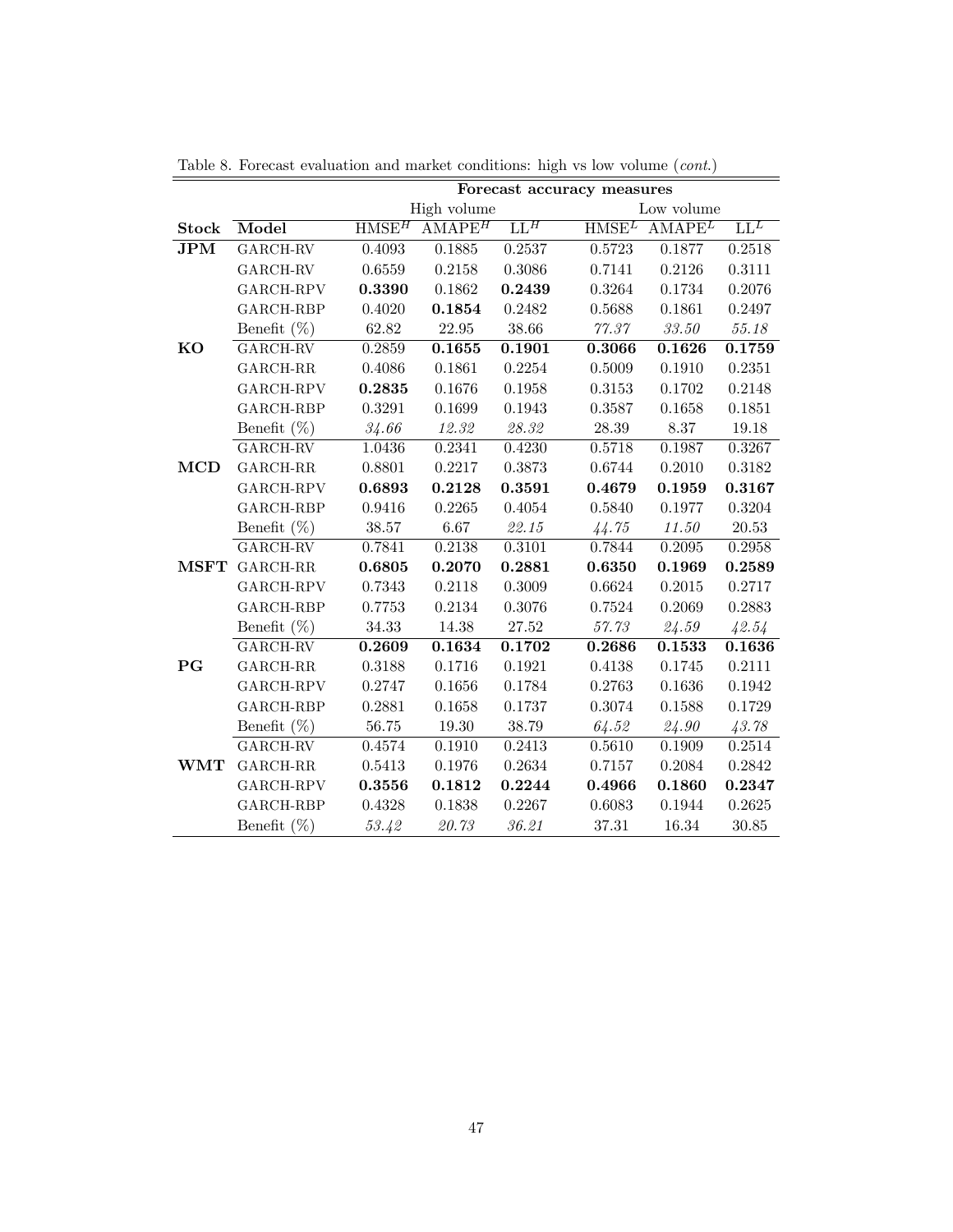|                                                     |            | Regime classification of day $t-1$ |             |            |
|-----------------------------------------------------|------------|------------------------------------|-------------|------------|
|                                                     | Up market  | Down market                        | High volume | Low volume |
| $r_{t-1}$                                           | 0.6480     | $-0.6511$                          | 0.0608      | $-0.0531$  |
| $r_t$                                               | $-0.0131$  | 0.0112                             | 0.0257      | $-0.0276$  |
| $\frac{\tilde{\sigma}_{t-1}^2}{\tilde{\sigma}_t^2}$ | 3.3091     | 3.9892                             | 4.3227      | 3.1242     |
|                                                     | 3.2125     | 4.0836                             | 4.0673      | 3.3180     |
| $VOL_{t-1}$                                         | 11,162,392 | 11,531,944                         | 13,534,828  | 9,620,517  |
| $VOL_t$                                             | 11,091,917 | 11,594,947                         | 12,432,407  | 10,499,129 |
| $\rho(\tilde{\sigma}_{t-}^2)$                       | 0.6687     | 0.7034<br>᠊ᢆ᠇ᡪ                     | 0.7118      | 0.6633     |

Table 9. Average daily statistics over different market conditions

 $r_t$  is the return on day  $t, \, \tilde{\sigma}_t^2$  is the sum of 5-min squared returns,  $VOL_t$  is volume. The last row reports the correlation between the population variance (proxied by the sum of 5-min squared returns) on days  $t$  and  $t-1$ . The regime classification is based on  $(11)$  and  $(12)$ .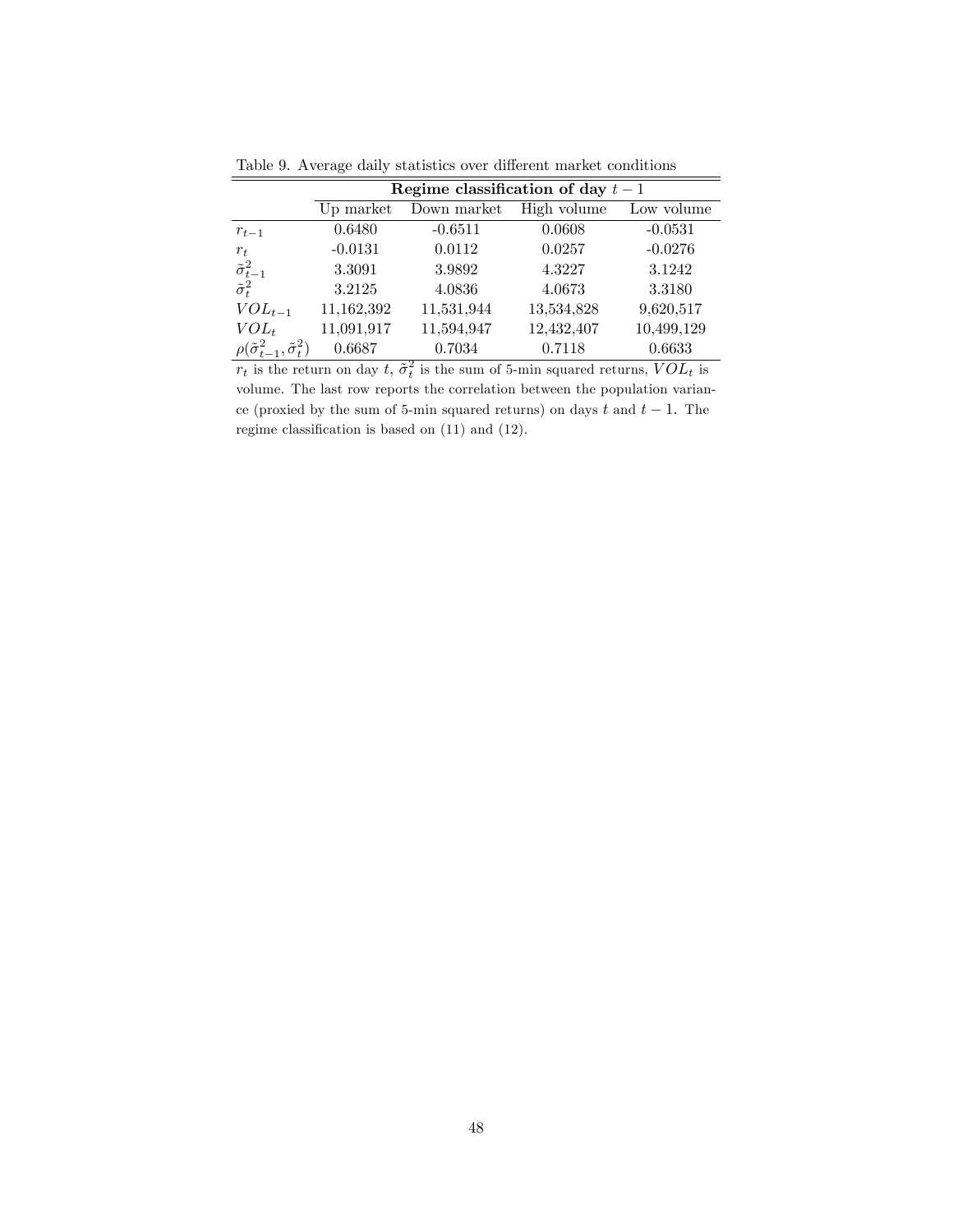## APPENDIX TABLES

## On Forecasting Daily Stock Volatility: the Role of Intraday Information and Market Conditions

Ana-Maria Fuertes<sup>a</sup>, Marwan Izzeldin<sup>b</sup>, Elena Kalotychou<sup>a</sup>

 ${}^a$ Faculty of Finance, Cass Business School, City University <sup>b</sup>Department of Economics, Lancaster University Management School

First draft - October 2007. This version - April 2008

<sup>\*</sup> Corresponding author. Ana-Maria Fuertes; Tel.:  $+44$  (0)20 7040 0186; fax:  $+44$ (0)20 7040 8881, e-mail: a.fuertes@city.ac.uk. Cass Business School, 106 Bunhill Row, London EC1Y 8TZ.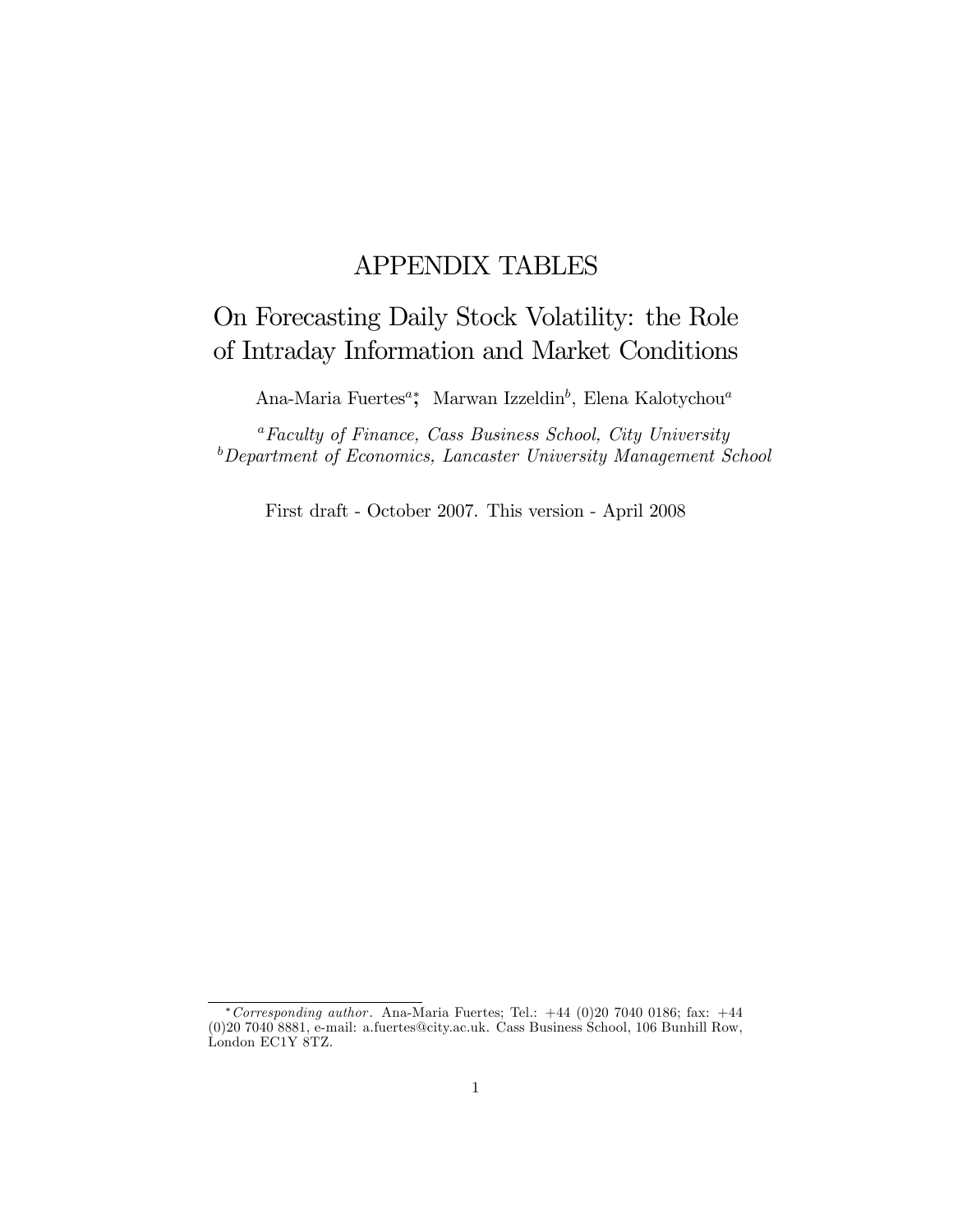| Table A. Returns normality using RPV( $z$ ) as standardization variable for orders $z = 0.5, 1$ and 1.5                                                                                                             |              |                                            |             |                        |                    |              |                |                  |            |              |                                                                                             |             |          |            |
|---------------------------------------------------------------------------------------------------------------------------------------------------------------------------------------------------------------------|--------------|--------------------------------------------|-------------|------------------------|--------------------|--------------|----------------|------------------|------------|--------------|---------------------------------------------------------------------------------------------|-------------|----------|------------|
|                                                                                                                                                                                                                     | ATT          | AXP                                        | $_{\rm BA}$ | <b>TAT</b>             | LTELI              | 田口           | <b>NP</b>      | mв               | <b>NGI</b> | $_{\rm K0}$  | $M\overline{CD}$                                                                            | <b>LASN</b> | P G      | <b>NNW</b> |
|                                                                                                                                                                                                                     |              |                                            |             |                        |                    |              | $_{\rm RPV}$   | $\widetilde{6}$  |            |              |                                                                                             |             |          |            |
| StDev/Mean                                                                                                                                                                                                          | 0.239        | 0.235                                      | 0.222       | 209                    | 0.213              | $\rm 0.214$  | 0.244          | 0.209            | 0.235      | 0.203        | 0.219                                                                                       | 0.200       | 0.209    | 0.259      |
| Skewness                                                                                                                                                                                                            | 0.478        | 0.589                                      | 0.544       | 356                    | 0.700              | 0.805        | 0.501          | 0.461            | 0.920      | 0.595        | 0.440                                                                                       | 0.579       | 0.627    | $-0.0004$  |
| Kurtosis                                                                                                                                                                                                            | 4.293        | 4.053                                      | 4.146       | .225                   | 4.182              | $4.913\,$    | 3.961          | 3.734            | 5.899      | 4.347        | 4.315                                                                                       | 3.940       | 4.350    | 3.795      |
| ADF                                                                                                                                                                                                                 |              | $-3.868(16) - 3.763(16) - 5.495(10) - 4.4$ |             | 127(12)                | 4.157(17           | 5.428(9      | 4.869(9        | 3.702(18)        | 4.591(9)   | 3.801(18)    | .256(14)                                                                                    | .767(15)    | 5.148(9) | 3.932(12)  |
| Robinson d                                                                                                                                                                                                          | 0.399        | 0.423                                      | 0.409       | 426                    | 0.398              | 0.395        | 0.433          | 0.399            | 0.432      | 0.399        | 0.414                                                                                       | 0.383       | 0.416    | 0.447      |
| KS                                                                                                                                                                                                                  | 0.0872       | 0.0497                                     | 0.0713      | 0770<br>Õ              | 0.0347             | 0.0612       | 0.0587         | 0.0910           | 0.0583     | 0.0730       | 0.0760                                                                                      | 0.0424      | 0.0580   | 0.1130     |
| (p-value)                                                                                                                                                                                                           | (0.000)      | (0.000)                                    | (0.000)     | (000)                  | (0.028)            | (0.000)      | (0.000)        | (0.000)          | (0.000)    | (0.000)      | (0.000)                                                                                     | (0.000)     | (0.000)  | (0.000)    |
| $\frac{r_t}{\sqrt{\text{RPV0.5}}}$<br>$\overline{B}$                                                                                                                                                                | 46.522       | 33.988                                     | 64.163      | .938<br>$^{29}$        | 127.832            | 52.649       | 12.698         | 87.181           | 899.417    | 23.119       | 185.335                                                                                     | 10.828      | 224.15   | 82.123     |
| (p-value)                                                                                                                                                                                                           | (0.000)      | (0.000)                                    | (0.000)     | (000)                  | (0.000)            | (0.000)      | (0.000)        | (0.000)          | (0.000)    | (0.000)      | (0.000)                                                                                     | (0.004)     | (0.000)  | (0.000)    |
|                                                                                                                                                                                                                     |              |                                            |             |                        |                    |              | $_{\rm RP}$    | V(1)             |            |              |                                                                                             |             |          |            |
| StDev/Mean                                                                                                                                                                                                          | 0.417        | 0.449                                      | 0.393       | 377                    | 0.422              | 0.418        | 0.424          | 0.406            | 0.475      | 0.380        | 0.384                                                                                       | 0.390       | 0.420    | 0.433      |
| Skewness                                                                                                                                                                                                            | 1.717        | $1.601\,$                                  | 1.649       | 360                    | $1.502\,$          | 1.860        | 1.561          | 1.286            | 2.495      | 1.496        | 1.724                                                                                       | 1.383       | 1.568    | 1.372      |
| Kurtosis                                                                                                                                                                                                            | 8.754        | 7.476                                      | 8.422       | 537                    | 7.058              | 8.954        | 7.010          | 5.686            | 15.969     | 6.949        | 9.000                                                                                       | 6.513       | 7.708    | 6.785      |
| <b>ADF</b>                                                                                                                                                                                                          |              | $-4.429(16) - 3.744(23) - 6.145(10)$       |             | 436(12)<br>-4.4        | 3.372(24)          | $-5.275(13)$ | $-5.337(9)$    | .173(20)         | 1.148(20)  | $-3.942(18)$ | $-4.824(14)$                                                                                | .910(15     | 5.683(7  | .384(13)   |
| Robinson d                                                                                                                                                                                                          | 0.385        | 0.410                                      | 0.398       | .428                   | 0.403              | 0.384        | 0.422          | 0.402            | 0.417      | 0.397        | 0.390                                                                                       | 0.391       | 0.417    | 0.420      |
| KS                                                                                                                                                                                                                  | 0.0312       | 0.0310                                     | 0.0312      | 0549                   | 0.0234             | 0.278        | 0.0290         | 0.0341           | 0.0312     | 0.0228       | 0.0297                                                                                      | 0.0207      | 0.0574   | 0.0460     |
| (p-value)                                                                                                                                                                                                           | (0.064)      | (0.066)                                    | (0.063)     | (000)                  | (0.281)            | (0.128)      | (0.305)        | (0.033)          | (0.063)    | (0.310)      | (0.087)                                                                                     | (0.431)     | (0.000)  | (0.000)    |
| $\sqrt{\frac{r_t}{\rm RPV1}}$<br>$\overline{B}$                                                                                                                                                                     | 7.434        | 2.201                                      | 5.808       | .632<br>S              | 15.268             | 9.517        | 8.206          | 6.547            | 67.949     | 18.924       | 26.819                                                                                      | 10.542      | 20.769   | 8.097      |
| (p-value)                                                                                                                                                                                                           | (0.024)      | (0.332)                                    | (0.054)     | .162)<br>$\dot{\circ}$ | (0.000)            | (0.008)      | RPV<br>(0.016) | (0.037)<br>(1.5) | (0.000)    | (0.000)      | (0.000)                                                                                     | (0.005)     | (0.000)  | (0.017)    |
| StDev/Mean                                                                                                                                                                                                          | 0.654        | 0.716                                      | 0.624       | 598.                   | 0.659              | $0.679\,$    | 0.656          | 0.643            | 0.816      | 0.592        | $\,0.613\,$                                                                                 | $\,0.608\,$ | 0.683    | $0.676\,$  |
| Skewness                                                                                                                                                                                                            | 2.832        | 2.659                                      | 3.130       | 161                    | 2.396              | 2.978        | 2.469          | 2.367            | 4.875      | 2.293        | 2.895                                                                                       | 2.252       | 2.856    | 2.832      |
| Kurtosis                                                                                                                                                                                                            | 17.017       | 14.370                                     | 24.786      | 0.819                  | 13.350             | 17.554       | 12.818         | 13.373           | 47.943     | 11.694       | 17.751                                                                                      | 12.366      | 17.600   | 20.182     |
| <b>ADF</b>                                                                                                                                                                                                          | $-4.418(18)$ | $-4.71(17)$                                | $-6.79(10)$ | .73(12)<br>:<br> -     | 3.53(24            | 4.98(20)     | $-5.87(9)$     | 4.37(18          | 4.66(20)   | 4.21(18      | 5.71(12                                                                                     | 5.25(16)    | 5.34(12) | 4.93(13)   |
| Robinson d                                                                                                                                                                                                          | 0.370        | 0.389                                      | 0.377       | $-421$                 | 0.392              | 0.363        | 0.409          | 0.394            | 0.380      | 0.385        | 0.365                                                                                       | 0.392       | 0.396    | 0.393      |
| KS                                                                                                                                                                                                                  | 0.0156       | 0.0245                                     | 0.0233      | 0430<br>$\circ$        | 0.0117             | 0.333        | 0.0302         | 0.0204           | 0.0219     | 0.0220       | 0.0246                                                                                      | 0.0222      | 0.0295   | 0.0167     |
| (p-value)                                                                                                                                                                                                           | (6.779)      | (0.238)                                    | (0.286)     | (603)                  | (0.968)            | (0.040)      | 0.078          | (0.449)          | (0.358)    | (0.354)      | (0.232)                                                                                     | (0.343)     | (0.091)  | (0.706)    |
| $\sqrt{RPV1.5}$<br>$\overline{B}$                                                                                                                                                                                   | 5.679        | 9.353                                      | 1.103       | .341<br>S              | 6.790              | 13.228       | 12.726         | 9.356            | 7.373      | 2.813        | 0.285                                                                                       | 19.606      | 0.406    | 2.868      |
| (p-value)                                                                                                                                                                                                           | (0.058)      | (0.009)                                    | (0.576)     | (0.188)                | (0.033)            | (0.001)      | (0.001)        | (0.009)          | (0.025)    | (0.244)      | (0.867)                                                                                     | (0.000)     | (0.816)  | (0.283)    |
| JB is the Jarque-Bera test statistic for the null of normality. Bold and bold italics indicate insignificant, respectively, at the 5% (or 10%) and the 1% level.<br>ADF is the augmented Dickey-Fuller test for the |              |                                            |             |                        | null hypothesis of |              |                |                  |            |              | unit root non-stationarity. KS is the Kolmogorov-Smirnov test for the null of lognormality. |             |          |            |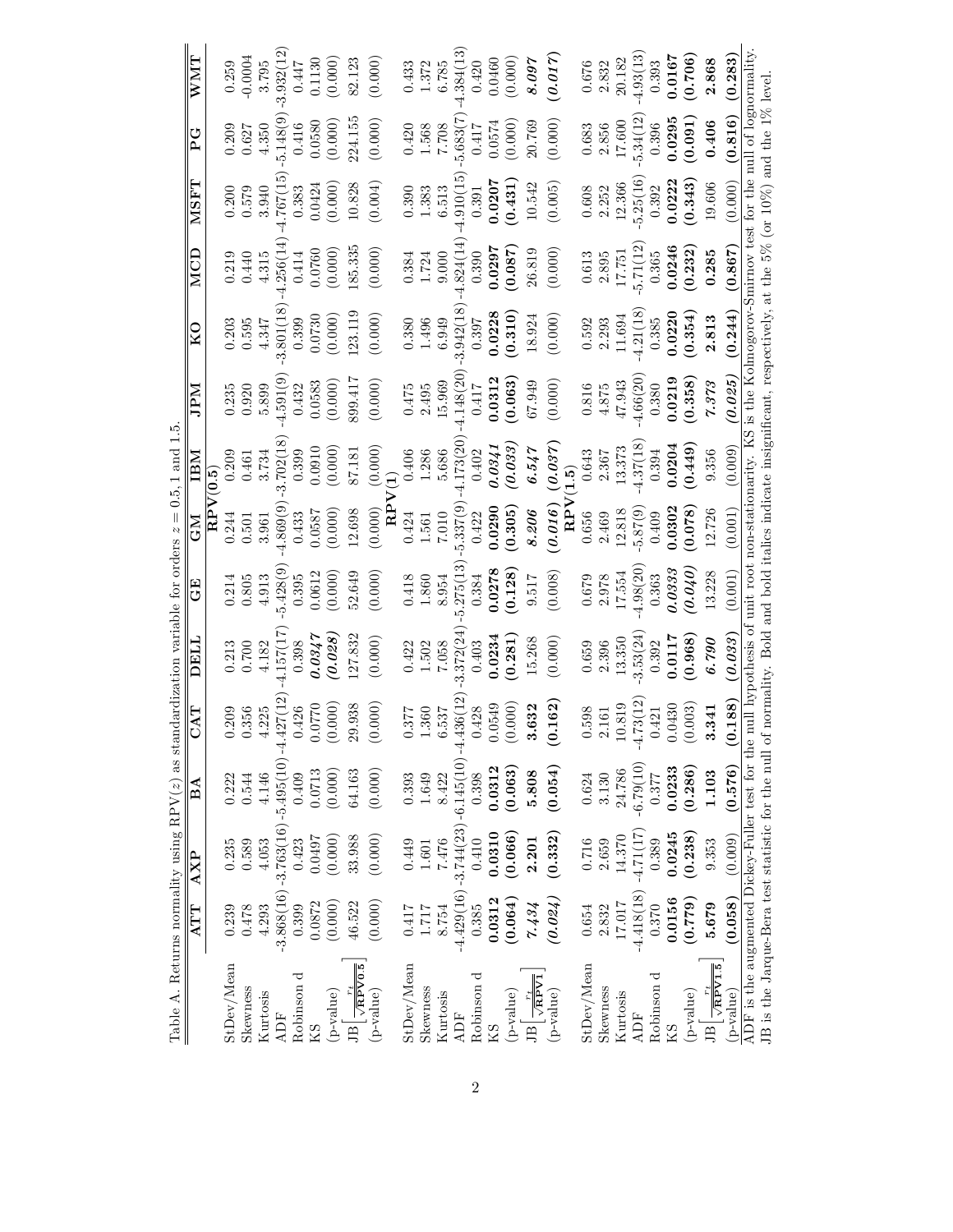|           | Table B. Out-of-sample forecast            |                                | evaluation for GARCH augmented with RPV( $z$ ) for orders $z$ |                            |                            |                             |                                                                                                    | $= 0.5, 1$                   | and 1.5                    |                            |                            |                          |
|-----------|--------------------------------------------|--------------------------------|---------------------------------------------------------------|----------------------------|----------------------------|-----------------------------|----------------------------------------------------------------------------------------------------|------------------------------|----------------------------|----------------------------|----------------------------|--------------------------|
|           |                                            |                                |                                                               |                            | <b>HMSE</b>                |                             |                                                                                                    | Forecast accuracy measures   |                            |                            |                            | $\mathbf{MZ}\text{-}R^2$ |
|           | $GARTCH-RPV(0.5) 2.6922***$<br>Stock Model | $\overline{\text{MAE}}$        | 19.8091**<br><b>MSE</b>                                       | $0.8052***$<br>HMAE        | $1.4885***$                | $0.2570***$<br><b>AMAPE</b> | $0.7425**$<br>Theil-U                                                                              | $61.6104*$<br><b>NANE( U</b> | 10.8163*<br>MME(O          | $0.4611***$<br>彐           | $2.5152***$<br>GMLE        | $37.5752***$             |
| ATT       | GARCH-RPV(1.5)<br>GARCH-RPV(1              | 2.5193<br>2.5203               | 18.7982<br>18.8451                                            | 0.7147<br>0.7224           | 1.1137<br>1.1681           | 0.2390<br>0.2392            | 0.7046<br>0.7064                                                                                   | 54.4078*<br>49.3295          | 10.1453<br>11.0480         | 0.4061<br>0.4118           | 2.4984<br>2.5006           | 39.9901<br>39.6859       |
| AXP       | $GARCH-RPV(0.5) 1.9031***$<br>GARCH-RPV(1) | $1.7419*$                      | 3.3308<br>11.5166                                             | $0.6741***$<br>0.6185      | $0.9334***$<br>0.8158      | $0.2301***$<br>0.2159       | 0.8067<br>0.9281                                                                                   | 41.1595<br>32.6573           | $6.4478**$<br>5.7286       | 0.3599<br>0.3202           | $2.1713***$<br>$2.1389*$   | 53.4296<br>45.5534       |
|           | GARCH-RPV(1.5)                             | 1.6658                         | 10.3212                                                       | 0.6106                     | 0.8284                     | 0.2113                      | 0.7230                                                                                             | 29.6144                      | 5.6148                     | 0.3079                     | 2.1287                     | 56.9665                  |
| BA        | GARCH-RPV(0.5)<br>GARCH-RPV(1)             | $1.7057***$<br>1.5553          | 6.8535<br>5.8857                                              | $0.5463***$<br>$0.4775***$ | $0.6574***$<br>$0.4871***$ | $0.1849***$<br>$0.2009***$  | 1.0226<br>0.8782                                                                                   | 16.6650<br>13.9147           | $4.8532***$<br>4.2290      | $0.2808**$<br>$0.2379*$    | $2.3698***$<br>$2.3543***$ | 54.7976<br>48.6243       |
|           | $GARCH-RPV(1.5)$                           | 1.5012                         | 5.4405                                                        | 0.4562                     | 0.4455                     | 0.1799                      | 0.8118                                                                                             | 11.6785                      | 4.0773                     | 0.2241                     | 2.3491                     | 55.7621                  |
| CAT       | $GARCH-RPV(0.5) 1.6146***$<br>GARCH-RPV(1) | 1.3397                         | $3.9838***$<br>$4.8841***$                                    | $0.6416***$<br>$0.8012*$   | $1.2200***$<br>0.8370      | $0.2574***$<br>0.2204       | $0.8174***$<br>$1.0018***$                                                                         | 12.7275<br>17.0742           | $3.9214***$<br>$5.1888***$ | $0.4248**$<br>0.3185       | $2.0339***$<br>1.9892*     | 87.0818<br>42.3219       |
|           | GARCH-RPV(1.5)                             | 1.2880                         | 3.8056                                                        | 0.6340                     | $0.8451***$                | 0.2165                      | 0.7809                                                                                             | 12.0083                      | 3.6810                     | 0.3130                     | 1.9850                     | 43.6401                  |
|           | GARCH-RPV(0.5)<br>DELL GARCH-RPV(1         | 2.3698                         | $0.1521**$<br>10.0844                                         | 0.6572                     | 0.8786<br>0.9336           | 0.2273                      | 1.2090<br>1.2027                                                                                   | 13.4427<br>14.0315           | 11.7246<br>11.5218         | 0.3361                     | 2.4414                     | 51.6345<br>50.8927       |
|           | $GART-HPV(1.5)$                            | 2.3758<br>2.4231               | 9.9858                                                        | 0.6863<br>0.6911           | 0.9127                     | 0.2339<br>0.2311            | 1.1919                                                                                             | 15.8615**                    | 11.2197                    | 0.3393<br>0.3491           | 2.4371<br>2.4431           | 51.2849                  |
| 田<br>じ    | GARCH-RPV(0.5)                             | 1.5657*                        | $8.9163*$<br>8.1015                                           | 0.5165                     | 0.5802                     | 0.1943<br>0.1992            | $0.8310*$<br>0.7597                                                                                | 19.6777<br>21.5653           | 4.1501                     | 0.2736                     | $2.1006*$                  | 52.7673*                 |
|           | GARCH-RPV(1.5)<br>GARCH-RPV(1)             | 915<br>1.4929<br>$\frac{4}{1}$ | 7.7464                                                        | 0.4991<br>0.5167           | 0.5423<br>0.5886           | 0.1972                      | 0.7264                                                                                             | 19.8920                      | 4.0366<br>$4.4162*$        | 0.2584<br>0.2648           | 2.0827<br>2.0835           | 55.6953<br>55.2760       |
| <b>NP</b> | $GARCH-RPV(0.5) 1.629$<br>GARCH-RPV(1)     | $8***$<br>$1.4870**$           | $4.5363***$<br>$4.9854***$                                    | $0.7574***$<br>$0.8790***$ | $1.3009***$<br>$1.7575***$ | $0.2406***$<br>$0.2623***$  | $0.7087***$<br>$0.7786***$                                                                         | 15.7598<br>12.7873           | $4.4831***$<br>$5.1713***$ | $0.3934***$<br>$0.4657***$ | 1.9997***<br>$2.0211***$   | 57.9520<br>58.7850       |
|           | GARCH-RPV(1.5)                             | 1.4508                         | 4.4050                                                        | 0.7296                     | 1.2294                     | 0.2350                      | 0.6882                                                                                             | 11.9278                      | 4.4331                     | 0.3768                     | 1.9942                     | 58.8185                  |
|           | The forecast 'target' is the daily         |                                |                                                               |                            |                            |                             | conditional ranjance providd by the sum of 5-min sougred returns. Rold indicates the top performer |                              |                            |                            |                            |                          |

The forecast 'target' is the daily conditional variance proxied by the sum of 5-min squared returns. Bold indicates the top performer. Asterisks indicate that the forecasts of the model at hand are signiÖcantly worse than those of the top performer on the basis of a twotailed Diebold-Mariano (1995) test. The torecast 'target' is the daily conditional variance proxied by the sum of 5-min squared returns. Bold indicates the top performer.<br>Asterisks indicate that the forecasts of the model at hand are significantly worse tha \* significance at 10% level,  $**$  at 5%,  $***$  at 1%.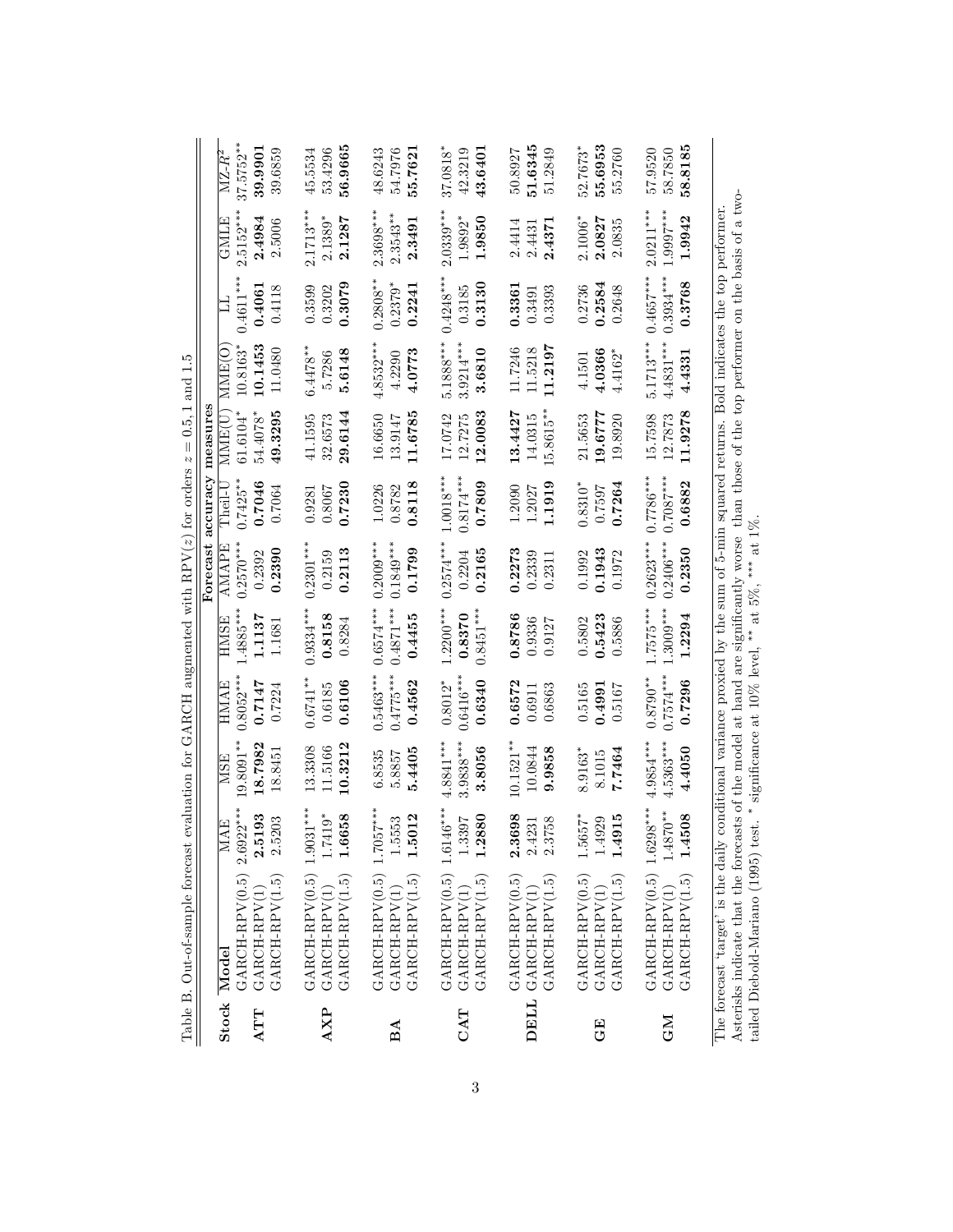|                           | TODIO TO A CHARLEY TO TOTALOGICAL CARDINAL |                      |                            |                       |                            | Forecast              | accuracy                   | measures                |                        |                           |                       |                                |
|---------------------------|--------------------------------------------|----------------------|----------------------------|-----------------------|----------------------------|-----------------------|----------------------------|-------------------------|------------------------|---------------------------|-----------------------|--------------------------------|
| Stock                     | Model                                      | MAE                  | <b>MSE</b>                 | HMAE                  | HMSE                       | AMAPE                 | $\Gamma$ heil-U            | MME(U)                  | MME(O                  |                           | GMLE                  | $\overline{\rm MZ\text{-}R^2}$ |
| ΙВΜ                       | $GARCH-RPV(0.5)$<br>GARCH-RPV(1)           | 1.0745<br>1.1997     | $2.9934***$<br>$2.5261***$ | $0.6560***$<br>0.5866 | $0.7939**$<br>0.6476       | 0.2250<br>0.2094      | $0.9936***$<br>$0.8387***$ | 8.5427<br>7.2959        | $3.2429***$<br>2.8094  | 0.3236<br>0.2846          | $1.7767***$<br>1.7647 | 59.4714**<br>64.9428           |
|                           | $GARCH-RPV(1.5)$                           | 1.0543               | 2.3986                     | 0.5879                | 0.6620                     | 0.2070                | 0.7965                     | 6.4115                  | 2.7681                 | 0.2784                    | 1.7580                | 65.9708                        |
|                           | $GARCH-RPV(0.5) 2.5648***$                 |                      | 16.5758                    | $0.4933***$           | $0.4461***$                | $0.1997***$           | 0.7398                     | $122.0684*$             | 10.5476                | 0.2694                    | $2.4399***$           | 64.8222                        |
| <b>NHI</b>                | GARCH-RPV(1.5)<br>GARCH-RPV(1)             | 2.3625<br>2.3834     | 49.8706<br>50.1563         | 0.4191<br>0.4220      | 0.3215<br>0.3293           | $0.1837***$<br>0.1777 | 0.7938<br>0.7968           | 118.1784<br>$120.3537*$ | 8.0829<br>9.3414       | 0.2216<br>0.2357          | $2.4260**$<br>2.4183  | 64.2387<br>67.1292             |
|                           | $GARCH-RPV(0.5) 0.8582***$                 |                      | $2.2662*$                  | $0.4895***$           | $0.5642*$                  | $0.1902***$           | $1.1347$ <sup>*</sup>      | 5.3933                  | $.0387***$             | $0.2798***$               | 1.6863*               | 55.1443                        |
| KO                        | GARCH-RPV(1.5)<br>GARCH-RPV(1)             | $0.8058*$<br>0.7508  | 1.7307<br>2.2244           | 0.3934<br>0.4276      | ${ 0.3043}$<br>0.3883      | $0.1796***$<br>0.1693 | 0.8665<br>1.1162           | 3.6560<br>4.8500        | 1.6245<br>1.7908       | 0.2434<br>0.2071          | 1.6518<br>$1.6715**$  | 65.8549<br>55.4915             |
|                           | $GARCH-RPV(0.5)$ 1.8231***                 |                      | 15.2595                    | 0.5091                | $0.6895***$                | $0.2078***$           | 0.7885                     | 34.2881                 | $4.8981***$            | 0.3427                    | 2.2870                | 18.2695                        |
| <b>MCD</b>                | GARCH-RPV(1)                               | 1.7343               | 14.2644                    | 0.4478                | 0.5106                     | 0.1962                | 0.7371                     | 29.2425                 | 4.3361                 | 0.3181                    | 2.2861                | 25.3341                        |
|                           | GARCH-RPV(1.5)                             | $1.7801***$          | 13.8080                    | $0.4685***$           | $0.5537***$                | $0.2018***$           | 0.7135                     | 27.9033                 | $4.9403**$             | 0.3315                    | $2.2928*$             | 26.2765                        |
|                           | $GARTCH-RPV(0.5) 1.6276***$                |                      | $5.9401*$                  | $0.6230***$           | $0.7512***$                | $0.2158***$           | $1.0537***$                | 13.6694                 | 5.7804**               | 0.3083                    | $2.1808***$           | 52.1821                        |
|                           | GARCH-RPV(1.5)<br>MSFT GARCH-RPV(1)        | $2.3792**$<br>1.5153 | $10.9789**$<br>5.1317      | $0.9057***$<br>0.5886 | $1.5939***$<br>0.6887      | $0.2717***$<br>0.2054 | $1.9482***$<br>0.9107      | 10.3163<br>10.7763      | $13.5022***$<br>5.4635 | $0.4904***$<br>0.2828     | $2.2409***$<br>2.1687 | 53.2825***<br>58.1559          |
|                           |                                            |                      |                            | $0.4360***$           |                            |                       |                            |                         |                        |                           |                       |                                |
| ុ<br>ក                    | $GARCH-RPV(0.5) 0.4950*$<br>GARCH-RPV(1)   | $0.4922***$          | 1.5966**<br>0.5830         | $0.4118***$           | $0.3539***$<br>$0.3470***$ | $0.1775***$<br>0.1741 | $0.8051***$<br>0.870       | $.2446*$<br>1.5246      | 0.9430<br>0.9564       | $0.2200***$<br>$0.2442**$ | 1.2332*<br>1.2021     | 70.6584<br>69.1746             |
|                           | GARCH-RPV(1.5)                             | 0.4681               | 0.5720                     | 0.3716                | 0.2734                     | 0.1637                | 0.7724                     | 1.1931                  | 0.9138                 | 0.1855                    | 1.1739                | 69.5375                        |
|                           | $GARCH-RPV(0.5) 1.1747***$                 |                      | $5.1305*$                  | $0.5202***$           | $0.5430*$                  | $0.2024***$           | $1.1728*$                  | $2.7072$ <sup>*</sup>   | 3.2633                 | 0.2809                    | $1.7728***$           | 48.7770*                       |
| $\ensuremath{\text{WMT}}$ | GARCH-RPV(1.5)<br>GARCH-RPV(1)             | $1.0859*$<br>1.0543  | 4.1195<br>4.4105           | $0.4751*$<br>0.4562   | $0.4655***$<br>0.4326      | $0.1895***$<br>0.1835 | 0.9417<br>1.0082           | 10.4918<br>9.1475       | 3.0000<br>3.0023       | 0.2295<br>0.2461          | $1.7562***$<br>1.7479 | 55.9227**<br>58.5898           |

Table B. Out-of-sample forecast evaluation for GARCH augmented with RPV for orders  $z = 0.5$ , 1 and 1.5 (cont.) Table B. Out-of-sample forecast evaluation for GARCH augmented with RPV for orders  $z = 0.5, 1$  and 1.5 (cont.)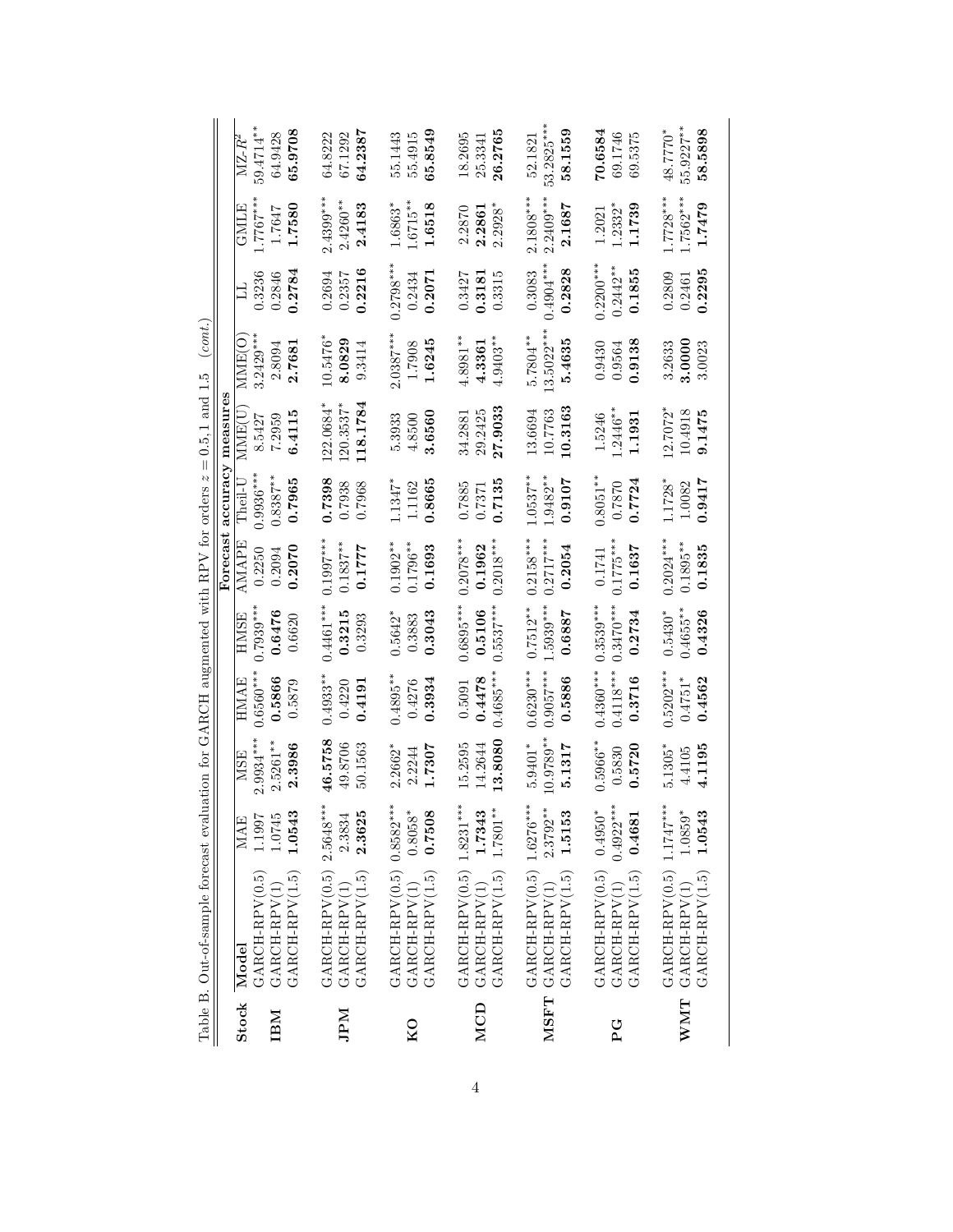| Volume                |                        | ATT               |           |                   | Table C. Correlation matrix between volume, nonparametric volatility and parametric (GARCH) volatility measures |                 |                       | $\overline{X}$          |                                 |              |                 |                |              | ⋖<br>$\overline{\mathbf{u}}$ |             |             |
|-----------------------|------------------------|-------------------|-----------|-------------------|-----------------------------------------------------------------------------------------------------------------|-----------------|-----------------------|-------------------------|---------------------------------|--------------|-----------------|----------------|--------------|------------------------------|-------------|-------------|
|                       |                        | RR                | RPV       | RBP               | <b>GARCH</b>                                                                                                    |                 |                       | $\mathbb{RR}$           | <b>RBP</b><br>RPV               | <b>GARCH</b> |                 | $\mathbf{R}V$  | $\mathbb{R}$ |                              | RPV RBP     | GARCH       |
|                       | Volume RV<br>$1.000\,$ |                   |           |                   |                                                                                                                 | Volume<br>1.000 | $\mathbf{R}^{\prime}$ |                         |                                 |              | Volume<br>1.000 |                |              |                              |             |             |
| $\overline{R}V$       | 0.338                  | 1.000             |           |                   |                                                                                                                 | 0.571           | 1.000                 |                         |                                 |              | 0.521           | 1.000          |              |                              |             |             |
| RR                    | 0.411                  | 1.000<br>0.944    |           |                   |                                                                                                                 | 0.528           | 0.974                 | 1.000                   |                                 |              | 0.500           | 0.923          | 1.000        |                              |             |             |
| RPV                   | 0.308                  | 0.981 0.938       | $1.000\,$ |                   |                                                                                                                 | 0.593           | 0.973                 | 0.951 1.000             |                                 |              | 0.523           | 0.968          |              | 0.943 1.000                  |             |             |
| RBP                   | 0.320                  | 0.979 0.921       |           | 0.969 1.000       |                                                                                                                 | 0.575           | 0.964                 |                         | 0.927 0.970 1.000               |              | 0.509           |                |              | 0.984 0.915 0.957 1.000      |             |             |
| <b>GARCH</b>          | 0.144                  | 0.446 0.454       |           | 0.481 0.448 1.000 |                                                                                                                 | 0.366           | 0.515                 |                         | $0.552$ $0.585$ $0.534$ $1.000$ |              | 0.266           | 0.474          |              | 0.486 0.517                  |             | 0.464 1.000 |
|                       |                        | CAT               |           |                   |                                                                                                                 |                 |                       | <b>DELL</b>             |                                 |              |                 |                |              | $\Xi$                        |             |             |
|                       | Volume RV              | $\mathbb{R}$      | RPV       | <b>RBP</b>        | GARCH                                                                                                           | Volume          | $\mathbb{R}^V$        | RR.                     | RPV RBP                         | GARCH        | Volume          | $\mathbb{R}^V$ | RR           | RPV                          | RBP         | GARCH       |
| Volume                | $1.000\,$              |                   |           |                   |                                                                                                                 | $1.000\,$       |                       |                         |                                 |              | $1.000$         |                |              |                              |             |             |
| $_{\rm RV}$           | 0.281                  | 1.000             |           |                   |                                                                                                                 | 0.302           | $1.000\,$             |                         |                                 |              | 0.555           | 1.000          |              |                              |             |             |
| RR                    | 0.230                  | 0.752 1.000       |           |                   |                                                                                                                 | $0.297\,$       |                       | 0.961 1.000             |                                 |              | 0.572           | 176.0          | 1.000        |                              |             |             |
| RPV                   | 0.277                  | 0.984 0.758       | 1.000     |                   |                                                                                                                 | 0.310           | 0.987                 | 0.953 1.000             |                                 |              | 0.552           | 0.980          | 0.952        | $1.000$                      |             |             |
| <b>RBP</b>            | 0.277                  | 0.977 0.739       |           | 0.968 1.000       |                                                                                                                 | 0.306           | 0.983                 |                         | 0.946 0.976 1.000               |              | 0.551           | 0.987          |              | 0.934 0.972                  | $1.000\,$   |             |
| GARCH                 | 0.083                  | 0.520 0.417       | 0.533     | 0.495             | 1.000                                                                                                           | 0.246           | 0.567                 |                         | 0.612 0.601 0.556 1.000         |              | 0.332           | 0.473          | 0.528        | 0.525                        | 0.471       | 1.000       |
|                       |                        | <b>GM</b>         |           |                   |                                                                                                                 |                 |                       | IBM                     |                                 |              |                 |                |              | Ndfr                         |             |             |
|                       | Volume                 | RR<br>$_{\rm RV}$ | RPV       | <b>RBP</b>        | <b>GARCH</b>                                                                                                    | Volume          | $\mathbb{R}^V$        | $\mathbb{R}$            | <b>RBP</b><br>RPV               | <b>GARCH</b> | Volume          | $\rm RV$       | RR           | RPV                          | <b>RBP</b>  | GARCH       |
| Volume                | $1.000\,$              |                   |           |                   |                                                                                                                 | 1.000           |                       |                         |                                 |              | 1.000           |                |              |                              |             |             |
| $\mathbf{R}^{\prime}$ | 0.341                  | $1.000\,$         |           |                   |                                                                                                                 | 0.352           | 1.000                 |                         |                                 |              | 0.522           | 1.000          |              |                              |             |             |
| RR                    | 0.435                  | 0.923 1.000       |           |                   |                                                                                                                 | 0.311           |                       | 0.948 1.000             |                                 |              | 0.558           | 0.971          | $1.000\,$    |                              |             |             |
| RPV                   | 0.372                  | 0.972 0.933       | $1.000$   |                   |                                                                                                                 | 0.386           |                       | 0.949 0.956 1.000       |                                 |              | 0.545           | 0.967          |              | $0.968$ 1.000                |             |             |
| RBP                   | 0.361                  | 0.973 0.915       |           | 0.970 1.000       |                                                                                                                 | 0.382           | 0.945                 |                         | 0.933 0.972 1.000               |              | 0.524           | 0.986          |              | 0.968 0.972                  | $1.000\,$   |             |
| <b>GARCH</b>          | 0.255                  | 0.513 0.590       | 0.576     | 0.5301.000        |                                                                                                                 | 0.070           | 0.466                 |                         | 0.555 0.549 0.498 1.000         |              | 0.367           | 0.648          |              | 0.669 0.646 0.640 1.000      |             |             |
|                       |                        | KО                |           |                   |                                                                                                                 |                 |                       | $\overline{\text{MCD}}$ |                                 |              |                 |                |              | <b>MSFT</b>                  |             |             |
|                       | Volume RV              | RR                | RPV       | RBP               | GARCH                                                                                                           | Volume RV       |                       | RR                      | RPV RBP                         | <b>GARCH</b> | Volume          | $\mathbf{R}$   | RR           | RPV                          | RBP         | GARCH       |
| Volume                | $1.000\,$              |                   |           |                   |                                                                                                                 | 1.000           |                       |                         |                                 |              | $1.000$         |                |              |                              |             |             |
| $\mathbb{R}^V$        | 0.401                  | $1.000\,$         |           |                   |                                                                                                                 | 0.436           | $1.000\,$             |                         |                                 |              | 0.516           | 1.000          |              |                              |             |             |
| RR                    | 0.390                  | 1.000<br>0.942    |           |                   |                                                                                                                 | 0.457           | 0.926 1.000           |                         |                                 |              | 0.575           | 0.963          | $1.000\,$    |                              |             |             |
| RPV                   | 0.395                  | 0.986 0.950       | 1.000     |                   |                                                                                                                 | 0.416           | 0.975                 | 0.931 1.000             |                                 |              | 0.526           | 0.983          | 0.961        | $1.000$                      |             |             |
| RBP                   | 0.408                  | 0.983 0.927       |           | 0.973 1.000       |                                                                                                                 | 0.432           | 0.972                 |                         | 0.909 0.966 1.000               |              | 0.508           | 0.983          | 0.956        |                              | 0.975 1.000 |             |
| GARCH                 | 0.149                  | 0.536 0.575       | 0.566     | 0.526             | 1.000                                                                                                           | 0.196           | 0.385                 | 0.4220.433              | 0.375                           | 1.000        | 0.312           | 0.519          | 0.563        | 0.552                        | 0.512       | $1.000\,$   |
|                       |                        | U<br>P            |           |                   |                                                                                                                 |                 |                       | <b>NNT</b>              |                                 |              |                 |                |              |                              |             |             |
|                       | Volume                 | $_{\rm RR}$<br>RV | RPV       | <b>RBP</b>        | GARCH                                                                                                           | Volume          | $\rm RV$              | RR                      | RBP<br>RPV                      | <b>GARCH</b> |                 |                |              |                              |             |             |
| Volume                | $1.000\,$              |                   |           |                   |                                                                                                                 | 1.000           |                       |                         |                                 |              |                 |                |              |                              |             |             |
| $\rm RV$              | 0.443                  | $1.000\,$         |           |                   |                                                                                                                 | 0.288           | $1.000$               |                         |                                 |              |                 |                |              |                              |             |             |
| RR                    | 0.526                  | 0.941 1.000       |           |                   |                                                                                                                 | 0.285           | 0.922 1.000           |                         |                                 |              |                 |                |              |                              |             |             |
| RPV                   | 0.396                  | 0.973 0.945       | $1.000\,$ |                   |                                                                                                                 | 0.286           |                       | 0.966 0.955 1.000       |                                 |              |                 |                |              |                              |             |             |
| RBP                   | 0.430                  | 0.985 0.922       |           | 0.965 1.000       |                                                                                                                 | 0.285           | 0.977                 |                         | 0.922 0.970 1.000               |              |                 |                |              |                              |             |             |
| GARCH                 | 0.189                  | 0.550<br>0.517    | 0.562     | 0.513 1.000       |                                                                                                                 | 0.091           | 0.514                 | 0.593                   | 0.581                           | 0.522 1.000  |                 |                |              |                              |             |             |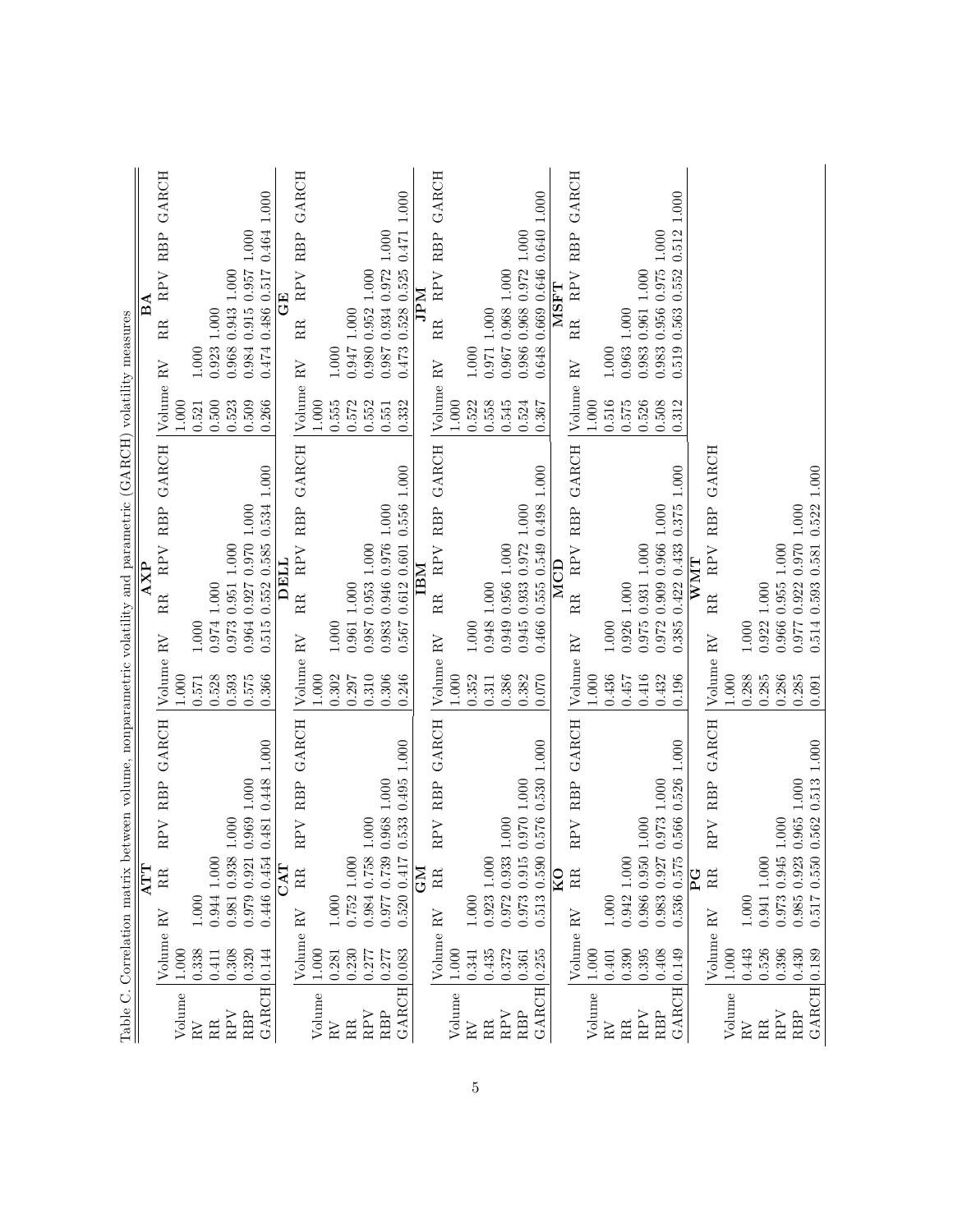|                                                      |            |            |                           | <b>AXP</b>                       |                   |                                                                                                                                                                                                                                     |            |            |          | $_{\rm B}$ A |               |                   |
|------------------------------------------------------|------------|------------|---------------------------|----------------------------------|-------------------|-------------------------------------------------------------------------------------------------------------------------------------------------------------------------------------------------------------------------------------|------------|------------|----------|--------------|---------------|-------------------|
|                                                      | GARCH      | with RV    | with RR                   | with $\ensuremath{\mathsf{RPV}}$ | with RBP          | with VOL                                                                                                                                                                                                                            | GARCH      | with RV    | with RR  | with $RPV$   | with RBP      | with VOL          |
| $\theta_0$                                           | 0.0642     | 0.0116     | 0.01                      | 0.0137                           | 0.0082            | 0.0685                                                                                                                                                                                                                              | 0.0350     | 0.0215     | 0.0198   | 0.0232       | 0.0268        | 0.338             |
|                                                      | (0.0462)   | (0.0436)   | $(0.0453)$<br>0.9926      | 0.0438,                          | (0.0437)          | (0.0460)                                                                                                                                                                                                                            | (0.0433)   | (0.0430)   | (0.0433) | 0.0431       | 0.0430        | 0.0431            |
|                                                      | 0.0801     | 1.3879     |                           | $-0.0319$                        | 0.3880            | 0.1104                                                                                                                                                                                                                              | 0.1569     | 0.9189     | 0.9721   | 0.4784       | 0.9670        | 0.1112            |
| 3                                                    | (0.0364)   | (0.1244)   | (0.2188)                  | 0.1129                           | 0.1191            | 0.0757                                                                                                                                                                                                                              | (0.0603)   | (0.2688)   | (0.2833) | 0.3237       | 0.2680        | 0.0862            |
|                                                      | 0.0722     | 0.0480     | $-0.0039$                 | 0.0388                           | $-0.0417$         | 0.0715                                                                                                                                                                                                                              | 0.0737     | $0.0107\,$ | 0.0703   | 0.0187       | 0.0140        | 0.0703            |
| $\overline{\alpha}$                                  | (0.0161)   | (0.0255)   | $\frac{(0.0276)}{0.2135}$ | 0.0236                           | (0.0238)          | (0.0163)                                                                                                                                                                                                                            | 0.0190     | (0.0384)   | (0.0406) | 0.0399       | 0.0361        | (0.0176)          |
|                                                      | 0.9118     | 0.4404     |                           | 0.5070                           | 0.5035            | 0.9181                                                                                                                                                                                                                              | 1.8879     | 0.2350     | 1.2977   | 0.2370       | 1.2334        | 0.8795            |
|                                                      | (0.0189)   | (0.0833)   | (0.1105)                  | 0.0943                           | 66LO.0            | (0.0165)                                                                                                                                                                                                                            | 0.0282     | (0.1063)   | (0.1363) | 0.1210       | $0.1085\,$    | (0.0303)          |
|                                                      |            | 0.5471     | 0.9554                    | 0.2816                           | 0.5147            | $1.27e-08$                                                                                                                                                                                                                          |            | 0.5014     | 1.5462   | 1.2955       | 1.5393        | .88e-08           |
|                                                      |            | (0.0914)   | (0.1741)                  | 0.0579                           | 0.0935            | $3.66e - 08$                                                                                                                                                                                                                        |            | 0.0970     | 0.1503   | 0.0609       | $0.1011\,$    | $6.04e-08$        |
| lnL                                                  | $-3757.83$ | $-3710.94$ | $-3733.09$                | $-3710.64$                       | 3710.87           | $-3754.25$                                                                                                                                                                                                                          | 3646.36    | $-3607.84$ | 3619.46  | 3608.92      | 3607.7        | 3643.014          |
| AIC                                                  | 4.2724     | 4.2227     | 4.2478                    | 4.2223                           | 4.2226            | 4.2719                                                                                                                                                                                                                              | 4.1458     | 4.1055     | 4.1187   | 4.1067       | 4.1055        | 4.1455            |
| SBC                                                  | 4.2848     | 4.2382     | 4.2634                    | 4.2379                           | 4.2381            | 4.2874                                                                                                                                                                                                                              | 4.1582     | 4.1211     | 4.1343   | 4.1228       | 4.1209        | 4.1610            |
| LB(10)                                               | 0.584      | 0.549      | 0.481                     | 0.552                            | 0.571             | 0.605                                                                                                                                                                                                                               | 0.279      | 0.100      | 0.103    | 0.100        | 0.074         | 0.269             |
| ARCH(10)                                             | 0.070      | 0.153      | 92<br>$\ddot{0}.\ddot{0}$ | 0.115                            | 0.133             | 0.076                                                                                                                                                                                                                               | 0.267      | 0.925      | 0.822    | 0.896        | 0.932         | 0.332             |
| Ranking                                              | $6$ or $5$ | S          |                           |                                  | $\mathbf{\Omega}$ | $5 \text{ or } 6$                                                                                                                                                                                                                   | $6$ or $5$ |            | 4        | S            | $\mathcal{C}$ | $5 \text{ or } 6$ |
| The reported estimation results are for              |            |            |                           |                                  |                   | the conditional mean equation $r_t = \theta_0 + \theta_1 r_{t-1} +  + \theta_p r_{t-p} + \lambda_1 u_{t-1} +  + \lambda_p u_{t-q} + u_t$ , with $u_t   \mathcal{F}_{t-}$                                                            |            |            |          |              |               |                   |
|                                                      |            |            |                           |                                  |                   | $\sim$ <i>iid</i> (0, <i>h<sub>t</sub></i> ), and conditional variance equation $h_t = \omega + \alpha_1 u_{t-1}^2 +  + \alpha_r u_{t-r}^2 + \beta_1 h_{t-1} +  + \beta_s h_{t-s}$ . <i>LB</i> (10) is the Ljung-Box test for auto- |            |            |          |              |               |                   |
|                                                      |            |            |                           |                                  |                   | correlation in $u_t$ . ARCH(10) is Engle's LM test for ARCH effects. The intraday sampling frequency for RV, RR, RPV, RBP is 5 minutes. Bold                                                                                        |            |            |          |              |               |                   |
|                                                      |            |            |                           |                                  |                   | denotes significant. Bollerslev-Wooldridge standard errors are reported in parentheses. The degree of volatility persistence is given by $\lambda = \sum_{i=1}^r \alpha_i$                                                          |            |            |          |              |               |                   |
| $+\sum_{j=1}^{s} \beta_j$ . Rankings 1 and 6 mean to |            |            |                           |                                  |                   | p and bottom, respectively, according to in-sample model fit. The sample size for ATT and PG is 1760 and                                                                                                                            |            |            |          |              |               |                   |
|                                                      |            |            |                           |                                  |                   | 1759, instead of 1761, so for forecasting purposes the rolling window has fixed size 1260 and 1259, respectively                                                                                                                    |            |            |          |              |               |                   |

Table D. GARCH estimation results from  $02/01/97$  to  $31/12/03$ Table D. GARCH estimation results from  $02/01/97$  to  $31/12/03$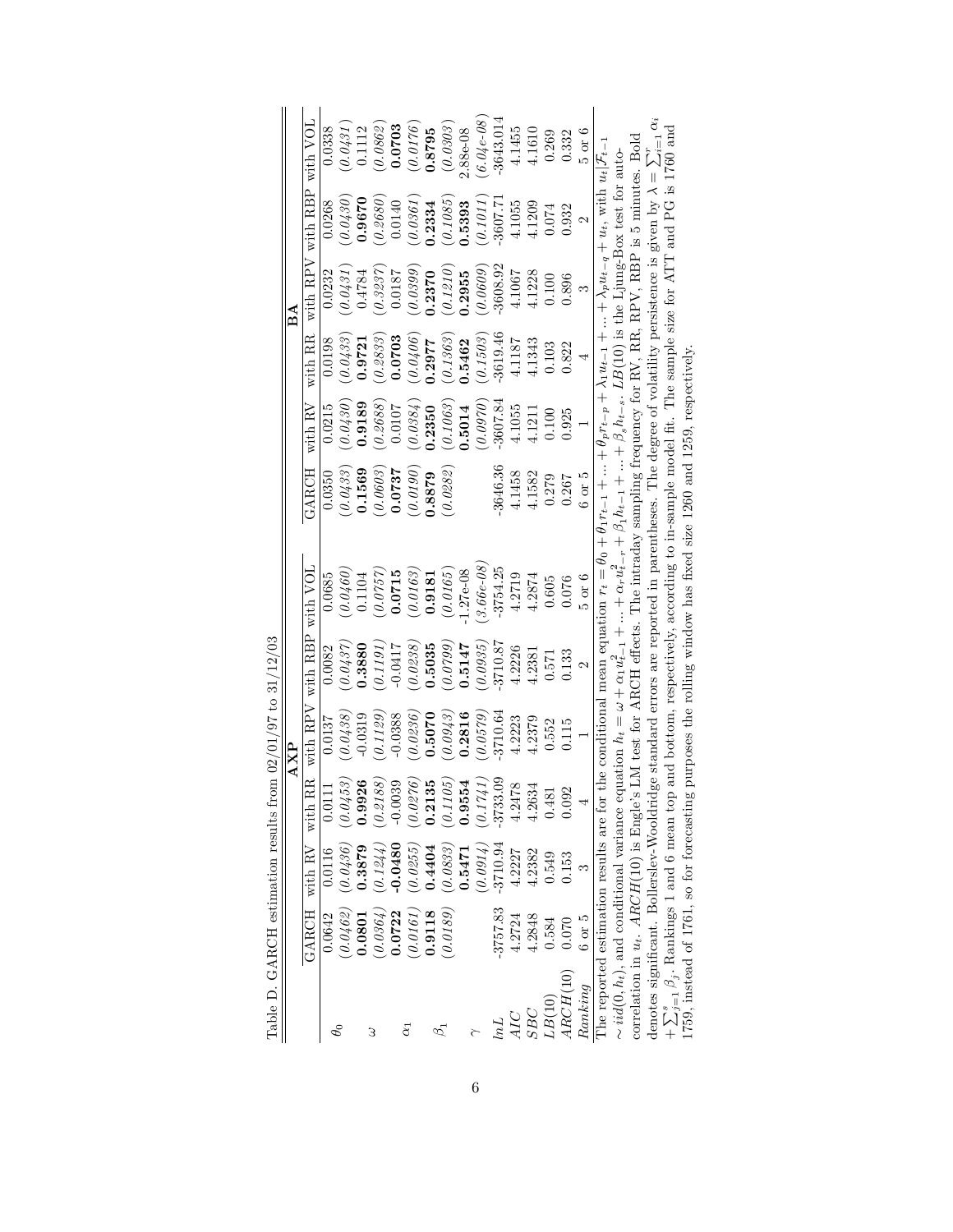| Table D. GARCH estimation results from $02/01/97$ to $31/12/03$ (cont. |            |                     |                                                                                                                                                                                                                                                                                      |                                                                                                                                                   |                                                                                                                 |                                                                      |                      |                      |                                            |                                                                                                    |                      |                         |
|------------------------------------------------------------------------|------------|---------------------|--------------------------------------------------------------------------------------------------------------------------------------------------------------------------------------------------------------------------------------------------------------------------------------|---------------------------------------------------------------------------------------------------------------------------------------------------|-----------------------------------------------------------------------------------------------------------------|----------------------------------------------------------------------|----------------------|----------------------|--------------------------------------------|----------------------------------------------------------------------------------------------------|----------------------|-------------------------|
|                                                                        |            |                     |                                                                                                                                                                                                                                                                                      | DELL                                                                                                                                              |                                                                                                                 |                                                                      |                      |                      |                                            | $\mathbb{E}$                                                                                       |                      |                         |
|                                                                        | GARCH      | with RV             | RR<br>with                                                                                                                                                                                                                                                                           | with $\overline{\text{RPV}}$                                                                                                                      | with RBP                                                                                                        | with VOL                                                             | GARCH                | with $R\overline{V}$ | with RR                                    | with RPV                                                                                           | with RBP with VOL    |                         |
|                                                                        | 0.2501     | 0.2510              | 0.2552                                                                                                                                                                                                                                                                               | 0.2581                                                                                                                                            | 0.2481                                                                                                          | 0.2107                                                               | 0.0160               | $-0.0277$            | $-0.0196$                                  | $-0.0250$                                                                                          | $-0.0240$            | 0.0163                  |
| $\theta_0$                                                             | (0.1143)   | (0.1111)            | $\begin{array}{l} (0.1096) \\ -0.8967 \\ -0.0672 \\ (0.1212) \\ -0.0675 \\ (0.0347) \\ -0.0449 \\ (0.0262) \\ (0.0443) \\ (0.1194) \\ (0.0304) \\ (0.0304) \\ (0.0304) \\ (0.0304) \\ (0.1283) \\ (0.1283) \\ (0.1285) \\ (0.1285) \\ (0.1285) \\ (0.1285) \\ 0.0262 \\ \end{array}$ | (0.1111)                                                                                                                                          | (0.1114)                                                                                                        | (0.1375)                                                             | (0.0399)             | (0.0393)             | $(\mathit{0.0397})$                        | (0.0392)                                                                                           | (0.0393)             | (0.0398)                |
| $\theta_1$                                                             | $-0.8965$  | 0.8825              |                                                                                                                                                                                                                                                                                      | $-0.8831$                                                                                                                                         | 0.8846                                                                                                          | 0.0449                                                               |                      |                      |                                            |                                                                                                    |                      |                         |
|                                                                        | (0.1353)   | (0.1250)            |                                                                                                                                                                                                                                                                                      | (0.1221)                                                                                                                                          | $0.1195\,$                                                                                                      | (0.0282)                                                             |                      |                      |                                            |                                                                                                    |                      |                         |
| $\theta_2$                                                             | $-0.0836$  | $-0.0551$           |                                                                                                                                                                                                                                                                                      | $-0.0620$                                                                                                                                         | $-0.0572$                                                                                                       | $-0.0922$                                                            |                      |                      |                                            |                                                                                                    |                      |                         |
|                                                                        | (0.0414)   | (0.0347)            |                                                                                                                                                                                                                                                                                      | (0.0348)                                                                                                                                          | (0.0349)                                                                                                        | $(\,0.0415)$                                                         |                      |                      |                                            |                                                                                                    |                      |                         |
|                                                                        | $-0.0471$  | $-0.0406$           |                                                                                                                                                                                                                                                                                      | 0.0464                                                                                                                                            | $-0.0435$                                                                                                       | $-0.0417$                                                            |                      |                      |                                            |                                                                                                    |                      |                         |
| $\theta_3$                                                             | (0.0271)   | (0.0267)            |                                                                                                                                                                                                                                                                                      | (0.0266)                                                                                                                                          | (0.0270)                                                                                                        | (0.0281)                                                             |                      |                      |                                            |                                                                                                    |                      |                         |
|                                                                        | 0.8293     | 0.8365              |                                                                                                                                                                                                                                                                                      | 0.8355                                                                                                                                            | 0.8389                                                                                                          | 0.9975                                                               |                      |                      |                                            |                                                                                                    |                      |                         |
| ミ                                                                      | (0.1314)   | (0.1239)            |                                                                                                                                                                                                                                                                                      | (0.1210)                                                                                                                                          | (0.1184)                                                                                                        | (0.0041)                                                             |                      |                      |                                            |                                                                                                    |                      |                         |
|                                                                        | 0.0892     | 0.6938              |                                                                                                                                                                                                                                                                                      |                                                                                                                                                   |                                                                                                                 |                                                                      | 1960.0               | 0.2461               | 0.2600                                     | $-0.0559$                                                                                          | 0.2616               | 0.0960                  |
| З                                                                      | (0.0364)   | (0.2821)            |                                                                                                                                                                                                                                                                                      |                                                                                                                                                   |                                                                                                                 | $\begin{array}{c} \textbf{6.7228} \\ (1.6851) \\ 0.0476 \end{array}$ | $(0.0329)$<br>0.0789 | (0.0985)             | (0.1078)                                   | $(\mathit{0.0936})$                                                                                | (0.0964)             | (0.0488)                |
|                                                                        | 0.0833     | 0.0009              |                                                                                                                                                                                                                                                                                      |                                                                                                                                                   |                                                                                                                 |                                                                      |                      | 0.0301               | 0.0608                                     | 0.0273                                                                                             | 0.0375               | 0.0721                  |
| E                                                                      | (0.0209)   | $(\mathit{0.0287})$ |                                                                                                                                                                                                                                                                                      |                                                                                                                                                   | $\begin{array}{c} \textbf{0.6549} \\ (0.2539) \\ 0.0172 \\ (0.0291) \\ (0.0291) \\ \textbf{0.3859} \end{array}$ | $(0.0432)$<br>-0.1880                                                | $(0.0209)$<br>0.8952 |                      |                                            |                                                                                                    |                      | $(0.0199)$<br>0.9110    |
|                                                                        | 0.9111     | 0.3203              |                                                                                                                                                                                                                                                                                      |                                                                                                                                                   |                                                                                                                 |                                                                      |                      | $(0.0274)$<br>0.5575 |                                            |                                                                                                    | $(0.0290)$<br>0.5638 |                         |
| $\beta_1$                                                              | (0.0197)   | (0.1041)            |                                                                                                                                                                                                                                                                                      | $\begin{array}{l} \textbf{0.4241} \\ (0.2500) \\ (0.0178) \\ (0.0286) \\ (0.0286) \\ (0.1144) \\ (0.1144) \\ (0.1144) \\ (0.1144) \\ \end{array}$ | (0.1018)                                                                                                        | (0.2243)                                                             | (0.0244)             | (0.0806)             | $(0.0322)$<br>0.5386<br>(0.1059)<br>0.4231 | $\begin{array}{c} (0.0273) \\ 0.5591 \\ (0.0370) \\ 0.1982 \\ (0.0433) \\ (0.0433) \\ \end{array}$ | $(\mathit{0.0786})$  | $(0.0220)$<br>-2.10e-09 |
|                                                                        |            | 0.6655              |                                                                                                                                                                                                                                                                                      |                                                                                                                                                   | 0.6246                                                                                                          | $3.62e-08$                                                           |                      | 0.3369               |                                            |                                                                                                    | 0.3427               |                         |
| $\sim$                                                                 |            | (0.1297)            |                                                                                                                                                                                                                                                                                      | (0.0917)                                                                                                                                          | (0.1341)                                                                                                        | $4.77e-08$                                                           |                      | (0.0720)             | $(\mathit{0.1116})$                        |                                                                                                    | (0.0716)             | $4.86e-09$              |
| lnL                                                                    | $-4294.63$ | $-4254.77$          |                                                                                                                                                                                                                                                                                      | 4257.88                                                                                                                                           | 4259.358                                                                                                        | -4370.71                                                             | 3523.27              | $-3480.88$           | 3487.67                                    |                                                                                                    | 3480.98              | $-3521.2$               |
| AIC                                                                    | 4.8949     | 4.8507              |                                                                                                                                                                                                                                                                                      | 4.8542                                                                                                                                            | 4.8559                                                                                                          | 4.9826                                                               | 4.0060               | 3.9612               | 3.9689                                     | 3.9574                                                                                             | 3.9613               | 4.0071                  |
| SBC                                                                    | 4.9198     | 4.8787              |                                                                                                                                                                                                                                                                                      | 4.8823                                                                                                                                            | 4.8839                                                                                                          | 5.0106                                                               | 4.0184               | 3.9768               | 3.9845                                     | 3.9730                                                                                             | 3.9769               | 4.0226                  |
| LB(10)                                                                 | $0.148\,$  | 0.329               | $0.315$<br>$0.439$                                                                                                                                                                                                                                                                   | 0.284                                                                                                                                             | 0.295                                                                                                           | 0.054                                                                | 0.240                | $0.074$<br>$0.702$   | 0.066                                      | 0.079                                                                                              | 0.072                | 0.224                   |
| ARCH(10)                                                               | 0.149      | 0.425               |                                                                                                                                                                                                                                                                                      | 0.382                                                                                                                                             | 0.478                                                                                                           | 0.096                                                                | $0.100$              |                      | 0.713                                      | 0.610                                                                                              | 0.629                | 0.063                   |
| Ranking                                                                | LΩ         | 2                   |                                                                                                                                                                                                                                                                                      | S                                                                                                                                                 |                                                                                                                 | $\circ$                                                              | $5$ or $6$           | $\mathbf{\Omega}$    |                                            |                                                                                                    | $\infty$             | $6$ or $5$              |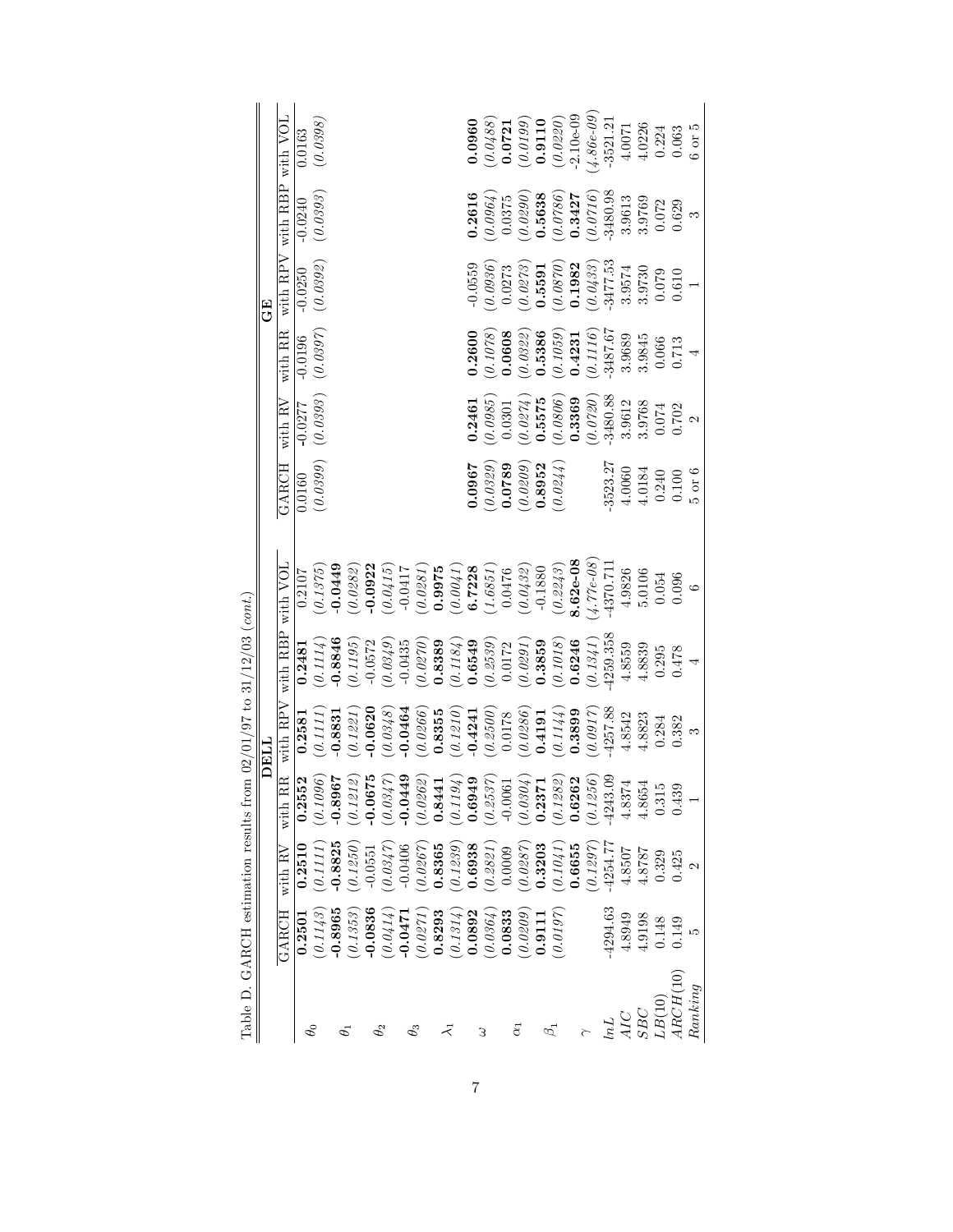|              |            |            |                                                                                                                                      | Σ<br>Ο                                                                                                                                   |                                                                                                                                                       |                                                                                                                                     |                                                                                                                                                                                                    |                                                                                                                                                                                                         |                                                                                                                                                                                                                                                                                                                                                                      | IBM                                                                                                                                                                                                  |                                                                                                                                                 |                                                                                                                                                                                                                                         |
|--------------|------------|------------|--------------------------------------------------------------------------------------------------------------------------------------|------------------------------------------------------------------------------------------------------------------------------------------|-------------------------------------------------------------------------------------------------------------------------------------------------------|-------------------------------------------------------------------------------------------------------------------------------------|----------------------------------------------------------------------------------------------------------------------------------------------------------------------------------------------------|---------------------------------------------------------------------------------------------------------------------------------------------------------------------------------------------------------|----------------------------------------------------------------------------------------------------------------------------------------------------------------------------------------------------------------------------------------------------------------------------------------------------------------------------------------------------------------------|------------------------------------------------------------------------------------------------------------------------------------------------------------------------------------------------------|-------------------------------------------------------------------------------------------------------------------------------------------------|-----------------------------------------------------------------------------------------------------------------------------------------------------------------------------------------------------------------------------------------|
|              | GARCH      | with RV    | RR<br>with                                                                                                                           | with $RPV$                                                                                                                               | with RBP                                                                                                                                              | with VOL                                                                                                                            | GARCH                                                                                                                                                                                              | with RV                                                                                                                                                                                                 | with RR                                                                                                                                                                                                                                                                                                                                                              | with RPV                                                                                                                                                                                             | with RBP                                                                                                                                        | with $\operatorname{VOL}$                                                                                                                                                                                                               |
|              | $-0.1559$  | $-0.1729$  | 192                                                                                                                                  | $-0.1748$                                                                                                                                | $-0.1764$                                                                                                                                             | $-0.1138$                                                                                                                           | 0.0665                                                                                                                                                                                             | $-0.0295$                                                                                                                                                                                               | $-0.0137$                                                                                                                                                                                                                                                                                                                                                            | $-0.0244$                                                                                                                                                                                            | $-0.0266$                                                                                                                                       | $-0.0130$                                                                                                                                                                                                                               |
|              | (0.0732)   | (0.0756)   | $\begin{array}{c} (0.0493) \\ -0.2519 \\ (0.0894) \\ 0.2290 \\ 0.2390 \\ (0.0932) \end{array}$                                       | (0.0756)                                                                                                                                 | (0.0754)                                                                                                                                              | (0.0810)                                                                                                                            | $\begin{array}{l} (0.0740) \\ -0.9220 \\ -0.6450) \\ (0.0450) \\ 0.8927 \\ (0.0518) \\ (0.0518) \\ (0.0545) \\ (0.0245) \\ (0.0245) \\ (0.0189) \\ (0.0189) \\ (0.0189) \\ (0.0088 \\ \end{array}$ | $(\,0.0725)$                                                                                                                                                                                            | $(\textit{0.0737})$                                                                                                                                                                                                                                                                                                                                                  | (0.0716)                                                                                                                                                                                             | (0.0720)                                                                                                                                        | (0.0620)                                                                                                                                                                                                                                |
|              | $-0.8924$  | $-0.8912$  | $\frac{5}{2}$                                                                                                                        |                                                                                                                                          | $-0.8883$                                                                                                                                             | $-0.0382$                                                                                                                           |                                                                                                                                                                                                    | $-0.8667$                                                                                                                                                                                               |                                                                                                                                                                                                                                                                                                                                                                      | $-0.8631$                                                                                                                                                                                            | $-0.8601$                                                                                                                                       |                                                                                                                                                                                                                                         |
|              | (0.0638)   | (0.0652)   |                                                                                                                                      | $\frac{1}{(0.0651)}$<br>(0.0651)<br>0.8655                                                                                               | (0.0673)                                                                                                                                              | $(\textit{0.2868}) \\ 0.0050$                                                                                                       |                                                                                                                                                                                                    |                                                                                                                                                                                                         |                                                                                                                                                                                                                                                                                                                                                                      |                                                                                                                                                                                                      |                                                                                                                                                 |                                                                                                                                                                                                                                         |
|              | 0.8720     | 0.8660     |                                                                                                                                      |                                                                                                                                          | 0.8634                                                                                                                                                |                                                                                                                                     |                                                                                                                                                                                                    |                                                                                                                                                                                                         |                                                                                                                                                                                                                                                                                                                                                                      |                                                                                                                                                                                                      |                                                                                                                                                 |                                                                                                                                                                                                                                         |
|              | (0.0685)   | (0.0719)   |                                                                                                                                      |                                                                                                                                          |                                                                                                                                                       |                                                                                                                                     |                                                                                                                                                                                                    |                                                                                                                                                                                                         |                                                                                                                                                                                                                                                                                                                                                                      |                                                                                                                                                                                                      |                                                                                                                                                 | $\begin{array}{l} -0.0736 \\ (2.3716) \\ (0.0050) \\ (2.4051) \\ (3.4052) \\ (4.8552) \\ (1.499) \\ (0.149) \\ (0.149) \\ (0.5399) \\ (0.5426) \\ (0.5426) \\ (0.5426) \\ (0.5426) \\ (0.5426) \\ (0.542853.82 \\ -3853.82 \end{array}$ |
|              | 0.0852     | 0.2070     | 1814<br>0.2                                                                                                                          |                                                                                                                                          |                                                                                                                                                       |                                                                                                                                     |                                                                                                                                                                                                    |                                                                                                                                                                                                         |                                                                                                                                                                                                                                                                                                                                                                      |                                                                                                                                                                                                      |                                                                                                                                                 |                                                                                                                                                                                                                                         |
|              | (0.0348)   | (0.0884)   |                                                                                                                                      |                                                                                                                                          |                                                                                                                                                       |                                                                                                                                     |                                                                                                                                                                                                    |                                                                                                                                                                                                         |                                                                                                                                                                                                                                                                                                                                                                      |                                                                                                                                                                                                      |                                                                                                                                                 |                                                                                                                                                                                                                                         |
|              | 0.0725     | 0.0206     |                                                                                                                                      |                                                                                                                                          |                                                                                                                                                       |                                                                                                                                     |                                                                                                                                                                                                    |                                                                                                                                                                                                         |                                                                                                                                                                                                                                                                                                                                                                      |                                                                                                                                                                                                      |                                                                                                                                                 |                                                                                                                                                                                                                                         |
|              | (0.0161)   | (0.0210)   |                                                                                                                                      |                                                                                                                                          |                                                                                                                                                       |                                                                                                                                     |                                                                                                                                                                                                    |                                                                                                                                                                                                         |                                                                                                                                                                                                                                                                                                                                                                      |                                                                                                                                                                                                      |                                                                                                                                                 |                                                                                                                                                                                                                                         |
|              | 0.9042     | 0.7136     |                                                                                                                                      |                                                                                                                                          |                                                                                                                                                       |                                                                                                                                     |                                                                                                                                                                                                    |                                                                                                                                                                                                         |                                                                                                                                                                                                                                                                                                                                                                      |                                                                                                                                                                                                      |                                                                                                                                                 |                                                                                                                                                                                                                                         |
|              | 0.0230     | (0.0683)   |                                                                                                                                      | $\begin{array}{c} (0.0719) \\ (0.0176) \\ (0.0876) \\ (0.0317) \\ (0.0211) \\ (0.0211) \\ (0.0211) \\ (0.07128) \\ (0.0744) \end{array}$ | $\begin{array}{c} (0.0740) \\ \textbf{0.2205} \\ (0.0857) \\ (0.0316) \\ (0.0212) \\ (0.0212) \\ \textbf{0.7176} \\ (0.0652) \\ (0.0652) \end{array}$ | $\begin{array}{c} (0.2745) \\ \textbf{3.5394} \\ (2.1325) \\ (0.1495 \\ (0.0363) \\ (0.0365) \\ (0.2265) \\ (0.205) \\ \end{array}$ |                                                                                                                                                                                                    |                                                                                                                                                                                                         |                                                                                                                                                                                                                                                                                                                                                                      |                                                                                                                                                                                                      |                                                                                                                                                 |                                                                                                                                                                                                                                         |
|              |            | 0.2419     |                                                                                                                                      |                                                                                                                                          |                                                                                                                                                       |                                                                                                                                     |                                                                                                                                                                                                    |                                                                                                                                                                                                         |                                                                                                                                                                                                                                                                                                                                                                      |                                                                                                                                                                                                      |                                                                                                                                                 |                                                                                                                                                                                                                                         |
|              |            | 0.0660     | $\begin{array}{l} (0.1180) \\ (0.0502 \\ (0.0210) \\ (0.0210) \\ (0.038 \\ (0.0341) \\ (0.0341) \\ (0.1141) \\ (0.1141) \end{array}$ | $(0.0426)$<br>-3506.29                                                                                                                   | $(\textit{0.0688})$                                                                                                                                   | $2.86e-07$                                                                                                                          |                                                                                                                                                                                                    | $\begin{array}{l} (0.0862) \\ \textbf{0.8297} \\ (0.0960) \\ (0.0961) \\ (0.0851) \\ (0.0851) \\ (0.0851) \\ (0.077) \\ (0.077) \\ (0.077) \\ (0.0888) \\ (0.0888) \\ (0.0992) \\ (0.0992) \end{array}$ | $\begin{array}{l} \textbf{-0.8727} \\ \textbf{0.0316} \\ \textbf{0.0388} \\ \textbf{0.0287} \\ \textbf{0.12871} \\ \textbf{0.1236} \\ \textbf{0.1236} \\ \textbf{0.1237} \\ \textbf{0.0416} \\ \textbf{0.0412} \\ \textbf{0.04170} \\ \textbf{0.0418} \\ \textbf{0.0418} \\ \textbf{0.0419} \\ \textbf{0.0095} \\ \textbf{0.0009} \\ \textbf{0.0009} \\ \textbf{0.0$ | $\begin{array}{l} (0.0858) \\ \textbf{0.8241} \\ (0.0966) \\ (0.0960) \\ \textbf{-0.1331} \\ (0.0809) \\ (0.0809) \\ (0.0322) \\ (0.0324) \\ (0.044) \\ (0.044) \\ (0.0568) \\ (0.0568) \end{array}$ | $(0.0897)$<br>$\mathbf{0.8221}$<br>$(0.1007)$<br>$(0.1007)$<br>$(0.0797)$<br>$(0.0355)$<br>$(0.0301)$<br>$(0.0864)$<br>$(0.0864)$<br>$(0.1014)$ |                                                                                                                                                                                                                                         |
|              | $-3528.99$ | $-3506.23$ | $-351$                                                                                                                               |                                                                                                                                          | $-3504.33$                                                                                                                                            | $-3804.83$                                                                                                                          | $-3562.08$                                                                                                                                                                                         | $-3521.13$                                                                                                                                                                                              |                                                                                                                                                                                                                                                                                                                                                                      |                                                                                                                                                                                                      |                                                                                                                                                 |                                                                                                                                                                                                                                         |
|              | 4.0170     | 3.9923     | $\begin{array}{c} 4.0046 \\ 4.0264 \\ 0.038 \\ 0.815 \end{array}$                                                                    | 3.9924                                                                                                                                   | 3.9901                                                                                                                                                | 4.3314                                                                                                                              | 4.0546                                                                                                                                                                                             | 4.0092                                                                                                                                                                                                  |                                                                                                                                                                                                                                                                                                                                                                      | 4.0048                                                                                                                                                                                               | $-3518.57$<br>4.0063                                                                                                                            | 4.3873                                                                                                                                                                                                                                  |
|              | 4.0357     | 4.0140     |                                                                                                                                      | 4.0141                                                                                                                                   | 4.0119                                                                                                                                                | 4.3532                                                                                                                              | 4.0733                                                                                                                                                                                             | 1.0310                                                                                                                                                                                                  | 4.0179<br>4.0397                                                                                                                                                                                                                                                                                                                                                     | 4.0266                                                                                                                                                                                               |                                                                                                                                                 |                                                                                                                                                                                                                                         |
|              | 0.225      | 0.143      |                                                                                                                                      | 0.153                                                                                                                                    | 0.151                                                                                                                                                 | 0.172                                                                                                                               | 0.292                                                                                                                                                                                              | 1.527<br>1.898                                                                                                                                                                                          | 0.463                                                                                                                                                                                                                                                                                                                                                                | 0.539                                                                                                                                                                                                | $4.0281$<br>$0.567$                                                                                                                             | $4.4091$<br>0.007                                                                                                                                                                                                                       |
| ${1RCH(10)}$ | 0.935      | 0.874      |                                                                                                                                      | 0.883                                                                                                                                    | $0.915\,$                                                                                                                                             | 0.073                                                                                                                               | 0.853                                                                                                                                                                                              |                                                                                                                                                                                                         | 0.979                                                                                                                                                                                                                                                                                                                                                                | 0.859                                                                                                                                                                                                | $0.875\,$                                                                                                                                       | 0.000                                                                                                                                                                                                                                   |
| Ranking      | ເລ         |            | 4                                                                                                                                    | S                                                                                                                                        |                                                                                                                                                       |                                                                                                                                     | Ŋ                                                                                                                                                                                                  | S                                                                                                                                                                                                       |                                                                                                                                                                                                                                                                                                                                                                      |                                                                                                                                                                                                      |                                                                                                                                                 | $\circ$                                                                                                                                                                                                                                 |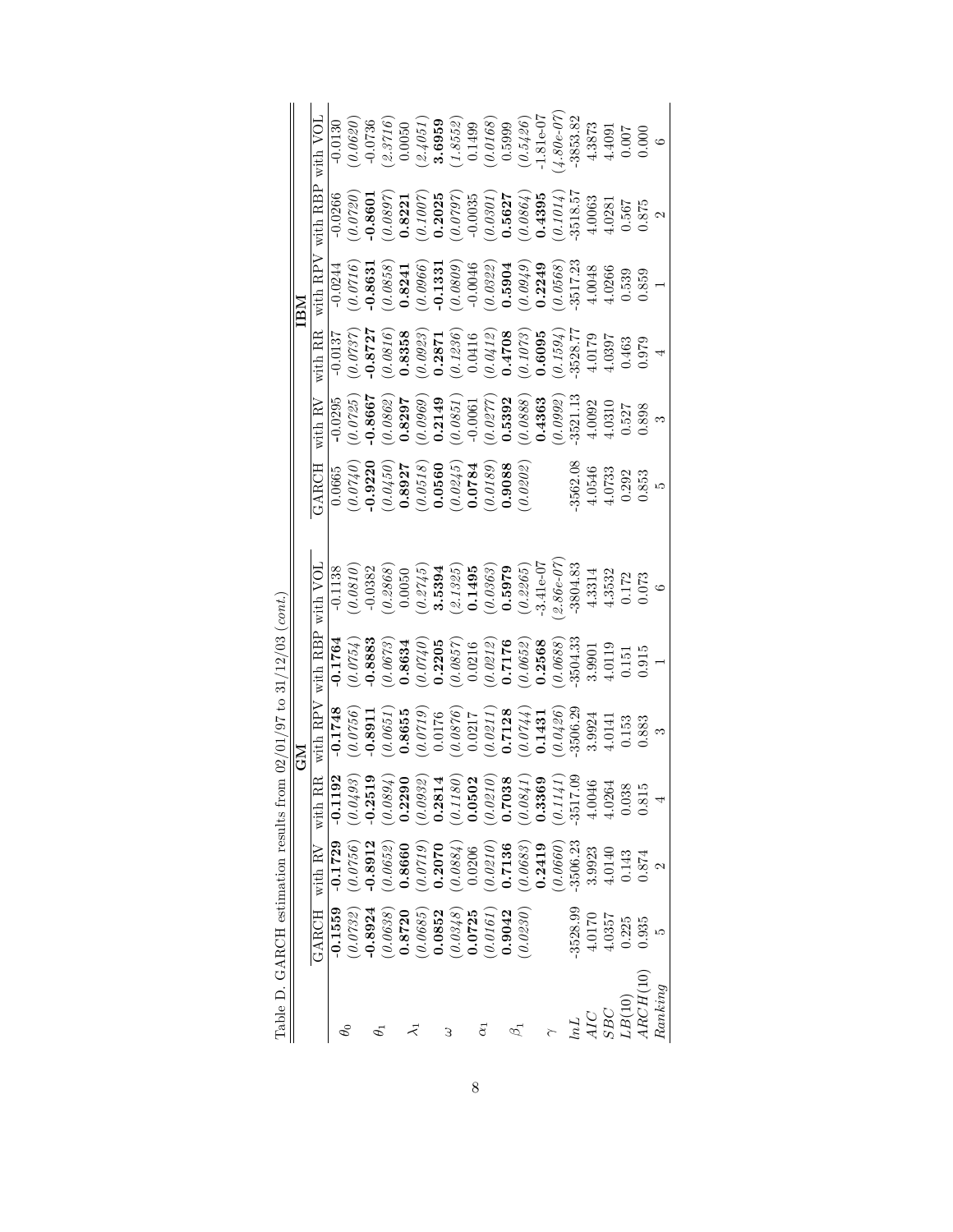|                                                                         |             |                                | 0.0816    | 0.1286                           | $-0.0074$  | (1.4611) | 0.0007               | (0.0331)              |                     | (1.4609)            |           |                                                      |        | $\begin{array}{c} {\bf 2.7357} \\ (0.3624) \\ {\bf 0.1199} \\ (0.0613) \\ (0.0613) \\ \end{array}$                                                                                                |           | (0.0608)                                                      | 0.0399    | (0.0786)                                          | 0.4799 | (0.0819)                                                                                                                 | $3.08e-07$  | $(7.56e-08)$ | $-3429.85$ | 3.9111                                                                  | 3.9423 | 0.038             | 0.000               | $\circ$        |
|-------------------------------------------------------------------------|-------------|--------------------------------|-----------|----------------------------------|------------|----------|----------------------|-----------------------|---------------------|---------------------|-----------|------------------------------------------------------|--------|---------------------------------------------------------------------------------------------------------------------------------------------------------------------------------------------------|-----------|---------------------------------------------------------------|-----------|---------------------------------------------------|--------|--------------------------------------------------------------------------------------------------------------------------|-------------|--------------|------------|-------------------------------------------------------------------------|--------|-------------------|---------------------|----------------|
|                                                                         |             | with RPV with RBP with VOL     |           | (0.0105)                         | 0.8927     | (0.1087) | $0.0279$<br>(0.0264) |                       | $-0.9098$           | (0.1055)            |           | (0.0182)                                             | 0.0716 | (0.0339)                                                                                                                                                                                          |           | $\begin{array}{c} -0.0065 \\ (0.0448) \\ -0.0274 \end{array}$ |           | $\begin{array}{c} (0.0330) \\ 0.7687 \end{array}$ |        | $(\textit{0.0654})$                                                                                                      | 0.2023      | (0.0662)     | $-3250.14$ | 3.7068                                                                  | 3.7379 | 0.035             | 0.557               | S              |
|                                                                         | $_{\rm K0}$ |                                | 0.0071    | $(\mathit{0.0092})$              | 0.9010     | (0.0937) | 0.0279               | (0.0264)              | $-0.9168$           | (0.0896)            |           |                                                      |        | $\begin{array}{c} \textbf{-0.1319} \\ (0.0809) \\ \textbf{0.0646} \\ (0.0337) \\ (0.0337) \\ \textbf{-0.0050} \end{array}$                                                                        |           |                                                               |           |                                                   |        | $\begin{array}{c} (0.0438) \\ (0.0254 \\ (0.0315) \\ (0.0315) \\ \textbf{0.7000} \\ (0.0879) \\ (0.0879) \\ \end{array}$ |             | (0.0411)     | 3245.79    | 3.7019                                                                  | 3.7330 | 0.038             | 0.4157              |                |
|                                                                         |             | with RR                        | 0.0070    | (0.0100)                         | 0.8959     | (0.1073) | 0.0282               | (0.0264)              | $-0.9136$           | (0.1036)            | 0.1459    | $\begin{array}{c} (0.1047) \\ \bf0.0732 \end{array}$ |        | $(\frac{\partial. \frac{\partial 3}{\partial 5}}{0.0117})$                                                                                                                                        |           | $(0.0399)$<br>-0.0234                                         |           | $(0.0230)$<br>0.4220                              |        | (0.1424)                                                                                                                 | 0.6685      | (0.1773)     | $-3253.73$ | 3.7109                                                                  | 3.7420 | 0.031             | 0.166               | $\overline{4}$ |
|                                                                         |             | with RV                        | 0.0070    | $(\mathit{0.0091})$              | 0.8982     | (0.0947) |                      | $0.0296$ ( $0.0264$ ) |                     | (0.000)             |           |                                                      |        | $\begin{array}{c} 0.0174 \\ (0.0435) \\ \textbf{0.0637} \\ (0.0336) \\ (0.0336) \\ \textbf{-0.0073} \end{array}$                                                                                  |           | $(0.0438)$<br>-0.0230                                         |           | $(0.0304)$<br>0.7038                              |        | $(\emph{0.0828})$                                                                                                        | 0.2524      | (0.0771)     | $-3245.90$ | 3.7020                                                                  | 3.7331 | 0.035             | 0.477               | $\mathfrak{g}$ |
|                                                                         |             | GARCH                          | 0.2543    | (0.0637)                         | $-0.8833$  | (0.0891) | 0.0138               | $(\mathit{0.0294})$   | 0.8663              | $(\mathit{0.0837})$ | 0.0057    | (0.0056)                                             | 0.1279 | (0.0538)                                                                                                                                                                                          | $-0.0157$ | (0.0553)                                                      | $-0.0812$ | $\begin{array}{c} (0.0442) \\ 0.9673 \end{array}$ |        | (0.0108)                                                                                                                 |             |              | 3269.57    | 3.7278                                                                  | 3.7558 | 0.183             | 0.298               | LO             |
|                                                                         |             |                                | 0.0055    | (0.0448)                         |            |          |                      |                       |                     |                     | 0.1030    | $\frac{(0.0616)}{0.1645}$                            |        | (0.0658)                                                                                                                                                                                          | $-0.0969$ | 0.0636                                                        |           |                                                   | 0.9238 | (0.0143)                                                                                                                 | $-6.54e-09$ | $1.66e-08$   | $-3822.70$ | 4.3508                                                                  | 4.3695 | 0.273             | 0.615               | $6$ or $5$     |
|                                                                         |             |                                | $-0.0343$ | (0.0445)                         |            |          |                      |                       |                     |                     | 0.1183    | $(0.0811)$<br>0.0380                                 |        | (0.0480)                                                                                                                                                                                          | $-0.0263$ | $0.0438^{\circ}$                                              |           |                                                   | 0.6411 | $^{(0.0748)}_{0.3527}$                                                                                                   |             | (0.0822)     | $-3780.40$ | 4.3027                                                                  | 4.3214 | 0.302             | 0.586               | $\mathbf{c}$   |
|                                                                         | NHL         | with RPV with RBP with VOL     | $-0.0265$ | (0.0433)                         |            |          |                      |                       |                     |                     | $-0.2228$ | (0.0260)                                             | 0.0563 | (0.0594)                                                                                                                                                                                          | $-0.0546$ | (0.0474)                                                      |           |                                                   | 0.7191 | (0.0639)                                                                                                                 | 0.1686      | (0.0387)     | 3778.06    | 4.3000                                                                  | 4.3187 | 0.273             | 0.559               |                |
|                                                                         |             | $\overline{\text{RR}}$<br>with | $-0.0404$ |                                  |            |          |                      |                       |                     |                     |           |                                                      |        | $\begin{array}{l} \textbf{0.3544} \\ \textbf{(0.1724)} \\ \textbf{(0.1724)} \\ \textbf{(0.0304)} \\ \textbf{(0.0481)} \\ \textbf{(0.0481)} \\ \textbf{(0.0304)} \\ \textbf{(0.0366)} \end{array}$ |           |                                                               |           |                                                   | 0.4581 | $(0.1422)$<br>0.6354                                                                                                     |             |              |            | $\begin{array}{c} (0.1829) \\ -3781.37 \\ 4.3038 \\ 4.3225 \end{array}$ |        | 0.289             | 0.429               |                |
|                                                                         |             | with RV                        | $-0.0304$ | $(0.0450)$ $(0.0447)$ $(0.0453)$ |            |          |                      |                       |                     |                     | 0.1019    | (0.0795)                                             | 0.0367 | (0.0499)                                                                                                                                                                                          | $-0.0223$ | $(\mathit{0.0472})$                                           |           |                                                   | 0.6398 | $(\mathit{0.0718})$                                                                                                      | 0.3267      | (0.0730)     | $-3783.81$ | 4.3066                                                                  | 4.3253 | 0.307             | 0.509               |                |
|                                                                         |             | GARCH                          | $-0.0025$ |                                  |            |          |                      |                       |                     |                     | 0.0668    | (0.0301)                                             | 0.1643 | (0.0653)                                                                                                                                                                                          | $-0.0984$ | (0.0627)                                                      |           |                                                   | 0.9234 | $(\mathit{0.0150})$                                                                                                      |             |              | $-3827.16$ | 4.3522                                                                  | 4.3678 | 0.249             | 0.561               | $5$ or $6$     |
| Table D. GARCH estimation results from $02/01/97$ to $31/12/03$ (cont.) |             |                                |           | $\theta_0$                       | $\theta_1$ |          | $\theta_2$           |                       | $\vec{\mathcal{K}}$ |                     |           | З                                                    |        | $\alpha_1$                                                                                                                                                                                        |           | $\alpha_2$                                                    |           | $\alpha_3$                                        |        | $\beta_1$                                                                                                                |             |              | $ln L$     | AIC                                                                     | SBC    | $\mathit{LB}(10)$ | $\textit{ARCH}(10)$ | Ranking        |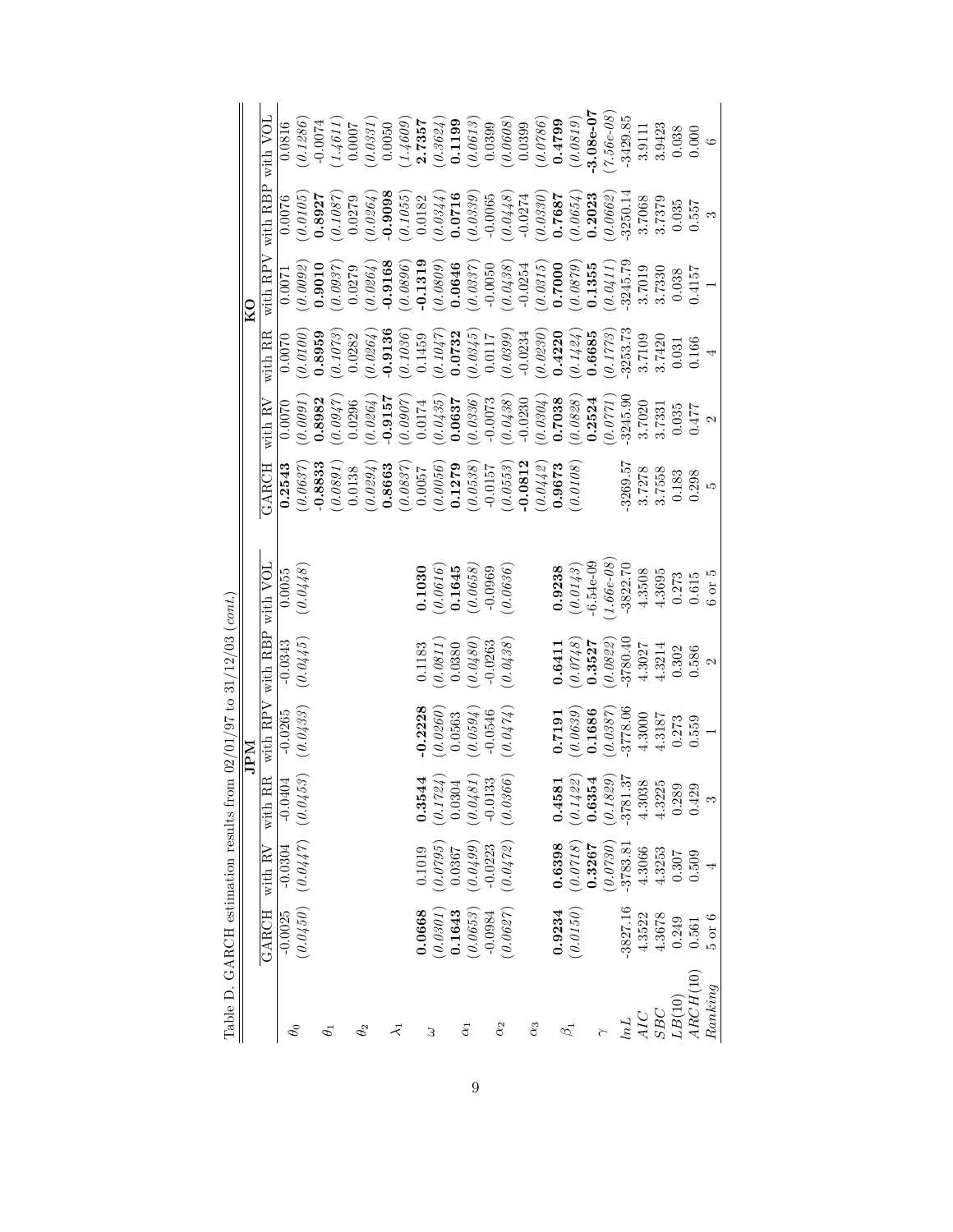|              |            |                      |                                                                                | MCD       |            |              |           |            |            | PG (1759 obs.) |          |                      |
|--------------|------------|----------------------|--------------------------------------------------------------------------------|-----------|------------|--------------|-----------|------------|------------|----------------|----------|----------------------|
|              | GARCH      | with $R\overline{V}$ | یہ<br>with R.                                                                  | with RPV  | with RBP   | with VOL     | GARCH     | with RV    | with RR    | with $RPV$     | with RBP | with VOL             |
|              | 0.0761     | 0.0858               | ∞<br>0.0968                                                                    | 0.870     | 0.0894     | 0.0601       | 0.1535    | 0.1348     | 0.1421     | 0.1404         | 0.1349   | 0.1445               |
| $\theta_{0}$ | (0.0400)   | (0.0389)             | (0.0390)                                                                       | 0.0390    | (0.0389)   | 0.0413       | (0.0314)  | 0.0309     | (0.0317)   | (0.0314)       | (0.0311) | (0.0598)             |
|              | 0.0313     | 0.4662               |                                                                                | 0.1201    | 0.5493     | 3.2460       | $-0.0789$ | 0.0624     | 0.0605     | $-0.0637$      | 0.0640   | $-0.1049$            |
| З            | (0.0145)   | (0.1775)             | $0.8148$<br>(0.2621<br>0.0712                                                  | (0.1837)  | 0.1910     | 0.5337       | (0.0270)  | (0.0260)   | 0.0261     | 0.0263         | (0.0263) | 0.0633               |
|              | 0.1588     | 0.0693               |                                                                                | 0.0707    | 0.0640     | 0.1650       | 0.0083    | 0.0554     | 0.0159     | $-0.1097$      | 0.0628   |                      |
| $\alpha_1$   | (0.0547)   | $(0.0500)$           | (0.0498)                                                                       | (0.0499)  | (0.0471)   | (0.0542)     | (0.0054)  | 0.0503     | 0.0656     | 1760.0         | 60/10.0  | $2.6480$<br>(7.3021) |
|              | $-0.1368$  | $-0.0545$            |                                                                                | $-0.0598$ | $-0.0463$  | 0.1313       | 0.0604    | 0.0190     | 0.0510     | 0.0389         | 0.0312   | 0.1499               |
| $\alpha_2$   | (0.0547)   |                      |                                                                                | (0.0396)  | (0.0444)   | (0.0259)     | (0.0130)  | 0.0304     | 0.0276     | (0.0323)       | (0.0306) | (0.3984)             |
|              | 0.9687     | $(0.0420)$<br>0.4324 |                                                                                | 0.4789    | 0.3960     | $-0.4529$    | 0.9393    | 0.4123     | 0.4511     | 0.4213         | 0.4361   | 0.5999               |
| $\beta_1$    | (0.0108)   | (0.1310)             | $\begin{array}{r} (0.0289 \ (0.0405 \ 0.1502 \ (0.1761 \ 0.0303 \ \end{array}$ | 0.1477    | (0.1332)   | 0.2017       | (0.0116)  | 0.0799     | (0.0960)   | 10010          | (0.0821) | (0.8816)             |
|              |            | 0.3697               |                                                                                | 0.2036    | 0.4136     | $-0.09e-0.7$ |           | 0.5001     | 0.6852     | 0.2317         | 0.5061   | $1.71e-07$           |
|              |            | 0.1133               |                                                                                | 0.0704    | 0.1163     | $1.89e - 07$ |           | 0.0886     | (0.0159)   | 0.0546         | (0.0957) | $1.65e - 06$         |
| lnL          | $-3448.92$ | $-3426.59$           | 突<br>$-3426.7$                                                                 | 3423.96   | $-3427.70$ | $-3476.06$   | 3193.47   | $-3127.40$ | $-3143.66$ | $-3130.86$     | 3132.02  | $-3616.20$           |
| AIC          | 3.9227     | 3.9007               | 3.9009                                                                         | 3.8977    | 3.9019     | 3.9569       | 3.6388    | 3.5647     | 3.5833     | 3.5687         | 3.5699   | 4.1208               |
| SBC          | 3.9382     | 3.9193               | 3.9195                                                                         | 3.9163    | 3.9206     | 3.9755       | 3.6543    | 3.5834     | 3.6019     | 3.5870         | 3.5887   | 4.1395               |
| LB(10)       | 0.874      | 0.862                | 0.828                                                                          | 0.870     | 0.869      | 0.711        | 0.225     | 0.274      | 0.182      | 0.252          | 0.245    | $\!0.061$            |
| ARCH(10)     | 0.668      | 0.419                | 0.181                                                                          | 0.408     | 0.400      | 0.024        | 0.105     | 0.116      | $0.173\,$  | 0.166          | 0.090    | 0.000                |
| Ranking      |            |                      |                                                                                |           | 4          | $\circ$      | ద         |            | 4          | 2              | S        | $\circ$              |

| ble D. GARCH estimation results from $02/01/97$ to $31/12/03$ (cont. |
|----------------------------------------------------------------------|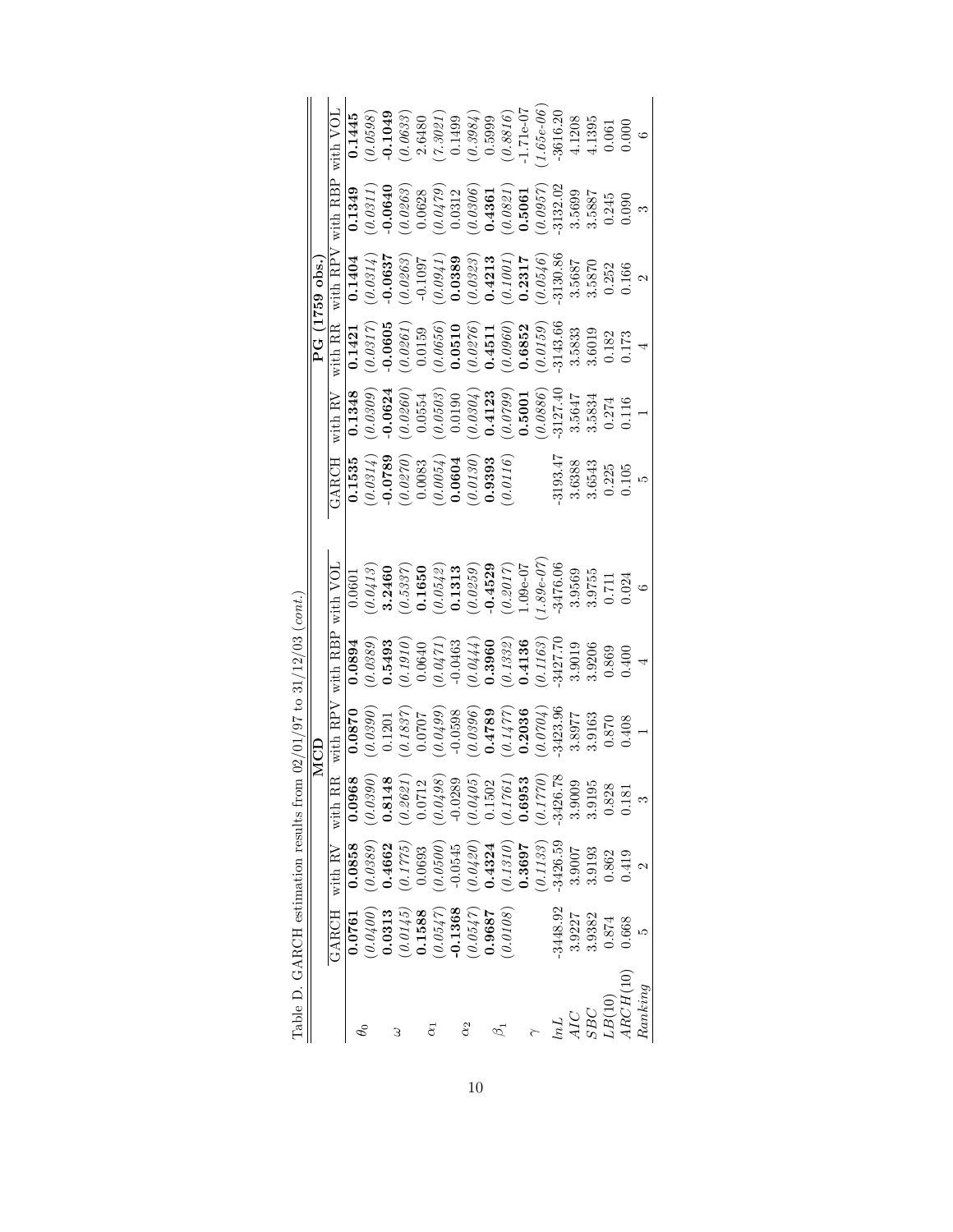|                                                                                                                                                                                                                                                                                                             | with VOL<br>with RBP         | $-0.0042$<br>$-0.0389$ | (0.0394)<br>(0.0400) | $-0.0678$     | (0.0788)<br>(0.0257)                                                    | $-0.0644$<br>$-0.0613$ | (0.0247)<br>(0.0246) |            |          |           |                                                   |                               |                      |                     | (0.0600)<br>0.1225        | 0.0753               | (0.0172)<br>$\begin{array}{c} 0.1196 \\ (0.0519) \\ 0.0304 \end{array}$ |                                                                                     |                         |                                                                                        | $\begin{array}{c} \textbf{0.9125} \\ (0.0178) \\ \textbf{-1.14e-08} \end{array}$<br>(0.0617)<br>$(0.0199)$<br>0.7155<br>0.0609)<br>0.2459 | $1.75e-0.8$<br>$-3589.03$<br>3568.4                                                                            |        | 4.0887<br>4.1105<br>4.0653<br>4.0871                                    | 0.225<br>0.112 | 0.431<br>0.986 |
|-------------------------------------------------------------------------------------------------------------------------------------------------------------------------------------------------------------------------------------------------------------------------------------------------------------|------------------------------|------------------------|----------------------|---------------|-------------------------------------------------------------------------|------------------------|----------------------|------------|----------|-----------|---------------------------------------------------|-------------------------------|----------------------|---------------------|---------------------------|----------------------|-------------------------------------------------------------------------|-------------------------------------------------------------------------------------|-------------------------|----------------------------------------------------------------------------------------|-------------------------------------------------------------------------------------------------------------------------------------------|----------------------------------------------------------------------------------------------------------------|--------|-------------------------------------------------------------------------|----------------|----------------|
|                                                                                                                                                                                                                                                                                                             | with $\overline{\text{RPV}}$ | $-0.0417$              | (0.0401)             | $-0.0678$     | (0.0259)                                                                | $-0.0616$              | (0.0246)             |            |          |           |                                                   |                               |                      | 0.0545              | (0.0617)                  |                      |                                                                         |                                                                                     |                         |                                                                                        |                                                                                                                                           | 3571.08<br>$\begin{array}{l} 0.0371\\ (0.0217)\\ 0.7242\\ (0.0680)\\ (0.0680)\\ 0.1229\\ (0.0351) \end{array}$ | 4.0683 | 4.0901                                                                  |                | 0.117<br>0.991 |
| $\mathbf{W}\mathbf{M}\mathbf{T}$                                                                                                                                                                                                                                                                            | with RR                      | $-0.0362$              |                      |               | $\begin{array}{c} (0.0401) \\ \textbf{-0.0713} \\ (0.0266) \end{array}$ | $-0.0656$              | (0.0247)             |            |          |           |                                                   |                               |                      | 0.0635              | (0.0502)                  |                      | 0.0661                                                                  |                                                                                     |                         |                                                                                        | $(0.0244)$<br>0.7512<br>(0.0618)<br>0.2553                                                                                                |                                                                                                                |        | $\begin{array}{c} (0.0815) \\ -3577.25 \\ 4.0753 \end{array}$<br>4.0971 | 0.181          | 0.937          |
|                                                                                                                                                                                                                                                                                                             | with $\overline{RV}$         | $-0.0459$              | (0.0401)             | $-0.0681$     | (0.0255)                                                                | $-0.0635$              | (0.0247)             |            |          |           |                                                   |                               |                      | 0.0986              |                           | (0.0521)             |                                                                         |                                                                                     |                         | $\begin{array}{c} 0.0266 \\ (0.0201) \\ 0.7208 \\ (0.0608) \\ (0.0608) \\ \end{array}$ | (0.0576)                                                                                                                                  | $-3571.1$                                                                                                      | 4.0683 | 4.0901                                                                  | 0.106          | 0.993          |
|                                                                                                                                                                                                                                                                                                             | GARCH                        | $-0.0083$              | (0.0398)             | $-0.0785$     | (0.0273)                                                                | $-0.0629$              | (0.0248)             |            |          |           |                                                   |                               |                      | 0.0382              | (0.0165)                  |                      | $\ket{0.0730} \ \left( 0.0159 \right)$                                  |                                                                                     | (0.0158)<br>0.9194      |                                                                                        |                                                                                                                                           | $-3592.27$                                                                                                     | 4.0913 | 4.1099                                                                  | 0.277          | 0.258          |
|                                                                                                                                                                                                                                                                                                             | with VOL                     | $-0.2622$              | (0.1271)             | $-0.6065$     | (0.0251)                                                                | $-0.9692$              | (0.0165)             | 0.0308     | (0.0239) | 0.6305    | (0.0095)                                          |                               | 0.9839               | (0.0074)            |                           | $0.1716$<br>(0.0393) | $\begin{array}{c} {\bf 0.0723} \ (0.0101) \end{array}$                  |                                                                                     | 0.8988                  |                                                                                        | $7.29 - 09$<br>$(0.0140)$<br>T.T6e-09                                                                                                     | $-3843.61$                                                                                                     |        | 4.3866<br>4.4177                                                        | 0.163          | 0.205          |
|                                                                                                                                                                                                                                                                                                             | with RBP                     | $-0.0031$              | 0.0029               |               | $\frac{1.0811}{(0.1302)}$                                               | $-0.1746$              | (0.1359)             | 0.0654     | (0.0265) | 1.0786    |                                                   |                               | $(0.1267)$<br>0.1216 | $(0.1260)$          | (678707)                  |                      |                                                                         | (0.0597)<br>0.3582                                                                  | (0.0732)                | 0.5180                                                                                 |                                                                                                                                           | $(0.0763)$<br>-3810.27                                                                                         |        | 4.3486<br>4.3798                                                        | 0.254          | 0.999          |
| TT (1760 obs.                                                                                                                                                                                                                                                                                               | with $RP\overline{V}$        | $-0.0031$              | (0.0030)             | 1.0879        | (0.1337)                                                                | $-0.1785$              | 0.1359               | 0.0615     | (0.0266) | 1.0849    |                                                   | $(\mathit{0.1304})$<br>0.1285 | (0.1301)             |                     | $\frac{0.2872}{(0.1711)}$ |                      | (0.0232)<br>0.0583                                                      | 0.3817                                                                              | (0.0687)                | 0.2911                                                                                 | 0.0393)                                                                                                                                   | $-3810.09$                                                                                                     | 4.3484 | 4.3796                                                                  | 0.242          | 0.999          |
| ৰ                                                                                                                                                                                                                                                                                                           | ıRR<br>witl                  | 0031                   | (6500                | 1988<br>$\Xi$ | (668)                                                                   | 1945                   | (878)                | 1890       |          |           | $\frac{1}{262}$<br>0957<br>$1874)$<br>$\tilde{c}$ | 381                           |                      | 843<br>156<br>$\Xi$ | 2275                      | 1060<br>0.0          |                                                                         | $\frac{9265}{2733}$<br>$\mathop{\circ}\limits^{\circ}\mathop{\circ}\limits^{\circ}$ | 3823<br>$\widetilde{c}$ | <b>996</b><br>0.6                                                                      | (0.1)                                                                                                                                     | $\left( \begin{matrix} 034 \\ 13 \end{matrix} \right)$<br>$-381$                                               | 1858   | 4.3899<br>$\frac{3}{4}$                                                 |                | 666.0<br>221.0 |
|                                                                                                                                                                                                                                                                                                             | with $RV$                    | $-0.0032$              | 0.0029               | 1.0831        | 60.0738                                                                 | $-0.1759$              | 0.0845               | $-0.0638$  | 0.0263   | $-1.0822$ | (0.0704)                                          | 0.1260                        | (0.0762)             | 0.8059              | (0.2535)                  | 0.0598               | (0.0353)                                                                | 0.3818                                                                              | (0.1112)                | 0.4526                                                                                 | (0.1066)                                                                                                                                  | $-3811.44$                                                                                                     | 4.3499 | 4.381                                                                   | 0.212          | 0.999          |
|                                                                                                                                                                                                                                                                                                             | GARCH                        | $-0.2357$              | (0.1100)             | $-0.2299$     | (0.0269)                                                                | $-0.9758$              | (0.0094)             | 0.0324     | (0.0264) | 0.2542    | (0.0058)                                          | 0.9895                        | (0.0055)             | 0.1758              | (0.0598)                  | 0.0731               | (0.0164)                                                                | 0.8933                                                                              | (0.0238)                |                                                                                        |                                                                                                                                           | $-3842.485$                                                                                                    | 4.3846 | 4.4127                                                                  | 0.092          | 0.270          |
| $\sim$ 1409 ( $\sim$ 1/16 00 14) ( $\sim$ 1/16 01) ( $\sim$ 1/21) ( $\sim$ 1/21) ( $\sim$ 1/21) ( $\sim$ 1/21) ( $\sim$ 1/14) ( $\sim$ 1/14) ( $\sim$ 1/14) ( $\sim$ 1/14) ( $\sim$ 1/14) ( $\sim$ 1/14) ( $\sim$ 1/14) ( $\sim$ 1/14) ( $\sim$ 1/14) ( $\sim$ 1/14) ( $\sim$ 1/14) ( $\sim$ 1/14) ( $\sim$ |                              | $\theta_0$             |                      | $\phi_1$      |                                                                         |                        | $\theta_2$           | $\theta_3$ |          |           | ミ                                                 |                               | $\lambda_2$          |                     | З                         |                      | $\alpha_1$                                                              |                                                                                     | $\beta_1$               |                                                                                        |                                                                                                                                           |                                                                                                                |        | SBC                                                                     | LB(10)         | ARCH(10)       |

 $(02/01/97 + 0.31/12/03$  (cont) Table D. GARCH estimation results from  $02/01/97$  to  $31/12/03$  (cont.)  $\epsilon$ alte from Table D<sub>GABCH</sub> estimation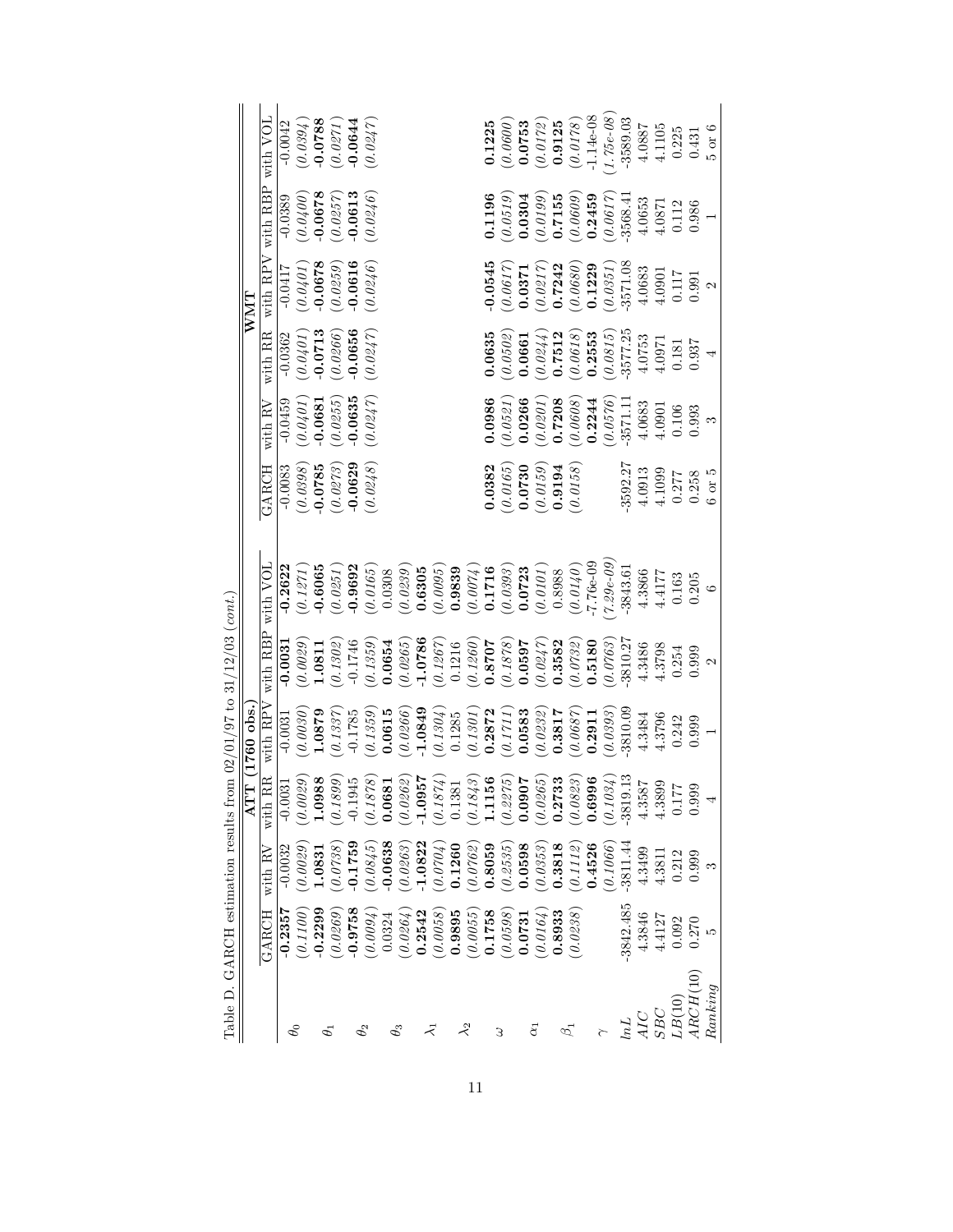| Table E. Summary of forecast                                                                                                              |                |                                                                                                                                                                                                                                                                                                                                                                                                                                                          | competition                                                                                                                                                                                                                                                                                                                                                                                                                                                                                                                                                                                                                 |     |                                             |                                                                                                                                                                                                                                                                                                                                                                                                                                                                   |                                                                                                                                                                                                                                                                                                                                                                                                                                                                                                                                                                                                                            |                                                                                                                    |                                                                                                                                                                                                                                                                                                                                                                                                                                                                  |                                                                                             |                                                                                                                                                                                                                                                                                                                                                                                                                      |                                                                           |                                                                                                                   |                                                                                     |
|-------------------------------------------------------------------------------------------------------------------------------------------|----------------|----------------------------------------------------------------------------------------------------------------------------------------------------------------------------------------------------------------------------------------------------------------------------------------------------------------------------------------------------------------------------------------------------------------------------------------------------------|-----------------------------------------------------------------------------------------------------------------------------------------------------------------------------------------------------------------------------------------------------------------------------------------------------------------------------------------------------------------------------------------------------------------------------------------------------------------------------------------------------------------------------------------------------------------------------------------------------------------------------|-----|---------------------------------------------|-------------------------------------------------------------------------------------------------------------------------------------------------------------------------------------------------------------------------------------------------------------------------------------------------------------------------------------------------------------------------------------------------------------------------------------------------------------------|----------------------------------------------------------------------------------------------------------------------------------------------------------------------------------------------------------------------------------------------------------------------------------------------------------------------------------------------------------------------------------------------------------------------------------------------------------------------------------------------------------------------------------------------------------------------------------------------------------------------------|--------------------------------------------------------------------------------------------------------------------|------------------------------------------------------------------------------------------------------------------------------------------------------------------------------------------------------------------------------------------------------------------------------------------------------------------------------------------------------------------------------------------------------------------------------------------------------------------|---------------------------------------------------------------------------------------------|----------------------------------------------------------------------------------------------------------------------------------------------------------------------------------------------------------------------------------------------------------------------------------------------------------------------------------------------------------------------------------------------------------------------|---------------------------------------------------------------------------|-------------------------------------------------------------------------------------------------------------------|-------------------------------------------------------------------------------------|
|                                                                                                                                           |                |                                                                                                                                                                                                                                                                                                                                                                                                                                                          |                                                                                                                                                                                                                                                                                                                                                                                                                                                                                                                                                                                                                             |     |                                             |                                                                                                                                                                                                                                                                                                                                                                                                                                                                   |                                                                                                                                                                                                                                                                                                                                                                                                                                                                                                                                                                                                                            | $\frac{\overline{\text{Stock}}}{\overline{\text{IBM}}}$                                                            |                                                                                                                                                                                                                                                                                                                                                                                                                                                                  |                                                                                             |                                                                                                                                                                                                                                                                                                                                                                                                                      |                                                                           |                                                                                                                   |                                                                                     |
| Criteria                                                                                                                                  | ATT            | AXP                                                                                                                                                                                                                                                                                                                                                                                                                                                      | BA                                                                                                                                                                                                                                                                                                                                                                                                                                                                                                                                                                                                                          | CAT | DELI                                        | 臼<br>じ                                                                                                                                                                                                                                                                                                                                                                                                                                                            | $\mathop{\mathbb{Z}}\nolimits$                                                                                                                                                                                                                                                                                                                                                                                                                                                                                                                                                                                             |                                                                                                                    | <b>Ndr</b>                                                                                                                                                                                                                                                                                                                                                                                                                                                       | KО                                                                                          | MCD                                                                                                                                                                                                                                                                                                                                                                                                                  | <b>LASEN</b>                                                              | ں<br>ط                                                                                                            | $\overline{\text{NMT}}$                                                             |
| MAE                                                                                                                                       | $_{\rm RPV}$   |                                                                                                                                                                                                                                                                                                                                                                                                                                                          |                                                                                                                                                                                                                                                                                                                                                                                                                                                                                                                                                                                                                             |     |                                             |                                                                                                                                                                                                                                                                                                                                                                                                                                                                   |                                                                                                                                                                                                                                                                                                                                                                                                                                                                                                                                                                                                                            |                                                                                                                    |                                                                                                                                                                                                                                                                                                                                                                                                                                                                  |                                                                                             |                                                                                                                                                                                                                                                                                                                                                                                                                      |                                                                           |                                                                                                                   |                                                                                     |
| <b>MSE</b>                                                                                                                                | RPV            |                                                                                                                                                                                                                                                                                                                                                                                                                                                          |                                                                                                                                                                                                                                                                                                                                                                                                                                                                                                                                                                                                                             |     |                                             |                                                                                                                                                                                                                                                                                                                                                                                                                                                                   |                                                                                                                                                                                                                                                                                                                                                                                                                                                                                                                                                                                                                            |                                                                                                                    |                                                                                                                                                                                                                                                                                                                                                                                                                                                                  |                                                                                             |                                                                                                                                                                                                                                                                                                                                                                                                                      |                                                                           |                                                                                                                   |                                                                                     |
| MAPE                                                                                                                                      | RPV            |                                                                                                                                                                                                                                                                                                                                                                                                                                                          |                                                                                                                                                                                                                                                                                                                                                                                                                                                                                                                                                                                                                             |     |                                             |                                                                                                                                                                                                                                                                                                                                                                                                                                                                   |                                                                                                                                                                                                                                                                                                                                                                                                                                                                                                                                                                                                                            |                                                                                                                    |                                                                                                                                                                                                                                                                                                                                                                                                                                                                  |                                                                                             |                                                                                                                                                                                                                                                                                                                                                                                                                      |                                                                           |                                                                                                                   |                                                                                     |
| MSPE                                                                                                                                      | RPV            | $\begin{tabular}{ l l l } \hline \multicolumn{1}{ l }{\textbf{RPN}} \\ \multicolumn{1}{ l }{\textbf{RPN}} \\ \multicolumn{1}{ l }{\textbf{RPN}} \\ \multicolumn{1}{ l }{\textbf{RPN}} \\ \multicolumn{1}{ l }{\textbf{RPN}} \\ \multicolumn{1}{ l }{\textbf{RPN}} \\ \multicolumn{1}{ l }{\textbf{RPN}} \\ \multicolumn{1}{ l }{\textbf{RPN}} \\ \multicolumn{1}{ l }{\textbf{RPN}} \\ \multicolumn{1}{ l }{\textbf{RPN}} \\ \multicolumn{1}{ l }{\text$ | $\begin{tabular}{ l l } \hline \quad \quad & \quad \quad & \quad \quad & \quad \quad & \quad \quad & \quad \quad \\ \hline \quad \quad & \quad \quad & \quad \quad & \quad \quad & \quad \quad \\ \hline \quad \quad & \quad \quad & \quad \quad & \quad \quad & \quad \quad \\ \hline \quad \quad & \quad \quad & \quad \quad & \quad \quad & \quad \quad \\ \hline \quad \quad & \quad \quad & \quad \quad & \quad \quad & \quad \quad \\ \hline \quad \quad & \quad \quad & \quad \quad & \quad \quad & \quad \quad \\ \hline \quad \quad & \quad \quad & \quad \quad & \quad \quad & \quad \quad \\ \hline \quad \quad$ |     | <b>Assasse</b> Sease                        | $\begin{array}{l} \begin{array}{l} \text{R} \\ \text{R} \\ \text{R} \\ \text{R} \\ \text{R} \\ \text{R} \\ \text{R} \\ \text{R} \\ \text{R} \\ \text{R} \\ \text{R} \\ \text{R} \\ \text{R} \\ \text{R} \\ \text{R} \\ \text{R} \\ \text{R} \\ \text{R} \\ \text{R} \\ \text{R} \\ \text{R} \\ \text{R} \\ \text{R} \\ \text{R} \\ \text{R} \\ \text{R} \\ \text{R} \\ \text{R} \\ \text{R} \\ \text{R} \\ \text{R} \\ \text{R} \\ \text{R} \\ \text{R} \\ \text$ | $\begin{tabular}{ c c c c } \hline \quad \quad & \quad \quad & \quad \quad & \quad \quad & \quad \quad \\ \hline \quad \quad & \quad \quad & \quad \quad & \quad \quad & \quad \quad & \quad \quad \\ \quad \quad & \quad \quad & \quad \quad & \quad \quad & \quad \quad & \quad \quad \\ \quad \quad & \quad \quad & \quad \quad & \quad \quad & \quad \quad & \quad \quad & \quad \quad \\ \quad \quad & \quad \quad & \quad \quad & \quad \quad & \quad \quad & \quad \quad & \quad \quad \\ \quad \quad & \quad \quad & \quad \quad & \quad \quad & \quad \quad & \quad \quad & \quad \quad \\ \quad \quad & \quad \$ | NATH<br>NATH SAN<br>NATH SAN<br>NATH SAN<br>NATH SAN<br>NATH SAN<br>NATH SAN<br>NATH SAN                           | $\begin{array}{l} \overline{\text{RBY}}\\ \text{RAY}}\\ \text{RAY}}\\ \text{RAY}}\\ \text{RAY}}\\ \text{RAY}}\\ \text{RAY}}\\ \text{RAY}}\\ \text{RAY}}\\ \text{RAY}}\\ \text{RAY}}\\ \text{RAY}}\\ \text{RAY}}\\ \text{RAY}}\\ \text{RAY}}\\ \text{RAY}}\\ \text{RAY}}\\ \text{RAY}}\\ \text{RAY}}\\ \text{RAY}}\\ \text{RAY}}\\ \text{RAY}}\\ \text{RAY}}\\ \text{RAY}}\\ \text{RAY}}\\ \text{RAY}}\\ \text{RAY}}\\ \text{RAY}}\\ \text{RAY}}\\ \text{RAY}}\\$ | $\boxtimes \cong \boxtimes \cong \boxtimes \boxtimes \boxtimes \boxtimes$                   | $\begin{array}{l} \begin{array}{c} \text{R1} \\ \text{R2} \\ \text{R3} \\ \text{R4} \\ \text{R5} \\ \text{R6} \\ \text{R7} \\ \text{R8} \\ \text{R9} \\ \text{R10} \\ \text{R21} \\ \text{R31} \\ \text{R42} \\ \text{R53} \\ \text{R64} \\ \text{R74} \\ \text{R85} \\ \text{R86} \\ \text{R9} \\ \text{R19} \\ \text{R10} \\ \text{R21} \\ \text{R31} \\ \text{R42} \\ \text{R53} \\ \text{R64} \\ \text{R7} \\ \$ | <b>Assassassassassa</b>                                                   | $\begin{array}{ccc} \times & \times & \times \\ \times & \times & \times \\ \times & \times & \times \end{array}$ | RPV<br>RPV RBR<br>RPV RBR<br>RPV RPV<br>RPV RPV<br>RBP                              |
| HMAE                                                                                                                                      | RPV            |                                                                                                                                                                                                                                                                                                                                                                                                                                                          |                                                                                                                                                                                                                                                                                                                                                                                                                                                                                                                                                                                                                             |     |                                             |                                                                                                                                                                                                                                                                                                                                                                                                                                                                   |                                                                                                                                                                                                                                                                                                                                                                                                                                                                                                                                                                                                                            |                                                                                                                    |                                                                                                                                                                                                                                                                                                                                                                                                                                                                  |                                                                                             |                                                                                                                                                                                                                                                                                                                                                                                                                      |                                                                           |                                                                                                                   |                                                                                     |
| <b>HMSE</b>                                                                                                                               | RR             |                                                                                                                                                                                                                                                                                                                                                                                                                                                          |                                                                                                                                                                                                                                                                                                                                                                                                                                                                                                                                                                                                                             |     |                                             |                                                                                                                                                                                                                                                                                                                                                                                                                                                                   |                                                                                                                                                                                                                                                                                                                                                                                                                                                                                                                                                                                                                            |                                                                                                                    |                                                                                                                                                                                                                                                                                                                                                                                                                                                                  |                                                                                             |                                                                                                                                                                                                                                                                                                                                                                                                                      |                                                                           |                                                                                                                   |                                                                                     |
| MME(U                                                                                                                                     | RBP            |                                                                                                                                                                                                                                                                                                                                                                                                                                                          |                                                                                                                                                                                                                                                                                                                                                                                                                                                                                                                                                                                                                             |     |                                             |                                                                                                                                                                                                                                                                                                                                                                                                                                                                   |                                                                                                                                                                                                                                                                                                                                                                                                                                                                                                                                                                                                                            |                                                                                                                    |                                                                                                                                                                                                                                                                                                                                                                                                                                                                  |                                                                                             |                                                                                                                                                                                                                                                                                                                                                                                                                      |                                                                           |                                                                                                                   |                                                                                     |
| MME(O)                                                                                                                                    | RPV            |                                                                                                                                                                                                                                                                                                                                                                                                                                                          |                                                                                                                                                                                                                                                                                                                                                                                                                                                                                                                                                                                                                             |     |                                             |                                                                                                                                                                                                                                                                                                                                                                                                                                                                   |                                                                                                                                                                                                                                                                                                                                                                                                                                                                                                                                                                                                                            |                                                                                                                    |                                                                                                                                                                                                                                                                                                                                                                                                                                                                  |                                                                                             |                                                                                                                                                                                                                                                                                                                                                                                                                      |                                                                           |                                                                                                                   |                                                                                     |
| E                                                                                                                                         | RPV            |                                                                                                                                                                                                                                                                                                                                                                                                                                                          |                                                                                                                                                                                                                                                                                                                                                                                                                                                                                                                                                                                                                             |     |                                             |                                                                                                                                                                                                                                                                                                                                                                                                                                                                   |                                                                                                                                                                                                                                                                                                                                                                                                                                                                                                                                                                                                                            |                                                                                                                    |                                                                                                                                                                                                                                                                                                                                                                                                                                                                  |                                                                                             |                                                                                                                                                                                                                                                                                                                                                                                                                      |                                                                           |                                                                                                                   |                                                                                     |
| QLE                                                                                                                                       | RPV            |                                                                                                                                                                                                                                                                                                                                                                                                                                                          |                                                                                                                                                                                                                                                                                                                                                                                                                                                                                                                                                                                                                             |     |                                             |                                                                                                                                                                                                                                                                                                                                                                                                                                                                   |                                                                                                                                                                                                                                                                                                                                                                                                                                                                                                                                                                                                                            |                                                                                                                    |                                                                                                                                                                                                                                                                                                                                                                                                                                                                  |                                                                                             |                                                                                                                                                                                                                                                                                                                                                                                                                      |                                                                           |                                                                                                                   |                                                                                     |
| $\mathbf{MZ}-\mathbf{R}^2$                                                                                                                | $_{\rm RPV}$   | $_{\rm RPV}$                                                                                                                                                                                                                                                                                                                                                                                                                                             |                                                                                                                                                                                                                                                                                                                                                                                                                                                                                                                                                                                                                             |     |                                             |                                                                                                                                                                                                                                                                                                                                                                                                                                                                   | RBP                                                                                                                                                                                                                                                                                                                                                                                                                                                                                                                                                                                                                        |                                                                                                                    |                                                                                                                                                                                                                                                                                                                                                                                                                                                                  | $_{\rm R}$                                                                                  | RPV                                                                                                                                                                                                                                                                                                                                                                                                                  |                                                                           | RBP                                                                                                               |                                                                                     |
|                                                                                                                                           |                |                                                                                                                                                                                                                                                                                                                                                                                                                                                          |                                                                                                                                                                                                                                                                                                                                                                                                                                                                                                                                                                                                                             |     |                                             | Criteria                                                                                                                                                                                                                                                                                                                                                                                                                                                          |                                                                                                                                                                                                                                                                                                                                                                                                                                                                                                                                                                                                                            |                                                                                                                    |                                                                                                                                                                                                                                                                                                                                                                                                                                                                  |                                                                                             |                                                                                                                                                                                                                                                                                                                                                                                                                      |                                                                           |                                                                                                                   |                                                                                     |
| Model                                                                                                                                     | <b>MAF</b>     | <b>MSE</b>                                                                                                                                                                                                                                                                                                                                                                                                                                               | HMA E                                                                                                                                                                                                                                                                                                                                                                                                                                                                                                                                                                                                                       |     | HMSE                                        | AMAPE                                                                                                                                                                                                                                                                                                                                                                                                                                                             |                                                                                                                                                                                                                                                                                                                                                                                                                                                                                                                                                                                                                            | Theil-L                                                                                                            | MMET                                                                                                                                                                                                                                                                                                                                                                                                                                                             | <b>NNEO</b>                                                                                 |                                                                                                                                                                                                                                                                                                                                                                                                                      | $\Xi$                                                                     | <b>GMLE</b>                                                                                                       | $MZ-R^2$                                                                            |
| <b>GARCH</b>                                                                                                                              | $\frac{8}{20}$ |                                                                                                                                                                                                                                                                                                                                                                                                                                                          |                                                                                                                                                                                                                                                                                                                                                                                                                                                                                                                                                                                                                             |     |                                             |                                                                                                                                                                                                                                                                                                                                                                                                                                                                   |                                                                                                                                                                                                                                                                                                                                                                                                                                                                                                                                                                                                                            |                                                                                                                    |                                                                                                                                                                                                                                                                                                                                                                                                                                                                  |                                                                                             |                                                                                                                                                                                                                                                                                                                                                                                                                      |                                                                           |                                                                                                                   |                                                                                     |
| GARCH-RV                                                                                                                                  | $21.4\%$       |                                                                                                                                                                                                                                                                                                                                                                                                                                                          |                                                                                                                                                                                                                                                                                                                                                                                                                                                                                                                                                                                                                             |     |                                             |                                                                                                                                                                                                                                                                                                                                                                                                                                                                   |                                                                                                                                                                                                                                                                                                                                                                                                                                                                                                                                                                                                                            |                                                                                                                    |                                                                                                                                                                                                                                                                                                                                                                                                                                                                  |                                                                                             |                                                                                                                                                                                                                                                                                                                                                                                                                      |                                                                           |                                                                                                                   |                                                                                     |
| GARCH-RR                                                                                                                                  | 14.3%          | $\begin{array}{c} 0\% \\ 14.3\% \\ 28.6\% \\ 42.3\% \\ 14.3\% \end{array}$                                                                                                                                                                                                                                                                                                                                                                               | $\frac{0\%}{28.6\%}$<br>14.3%<br>57.1%<br>57.1%                                                                                                                                                                                                                                                                                                                                                                                                                                                                                                                                                                             |     | 0%<br>14.3%<br>14.3%<br><b>11.4</b> %<br>0% | $\frac{0\%}{14.3\%}$<br>14.3%<br>57.1%<br>57.1%<br>7.1%                                                                                                                                                                                                                                                                                                                                                                                                           |                                                                                                                                                                                                                                                                                                                                                                                                                                                                                                                                                                                                                            | $\begin{array}{c} 0\% \\ 14.3\% \\ \textbf{35.7}\% \\ \textbf{35.7}\% \\ \textbf{35.7}\% \\ 14.3\% \\ \end{array}$ | $\frac{7.1\%}{7.1\%}$<br>$\frac{7.1\%}{7.1\%}$<br>$\frac{35.7\%}{21.4\%}$                                                                                                                                                                                                                                                                                                                                                                                        | $\frac{68}{120}$<br>$\frac{18}{14.3\%}$<br>$\frac{14.3\%}{14.8\%}$<br>$\frac{14.8\%}{15.0}$ |                                                                                                                                                                                                                                                                                                                                                                                                                      | $\begin{array}{r} 0\% \ 0\% \ 21.4\% \ 14.3\% \ 64.3\% \ 0\% \end{array}$ | 8888888<br>2875788                                                                                                | $\begin{array}{r} 0\% \ 7.1\%\ 21.4\%\ 20.0\%\ 21.4\%\ 21.4\%\ 21.4\%\ \end{array}$ |
| GARCH-RPV                                                                                                                                 | 57.1%          |                                                                                                                                                                                                                                                                                                                                                                                                                                                          |                                                                                                                                                                                                                                                                                                                                                                                                                                                                                                                                                                                                                             |     |                                             |                                                                                                                                                                                                                                                                                                                                                                                                                                                                   |                                                                                                                                                                                                                                                                                                                                                                                                                                                                                                                                                                                                                            |                                                                                                                    |                                                                                                                                                                                                                                                                                                                                                                                                                                                                  |                                                                                             |                                                                                                                                                                                                                                                                                                                                                                                                                      |                                                                           |                                                                                                                   |                                                                                     |
| GARCH-RBP                                                                                                                                 | $7.1\%$        |                                                                                                                                                                                                                                                                                                                                                                                                                                                          |                                                                                                                                                                                                                                                                                                                                                                                                                                                                                                                                                                                                                             |     |                                             |                                                                                                                                                                                                                                                                                                                                                                                                                                                                   |                                                                                                                                                                                                                                                                                                                                                                                                                                                                                                                                                                                                                            |                                                                                                                    |                                                                                                                                                                                                                                                                                                                                                                                                                                                                  |                                                                                             |                                                                                                                                                                                                                                                                                                                                                                                                                      |                                                                           |                                                                                                                   |                                                                                     |
| GARCH-VOL                                                                                                                                 |                | $\%$                                                                                                                                                                                                                                                                                                                                                                                                                                                     |                                                                                                                                                                                                                                                                                                                                                                                                                                                                                                                                                                                                                             |     |                                             |                                                                                                                                                                                                                                                                                                                                                                                                                                                                   |                                                                                                                                                                                                                                                                                                                                                                                                                                                                                                                                                                                                                            |                                                                                                                    |                                                                                                                                                                                                                                                                                                                                                                                                                                                                  |                                                                                             |                                                                                                                                                                                                                                                                                                                                                                                                                      |                                                                           |                                                                                                                   |                                                                                     |
| The entries in the bottom panel are the frequency that each model had the smallest out-of-sample loss or largest $MZ-R^2$ . For instance, |                |                                                                                                                                                                                                                                                                                                                                                                                                                                                          |                                                                                                                                                                                                                                                                                                                                                                                                                                                                                                                                                                                                                             |     |                                             |                                                                                                                                                                                                                                                                                                                                                                                                                                                                   |                                                                                                                                                                                                                                                                                                                                                                                                                                                                                                                                                                                                                            |                                                                                                                    |                                                                                                                                                                                                                                                                                                                                                                                                                                                                  |                                                                                             |                                                                                                                                                                                                                                                                                                                                                                                                                      |                                                                           |                                                                                                                   |                                                                                     |
| the entry 57.1% under MAE inc                                                                                                             |                |                                                                                                                                                                                                                                                                                                                                                                                                                                                          |                                                                                                                                                                                                                                                                                                                                                                                                                                                                                                                                                                                                                             |     |                                             |                                                                                                                                                                                                                                                                                                                                                                                                                                                                   |                                                                                                                                                                                                                                                                                                                                                                                                                                                                                                                                                                                                                            |                                                                                                                    | dicates that GARCH augmented with RPV gave the smallest MAE in 8 out of 14 stocks. For each                                                                                                                                                                                                                                                                                                                                                                      |                                                                                             |                                                                                                                                                                                                                                                                                                                                                                                                                      |                                                                           |                                                                                                                   |                                                                                     |
| criteria, the model that emerges most often as top performer is indicated in bold                                                         |                |                                                                                                                                                                                                                                                                                                                                                                                                                                                          |                                                                                                                                                                                                                                                                                                                                                                                                                                                                                                                                                                                                                             |     |                                             |                                                                                                                                                                                                                                                                                                                                                                                                                                                                   |                                                                                                                                                                                                                                                                                                                                                                                                                                                                                                                                                                                                                            |                                                                                                                    |                                                                                                                                                                                                                                                                                                                                                                                                                                                                  |                                                                                             |                                                                                                                                                                                                                                                                                                                                                                                                                      |                                                                           |                                                                                                                   |                                                                                     |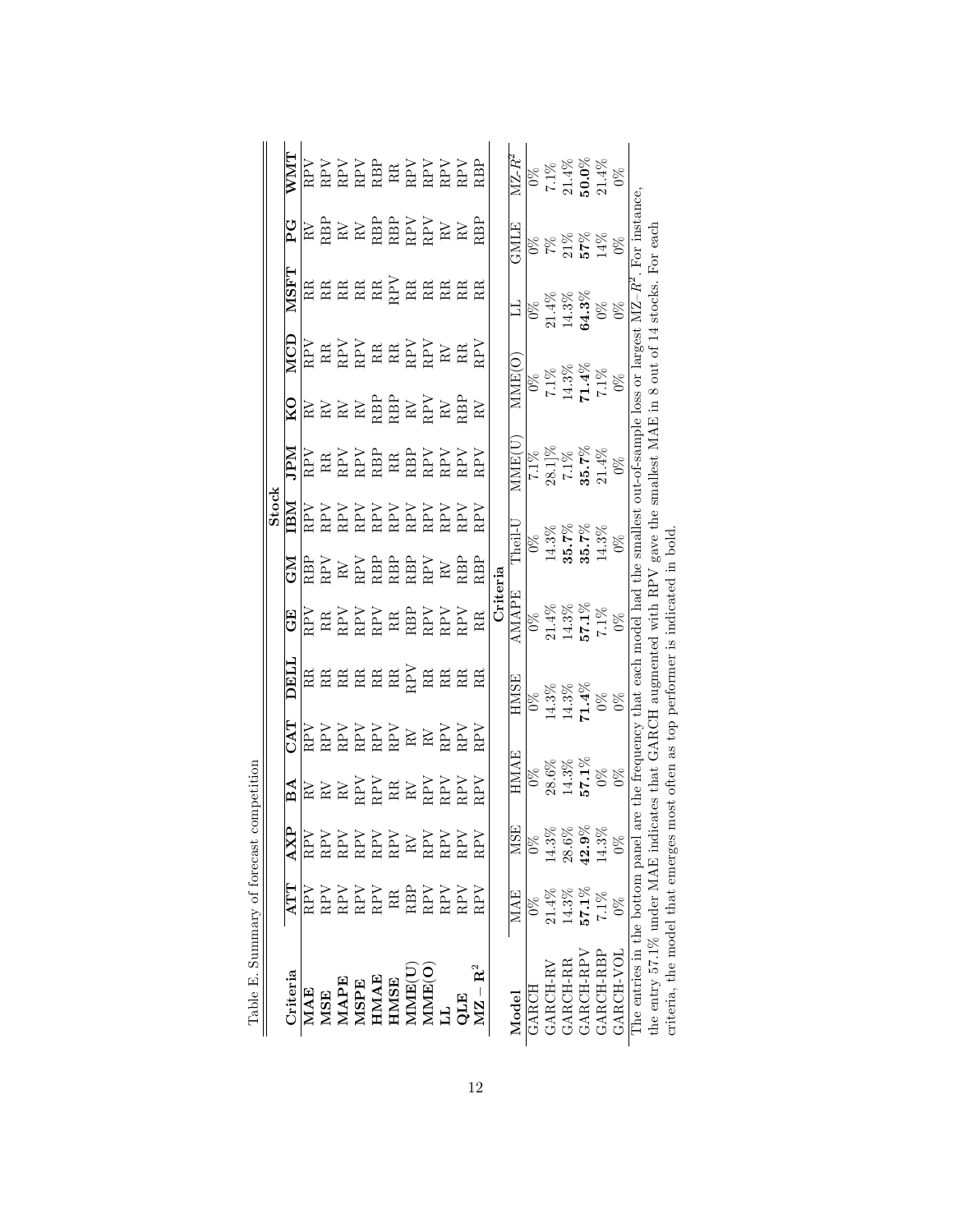|            |                                                                                                                              |                   |              |      |      | Forecast            | accuracy | measures |          |        |          |        |
|------------|------------------------------------------------------------------------------------------------------------------------------|-------------------|--------------|------|------|---------------------|----------|----------|----------|--------|----------|--------|
| Stock      | Model                                                                                                                        | 囜<br>ΚN           | 冚<br>σġ<br>≍ | HMAE | HMSI | $\Delta \text{MAP}$ | TheiL    | U<br>MME | ೦<br>MME | E      | ⊡<br>GNL | MZ-R   |
|            | GARCH                                                                                                                        | ు                 |              |      |      |                     |          |          |          |        |          |        |
|            | GARCH-R                                                                                                                      |                   |              |      |      |                     |          |          |          |        |          |        |
|            | GARCH-R                                                                                                                      | ນຕ                |              |      |      |                     |          |          |          |        |          |        |
| <b>ATT</b> | GARCH-R                                                                                                                      |                   |              |      |      |                     |          |          |          |        |          |        |
|            | GARCH-RBI                                                                                                                    |                   |              |      |      |                     |          |          |          |        |          |        |
|            | ్<br>GARCH-V                                                                                                                 |                   |              |      |      |                     |          |          |          |        |          |        |
|            | COMBINED                                                                                                                     |                   |              |      |      |                     |          |          |          |        |          |        |
|            | GARCH                                                                                                                        |                   |              |      |      |                     |          |          |          |        |          |        |
|            | GARCH-R                                                                                                                      |                   |              |      |      |                     |          |          |          |        |          |        |
|            | GARCH-R                                                                                                                      |                   |              |      |      |                     |          |          |          |        |          |        |
| <b>AXP</b> | GARCH-RI                                                                                                                     |                   |              |      |      |                     |          |          |          |        |          |        |
|            | GARCH-RBI                                                                                                                    |                   |              |      |      |                     |          |          |          |        |          |        |
|            | ನ<br>GARCH-V                                                                                                                 |                   |              |      |      |                     |          |          |          |        |          |        |
|            | COMBINED                                                                                                                     | $\sim$            |              |      |      |                     |          |          |          | $\sim$ |          | $\sim$ |
|            | <b>GARCH</b>                                                                                                                 |                   |              |      |      |                     |          |          |          |        |          |        |
|            | GARCH-R                                                                                                                      |                   |              |      |      |                     |          |          |          | $\sim$ |          |        |
|            | GARCH-RI                                                                                                                     |                   |              |      |      |                     |          |          |          |        |          |        |
| BA         | ๔<br>GARCH-RI                                                                                                                | $\sim$            |              |      |      | $\sim$              | $\sim$   |          |          |        |          |        |
|            | GARCH-RBP                                                                                                                    | ొ                 |              |      |      |                     |          |          |          |        |          |        |
|            | ā<br>GARCH-V                                                                                                                 |                   |              |      |      | ⊂                   |          |          |          |        |          |        |
|            | $\Box$<br><b>COMBINE</b>                                                                                                     | ಅ                 |              |      |      |                     |          |          |          |        |          |        |
|            | <b>GARCH</b>                                                                                                                 | ు                 |              |      |      | ు                   |          |          |          |        |          |        |
|            | <b>GARCH-RV</b>                                                                                                              | ొ                 |              |      |      | ొ                   |          |          |          |        |          | ొ      |
|            | GARCH-RI                                                                                                                     | ഹ                 |              |      |      | ນລ                  |          |          |          |        |          |        |
| CAT        | GARCH-RI                                                                                                                     | $\sim$            |              |      |      |                     |          |          |          |        |          |        |
|            | GARCH-RBF                                                                                                                    |                   |              |      |      |                     |          |          |          |        |          |        |
|            | ö<br>GARCH-V                                                                                                                 |                   |              |      |      |                     |          |          |          |        |          |        |
|            | COMBINED                                                                                                                     |                   |              |      |      |                     |          |          |          |        |          |        |
|            | GARCH                                                                                                                        |                   |              |      |      |                     |          |          |          |        |          |        |
|            | GARCH-R                                                                                                                      |                   |              |      |      |                     |          |          |          |        |          |        |
|            | GARCH-RI                                                                                                                     |                   |              |      |      | N                   |          |          |          |        |          |        |
| DELL       | GARCH-RI                                                                                                                     |                   |              |      |      | ో                   |          |          |          |        |          |        |
|            | È<br>GARCH-RI                                                                                                                |                   |              |      |      |                     |          |          |          |        |          |        |
|            | ਠ<br>GARCH-V                                                                                                                 |                   |              |      |      |                     |          |          |          |        |          |        |
|            | COMBINED                                                                                                                     |                   |              |      |      |                     |          |          |          |        | $\sim$   |        |
|            | <b>GARCH</b>                                                                                                                 | ు                 |              |      |      | ເລ                  |          |          |          |        |          |        |
|            | GARCH-R                                                                                                                      | ొ                 |              |      |      | $\sim$              |          |          |          |        |          |        |
|            | GARCH-RR                                                                                                                     | ıп                |              |      |      | ో                   |          |          |          |        |          |        |
| 日<br>じ     | GARCH-RI                                                                                                                     |                   |              |      |      |                     |          |          |          |        |          |        |
|            | GARCH-RBP                                                                                                                    |                   |              |      |      | ణ                   |          |          |          | $\sim$ |          |        |
|            | ਨ<br>GARCH-V                                                                                                                 |                   |              |      |      |                     |          |          |          |        |          |        |
|            | <b>COMBINED</b>                                                                                                              | $\mathbf{\Omega}$ |              |      |      |                     |          |          |          |        |          |        |
|            | Number 1 to 7 stands for the rank of the models according to their forecast performance, 1 denotes the best and 7 the worst. |                   |              |      |      |                     |          |          |          |        |          |        |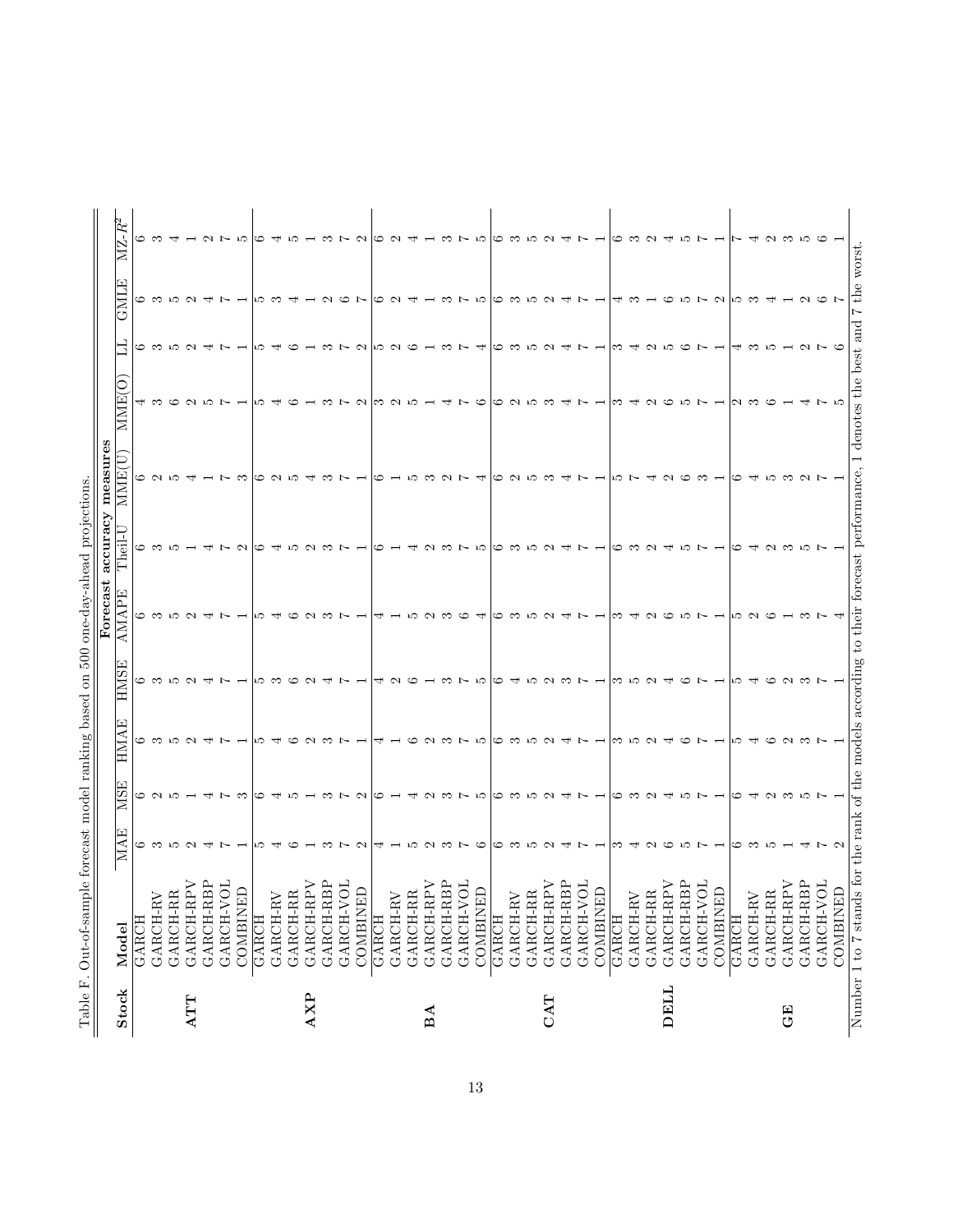| Table F. Model ranking by forecast accuracy<br>Stock |                                                                                               |               |                |                           |                            | Forecast                  | accuracy                         | measures                      |                                                                                                                                                                                                                                                                                                                  |                                                                                                                                                                                                                                                                                                                                                                                                                                                                                 |                                               |                          |
|------------------------------------------------------|-----------------------------------------------------------------------------------------------|---------------|----------------|---------------------------|----------------------------|---------------------------|----------------------------------|-------------------------------|------------------------------------------------------------------------------------------------------------------------------------------------------------------------------------------------------------------------------------------------------------------------------------------------------------------|---------------------------------------------------------------------------------------------------------------------------------------------------------------------------------------------------------------------------------------------------------------------------------------------------------------------------------------------------------------------------------------------------------------------------------------------------------------------------------|-----------------------------------------------|--------------------------|
|                                                      | Model                                                                                         | 囜<br>MA.      | ⊡<br>S<br>Ż    | 囜<br>⋖<br>HM <sub>1</sub> | <b>HMS</b>                 | ㅁ<br>$\Delta$<br>MA.<br>⋖ | $\overline{\phantom{a}}$<br>iei. | MME                           | C<br><b>NNE</b>                                                                                                                                                                                                                                                                                                  |                                                                                                                                                                                                                                                                                                                                                                                                                                                                                 | 囜<br>GNL                                      | œ<br>$MZ$ -.             |
| GARCH                                                |                                                                                               |               |                |                           |                            |                           | ೂ ಈ                              |                               |                                                                                                                                                                                                                                                                                                                  |                                                                                                                                                                                                                                                                                                                                                                                                                                                                                 |                                               |                          |
|                                                      |                                                                                               | ro co L       |                | <b>カンアッ</b>               |                            | ഥ ന ∟                     |                                  | ഥ ന ∟                         | ro co L                                                                                                                                                                                                                                                                                                          | ro co la co                                                                                                                                                                                                                                                                                                                                                                                                                                                                     | r w v                                         | ro 4                     |
|                                                      | $\begin{array}{c} \texttt{GARCH-RV} \\ \texttt{GARCH-RR} \end{array}$                         |               |                |                           |                            |                           |                                  |                               |                                                                                                                                                                                                                                                                                                                  |                                                                                                                                                                                                                                                                                                                                                                                                                                                                                 |                                               | ూ                        |
|                                                      | GARCH-RPV                                                                                     |               |                |                           | <b>ち い レ シ 斗</b>           |                           | <b>െ</b> ന                       | ┯                             | $\mathbf{\Omega}$                                                                                                                                                                                                                                                                                                |                                                                                                                                                                                                                                                                                                                                                                                                                                                                                 |                                               |                          |
|                                                      | GARCH-RBP                                                                                     | പ ന           | ちょて ク こ の ー    | ⊣                         |                            | 5 5 6 7 7                 |                                  | $\sim$ $\circ$                |                                                                                                                                                                                                                                                                                                                  |                                                                                                                                                                                                                                                                                                                                                                                                                                                                                 | $\sim$ $\sim$                                 | $\sim$ $ \sim$           |
|                                                      | GARCH-VOL                                                                                     |               |                | ಅ                         | ಂ                          |                           | ಲ                                |                               | ಅ                                                                                                                                                                                                                                                                                                                | ಲ                                                                                                                                                                                                                                                                                                                                                                                                                                                                               |                                               |                          |
|                                                      | $\mathop{\rm ED}\nolimits$<br>COMBIN                                                          |               |                |                           |                            |                           |                                  |                               |                                                                                                                                                                                                                                                                                                                  |                                                                                                                                                                                                                                                                                                                                                                                                                                                                                 |                                               | ా                        |
|                                                      | GARCH                                                                                         | ు             |                |                           | ు                          | ం                         |                                  |                               |                                                                                                                                                                                                                                                                                                                  | LO                                                                                                                                                                                                                                                                                                                                                                                                                                                                              |                                               | అ                        |
|                                                      | $\begin{array}{c} \texttt{GARCH-RV} \\ \texttt{GARCH-RR} \end{array}$                         | ొ             | <u>ວ ຕ ມ ຕ</u> | ਚਾ                        |                            | $\overline{a}$            |                                  |                               |                                                                                                                                                                                                                                                                                                                  | ొ                                                                                                                                                                                                                                                                                                                                                                                                                                                                               | ဟက္                                           |                          |
|                                                      |                                                                                               | ro.           |                |                           | ഹ                          |                           | ഹ                                | ഹ                             |                                                                                                                                                                                                                                                                                                                  |                                                                                                                                                                                                                                                                                                                                                                                                                                                                                 |                                               | ಌ                        |
|                                                      | GARCH-RPV                                                                                     |               |                |                           |                            |                           | $\sim$                           | $\sim$                        |                                                                                                                                                                                                                                                                                                                  |                                                                                                                                                                                                                                                                                                                                                                                                                                                                                 |                                               |                          |
|                                                      |                                                                                               |               |                |                           |                            |                           |                                  | ₩                             |                                                                                                                                                                                                                                                                                                                  |                                                                                                                                                                                                                                                                                                                                                                                                                                                                                 |                                               |                          |
|                                                      |                                                                                               | $\sim$        |                | <b>ちりこうしょ</b>             | $\sim$ $\sim$ $\sim$ $-$   |                           |                                  |                               |                                                                                                                                                                                                                                                                                                                  | $ \sim$ $\sim$ $\sim$                                                                                                                                                                                                                                                                                                                                                                                                                                                           | $ \alpha$ $\sim$ $\infty$                     | QDFH                     |
|                                                      | $\begin{array}{c} \texttt{GARCH-RBP} \\ \texttt{GARCH-VDL} \\ \texttt{COMBINED} \end{array}$  |               | コレコ            |                           |                            | $R \cup R \cup R$         |                                  | $\overline{r}$ $\overline{r}$ | $\sim \infty$                                                                                                                                                                                                                                                                                                    |                                                                                                                                                                                                                                                                                                                                                                                                                                                                                 |                                               |                          |
|                                                      | <b>GARCH</b>                                                                                  |               |                |                           |                            |                           |                                  |                               |                                                                                                                                                                                                                                                                                                                  |                                                                                                                                                                                                                                                                                                                                                                                                                                                                                 |                                               |                          |
|                                                      | GARCH-RV                                                                                      | ం ఌ           | $\circ$ က — က  |                           |                            |                           | မ n လ က                          | $\omega$ 4                    | $\circ$ 10 $\circ$ 10 $\circ$ 11 $\circ$ 11 $\circ$ 11 $\circ$ 11 $\circ$ 11 $\circ$ 11 $\circ$ 11 $\circ$ 11 $\circ$ 11 $\circ$ 11 $\circ$ 11 $\circ$ 11 $\circ$ 11 $\circ$ 11 $\circ$ 11 $\circ$ 11 $\circ$ 11 $\circ$ 11 $\circ$ 11 $\circ$ 11 $\circ$ 11 $\circ$ 11 $\circ$ 11 $\circ$ 11 $\circ$ 11 $\circ$ | ဟြ က —ျ                                                                                                                                                                                                                                                                                                                                                                                                                                                                         | ဟြ က —ျ                                       | ပေ I ဘက္က —              |
|                                                      |                                                                                               |               |                |                           |                            |                           |                                  | $\sim$                        |                                                                                                                                                                                                                                                                                                                  |                                                                                                                                                                                                                                                                                                                                                                                                                                                                                 |                                               |                          |
|                                                      |                                                                                               |               |                |                           |                            |                           |                                  | ഹ                             |                                                                                                                                                                                                                                                                                                                  |                                                                                                                                                                                                                                                                                                                                                                                                                                                                                 |                                               |                          |
|                                                      | GARCH-RR<br>GARCH-RR<br>GARCH-RBP<br>GARCH-VOL<br>GARCH-VOL                                   |               |                | にっこししアム                   |                            |                           |                                  |                               | こと4                                                                                                                                                                                                                                                                                                              | $\overline{\phantom{0}}$ $\overline{\phantom{0}}$ $\overline{\phantom{0}}$ $\overline{\phantom{0}}$ $\overline{\phantom{0}}$ $\overline{\phantom{0}}$ $\overline{\phantom{0}}$ $\overline{\phantom{0}}$ $\overline{\phantom{0}}$ $\overline{\phantom{0}}$ $\overline{\phantom{0}}$ $\overline{\phantom{0}}$ $\overline{\phantom{0}}$ $\overline{\phantom{0}}$ $\overline{\phantom{0}}$ $\overline{\phantom{0}}$ $\overline{\phantom{0}}$ $\overline{\phantom{0}}$ $\overline{\$ |                                               | $\overline{\phantom{a}}$ |
|                                                      |                                                                                               | $U \cup U$    |                |                           |                            |                           | $\sim$                           |                               |                                                                                                                                                                                                                                                                                                                  |                                                                                                                                                                                                                                                                                                                                                                                                                                                                                 |                                               |                          |
|                                                      | $\mathop{\rm ED}\nolimits$<br>COMBIN                                                          |               | 4 アクラー じさひて 4  |                           | 19 4 5 1 m 7 2 5 1 6 2 m 7 | てるりましつていてしょうこく            |                                  | $\infty$ $\sim$ $ \infty$ $-$ |                                                                                                                                                                                                                                                                                                                  |                                                                                                                                                                                                                                                                                                                                                                                                                                                                                 | 1200000000000                                 | $\sim$ $\sim$            |
|                                                      | GARCH                                                                                         | ు             |                | ⇥                         |                            |                           | ు                                |                               |                                                                                                                                                                                                                                                                                                                  |                                                                                                                                                                                                                                                                                                                                                                                                                                                                                 |                                               | అ                        |
|                                                      | GARCH-RV                                                                                      |               |                | 1623757351264             |                            |                           |                                  |                               | $\sim$ $\sim$                                                                                                                                                                                                                                                                                                    | $\circ$ - $\circ$ $\circ$ $\circ$ $\circ$                                                                                                                                                                                                                                                                                                                                                                                                                                       |                                               |                          |
|                                                      | GARCH-RR                                                                                      | ഹ             |                |                           |                            |                           | ഹ                                | ഹ                             |                                                                                                                                                                                                                                                                                                                  |                                                                                                                                                                                                                                                                                                                                                                                                                                                                                 |                                               |                          |
|                                                      |                                                                                               | ొ             |                |                           |                            |                           |                                  |                               |                                                                                                                                                                                                                                                                                                                  |                                                                                                                                                                                                                                                                                                                                                                                                                                                                                 |                                               | ಌ                        |
|                                                      | $\begin{array}{c} \texttt{GARCH-RPV} \\ \texttt{GARCH-RBP} \\ \texttt{GARCH-VOL} \end{array}$ | $\sim$ $\sim$ |                |                           |                            |                           | $\sim$ $\sim$                    | $\sim$ $\sim$                 | ొ                                                                                                                                                                                                                                                                                                                |                                                                                                                                                                                                                                                                                                                                                                                                                                                                                 |                                               | $\sim$ $\sim$            |
|                                                      |                                                                                               |               |                |                           |                            |                           |                                  |                               | $\sim$                                                                                                                                                                                                                                                                                                           |                                                                                                                                                                                                                                                                                                                                                                                                                                                                                 |                                               |                          |
|                                                      | $\Xi$<br>COMBIN                                                                               | ₩             |                |                           | ਚਾ                         | ਚਾ                        |                                  | ₩                             | ഹ                                                                                                                                                                                                                                                                                                                | $\overline{\phantom{a}}$                                                                                                                                                                                                                                                                                                                                                                                                                                                        |                                               | r.                       |
|                                                      | GARCH                                                                                         | ం             |                |                           |                            |                           | ం                                |                               | $\sim$ $\sim$                                                                                                                                                                                                                                                                                                    |                                                                                                                                                                                                                                                                                                                                                                                                                                                                                 |                                               |                          |
|                                                      | GARCH-RV<br>GARCH-RR                                                                          | ഹ             |                |                           | ↽                          | രഥ                        | ഹ                                | $\sim$                        |                                                                                                                                                                                                                                                                                                                  |                                                                                                                                                                                                                                                                                                                                                                                                                                                                                 |                                               |                          |
|                                                      |                                                                                               |               |                |                           |                            | ᡪ                         |                                  |                               | ಅ                                                                                                                                                                                                                                                                                                                | $\circ$ 10 $\circ$ 10 $\circ$ 11 $\circ$ 11 $\circ$ 11 $\circ$ 11 $\circ$ 11 $\circ$ 11 $\circ$ 11 $\circ$ 11 $\circ$ 11 $\circ$ 11 $\circ$ 11 $\circ$ 11 $\circ$ 11 $\circ$ 11 $\circ$ 11 $\circ$ 11 $\circ$ 11 $\circ$ 11 $\circ$ 11 $\circ$ 11 $\circ$ 11 $\circ$ 11 $\circ$ 11 $\circ$ 11 $\circ$ 11 $\circ$                                                                                                                                                                | $\circ$ $\circ$ $\circ$ $\rightarrow$ $\circ$ |                          |
|                                                      | GARCH-RPV                                                                                     |               |                |                           |                            |                           |                                  |                               |                                                                                                                                                                                                                                                                                                                  |                                                                                                                                                                                                                                                                                                                                                                                                                                                                                 |                                               |                          |
|                                                      | GARCH-RBP<br>GARCH-VOL                                                                        |               |                |                           |                            | $ \infty$ $\sim$          |                                  | ొ                             |                                                                                                                                                                                                                                                                                                                  | $\overline{ }$                                                                                                                                                                                                                                                                                                                                                                                                                                                                  |                                               |                          |
|                                                      |                                                                                               |               | にちりひょう         |                           | $m - N$ $\omega$ $m$       |                           |                                  | ဟော ဟော                       |                                                                                                                                                                                                                                                                                                                  | $\sim \infty$                                                                                                                                                                                                                                                                                                                                                                                                                                                                   | 357                                           | <b>いちワーコア</b> キ          |
|                                                      | E<br>COMBIN                                                                                   |               |                |                           |                            |                           |                                  |                               |                                                                                                                                                                                                                                                                                                                  |                                                                                                                                                                                                                                                                                                                                                                                                                                                                                 |                                               |                          |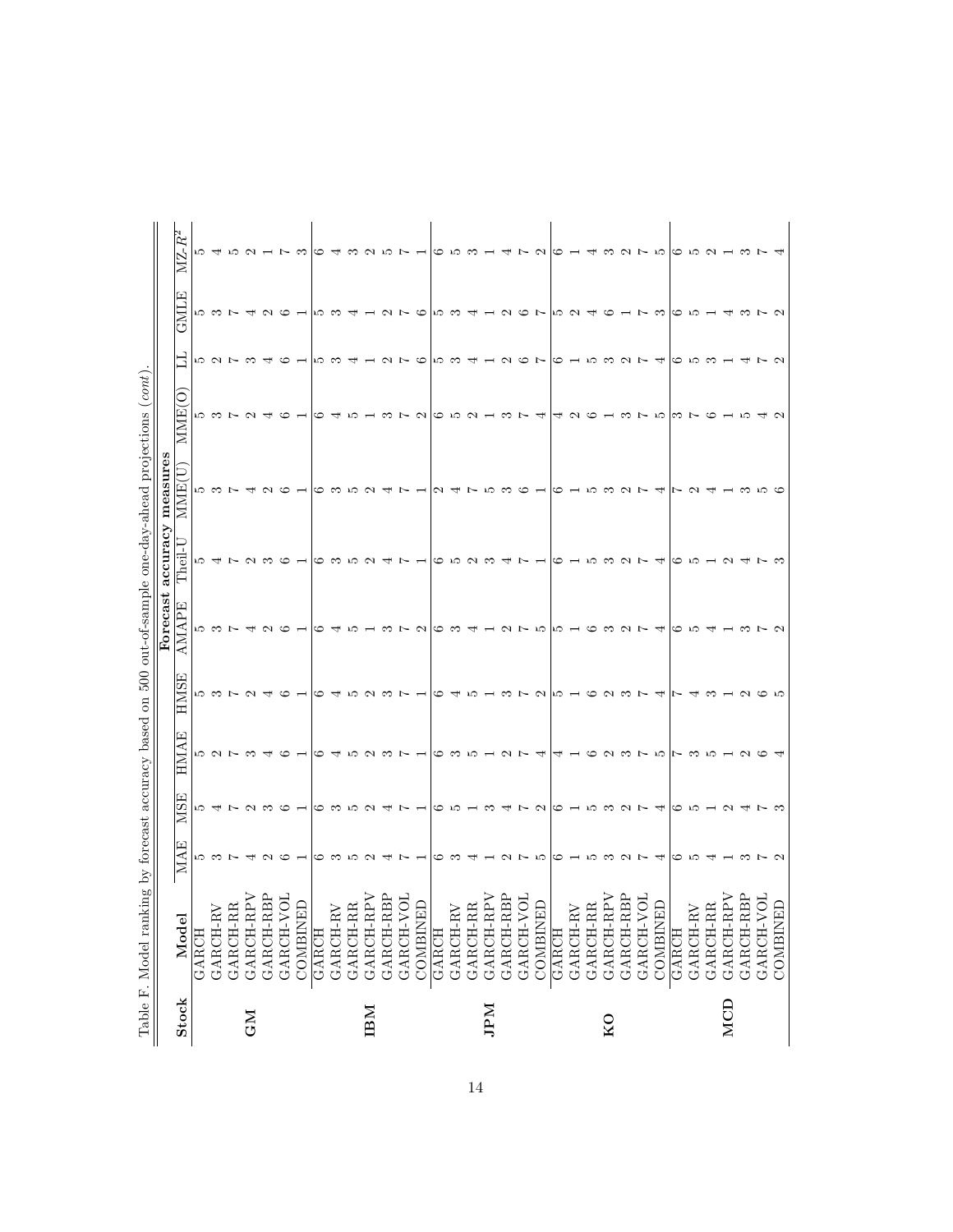|                                                                                                         | $\mathbb{M}\mathrm{Z\text{-}R}^2$<br>Ę<br>GMI | ≌<br>ు | Ω۵       | c        | ∽                                                                                             |  | c                                                                                                                                                                                                                                                                                                                                                              | مد | ಌ  |        | c | r | ం       | مد | ∽ |    | c                 |   |           |          |
|---------------------------------------------------------------------------------------------------------|-----------------------------------------------|--------|----------|----------|-----------------------------------------------------------------------------------------------|--|----------------------------------------------------------------------------------------------------------------------------------------------------------------------------------------------------------------------------------------------------------------------------------------------------------------------------------------------------------------|----|----|--------|---|---|---------|----|---|----|-------------------|---|-----------|----------|
|                                                                                                         | MME <sup>(</sup><br>$\mathrm{MME}$ (          |        | 15       | c        |                                                                                               |  |                                                                                                                                                                                                                                                                                                                                                                |    |    |        |   |   | 17<br>ಌ |    |   |    |                   |   | c         |          |
|                                                                                                         | accuracy measures<br>$\rm The il- U$          |        |          |          |                                                                                               |  |                                                                                                                                                                                                                                                                                                                                                                |    |    |        |   |   |         |    |   |    |                   |   |           |          |
|                                                                                                         | Forecast<br>AMAPE                             |        |          |          |                                                                                               |  |                                                                                                                                                                                                                                                                                                                                                                |    |    |        |   | ŗ | S       |    |   |    |                   |   |           |          |
|                                                                                                         | HMSE                                          | ు      | π        |          |                                                                                               |  |                                                                                                                                                                                                                                                                                                                                                                |    |    |        |   |   |         |    |   |    |                   |   |           |          |
|                                                                                                         | HMAE                                          | ు      | Ω۵       |          | ಌ                                                                                             |  |                                                                                                                                                                                                                                                                                                                                                                |    |    |        | ణ | ľ | مد      |    |   |    |                   | ణ | ນລ        |          |
|                                                                                                         | <b>MSE</b>                                    |        |          |          |                                                                                               |  |                                                                                                                                                                                                                                                                                                                                                                |    | ນລ | C<br>J |   | r |         |    |   | مد | $\mathbf{\Omega}$ |   |           |          |
|                                                                                                         | MAE                                           |        | ນລ       |          |                                                                                               |  |                                                                                                                                                                                                                                                                                                                                                                |    |    |        |   |   | ممد     |    |   |    |                   |   |           |          |
| Table F. Model ranking by forecast accuracy based on 500 out-of-sample one-day-ahead projections (cont) | Stock Model                                   | GARCH  | GARCH-RV | GARCH-RR | $\begin{array}{c} \texttt{GARCH-RPV} \\ \texttt{GARCH-RBP} \\ \texttt{GARCH-VOL} \end{array}$ |  | $\begin{tabular}{c c} \multicolumn{4}{c}{\text{COMBIND}}\\ \hline \text{GART-HW} \\ \text{GART-HR} \\ \text{GART-HW} \\ \text{GART-HW} \\ \text{GART-HW} \\ \text{GART-HW} \\ \text{GART-HW} \\ \text{GART-HW} \\ \text{GART-HW} \\ \text{GART-HW} \\ \text{GART-HW} \\ \text{GART-HW} \\ \text{GART-HW} \\ \text{GART-HW} \\ \text{GART-HW} \\ \end{tabular}$ |    |    |        |   |   |         |    |   |    |                   |   | GARCH-VOL | COMBINED |
|                                                                                                         |                                               |        |          |          | <b>MSFT</b>                                                                                   |  |                                                                                                                                                                                                                                                                                                                                                                |    |    | DC,    |   |   |         |    |   |    | <b>NNA</b>        |   |           |          |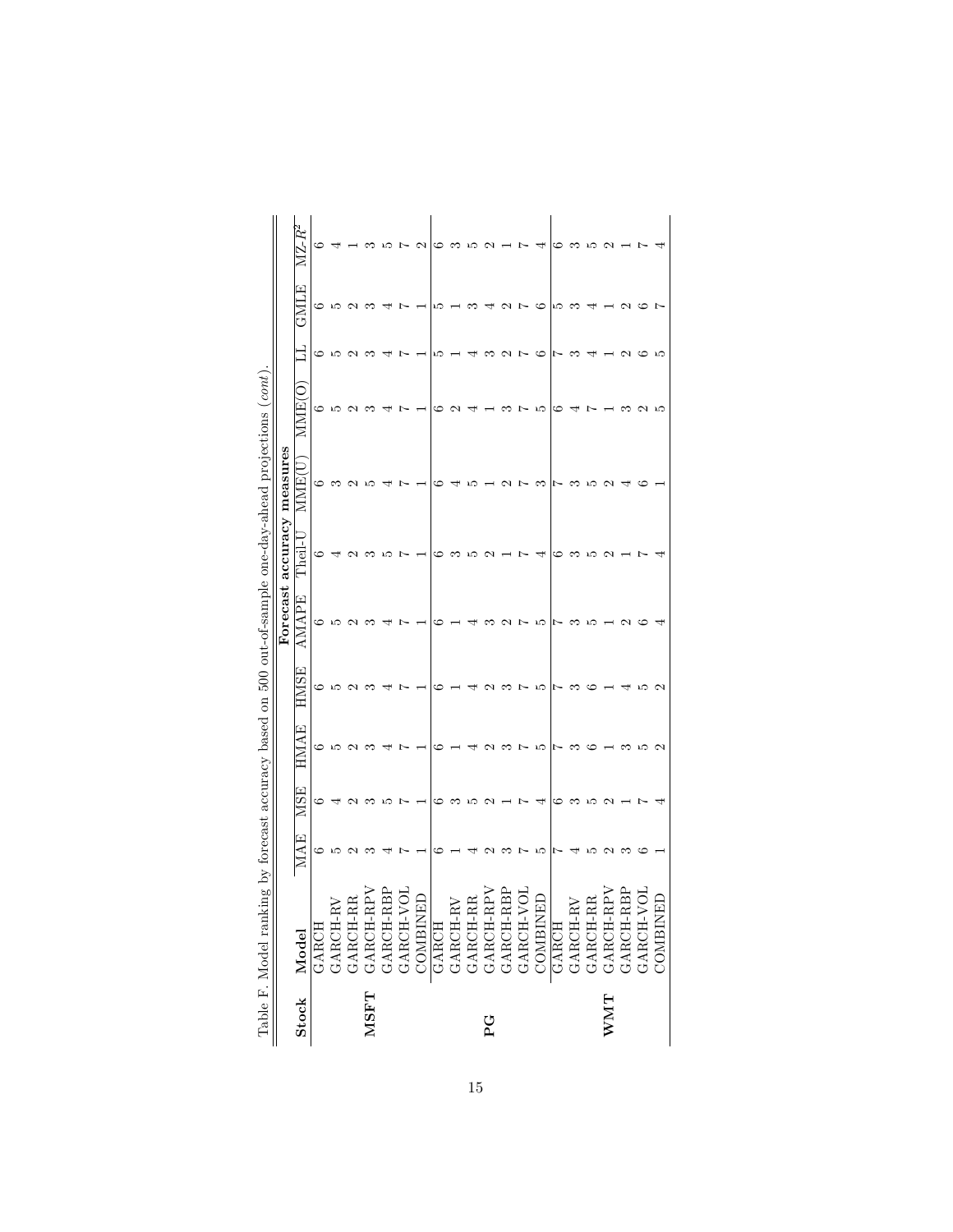|             | тачу Сильмиру с совержание в совержание в совержание полнительно совержания полности. Они с Оли Сильмиру с совержание полнительно совержания полнительно совержания совержания полнительно совержания полнительно совержания |        |            |                               |             |                            |           |                                      |         |         |             |
|-------------|------------------------------------------------------------------------------------------------------------------------------------------------------------------------------------------------------------------------------|--------|------------|-------------------------------|-------------|----------------------------|-----------|--------------------------------------|---------|---------|-------------|
|             |                                                                                                                                                                                                                              |        |            |                               |             | Forecast accuracy measures |           |                                      |         |         |             |
| Stock       | Model                                                                                                                                                                                                                        | MAE    | <b>MSE</b> | <b>HMAE</b>                   | <b>HMSE</b> | AMAPE                      | $Then-1$  | <b>MME(U</b>                         |         |         | <b>HINE</b> |
|             |                                                                                                                                                                                                                              |        |            | <b>I5min-based estimators</b> |             |                            |           | volatility proxy: sum of 15min       | squared | returns |             |
|             | GARCH                                                                                                                                                                                                                        | 1.8452 | 6.1452     | 1.0725                        | 2.6368      |                            | 0.9699    | 16.2367                              | 6.3406  |         | 2.0727      |
|             | GARCH-RV                                                                                                                                                                                                                     | 1.4895 | 4.5613     | 0.8488                        | 1.7772      | 0.2512                     | 0.7199    | 12.1175                              | 4.4958  | 0.4711  | 2.0188      |
|             | GARCH-RI                                                                                                                                                                                                                     | 1.5945 | 4.7522     | 0.9262                        | 2.0242      | 0.2653                     | 0.7500    | 12.0351                              | 5.0393  | 0.5135  | 2.0297      |
| CAT         | GARCH-RPV                                                                                                                                                                                                                    | .4475  | 4.2501     | 0.7881                        | 1.4891      | 0.2439                     | 0.6707    | 10.4625                              | 1.3105  | 0.4288  | 2.0052      |
|             | GARCH-RBP                                                                                                                                                                                                                    | 1.4760 | 4.3446     | 0.8266                        | 1.6234      | 0.2499                     | 0.6857    | 10.7070                              | 4.3567  | 0.4538  | 2.0126      |
|             | GARCH-VOL                                                                                                                                                                                                                    | 2.3252 | 9.0130     | 1.4416                        | 6.2737      | 0.3297                     | 1.4225    | 19.1205                              | 9.9885  | 0.8400  | 2.1336      |
|             | $Beneft$ $(\%)$                                                                                                                                                                                                              | 21.58  | 30.84      | 26.52                         | 43.53       | 16.76                      | 30.84     | 35.56                                | 32.02   | 31.19   | 3.26        |
|             | GARCH                                                                                                                                                                                                                        | 2.2002 | 10.503     | 1.1857                        | 3.6009      | 0.3030                     | 1.1680    | 25.0551                              | 10.1579 | 0.6828  | 2.1647      |
|             | GARCH-RV                                                                                                                                                                                                                     | 1.7947 | 7.2930     | 0.9021                        | 2.0557      | 0.2622                     | 0.8111    | 16.2483                              | 6.9558  | 0.4980  | 2.1042      |
|             | GARCH-RR                                                                                                                                                                                                                     | 1.8134 | 7.1194     | 0.9143                        | 2.0353      | 0.2652                     | 0.7918    | 16.7347                              | 7.1029  | 0.4984  | 2.1014      |
| <b>NSFT</b> | GARCH-RPV                                                                                                                                                                                                                    | 1.7444 | 6.7196     | 0.8434                        | 1.6794      | 0.2551                     | 0.7473    | 16.3173                              | 6.3318  | 0.4566  | 2.0894      |
|             | GARCH-RBP<br>GARCH-VOL                                                                                                                                                                                                       | 1.7291 | 6.7928     | 0.8549                        | 1.8312      | 0.2554                     | 0.7555    | 16.1334                              | 6.5660  | 0.4651  | 2.0922      |
|             | GARCH-VO                                                                                                                                                                                                                     | 3.6935 | 21.3694    | 2.0386                        | 9.7979      | 0.3978                     | 2.3763    | 33.2459                              | 23.4384 | 1.2074  | 2.3086      |
|             | Beneft(S <sub>0</sub> )                                                                                                                                                                                                      | 21.41  | 36.03      | 28.86                         | 53.36       | 15.81                      | 36.02     | 35.61                                | 37.67   | 33.13   | 3.48        |
|             |                                                                                                                                                                                                                              |        | $30min$ -  | $_{\text{based est}}$         | mators      | volatilit                  | roxy: sum | $\overline{\text{of } 30 \text{mi}}$ | squarec | returns |             |
|             | GARCH                                                                                                                                                                                                                        | 2.1018 | 8.7908     | 1.2671                        | 4.0111      | 0.3202                     | 1987.0    | 24.3994                              | 7.5443  | 0.771   | 2.1185      |
|             | GARCH-RV                                                                                                                                                                                                                     | 1.8281 | 7.1560     | 1.0595                        | 2.9427      | 0.2904                     | 0.6379    | 18.8075                              | 5.9769  | 0.6291  | 2.0688      |
|             | GARCH-RR                                                                                                                                                                                                                     | 1.8580 | 7.1819     | 1.0976                        | 3.1335      | 0.2938                     | 0.6403    | 19.8798                              | 6.2230  | 0.6467  | 2.0710      |
| CAT         | GARCH-RPV<br>GARCH-RBP                                                                                                                                                                                                       | .7829  | 7.0134     | 0.9924                        | 2.6561      | 0.2829                     | 0.6250    | 17.9472                              | 5.6571  | 0.5885  | 2.0596      |
|             |                                                                                                                                                                                                                              | 1.8408 | 7.2984     | 1.0803                        | 3.2576      | 0.2918                     | 0.6506    | 19.8291                              | 6.0669  | 0.6416  | 2.0741      |
|             | GARCH-V                                                                                                                                                                                                                      | 2.5615 | 11.6055    | 1.6429                        | 8.0610      | 0.3538                     | 1.0352    | 26.0878                              | 11.3587 | 0.9825  | 2.1753      |
|             | $Beneft$ $(\%)$                                                                                                                                                                                                              | 15.17  | 20.22      | 21.68                         | 33.78       | 11.65                      | 20.29     | 26.44                                | 25.03   | 23.68   | 2.78        |
|             | <b>GARCH</b>                                                                                                                                                                                                                 | 2.3166 | 11.2329    | 1.4395                        | 5.9148      | 0.3261                     | 0.9939    | 27.4053                              | 10.8263 | 0.8435  | 2.1550      |
|             | GARCH-RV                                                                                                                                                                                                                     | 1.9299 | 8.3523     | 1.0841                        | 3.3056      | 0.2849                     | 0.7394    | 18.5342                              | 8062.2  | 0.6230  | 2.0887      |
|             | GARCH-RR                                                                                                                                                                                                                     | .9724  | 8.1171     | 1.1455                        | 3.6760      | 0.2934                     | 0.7184    | 18.6099                              | 7.9044  | 0.6507  | 2.0920      |
| <b>NSFT</b> | GARCH-RPV                                                                                                                                                                                                                    | .8926  | 7.6060     | 1.0737                        | 3.2706      | 0.2828                     | 0.6733    | 16.9271                              | 7.1985  | 0.6108  | 2.0811      |
|             | GARCH-RBP                                                                                                                                                                                                                    | 9519   | 8.1193     | 1.1403                        | 3.7236      | 0.2903                     | 0.7187    | 17.4053                              | 8.0002  | 0.6503  | 2.0915      |
|             | GARCH-VOL                                                                                                                                                                                                                    | 1.7655 | 22.1015    | 2.3966                        | 6.9093      | 0.4142                     | 1.9560    | 34.4497                              | 24.1989 | 1.3966  | 2.2982      |
|             | Benefit $(\%)$                                                                                                                                                                                                               | 8.30   | 32.29      | 25.41                         | 44.70       | 3.28                       | 32.26     | 38.23                                | 33.51   | 27.59   | 3.43        |
|             | The variable of interest is the daily conditional variance of returns proxied by the sum of 15-min or 30-min squared returns                                                                                                 |        |            |                               |             |                            |           |                                      |         |         |             |

volatility estimators Table G. Out-of-sample forecast evaluation: 15min- and 30min-based nonparametric volatility estimators Σ,  $20min$  $-15$ min  $max_{i}$ Table G. Out-of-sample for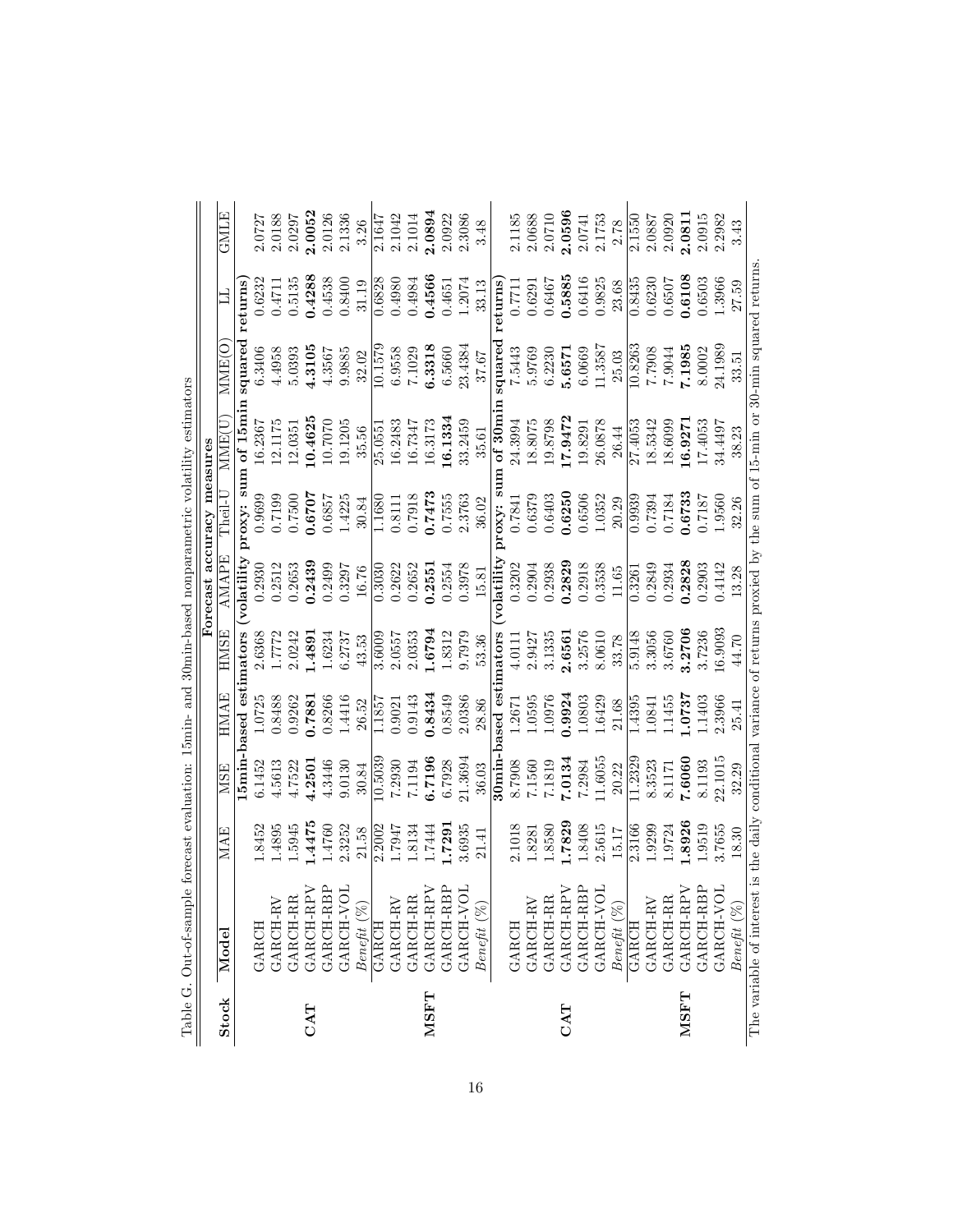|              |                        |        |                      |                        |             |              | Forecast accuracy measures                     |              |              |          |        |
|--------------|------------------------|--------|----------------------|------------------------|-------------|--------------|------------------------------------------------|--------------|--------------|----------|--------|
| <b>Stock</b> | Model                  | MAE    | <b>MSE</b>           | <b>HMAE</b>            | <b>HMSE</b> | <b>AMAPE</b> | Then 1                                         | <b>MME(U</b> | <b>MME(O</b> |          | GMLE   |
|              |                        |        |                      | 15min-based estimators |             |              | volatility proxy: sum of 15min squared returns |              |              |          |        |
|              | GARCH                  | 2.6086 | 12.4931              | 0.9836                 | 2.3056      | 0.2796       | 1.0357                                         | 20.7275      | 13.5062      | 0.5475   | 2.3486 |
|              | GARCH-RV               | 2.4917 | 11.5091              | 0.9393                 | 1.9903      | 0.2723       | 0.9558                                         | 22.3038      | 12.2819      | 1.5077   | 2.3322 |
|              | GARCH-RR               | 2.5436 | 11.2070              | 0.9616                 | 2.0502      | 0.2767       | 0.9275                                         | 19.0468      | 12.2937      | 0.5179   | 2.3343 |
| DELL         | GARCH-RPN              | 2.5737 | 11.4780              | 0.9467                 | 1.9951      | 0.2766       | 0.9528                                         | 17.2454      | 12.9164      | 0.5152   | 2.3361 |
|              | GARCH-RBP              | 2.6245 | 11.6859              | 0.9991                 | 2.2590      | 0.2829       | 0.9697                                         | 21.9929      | 12.7462      | 0.5437   | 2.3428 |
|              | GARCH-VOI              | 7.8289 | .28.9082             | 2.8343                 | 26.0628     | 0.4148       | 10.7154                                        | 19.7739      | 153.2335     | 1.6134   | 2.6239 |
|              | $Beneftt\;(\%)$        | 4.48   | 10.29                | 4.50                   | 13.68       | 2.61         | 10.45                                          | 16.80        | 0.06         | 7.27     | 0.70   |
|              | GARCH                  | 3.3104 | 33.8337              | 1.0834                 | 2.9916      | 0.3027       | 0.7227                                         | 105.7357     | 15.8139      | 0.6843   | 2.5746 |
|              | <b>GARCH-RV</b>        | 3.1754 | 35.1483              | 0.9818                 | 2.7708      | 0.2801       | 0.7510                                         | 85.4884      | 21.2511      | 0.5987   | 2.5344 |
|              | <b>GARCH-RR</b>        | 3.1872 | 33.0419              | 1866.0                 | 2.4946      | 0.2862       | 0.7060                                         | 92.6409      | 18.9587      | 0.6051   | 2.5371 |
| <b>ATT</b>   | GARCH-RPV              | 3.0149 | 31.8107              | 0.9152                 | 2.0591      | 0.2763       | 0.6796                                         | 96.9213      | 14.3782      | 0.6303   | 3.1826 |
|              | GARCH-RBP              | 3.1489 | 34.8024              | 0.9548                 | 2.3815      | 0.2795       | 0.7435                                         | 93.9180      | 19.9500      | 0.5872   | 2.5350 |
|              | GARCH-VOL              | 5.4347 | 56.9724              | 2.4617                 | 20.3447     | 0.3998       | 1.2631                                         | 119.6941     | 47.4503      | 1.4362   | 2.7406 |
|              | $Beneftt~(\%)$         | 8.93   | 5.98                 | 15.53                  | 31.17       | 8.72         | 5.96                                           | 19.15        | 9.08         | 14.19    | 1.56   |
|              |                        |        |                      | 30min-based estimators |             | volatility   | proxy: sum of 30min                            |              | squared      | returns) |        |
|              | GARCH                  | 2.7127 | 14.9369              | 1.2721                 | 5.7954      | 0.3031       | 1506.0                                         | 24.8385      | 15.2411      | 0.7192   | 2.3214 |
|              | GARCH-RV               | 2.5075 | 13.3291              | 1.1292                 | 4.2759      | 0.2844       | 0.8085                                         | 25.8539      | 13.0193      | 0.6263   | 2.2901 |
|              | GARCH-RR               | 2.7015 | 13.8750              | 1.2870                 | 5.3847      | 0.3069       | 0.8390                                         | 29.7938      | 13.7262      | 0.7171   | 2.3161 |
| DELL         | GARCH-RPV              | 2.6760 | 13.9793              | 1.2207                 | 4.9289      | 0.2967       | 0.8472                                         | 25.6367      | 14.1998      | 0.6836   | 2.3071 |
|              | GARCH-RBP              | 2.6221 | 13.7961              | 1.2083                 | 5.1431      | 0.2938       | 0.8363                                         | 26.0665      | 13.9405      | 0.6684   | 2.3007 |
|              | GARCH-VOI              | 7.9859 | 131.4992             | 3.3477                 | 54.4920     | 0.4351       | 7.9865                                         | 19.7363      | 156.1476     | 1.8092   | 2.5935 |
|              | Benefit $(\%)$         | 7.56   | 10.76                | 11.23                  | 26.22       | 6.17         | 10.63                                          | 20.54        | 14.58        | 12.92    | 1.35   |
|              | GARCH                  | 3.8085 | $\frac{51.6052}{51}$ | 1.4584                 | 9.0917      | 0.3365       | 0.6502                                         | 159.1720     | 18.4110      | 0.9237   | 2.6306 |
|              | <b>GARCH-RV</b>        | 3.8992 | 55.1674              | 1.4571                 | 9.5978      | 0.3262       | 0.6950                                         | 141.9845     | 28.0203      | 0.8945   | 2.6090 |
|              | GARCH-RR               | 3.7863 | 52.4398              | 1.3579                 | 6.5849      | 0.3248       | 0.6607                                         | 140.3081     | 24.1156      | 0.8518   | 2.5945 |
| ATT          | GARCH-RPV              | 3.6855 | 50.3509              | .3560                  | 7.9681      | 0.3218       | 0.6343                                         | 151.0111     | 18.3004      | 0.8460   | 2.5956 |
|              | GARCH-RBP              | 3.7915 | 52.0651              | 1.3712                 | 7.9464      | 0.3265       | 0.6559                                         | 145.2212     | 21.0086      | 0.8664   | 2.6087 |
|              | GARCH-VOI              | 5.9068 | 73.7424              | 3.0960                 | 16.7766     | 0.4265       | 0.9360                                         | 191.0647     | 50.8446      | 1.7061   | 2.7800 |
|              | $Bene\hslash t\hslash$ | 3.23   | 2.43                 | 7.02                   | 27.57       | 4.37         | 2.45                                           | 11.85        | 0.60         | 8.41     | 1.37   |

| i                                                                                                       |
|---------------------------------------------------------------------------------------------------------|
|                                                                                                         |
|                                                                                                         |
|                                                                                                         |
|                                                                                                         |
| $\frac{1}{2}$                                                                                           |
|                                                                                                         |
|                                                                                                         |
|                                                                                                         |
|                                                                                                         |
|                                                                                                         |
|                                                                                                         |
| i<br>i                                                                                                  |
| ֖֖֖֖֖֖֖֖֧֖֖֧֪֪֪֪֪֪֧֖֧֚֚֚֚֚֚֚֚֚֚֚֚֚֚֚֚֚֚֚֚֚֚֚֚֚֚֚֚֚֚֬֝֓֞֝֓֞֝                                             |
|                                                                                                         |
|                                                                                                         |
|                                                                                                         |
|                                                                                                         |
|                                                                                                         |
| S Contractor                                                                                            |
|                                                                                                         |
| $\frac{1}{2}$                                                                                           |
| ļ                                                                                                       |
| l                                                                                                       |
|                                                                                                         |
|                                                                                                         |
|                                                                                                         |
|                                                                                                         |
|                                                                                                         |
|                                                                                                         |
|                                                                                                         |
|                                                                                                         |
| l                                                                                                       |
|                                                                                                         |
| į<br>Ï                                                                                                  |
|                                                                                                         |
|                                                                                                         |
|                                                                                                         |
| ֖֖֪ׅׅׅ֚֚֚֚֚֚֚֚֚֚֚֚֚֚֬֝֝֝֓֡֡֡֝֬֝֬֝֬֝֬֝֓֬֝֓֬֝֬֝֓֬<br>֖֖֖֖֖֖֖֖֖ׅׅׅ֪֪ׅ֚֚֚֚֚֚֚֚֚֚֚֚֚֚֚֚֚֚֚֚֡֝֬֝֬֓֞֓֓֬֓֬<br>j |
|                                                                                                         |
| l<br>3<br>ø<br>ł<br>F                                                                                   |
|                                                                                                         |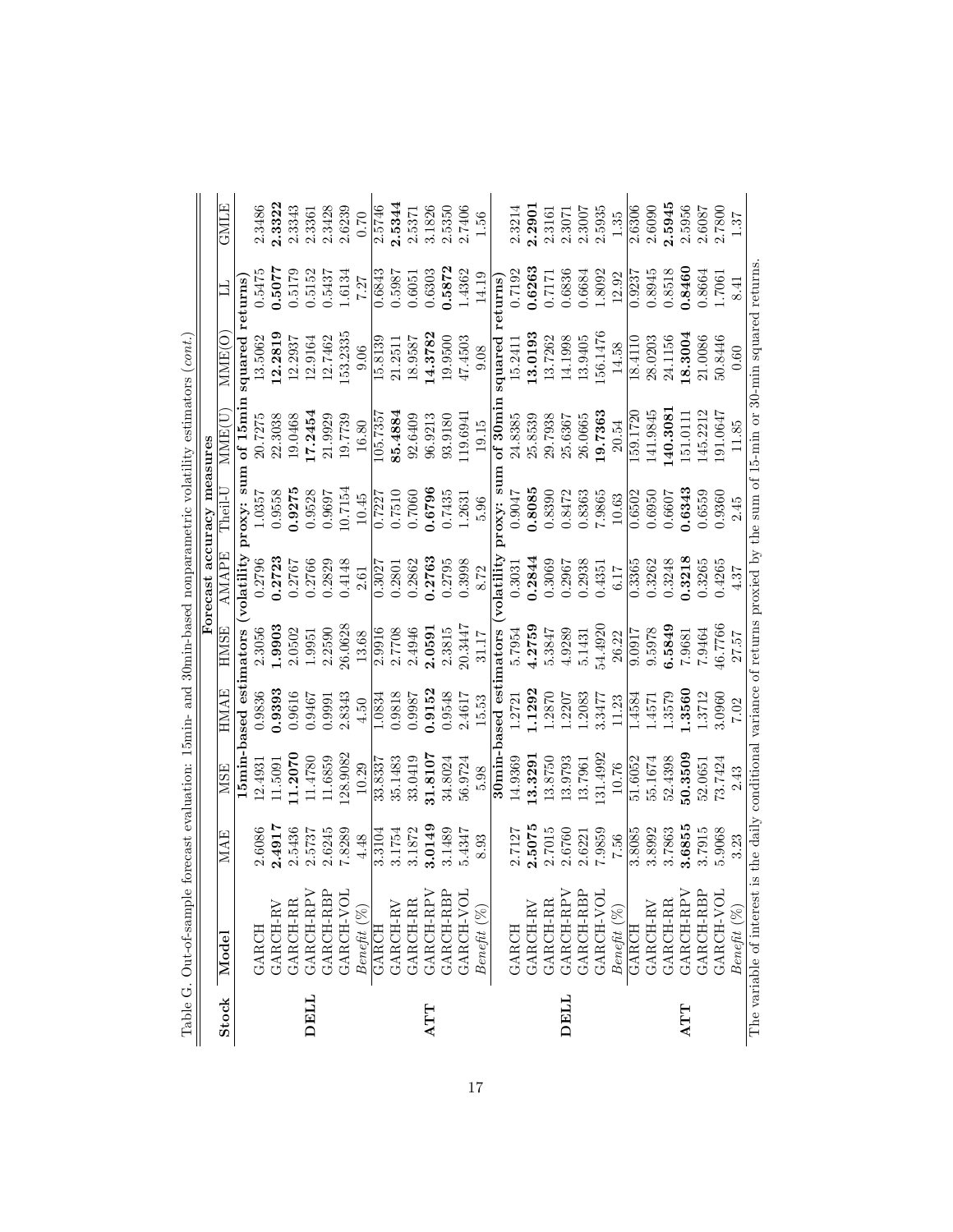|             | Table G. Out-of-sample forecast evaluation: 15min- and 30min-based nonparametric volatility estimators (cont.)     |        |            |                        |             |                            |                 |                        |                       |         |        |
|-------------|--------------------------------------------------------------------------------------------------------------------|--------|------------|------------------------|-------------|----------------------------|-----------------|------------------------|-----------------------|---------|--------|
|             |                                                                                                                    |        |            |                        |             | Forecast accuracy measures |                 |                        |                       |         |        |
| Stock       | Mode                                                                                                               | MAE    | <b>MSE</b> | <b>HMAE</b>            | <b>HMSE</b> | <b>AMAPE</b>               | ${\rm Theil-1}$ | <b>MME<sub>U</sub></b> | <b>MME(C</b>          |         | GMLE   |
|             |                                                                                                                    |        |            | 15min-based estimators |             | (volatility                |                 | proxy: sum of 5-min    | square <sub>red</sub> | returns |        |
|             | GARCH                                                                                                              | 1.7797 | 6.1406     | 0.9471                 | 1.8327      | 0.2811                     | 1.2597          | 16.8100                | 5.7511                | 0.5316  | 2.0682 |
|             | GARCH-RV                                                                                                           | 1.3622 | 4.2293     | 0.7154                 | 1.1267      | 0.2305                     | 0.8676          | 12.9636                | 3.8652                | 0.3709  | 2.0055 |
|             |                                                                                                                    | 1.4853 | 4.3960     | 0.7883                 | 1.2985      | 0.2467                     | 0.9020          | 13.9171                | 4.4382                | 0.4089  | 2.0160 |
| CAT         |                                                                                                                    | .3049  | 3.8927     | 0.6565                 | 0.9312      | 0.2206                     | 1862.0          | 11.9828                | 3.6529                | 0.3282  | 1.9898 |
|             | $\begin{array}{c} \text{GARCH-RR} \\ \text{GARCH-RPV} \\ \text{GARCH-RBP} \\ \text{GARCH-RBP} \\ \end{array}$      | 1.3471 | 4.0403     | 0.6945                 | 1.0274      | 0.2284                     | 0.8290          | 12.5185                | 3.7621                | 0.3536  | 1.9987 |
|             |                                                                                                                    | 2.2153 | 8.9839     | 1.2814                 | 4.6883      | 0.3117                     | 1.8430          | 19.9459                | 9.2635                | 0.7403  | 2.1294 |
|             | $Beneftt~(\%)$                                                                                                     | 26.68  | 36.61      | 30.68                  | 49.19       | 21.52                      | 36.60           | 28.72                  | 36.48                 | 38.26   | 3.79   |
|             | GARCH                                                                                                              | 1.9524 | 8.6105     | 0.7942                 | 1.2819      | 0.2515                     | 1.5277          | 19.6059                | 8.4880                | 0.4235  | 2.2235 |
|             | $\begin{array}{c} \texttt{GARCH-RV} \\ \texttt{GARCH-RR} \end{array}$                                              | 1.4887 | 5.2056     | 0.5732                 | 0.6848      | 0.2035                     | 0.9239          | 10.2429                | 5.3254                | 0.2806  | 2.1710 |
|             |                                                                                                                    | 1.4584 | 4.7250     | 0.5803                 | 1629.0      | 0.2038                     | 0.8384          | 9.0520                 | 5.2240                | 0.2779  | 2.1672 |
| <b>NSFT</b> |                                                                                                                    | 1.4567 | 5.1700     | 0.5355                 | 0.5675      | 0.1964                     | 0.9175          | 11.4970                | 4.7962                | 0.2549  | 2.1612 |
|             | $\begin{array}{c} \texttt{GARCH-RPV} \\ \texttt{GARCH-RBP} \\ \texttt{GARCH-RBP} \end{array}$                      | 1.4634 | 5.0944     | 0.5494                 | 0.6072      | 0.2008                     | 0.9041          | 10.2542                | 5.0741                | 0.2629  | 2.1646 |
|             |                                                                                                                    | 3.4251 | 18.688     | 1.5101                 | 5.1865      | 0.3489                     | 3.3161          | 22.8637                | 21.1438               | 0.8773  | 2.3555 |
|             | $Beneftt$ $(\%)$                                                                                                   | 25.39  | 45.13      | 32.57                  | 55.73       | 21.91                      | 45.12           | 53.83                  | 43.49                 | 39.81   | 2.80   |
|             |                                                                                                                    |        |            | 30min-based estimators |             | volatility                 |                 | proxy: sum of 5-min    | squared               | returns |        |
|             | <b>GARCH</b>                                                                                                       | 1.7797 | 6.1406     | 0.9471                 | 1.8327      | 0.2811                     | 1.2597          | 16.8100                | 5.7511                | 0.5316  | 2.0682 |
|             | <b>GARCH-RV</b>                                                                                                    | 1.3741 | 4.1549     | 0.7227                 | 1.1579      | 0.2320                     | 0.8525          | 12.2521                | 3.9134                | 0.3728  | 2.0045 |
|             | GARCH-RR                                                                                                           | 1.4301 | 4.2282     | 0.7596                 | 1.2166      | 0.2406                     | 0.8675          | 13.2305                | 4.1403                | 0.3922  | 2.0106 |
| CAT         | $\begin{array}{c} \texttt{GARCH-RPV} \\ \texttt{GARCH-RBP} \\ \texttt{GARCH-VDL} \end{array}$                      | .3140  | 4.0064     | 0.6641                 | 0.9694      | 0.2220                     | 0.8221          | 11.7884                | 3.6603                | 0.3377  | 0.9940 |
|             |                                                                                                                    | 1.4202 | 4.3551     | 0.7464                 | 1.2231      | 0.2383                     | 0.8936          | 12.1667                | 4.0697                | 0.3891  | 2.0113 |
|             |                                                                                                                    | 2.2153 | 8.9839     | 1.2814                 | 4.6883      | 0.3117                     | 1.8430          | 19.9459                | 9.2635                | 0.7403  | 2.1294 |
|             | $Beneft$ $(\%)$                                                                                                    | 26.17  | 34.76      | 29.88                  | 47.11       | 21.74                      | 34.74           | 29.87                  | 36.35                 | 36.47   | 3.59   |
|             | GARCH                                                                                                              | 1.9524 | 8.6105     | 0.7942                 | 1.2819      | 0.2515                     | 1.5277          | 19.6059                | 8.4880                | 0.4235  | 2.2235 |
|             | <b>GARCH-RV</b>                                                                                                    | 1.5328 | 5.6871     | 0.5599                 | 0.6354      | 0.2029                     | 1.0093          | 11.9556                | 5.4297                | 0.2709  | 2.1682 |
|             | GARCH-RR                                                                                                           | .4675  | 4.6440     | 0.5842                 | 0.6858      | 0.2052                     | 0.8241          | 9.7384                 | 4.9778                | 0.2803  | 2.1681 |
| <b>NSFT</b> | $\begin{array}{c} \texttt{GARCH-RPV} \\ \texttt{GARCH-RBP} \\ \texttt{GARCH-VDL} \end{array}$                      | 1.4884 | 5.4398     | 0.5470                 | 0.5986      | 0.1990                     | 0.9655          | 12.3397                | 4.9458                | 0.2625  | 2.1639 |
|             |                                                                                                                    | 1.5240 | 5.2796     | 0.5841                 | 0.7019      | 0.2059                     | 0.9370          | 10.5467                | 5.4810                | 0.2835  | 2.1704 |
|             |                                                                                                                    | 3.4251 | 18.6881    | 1.5101                 | 5.1865      | 0.3489                     | 3.3161          | 22.8637                | 21.1438               | 0.8773  | 2.3555 |
|             | $Beneft$ $(\%)$                                                                                                    | 24.84  | 46.07      | 31.13                  | 53.30       | 20.87                      | 46.06           | 50.33                  | 41.73                 | 38.02   | 2.68   |
|             | The variable of interest is the daily conditional variance of returns proxied by the sum of 5-min squared returns. |        |            |                        |             |                            |                 |                        |                       |         |        |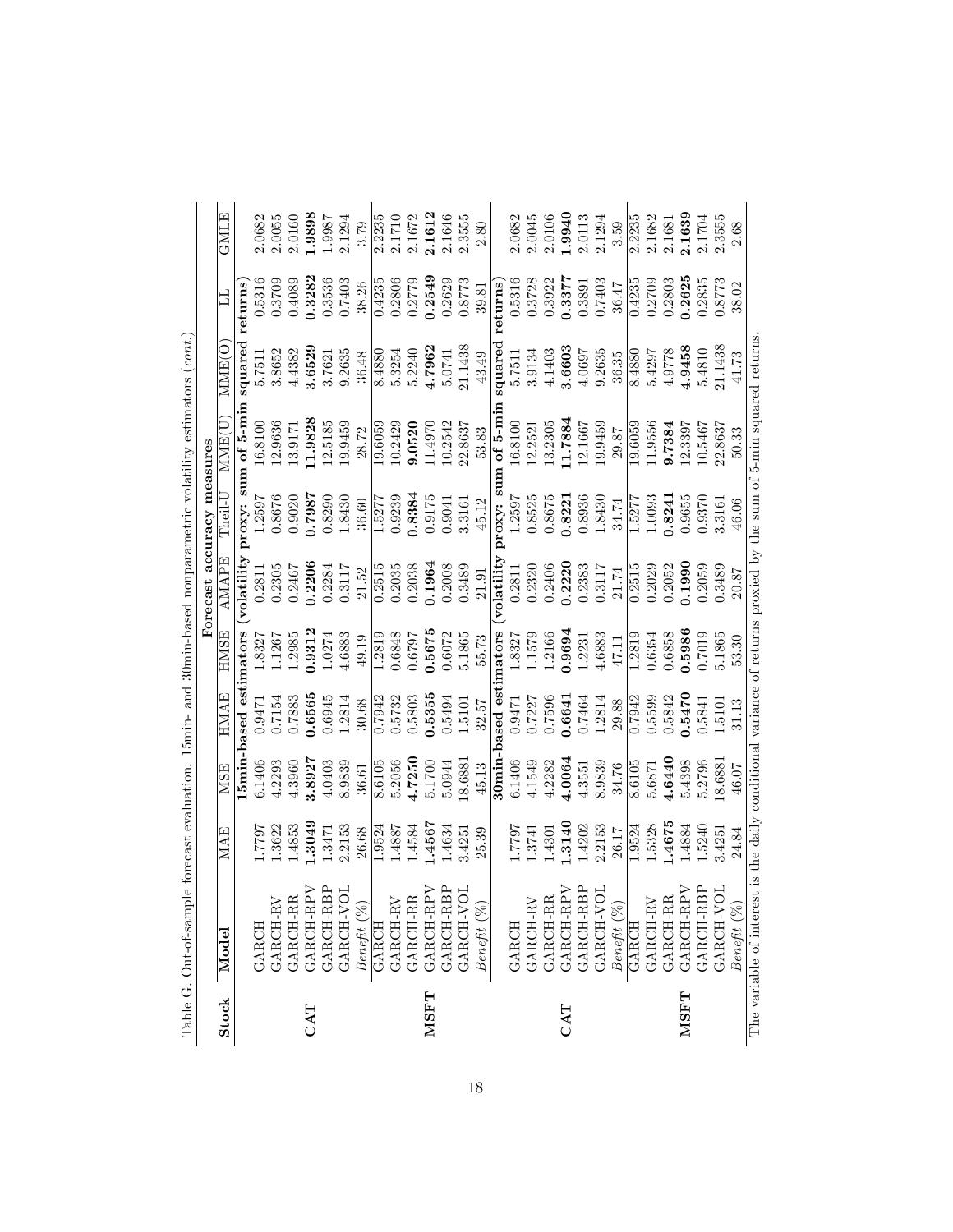|       | Table G. Out-of-sample forecast evaluation: 15min- and 30min-based nonparametric volatility estimators (cont.)     |        |            |                        |         |                                 |                            |                     |                 |         |          |
|-------|--------------------------------------------------------------------------------------------------------------------|--------|------------|------------------------|---------|---------------------------------|----------------------------|---------------------|-----------------|---------|----------|
|       |                                                                                                                    |        |            |                        |         |                                 | Forecast accuracy measures |                     |                 |         |          |
| Stock | Model                                                                                                              | MAE    | <b>MSE</b> | <b>HMAE</b>            | HMSE    | AMAPE                           | Theil-L                    | MME(U               | MME(O           |         | GMLE     |
|       |                                                                                                                    |        |            | 15min-based estimators |         | volatility                      |                            | proxy: sum of 5-min | squared returns |         |          |
|       | <b>GARCH</b>                                                                                                       | 2.2559 | 10.2684    | 0.6453                 | 0.8808  | 0.2217                          | 2250                       | 17.7316             | 10.6282         | 0.3252  | 2.4342   |
|       | GARCH-RV                                                                                                           | 2.0969 | 9.0972     | 0.5927                 | 0.6993  | 0.2086                          | 1.0869                     | 19.9389             | 8.9669          | 0.2824  | 2.4169   |
|       | GARCH-RR                                                                                                           | 2.1242 | 8.5166     | 0.6087                 | 0.7280  | 0.2122                          | 1.0142                     | 19.2102             | 8.8219          | 0.2871  | 2.4168   |
| DELL  | GARCH-RPV                                                                                                          | 2.1791 | 9.2390     | 0.6080                 | 0.7287  | 0.2143                          | 1.1035                     | 16.9183             | 9.4937          | 0.2961  | 2.4235   |
|       | GARCH-RBP                                                                                                          | 2.2276 | 9.4638     | 0.6456                 | 0.8411  | 0.2199                          | 1.1299                     | 20.2923             | 9.4413          | 0.3137  | 2.4268   |
|       | GARCH-VO                                                                                                           | 7.3802 | 19.4348    | 2.1633                 | 3.8656  | 0.3659                          | 14.2745                    | 16.1837             | 149.0813        | 1.2698  | 2.6959   |
|       | $Beneftt~(\%)$                                                                                                     | 7.05   | 17.06      | 8.15                   | 20.61   | 5.91                            | 17.21                      | 4.59                | 17.00           | 13.16   | 0.71     |
|       | GARCH                                                                                                              | 3.0166 | 22.484     | 0.9492                 | 2.2441  | $\overline{0.2831}$             | 0.8428                     | 59.3852             | 13.6460         | 0.5700  | 2.5595   |
|       | GARCH-RV                                                                                                           | 2.8205 | 24.1470    | 0.8325                 | 1.8335  | 0.2539                          | 0.9051                     | 52.0885             | 18.3332         | 0.4876  | 2.5234   |
|       | GARCH-RR                                                                                                           | 2.7574 | 21.6207    | 0.8328                 | 1.6141  | 0.2559                          | 0.8104                     | 53.3509             | 15.5744         | 0.4785  | 2.5191   |
| ATT   |                                                                                                                    | 2.6125 | 20.4166    | 0.7683                 | 1.4210  | 0.2460                          | 0.7653                     | 53.1982             | 12.1212         | 0.5065  | 3.0246   |
|       | GARCH-RPV<br>GARCH-RBP                                                                                             | 2.7368 | 23.7940    | 0.8041                 | 1.5802  | 0.2496                          | 0.8919                     | 49.7607             | 17.9149         | 0.4704  | 2.5181   |
|       | GARCH-VO                                                                                                           | 5.2470 | 47.8291    | 2.2905                 | 17.3949 | 0.3869                          | 1.7781                     | 68.8293             | 47.6280         | 1.3396  | 2.7446   |
|       | $Beneftt~(\%)$                                                                                                     | 13.40  | 0.20       | 19.06                  | 36.68   | 13.10                           | 0.20                       | 16.21               | 11.17           | 17.47   | $1.62\,$ |
|       |                                                                                                                    |        |            | 30min-based estimators |         | $\overline{\text{vol}}$ atility | proxy: sum                 | of 5-min            | squared         | returns |          |
|       | GARCH                                                                                                              | 2.2559 | 10.2684    | 0.6453                 | 0.8808  | 0.2217                          | 1.2250                     | 17.7316             | 10.6282         | 0.3252  | 2.4342   |
|       | GARCH-RV                                                                                                           | 1.9557 | 8.7888     | 0.5299                 | 0.5946  | 0.1928                          | 1.0500                     | 18.2675             | 8.3534          | 0.2467  | 2.4039   |
|       | GARCH-RR                                                                                                           | 2.1427 | 8.7482     | 0.6265                 | 0.7874  | 0.2147                          | 1.0418                     | 20.0996             | 8.9452          | 0.2990  | 2.4208   |
| DELL  | GARCH-RPV<br>GARCH-RBP                                                                                             | 2.1359 | 9.5049     | 0.5963                 | 0.7320  | 0.2097                          | 1.1346                     | 19.2488             | 9.2978          | 0.2902  | 2.4210   |
|       |                                                                                                                    | 2.0574 | 9.1862     | 0.5805                 | 0.7211  | 0.2029                          | 1.0968                     | 18.6672             | 9.0959          | 0.2770  | 2.4137   |
|       | GARCH-VO                                                                                                           | 7.3802 | 19.4348    | 2.1633                 | 13.8656 | 0.3659                          | 14.2745                    | 16.1837             | 149.0813        | 1.2698  | 2.6959   |
|       | $Beneft$ $(\%)$                                                                                                    | 13.31  | 14.80      | 17.88                  | 32.49   | 13.04                           | 14.96                      | 8.73                | 21.40           | 24.14   | 1.24     |
|       | GARCH                                                                                                              | 3.0166 | 22.484     | 0.9492                 | 2.2441  | 0.2831                          | 0.8428                     | 59.3852             | 13.6460         | 0.5700  | 2.5595   |
|       | GARCH-RV                                                                                                           | 3.0183 | 28.0137    | 0.9102                 | 2.3990  | 0.2616                          | 1.0500                     | 53.0276             | 23.0714         | 0.5322  | 2.5366   |
|       | GARCH-RR                                                                                                           | 2.7987 | 23.6329    | 0.8345                 | 1.7112  | 0.2550                          | 0.8859                     | 53.0910             | 17.6079         | 0.4807  | 2.5199   |
| ATT   |                                                                                                                    | 2.7341 | 21.9999    | 0.8205                 | 1.7018  | 0.2524                          | 0.8246                     | 58.6334             | 13.0288         | 0.4763  | 2.5191   |
|       | $\begin{array}{c} \texttt{GARCH-RPV} \\ \texttt{GARCH-RBP} \\ \texttt{GARCH-VDL} \end{array}$                      | 2.8518 | 23.9296    | 0.8437                 | 1.7316  | 0.2595                          | 0.8969                     | 55.0704             | 16.1209         | 0.4983  | 2.5299   |
|       |                                                                                                                    | 5.9068 | 73.7424    | 3.0960                 | 16.7766 | 0.4265                          | 0.9360                     | 91.0647             | 50.8446         | 1.7061  | 2.7800   |
|       | Benefit $(\%)$                                                                                                     | 9.36   | 2.16       | 13.56                  | 24.17   | 10.84                           | 2.16                       | 10.71               | 4.52            | 16.44   | 1.58     |
|       | The variable of interest is the daily conditional variance of returns proxied by the sum of 5-min squared returns. |        |            |                        |         |                                 |                            |                     |                 |         |          |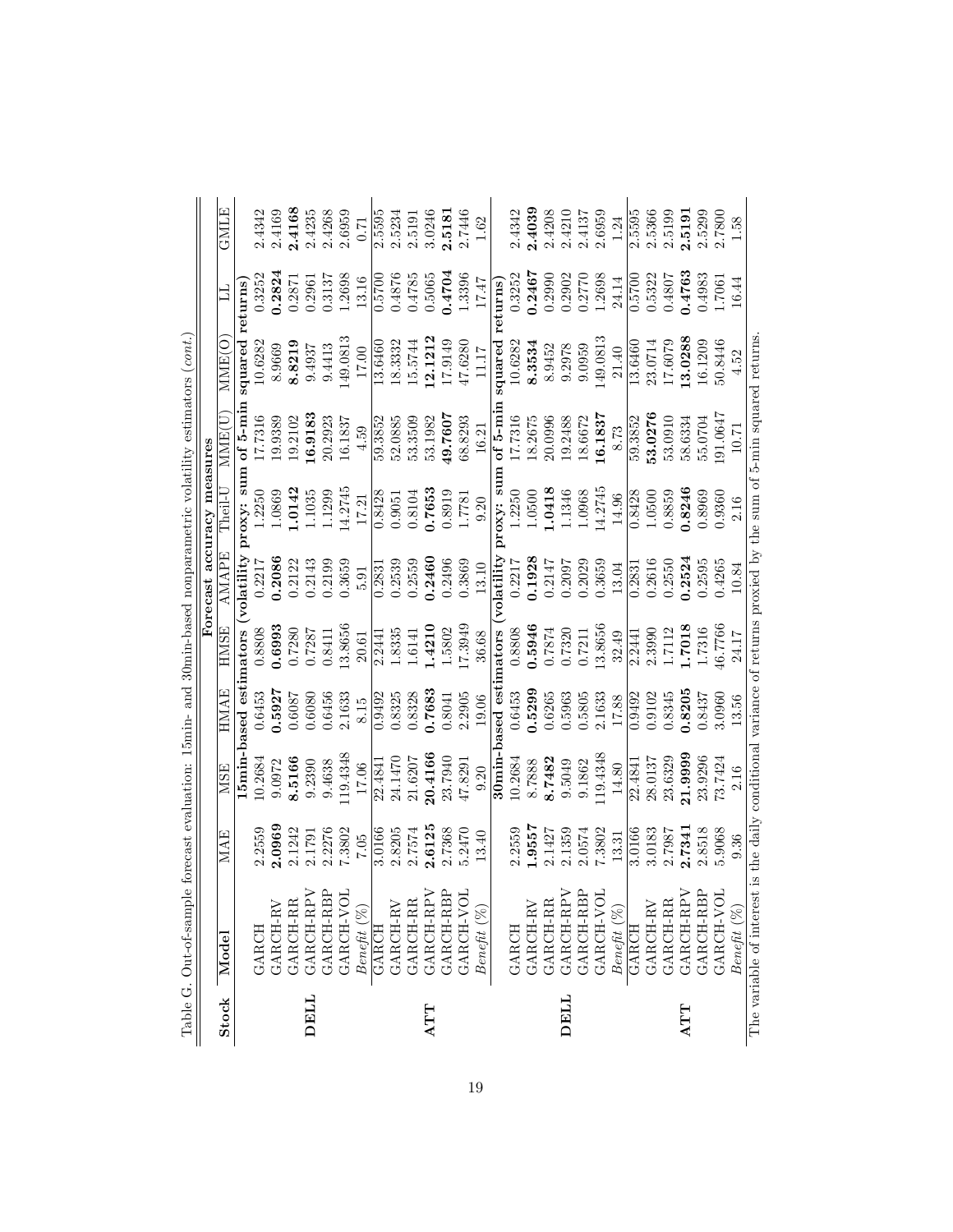|       |                                                                                                                                             |        |          |          |              | Forecast accuracy measures |              |          |          |        |        |          |
|-------|---------------------------------------------------------------------------------------------------------------------------------------------|--------|----------|----------|--------------|----------------------------|--------------|----------|----------|--------|--------|----------|
| Stock | Model                                                                                                                                       | MAE    | MSE      | HMAE     | HMSF         | <b>AMAPE</b>               | ${\rm Thei}$ | MME(U    | MMEIO    |        | GMLE   | $MZ-R^2$ |
|       | GARCH                                                                                                                                       | 6.3015 | 143.2639 | 47.6416  | 42264.45     | 0.5519                     | 0.6041       | 451.9938 | 35.4842  | 5.9138 | 2.7865 | 6.2967   |
|       | GARCH-RV                                                                                                                                    | 6.2570 | 137.2443 | 44.5023  | 36712.07     | 0.5484                     | 0.5787       | 412.6125 | 40.2616  | 5.6964 | 2.7332 | 10.2698  |
|       | GARCH-RR                                                                                                                                    | 6.4485 | 136.6274 | 49.1782  | 48408.86     | 0.5564                     | 0.5761       | 415.2557 | 42.8201  | 5.8828 | 2.7294 | 10.4342  |
| ATT   | GARCH-RPV                                                                                                                                   | 6.1900 | 135.9724 | 43.6922  | 36073.37     | 0.5478                     | 0.5734       | 108.8060 | 35.4202  | 5.6404 | 2.7239 | 1.4699   |
|       | GARCH-RBP                                                                                                                                   | 6.3242 | 136.1108 | 45.8696  | 40182.85     | 0.5503                     | 0.5740       | 390.7512 | 43.0999  | 5.7511 | 2.7404 | 10.9893  |
|       | GARCH-VOL                                                                                                                                   | 8.2539 | 164.9580 | 87.0718  | 142865.7     | 0.5971                     | 0.6937       | 521.9965 | 72.6693  | 7.5385 | 2.9141 | 0.2942   |
|       | GARCH                                                                                                                                       | 4.2236 | 62.6220  | 152.0397 | 708437.77    | 0.5607                     | 0.5045       | 207.0013 | 23.1858  | 6.9852 | 2.1695 | 9.3050   |
|       | GARCH-RV                                                                                                                                    | 4.3229 | 59.4837  | 146.5489 | 748908.29    | 0.5580                     | 0.4792       | 168.7590 | 30.9801  | 6.8241 | 2.1228 | 14.8017  |
|       | GARCH-RR                                                                                                                                    | 4.7157 | 62.2868  | 172.0750 | 969838.79    | 0.5757                     | 0.5018       | 190.6222 | 35.0850  | 7.4536 | 2.1733 | 13.4228  |
| AXP   | GARCH-RPV                                                                                                                                   | 4.2215 | 57.9405  | 146.1013 | 722286.99    | 0.5524                     | 0.4668       | 171.6658 | 25.6834  | 6.7521 | 2.1137 | 16.4378  |
|       | GARCH-RBP                                                                                                                                   | 4.3265 | 59.3417  | 143.6928 | 664984.22    | 0.5569                     | 0.4780       | 165.7089 | 30.9186  | 6.8553 | 2.1169 | 15.0193  |
|       | GARCH-VOL                                                                                                                                   | 4.4330 | 64.3175  | 162.8977 | 751133.21    | 0.5670                     | 0.5213       | 211.4856 | 25.7138  | 7.3231 | 2.2042 | 6.9269   |
|       | GARCH                                                                                                                                       | 3.7664 | 46.9967  | 126.3685 | 510163.41    | 0.5387                     | 0.5086       | 139.6074 | 17.5770  | 6.2591 | 2.2319 | 2.8528   |
|       | GARCH-RV                                                                                                                                    | 3.8925 | 43.6839  | 126.7890 | 483160.30    | 0.5436                     | 0.4728       | 128.3642 | 20.2798  | 6.3610 | 2.1933 | 9.7324   |
|       | GARCH-RR                                                                                                                                    | 4.2231 | 46.1312  | 151.7622 | 713233.95    | 0.5537                     | 0.4994       | 137.7833 | 24.9299  | 6.8308 | 2.2354 | 7.9455   |
| ΔA    | GARCH-RPV                                                                                                                                   | 3.8773 | 43.6494  | 131.6863 | 536419.06    | 0.5427                     | 0.4725       | 129.3183 | 19.4834  | 6.3954 | 2.1941 | 9.8115   |
|       | GARCH-RBP                                                                                                                                   | 3.9374 | 43.7249  | 131.1591 | 527675.68    | 0.5435                     | 0.4733       | 128.8742 | 21.4027  | 6.4219 | 2.1941 | 10.2259  |
|       | GARCH-VOL                                                                                                                                   | 4.1422 | 49.6316  | 160.0658 | 832237.33    | 0.5508                     | 0.5440       | 153.7675 | 21.6332  | 6.8062 | 2.2886 | 0.2075   |
|       | GARCH                                                                                                                                       | 3.6740 | 35.7996  | 109.6238 | 582801.57    | 0.5777                     | 0.5014       | 124.4265 | 16.7594  | 6.9674 | 2.1395 | 0.3303   |
|       | GARCH-RV                                                                                                                                    | 3.3826 | 32.8225  | 94.5286  | 460673.57    | 0.5612                     | 0.4625       | 101.0365 | 14.5445  | 6.4306 | 2.0484 | 5.6152   |
|       | GARCH-RR                                                                                                                                    | 3.6117 | 33.8518  | 108.6538 | 601315.58    | 0.5735                     | 0.4741       | 107.3935 | 16.7388  | 6.8652 | 2.0884 | 4.4533   |
| CAT   | GARCH-RPV                                                                                                                                   | 3.3814 | 32.7256  | 95.7670  | 486729.88    | 0.5594                     | 0.4611       | 98.5982  | 14.7122  | 6.4044 | 2.0424 | 5.9447   |
|       | GARCH-RBP                                                                                                                                   | 3.4355 | 33.2166  | 97.1943  | 488859.37    | 0.5651                     | 0.4652       | 101.1889 | 14.9964  | 6.5304 | 2.0646 | 5.2179   |
|       | GARCH-VOL                                                                                                                                   | 3.9745 | 37.7798  | 120.8555 | 749389.70    | 0.5828                     | 0.5323       | 129.8949 | 20.7515  | 7.2970 | 2.1616 | 0.1393   |
|       | GARCH                                                                                                                                       | 5.1937 | 67.4479  | 821.8808 | 270176727    | 0.5715                     | 0.6620       | 213.1742 | 34.5635  | 6.7447 | 2.3699 | 1.1480   |
|       | GARCH-RV                                                                                                                                    | 5.2316 | 61.1869  | 865.5358 | 301926636    | 0.5787                     | 7.0007       | 193.1281 | 35.1471  | 6.9237 | 2.3636 | 21.7191  |
|       | GARCH-RR                                                                                                                                    | 4.9465 | 61.6509  | 60.5759  | 232057606    | 0.5686                     | 0.6047       | 198.1145 | 30.3292  | 6.5638 | 2.3336 | 18.6648  |
| TTED  | GARCH-RPY                                                                                                                                   | 5.3086 | 63.3740  | 916.4131 | 342778313    | 0.5768                     | 0.6221       | 203.0319 | 36.9506  | 6.8708 | 2.3634 | 18.2591  |
|       | GARCH-RBP                                                                                                                                   | 5.2904 | 63.1545  | 860.7616 | 297818109    | 0.5788                     | 0.6200       | 201.1269 | 36.1356  | 6.9330 | 2.3662 | 18.6351  |
|       | GARCH-VOL                                                                                                                                   | 9.5629 | 172.2279 | 2611.544 | 2936592881.1 | 0.6297                     | 1.6921       | 178.6569 | 180.5703 | 8.7801 | 2.6278 | 4.5066   |
|       | The variable of interest is the conditional variance proxied by the daily squared returns. Bold indicates the top performer. A small number |        |          |          |              |                            |              |          |          |        |        |          |
|       | of days where the return is identically zero were removed so that the HMAE and HMSE measures are feasible.                                  |        |          |          |              |                            |              |          |          |        |        |          |

Table H. Out-of-sample forecast evaluation (volatility proxy: daily squared returns) Table H. Out-of-sample forecast evaluation (volatility proxy: daily squared returns)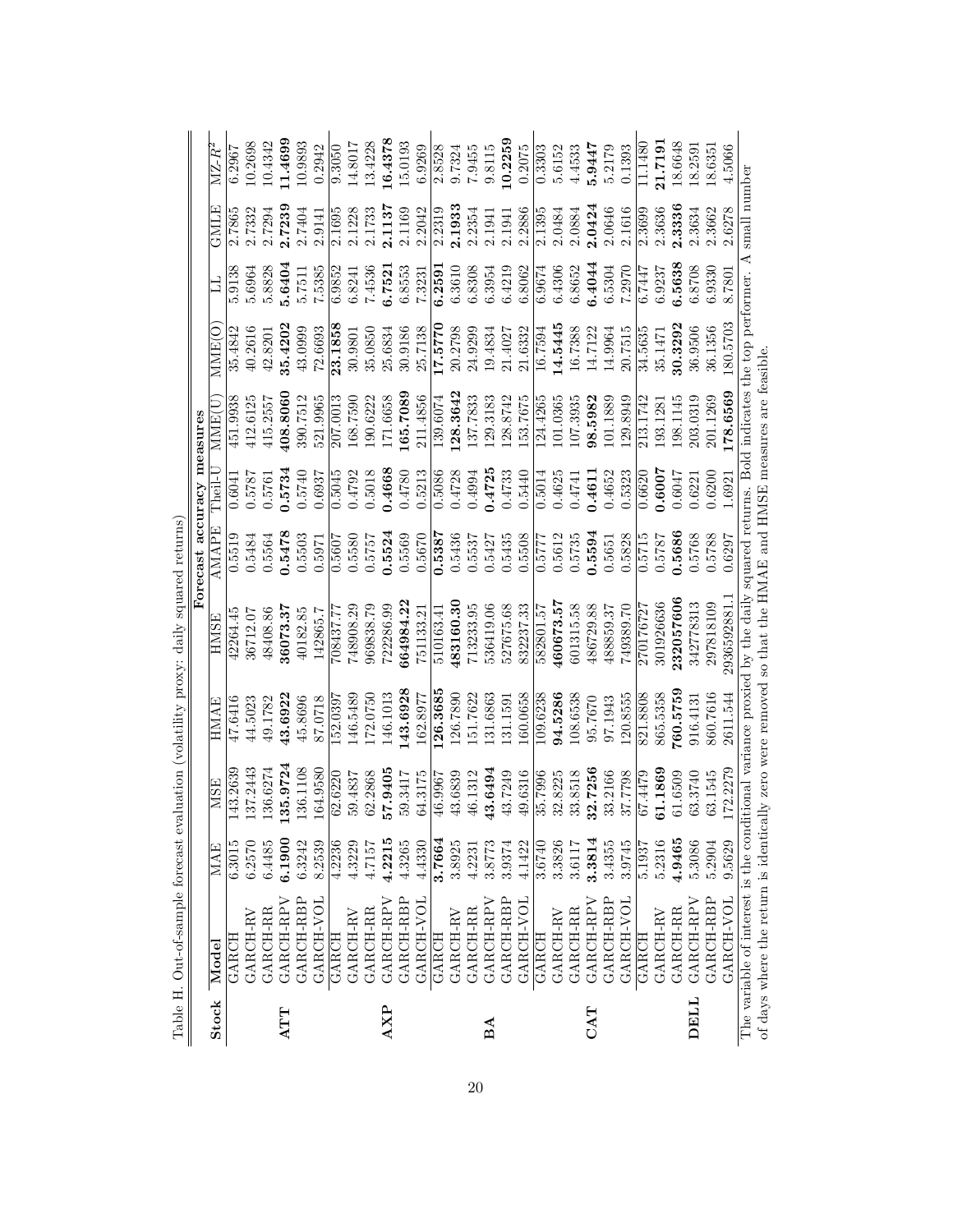| MAE<br>Model                               |  | MSE | HMAE | <b>ASMH</b> | Forecast accuracy measures<br>AMAPE |                                  | MME(U    | <b>MNEGO</b> |         | <b>GNILE</b> | $MZ-R^2$ |
|--------------------------------------------|--|-----|------|-------------|-------------------------------------|----------------------------------|----------|--------------|---------|--------------|----------|
| 120.7744<br>53.3717<br>3.6844<br>GARCH     |  |     |      | 764071.55   | 0.5428                              | ${\rm Theil-{\cal U}}$<br>0.5658 | 162.8653 | 16.5029      | 6.328   | 2.1556       | 6.5737   |
| 138.9576<br>50.8210<br>3.6484<br>GARCH-RV  |  |     |      | 1.60494     | 0.5341                              | 0.5388                           | 39.4726  | 19.0491      | 6.2911  | 2.1305       | 11.0989  |
| 153.7196<br>51.0415<br>3.8614<br>GARCH-RR  |  |     |      | .254192.56  | 0.5454                              | 0.5411                           | 159.1601 | 21.7061      | 6.6511  | 2.1435       | 11.3313  |
| 132.2983<br>50.4202<br>3.5933<br>GARCH-RPV |  |     |      | 972602.75   | 0.5304                              | 0.5345                           | 140.0772 | 17.4284      | 6.1808  | 2.1159       | 11.7674  |
| 141.2382<br>50.9484<br>3.6537<br>GARCH-RBP |  |     |      | 1213632.99  | 0.5336                              | 0.5401                           | 142.6096 | 19.8378      | 6.2698  | 2.1235       | 11.0107  |
| 141.0581<br>52.7001<br>3.9810<br>GARCH-VOL |  |     |      | 985802.927  | 0.5514                              | 0.5632                           | 176.7315 | 20.6456      | 6.7812  | 2.1452       | 7.7415   |
| 109.9439<br>52.8355<br>3.9684<br>GARCH     |  |     |      | 662736.66   | 0.5618                              | 0.4996                           | 165.3453 | 18.6361      | 5.9371  | 2.1529       | 11.2048  |
| 109.6962<br>51.6850<br>3.9081<br>GARCH-RV  |  |     |      | 656431.25   | 0.5590                              | 0.4888                           | 159.7060 | 18.1794      | 5.9025  | 2.1407       | 13.4637  |
| 126.4774<br>51.8981<br>4.2777<br>GARCH-RR  |  |     |      | 782194.14   | 0.5748                              | 0.4918                           | 166.8669 | 24.4755      | 6.4660  | 2.1689       | 13.4364  |
| 110.4242<br>51.5031<br>3.9175<br>GARCH-RPV |  |     |      | 652302.91   | 0.5587                              | 0.4874                           | 160.8661 | 17.9612      | 5.9270  | 2.1399       | 14.0200  |
| 109.1125<br>51.5386<br>3.9245<br>GARCH-RBP |  |     |      | 646788.61   | 0.5590                              | 0.4870                           | 56.5503  | 19.0658      | 5.9179  | 2.1347       | 13.4982  |
| 08.1616<br>54.7829<br>4.0204<br>GARCH-VOL  |  |     |      | 606431.05   | 0.5556                              | 0.5181                           | 159.9171 | 19.8151      | 5.9167  | 2.1692       | 7.9442   |
| 237.2394<br>23.7474<br>3.0620<br>GARCH     |  |     |      | 3387218.50  | 0.5553                              | 0.4879                           | 74.7933  | 12.7829      | 7.1502  | 1.9351       | 6.5930   |
| 234.6603<br>22.5063<br>2.9230<br>GARCH-RV  |  |     |      | 3590150.61  | 0.5473                              | 0.4624                           | 59.8341  | 12.6139      | 6.9021  | 1.8866       | 11.2178  |
| 254.4623<br>23.2811<br>3.0763<br>GARCH-RR  |  |     |      | 4124396.47  | 0.5548                              | 0.4782                           | 62.8026  | 14.1025      | 7.1840  | 1.9109       | 9.4134   |
| 223.2996<br>22.0646<br>2.8828<br>GARCH-RPV |  |     |      | 3335281.32  | 0.5403                              | 0.4551                           | 57.0409  | 11.9710      | 6.7477  | 1.8613       | 12.2873  |
| 234.1494<br>22.3077<br>2.9148<br>GARCH-RBP |  |     |      | 3659748.99  | 0.5457                              | 0.4583                           | 59.4515  | 12.4653      | 6.8977  | 1.8783       | 11.9037  |
| 712.5044<br>44.1744<br>5.7060<br>GARCH-VOL |  |     |      | 40029810.2  | 0.6532                              | 0.9114                           | 92.6877  | 43.7519      | 10.7190 | 2.3148       | 0.3787   |
| 77.7196<br>976.0118<br>7.8624<br>GARCH     |  |     |      | 189006.26   | 0.5601                              | 0.7620                           | 3568.01  | .30.594      | 6.0748  | 2.5818       | 4.0047   |
| 61.6837<br>951.2205<br>7.1693<br>GARCH-RV  |  |     |      | 114180.91   | 0.5422                              | 0.7382                           | 3116.35  | 75.214       | 5.5637  | 2.4883       | 6.2094   |
| 71.0999<br>923.6852<br>7.2597<br>GARCH-RR  |  |     |      | 166039.84   | 0.5536                              | 0.7154                           | 3678.03  | 62.254       | 5.8318  | 2.4666       | 10.7986  |
| 58.9987<br>955.5976<br>6.8718<br>GARCH-RPV |  |     |      | 111677.16   | 0.5353                              | 0.7401                           | 3229.67  | 50.300       | 5.3976  | 2.4808       | 6.9296   |
| 59.8557<br>946.5913<br>7.1399<br>GARCH-RBP |  |     |      | 106823.61   | 0.5426                              | 0.7346                           | 3220.98  | 70.923       | 5.5340  | 2.4850       | 6.8068   |
| 97.8928<br>1009.632<br>8.5106<br>GARCH-VOL |  |     |      | 330405.37   | 0.5791                              | 0.7882                           | 4677.46  | 48.628       | 6.6931  | 2.6174       | 2.3410   |
| 12.9508<br>14.7101<br>9648<br>GARCH        |  |     |      | 752211.10   | 0.5437                              | 0.5580                           | 45.0172  | 3.7110       | 6.1692  | 1.4766       | 5.3055   |
| 12.1942<br>12.5834<br>1.9376<br>GARCH-RV   |  |     |      | 618279.65   | 0.5381                              | 0.4820                           | 37.2845  | 7.8332       | 6.2273  | 1.4097       | 19.2942  |
| 120.5203<br>13.0529<br>2.1031<br>GARCH-RR  |  |     |      | 671379.99   | 0.5554                              | 0.4951                           | 39.9547  | 8.6239       | 6.6264  | 1615         | 17.5811  |
| 10.8040<br>13.0005<br>9541<br>GARCH-RPV    |  |     |      | 619093.90   | 0.5402                              | 0.4921                           | 37.2868  | 7.4147       | 6.2309  | 1.4693       | 16.2764  |
| 116.9976<br>12.7058<br>.9715<br>GARCH-RBP  |  |     |      | 662016.59   | 0.5419                              | 0.4773                           | 36.9110  | 8.0570       | 6.3576  | .4187        | 18.1103  |
| 142.8468<br>15.1273<br>2.2836<br>GARCH-VOI |  |     |      | 1101796.5   | 0.5650                              | 0.5730                           | 49.1287  | 9.1407       | 6.9388  | 1.5393       | 7.3503   |

Table H. Out-of-sample forecast evaluation  $(\mathit{cont.})$ Table H. Out-of-sample forecast evaluation (cont.)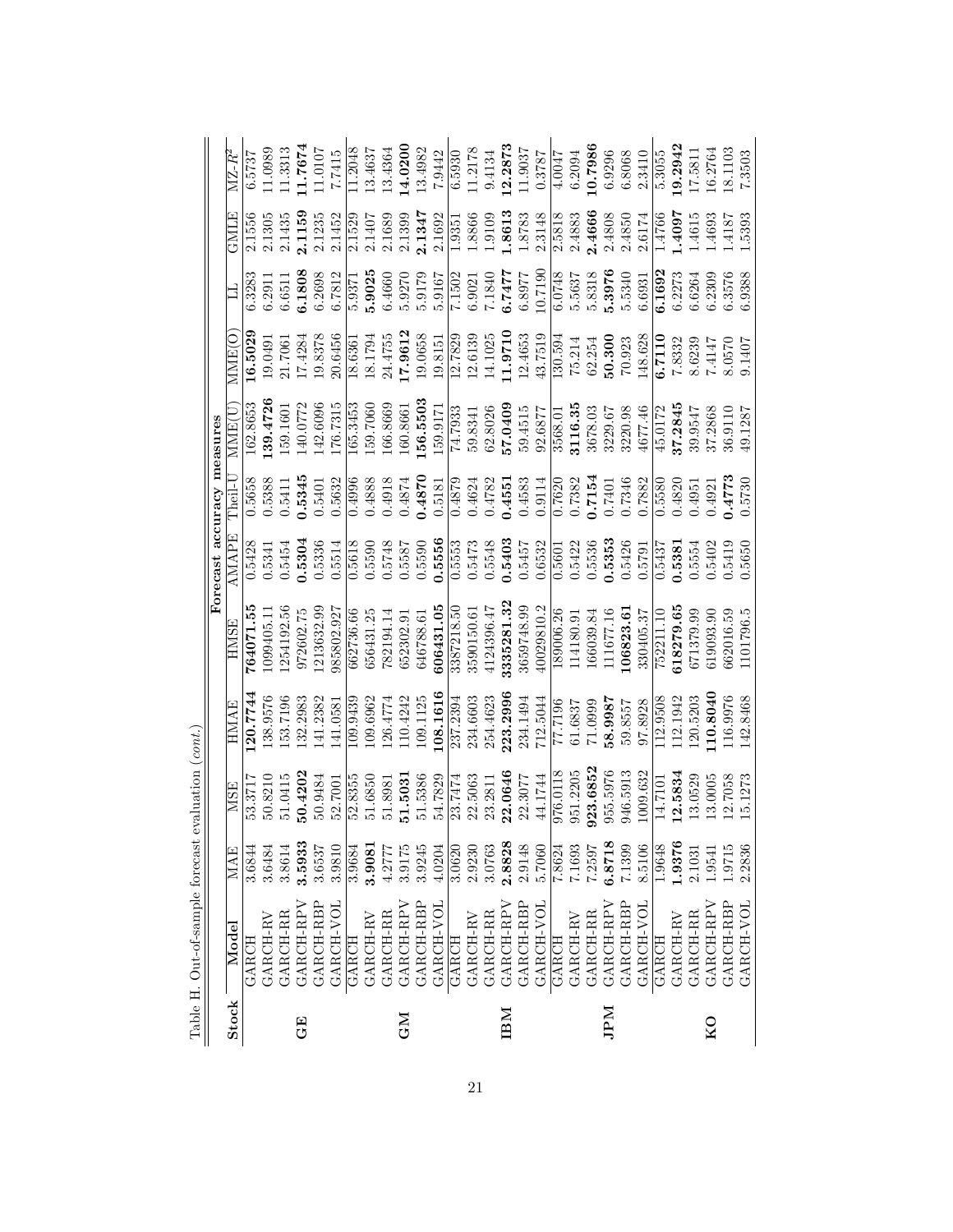|              | Table H. Out-of-sample forecast evaluation (cont. |        |         |          |             |                            |                          |          |         |            |        |                     |
|--------------|---------------------------------------------------|--------|---------|----------|-------------|----------------------------|--------------------------|----------|---------|------------|--------|---------------------|
|              |                                                   |        |         |          |             | Forecast accuracy measures |                          |          |         |            |        |                     |
| <b>Stock</b> | Model                                             | MAE    | MSE     | HMAE     | HMSE        | AMAPE                      | ${\rm Theil-}\mathcal I$ | MME(U    | MME(O   |            | GMLE   | $\rm MZ\text{-}R^2$ |
|              | GARCH                                             | 3.6427 | 65.021  | 63.2475  | 77815.05    | 0.5743                     | 0.5627                   | 203.1470 | 15.6988 | 6.448      | 2.1345 | 2.2658              |
|              | GARCH-RV                                          | 3.6133 | 61.4147 | 59.8748  | 67321.45    | 0.5703                     | 0.5315                   | 200.6780 | 17.5427 | 6.3970     | 2.1352 | 7.6232              |
|              | GARCH-RR                                          | 3.6786 | 61.2474 | 64.8739  | 77567.02    | 0.5720                     | 0.5300                   | 210.2118 | 17.7929 | 6.5808     | 2.1192 | 1.7964              |
| <b>MCD</b>   | GARCH-RPV                                         | 3.4680 | 60.7055 | 58.5449  | 66489.58    | 0.5651                     | 0.5254                   | 198.3034 | 14.1434 | 6.2375     | 2.1180 | 9.1462              |
|              | GARCH-RBP                                         | 3.5882 | 60.2284 | 60.4829  | 66855.22    | 0.5704                     | 0.5213                   | 202.9395 | 16.2182 | 6.4298     | 2.1322 | 8.6784              |
|              | <b>GARCH-VOL</b>                                  | 3.6114 | 65.4162 | 58.3954  | 65767.87    | 0.5752                     | 0.5662                   | 193.6849 | 15.2015 | 6.3078     | 2.1526 | 1.9301              |
|              | GARCH                                             | 4.1663 | 56.7666 | 671.3523 | 123936392.2 | 0.5411                     | 0.7741                   | 169.2647 | 21.8518 | 7.5329     | 2.2725 | 10.3233             |
|              | GARCH-RV                                          | 3.9652 | 49.8318 | 545.2763 | 76094529.2  | 0.5345                     | 1619.0                   | 140.2714 | 19.7766 | 7.1875     | 2.2137 | 22.6159             |
|              | GARCH-RR                                          | 3.8762 | 49.3169 | 562.2056 | 83165043.0  | 0.5305                     | 0.6726                   | 139.4090 | 18.2833 | 7.0561     | 2.2005 | 24.1039             |
|              | MSFT GARCH-RPV                                    | 3.9646 | 50.8537 | 539.1633 | 73417781.6  | 0.5332                     | 0.6936                   | 144.8472 | 19.3594 | 7.1493     | 2.2112 | 21.4083             |
|              | GARCH-RBP                                         | 3.9487 | 50.4070 | 538.9716 | 74714072.6  | 0.5337                     | 0.6875                   | 144.9946 | 19.4899 | $7.1615\,$ | 2.2127 | 21.4688             |
|              | GARCH-VOL                                         | 5.2658 | 65.2167 | 1528.542 | 807474461.5 | 0.5731                     | 0.8894                   | 225.2962 | 37.9153 | 8.6198     | 2.3855 | 6.3562              |
|              | GARCH                                             | 1.4478 | 6.7761  | 199.0418 | 2256027.34  | 0.5663                     | 0.5659                   | 21.9860  | 4.5574  | 7.6119     | 1.0738 | 11.6802             |
|              | GARCH-RV                                          | 1.3057 | 6.3706  | 167.2666 | 578421.81   | 0.5439                     | 0.5321                   | 18.7867  | 4.1107  | 6.9570     | 1.0091 | 14.9425             |
|              | GARCH-RR                                          | 1.3756 | 6.4948  | 179.8002 | 1831439.18  | 0.5556                     | 0.5425                   | 19.5979  | 4.2060  | 7.2005     | 1.0522 | 13.8502             |
| ር<br>ደ       | GARCH-RPV                                         | 1.3134 | 6.3776  | 171.5876 | 1721437.69  | 0.5448                     | 0.5327                   | 17.5526  | 4.1098  | 6.9376     | 1.0511 | 15.0010             |
|              | GARCH-RBP                                         | 1.3277 | 6.3753  | 176.5994 | 1738376.37  | 0.5470                     | 0.5325                   | 18.6951  | 4.2749  | 7.0866     | 1.0162 | 15.3476             |
|              | GARCH-VOL                                         | 4.8189 | 30.3664 | 612.4256 | 20516001.9  | 0.7317                     | 2.5295                   | 48.4577  | 32.3833 | 13.1176    | 1.7851 | 3.7033              |
|              | GARCH                                             | 2.4636 | 19.8197 | 119.5730 | 725093.66   | 0.5182                     | 0.5374                   | 54.2224  | 10.0575 | 5.5761     | 1.7712 | 7.8889              |
|              | GARCH-RV                                          | 2.4442 | 18.2257 | 109.6650 | 645158.83   | 0.5120                     | 0.4940                   | 38.8236  | 12.4767 | 5.3789     | 1.7475 | 16.6228             |
|              | GARCH-RR                                          | 2.5286 | 18.7082 | 115.8620 | 722656.25   | 0.5150                     | 0.5069                   | 42.5088  | 12.7480 | 5.5384     | 1.7627 | 15.2878             |
| NMT          | GARCH-RPV                                         | 2.4318 | 18.2421 | 06.9418  | 625260.68   | 0.5121                     | 1.4945                   | 39.7915  | 11.7612 | 5.3282     | 1.7605 | 15.9262             |
|              | GARCH-RBP                                         | 2.4480 | 18.4490 | 108.4303 | 606764.64   | 0.5129                     | 0.5001                   | 41.2725  | 12.1012 | 5.4136     | 1.747  | 15.3357             |
|              | GARCH-VOL                                         | 2.3630 | 19.8178 | 108.0169 | 593534.5    | 0.5117                     | 0.5373                   | 51.1813  | 8.9786  | 5.313      | 1.7777 | 7.2838              |

Table H. Out-of-sample forecast evaluation  $(\mathit{cont.})$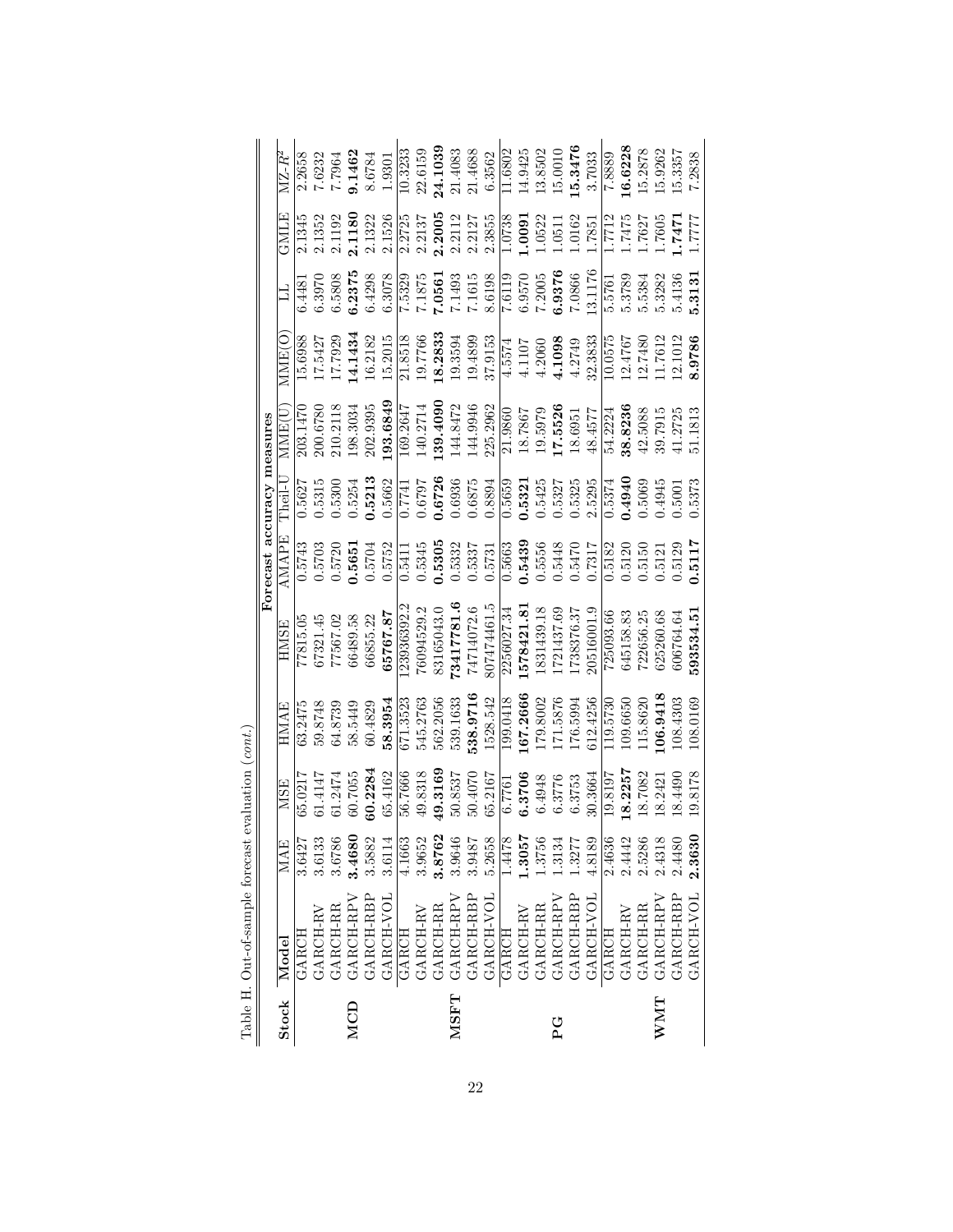| Table I. Out-of-sample Mincer-Zarnowitz        |                     |                        |          |                                                | levels regression (volatility proxy: sum of                                                                   |                                                                  |        |                 | 5 minute squared returns                                                 |                    |        |                |                                         |                     |                                            |                                                                |
|------------------------------------------------|---------------------|------------------------|----------|------------------------------------------------|---------------------------------------------------------------------------------------------------------------|------------------------------------------------------------------|--------|-----------------|--------------------------------------------------------------------------|--------------------|--------|----------------|-----------------------------------------|---------------------|--------------------------------------------|----------------------------------------------------------------|
|                                                | â                   | ρ                      | $MZ-R^2$ | $\chi^2_{(2)}$                                 | â                                                                                                             | ς                                                                | $MZ-R$ |                 |                                                                          | ٥                  | $MZ-R$ | $\chi^2_{(2)}$ | â                                       | ς                   | $\mathbf{M}\mathbf{Z}\text{-}\mathbf{R}^2$ | $\chi^2_{(2)}$                                                 |
|                                                | ATT                 |                        |          |                                                |                                                                                                               |                                                                  |        |                 | $\mathbf{B}\mathbf{A}$                                                   |                    |        |                |                                         |                     |                                            |                                                                |
| GARCH                                          | $-0.129$<br>(0.838) | 0.909<br>0.161         | 28.87    | 0.071<br>5.28                                  | $-0.108$<br>(0.518)                                                                                           | 0.909<br>0.161                                                   | 29.04  | 0.503           | (0.396)<br>$-0.103$                                                      | (0.114)<br>1.129   | 35.41  | 0.129<br>4.098 | (0.371)<br>$-0.177$                     | $0.812*$<br>(0.111) | 13.99                                      | 0.000<br>26.43                                                 |
| GARCH-RV                                       | 0.385               | 0.826                  | 36.40    | 10.73                                          | $-0.285$                                                                                                      | 0.955                                                            | 54.89  | 17.005          | $-0.424*$                                                                | $1.106*$           | 54.46  | 3.190          | $-1.026$ <sup>*</sup>                   | 1.137               | 42.61                                      | 94.00                                                          |
|                                                | (0.601)             | (0.111)                |          | 0.005                                          | (0.240)                                                                                                       | (0.066)                                                          |        | 0.000           | (0.237)                                                                  | $(0.063)$<br>0.997 |        | 0.203          | (0.273)                                 | (0.092)             |                                            | $\frac{0.000}{164.9}$                                          |
| GARCH-RR                                       | 0.124               | 0.818                  | 35.83    | 24.00                                          | $1.047***$                                                                                                    | 0.961                                                            | 53.28  | 120.23          | $0.583**$                                                                |                    | 53.50  | 44.33          | $-1.224$ *                              | 1.074               | 37.09                                      |                                                                |
|                                                | (0.851)             | (0.148)                |          | [0.000]                                        | (0.236)                                                                                                       | (0.059)                                                          |        | 0.000           | (0.274)                                                                  | (0.066)            |        | 0.000          | (0.266)                                 | (0.083)             |                                            | $\frac{0.000}{112.3}$                                          |
| GARCH-RPV                                      | $-0.356$            | 0.979                  | 39.69    | 8.15                                           | $1.104***$                                                                                                    | 1.167                                                            | 56.97  | 38.404          | $0.990**$                                                                | $0.233***$         | 55.76  | 16.36          | $-0.888*$                               | 0.090               | 43.64                                      |                                                                |
| GARCH-RBP                                      | (0.608)<br>0.629    | $0.773**$<br>(0.119)   | 37.21    | 0.017<br>14.91                                 | (0.388)<br>$-0.389$                                                                                           | (0.112)<br>0.971                                                 | 56.11  | 23.988<br>0.000 | $-0.155$<br>(0.267)                                                      | 1.012<br>(0.073)   | 53.67  | 0.000<br>7.550 | $0.980***$<br>(0.279)                   | (0.096)<br>1.02     | 42.41                                      | 0.000<br>98.64                                                 |
|                                                | (0.574)             | (0.103)                |          | 0.000                                          | 0.270)                                                                                                        | (0.076)                                                          |        | 0.000           | (0.248)                                                                  | (0.062)            |        | 0.427          | (0.276)                                 | (0.091)             |                                            |                                                                |
| GARCH-VOL                                      | $3.359**$           | $0.221***$             | 2.55     | 51.75                                          | 0.163                                                                                                         | 0.868                                                            | 22.24  | 1.561           | $-606***$                                                                | $0.610**$          | 8.48   | 0.503          | $1.352**$                               | $0.360**$           | 4.98                                       | $\frac{0.000}{73.53}$                                          |
|                                                | (1.387)             | (0.191)                |          | 0.000                                          | (88)                                                                                                          | 0.148                                                            |        | 0.458           | (0.585)                                                                  | (0.157)            |        | 0.023          | (0.358)                                 | (0.090)             |                                            | 0.000                                                          |
| COMBINED                                       | 0.139               | 0.949                  | 35.13    | 0.361                                          | $-0.317$                                                                                                      | 1.009                                                            | 56.09  | 10.163          | $-0.123$                                                                 | $0.885*$           | 53.72  | 53.36          | 0.162                                   | 0.878               | 43.80                                      | 7.028                                                          |
|                                                | (0.846)             | (0.176)                |          | $\frac{0.835}{10.52}$                          | (0.334)                                                                                                       | (0.099)                                                          |        | 0.006           | (0.247)                                                                  | 0.061              |        | 0.000          | (0.195)                                 | (0.081)             |                                            | 0.030                                                          |
| COMB EQW                                       | 0.258               | 0.851                  | 37.90    |                                                | $0.793**$                                                                                                     | 1.028                                                            | 56.43  | 59.242          | $0.639**$                                                                | $1.106*$           | 55.61  | 13.25          | $1.090**$                               | .117                | 42.03                                      | 130.2                                                          |
|                                                | (0.591)             | (0.110)                |          | 0.005                                          | (0.253)                                                                                                       | (0.071)                                                          |        | 0.000           | (0.246)                                                                  | (0.063)            |        | 0.001          | (0.267)                                 | (0.088)             |                                            | 0.000                                                          |
|                                                | DELI                |                        |          |                                                | $\mathbb{E}$                                                                                                  |                                                                  |        |                 | CМ                                                                       |                    |        |                | $\overline{\text{IBM}}$                 |                     |                                            |                                                                |
| GARCH                                          | 0.082               | $0.782**$              | 42.32    | 44.43                                          | $-1.039**$                                                                                                    | $-.310**$                                                        | 41.15  | 6.295           | $-0.537$                                                                 | 0.990              | 56.52  | 43.04          | $-0.914***$                             | 1.093               | 42.74                                      | 64.12                                                          |
|                                                | (0.450)             | (0.101)                |          | 0.000                                          | (0.422)                                                                                                       |                                                                  |        | [0.043]         | $(0.413)$<br>$-0.639***$                                                 | (0.135)            |        | 0.000          | (0.320)                                 | (0.134)             |                                            | $[0.000]$<br>76.66                                             |
| GARCH-RV                                       | $-0.521$            | $0.834*$               | 51.59    | 187.06                                         | $-0.382$                                                                                                      | $\begin{pmatrix} 0.148 \\ 7.097 \\ 7.097 \\ 0.011 \end{pmatrix}$ | 52.57  | 1.750           |                                                                          | 1.022              | 57.36  | 83.64          | $0.544**$                               | 1.037               | 63.96                                      |                                                                |
|                                                | (0.468)             | (0.086)                |          | 0.000                                          | (0.311)                                                                                                       |                                                                  |        | 0.417           | (0.246)                                                                  | (0.079)            |        | 0.000          | (0.156)                                 | (0.059)             |                                            | $\frac{0.000}{179.6}$                                          |
| GARCH-RR                                       | $-0.360$            | 0.895                  | 51.65    | 66.78                                          | $0.885***$                                                                                                    | 1.089                                                            | 55.58  | 38.43           | $0.585**$                                                                | $0.823**$          | 57.03  | 331.2          | $0.845***$                              | 1.033               | 64.97                                      |                                                                |
|                                                | (0.376)             | (0.081)                |          | 0.000]                                         | (0.301)                                                                                                       | (0.086)                                                          |        | 0.000           | (0.249)                                                                  | (0.068)            |        | 0.000          | (0.166)                                 | (0.059)             |                                            |                                                                |
| GARCH-RPV                                      | $-0.352$            | $0.803**$              | 51.28    | 170.3                                          | $0.795**$                                                                                                     | $.238**$                                                         | 55.28  | 7.770           | $0.899***$                                                               | 1.082              | 58.82  | 124.9          | $-0.741$                                | 1.115               | 65.97                                      | $\begin{array}{c} 0.000 \\ 111.8 \\ 0.777 \\ 0.35 \end{array}$ |
|                                                | (0.472)             | $(0.090)$<br>$0.820**$ |          | $\begin{bmatrix} 0.000 \\ 150.1 \end{bmatrix}$ | (0.295)                                                                                                       | (0.099)                                                          |        | 0.021           | (0.244)                                                                  | (0.041)            |        | [0.000]        | (0.160)                                 | $(0.066)$<br>1.029  |                                            |                                                                |
| GARCH-RBP                                      | $-0.443$<br>(0.451) | (0.084)                | 49.69    | 0.000                                          | $-0.203$<br>(0.309)                                                                                           | (0.093)<br>1.041                                                 | 52.07  | 0.708<br>0.690  | $0.474**$<br>(0.234)                                                     | (0.074)<br>0.959   | 59.00  | 0.000<br>94.49 | $0.526***$<br>(0.154)                   | (0.059)             | 62.71                                      |                                                                |
| GARCH-VOL                                      | $2.924***$          | $0.148***$             | 12.80    | 645.6                                          | $1.728**$                                                                                                     | $.261***$                                                        | 41.91  | 28.29           | $-0.088$                                                                 | $0.857\,$          | 45.58  | 28.37          | $0.983**$                               | $0.238***$          | 3.47                                       | [0.000]                                                        |
|                                                | (0.314)             | (0.036)                |          | 0.000                                          | (0.696)                                                                                                       | 0.191                                                            |        | 0.000           | (0.313)                                                                  | (0.108)            |        | 0.000          | (0.439)                                 | (0.076)             |                                            |                                                                |
| COMBINED                                       | 0.419               | $0.862*$               | 54.14    | 4.774                                          | 0.072                                                                                                         | 0.974                                                            | 55.90  | 0.098           | $-0.093$                                                                 | 0.960              | 58.40  | 11.24          | (0.141)                                 | 0.928               | 66.14                                      | $\frac{0.000}{21.88}$                                          |
|                                                | (0.292)             | (0.075)                |          | [0.092]                                        | (0.233)                                                                                                       | (0.084)                                                          |        | 0.952           | (0.192)                                                                  | (0.075)            |        | 0.004]         |                                         | (0.064)             |                                            | $\begin{bmatrix} 0.000 \\ 132.9 \end{bmatrix}$                 |
| COMB-EQW                                       | $-0.539$            | $0.857*$               | 52.26    | 150.6                                          | $0.608**$                                                                                                     | 1.125                                                            | 54.46  | 7.741           | $0.678**$                                                                | 0.971              | 58.57  | 167.4          | $0.713**$                               | 1.068               | 65.35                                      |                                                                |
|                                                | (0.442)             | (0.085)                |          | 0.000                                          | (0.296)                                                                                                       | 0.091                                                            |        | 0.021           | (0.239)                                                                  | 0.074              |        | 0.000          | (0.150)                                 | (0.058)             |                                            | 0.000                                                          |
| The numbers in parentheses are Newey-1         |                     |                        |          | Vest h.a.                                      | standard errors                                                                                               |                                                                  | l'he * | 10%             | and<br>(5%)                                                              | ***/               | after  |                | each coefficient indicate, respectively |                     |                                            |                                                                |
| significant differences from $a = 0$ and $b =$ |                     |                        |          |                                                | 1 (Wald test). The $\chi^2_{(2)}$ column gives the point estimate and asymptotic p-value for $H_0$ : $a=0, b$ |                                                                  |        |                 |                                                                          |                    |        |                |                                         |                     |                                            |                                                                |
| A significantly negative $a$ indicates upware  |                     |                        |          |                                                | rd bias and vice versa.                                                                                       |                                                                  |        |                 | COMBINED denotes the combined forecasts using the time-varying weighting |                    |        |                |                                         |                     |                                            |                                                                |
| approach based on rolling regressions as       |                     |                        |          |                                                | outlined in Section 3.3.                                                                                      |                                                                  |        |                 | $COMB-EQW$ denotes the equal-weights combined forecasts                  |                    |        |                |                                         |                     |                                            |                                                                |